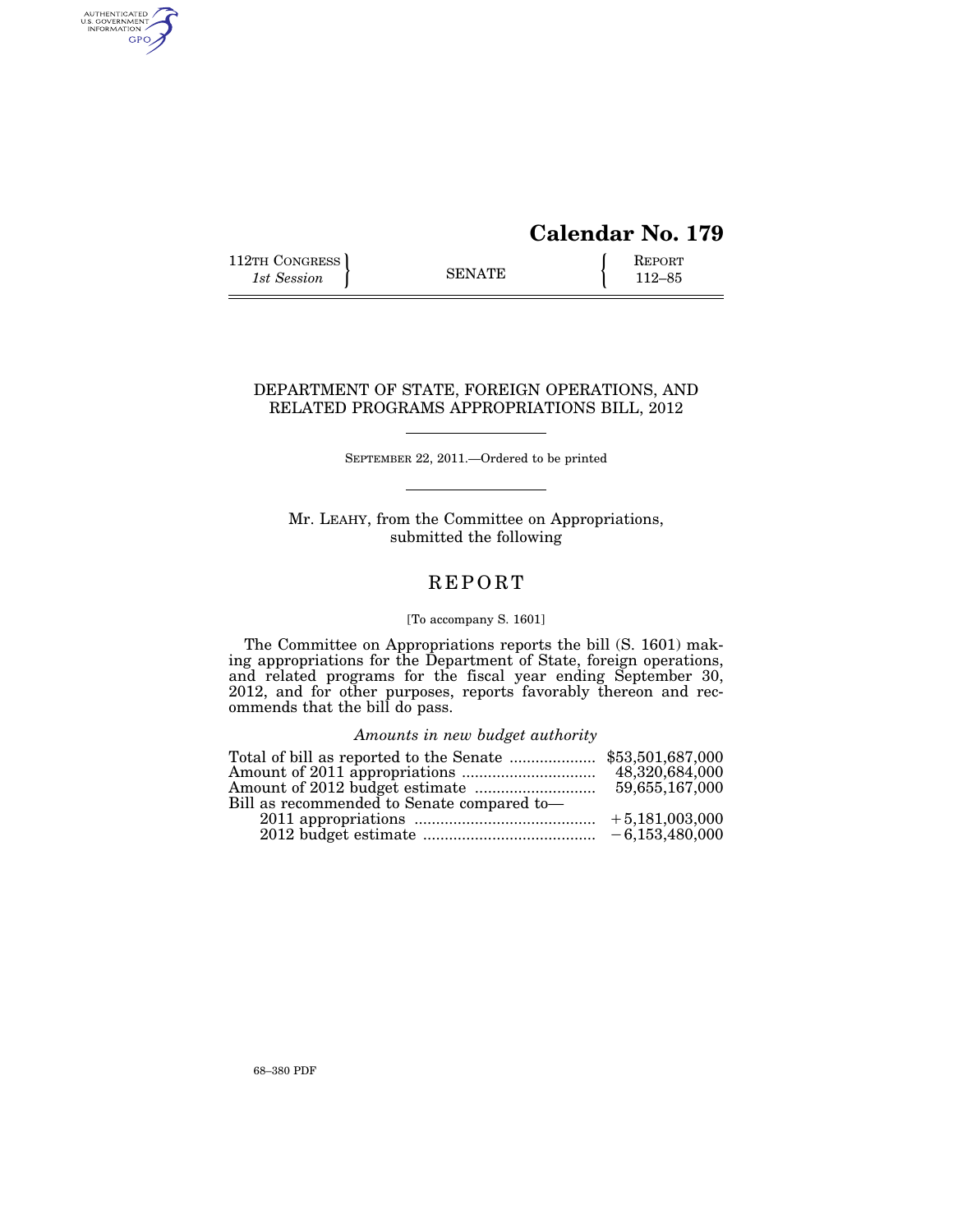## C O N T E N T S <u>and the state of the state</u>

|                                                                | Page          |
|----------------------------------------------------------------|---------------|
|                                                                | 5             |
|                                                                | 7             |
|                                                                | $\frac{8}{8}$ |
|                                                                |               |
|                                                                | 8             |
| Title I:                                                       |               |
| Department of State and Related Agency:                        |               |
| Department of State:                                           |               |
| Administration on Foreign Affairs:                             |               |
|                                                                | 12            |
|                                                                | 16            |
|                                                                | 16            |
|                                                                | 16            |
|                                                                | 16            |
|                                                                | 18            |
| Embassy Security, Construction, and Maintenance                | 18            |
| Emergencies in the Diplomatic and Consular Service             | 19            |
|                                                                | 19            |
|                                                                | 19            |
| Payment to the Foreign Service Retirement and Disability       |               |
|                                                                | 20            |
| International Organizations:                                   |               |
|                                                                | 20            |
| Contributions for International Peacekeeping Activities        | 20            |
| International Commissions:                                     |               |
| International Boundary and Water Commission, United States and |               |
|                                                                | 21            |
|                                                                | 22            |
|                                                                | 22            |
| Related Agency:                                                |               |
| <b>Broadcasting Board of Governors:</b>                        |               |
|                                                                | 23            |
|                                                                | 25            |
| Related Programs:                                              |               |
|                                                                | 25            |
|                                                                | 25            |
| Center for Middle Eastern-Western Dialogue Trust Fund          | 25            |
|                                                                | 26            |
|                                                                | 26            |
|                                                                | 26            |
|                                                                | 26            |
| Other Commissions:                                             |               |
| Commission for the Preservation of America's Heritage Abroad   | 27            |
| United States Commission on International Religious Freedom    | 27            |
|                                                                | 27            |
| Congressional-Executive Commission on the People's Republic of |               |
|                                                                | 27            |
| United States-China Economic and Security Review Commission    | 28            |
| Title II:                                                      |               |
| United States Agency for International Development:            |               |
| Funds Appropriated to the President:                           |               |
|                                                                | 29            |
|                                                                | 30            |
|                                                                | 30            |
|                                                                |               |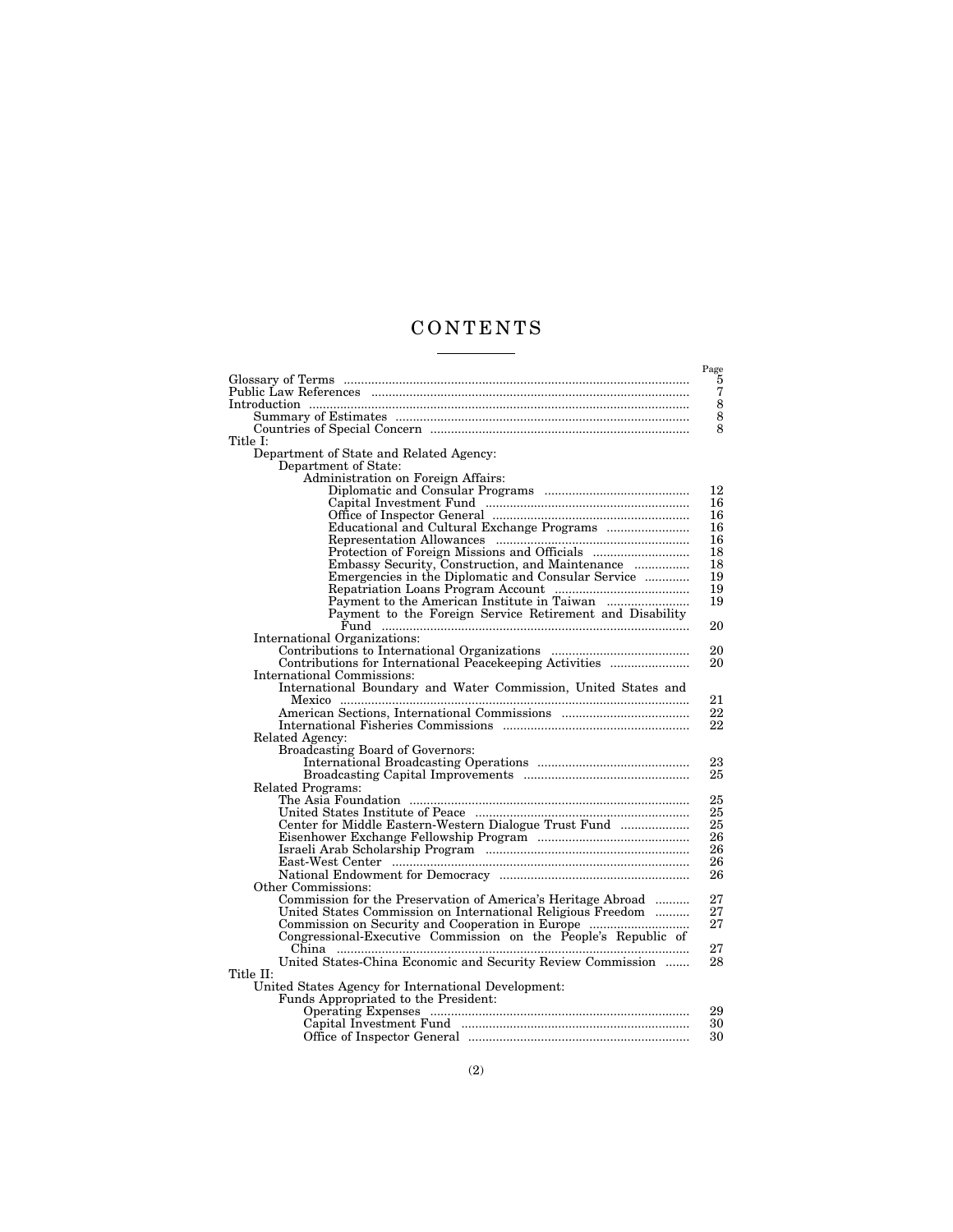| Title III:                                                                  |          |
|-----------------------------------------------------------------------------|----------|
| Bilateral Economic Assistance:                                              |          |
| Funds Appropriated to the President:                                        |          |
|                                                                             | 31       |
|                                                                             | 35       |
|                                                                             | 39       |
|                                                                             | 39       |
|                                                                             | 40       |
|                                                                             | 40       |
|                                                                             | 40<br>49 |
| Assistance for Europe, Eurasia and Central Asia                             | 50       |
| Department of State:                                                        |          |
|                                                                             | 50       |
| United States Emergency Refugee and Migration Assistance                    | 51       |
| Independent Agencies:                                                       |          |
|                                                                             | 51       |
|                                                                             | 52       |
|                                                                             | 53       |
|                                                                             | 53       |
| Department of the Treasury:                                                 |          |
|                                                                             | 53       |
|                                                                             | 53       |
| Title IV:                                                                   |          |
| International Security Assistance:                                          |          |
| Department of State:<br>International Narcotics Control and Law Enforcement | 54       |
| Nonproliferation, Anti-terrorism, Demining, and Related Pro-                |          |
|                                                                             | 56       |
|                                                                             | 57       |
| Funds Appropriated to the President:                                        |          |
|                                                                             | 57       |
|                                                                             | 58       |
| Title V:                                                                    |          |
| Multilateral Assistance:                                                    |          |
| Funds Appropriated to the President:                                        |          |
|                                                                             | 61       |
|                                                                             | 62       |
|                                                                             | 62       |
|                                                                             |          |
|                                                                             | 62<br>62 |
| Contribution to the International Development Association                   | 62       |
|                                                                             | 63       |
|                                                                             | 63       |
|                                                                             | 63       |
| Global Agriculture and Food Security Program                                | 63       |
| Contribution to the Inter-American Development Bank                         | 63       |
| Contribution to the Inter-American Development Bank, Inter-                 |          |
|                                                                             | 63       |
|                                                                             | 64       |
| Contribution to the Enterprise for the Americas Multilateral In-            |          |
|                                                                             | 64       |
|                                                                             | 64       |
|                                                                             | 64       |
|                                                                             | 64       |
|                                                                             | 64       |
|                                                                             | 64       |
|                                                                             | 65       |
|                                                                             | 65       |
| European Bank for Reconstruction and Development: Limitation                |          |
| Contribution to the International Fund for Agricultural Develop-            | 65       |
|                                                                             | 65       |
| Title VI:                                                                   |          |
| Export and Investment Assistance:                                           |          |
|                                                                             | 66       |
|                                                                             | 66       |

3

Page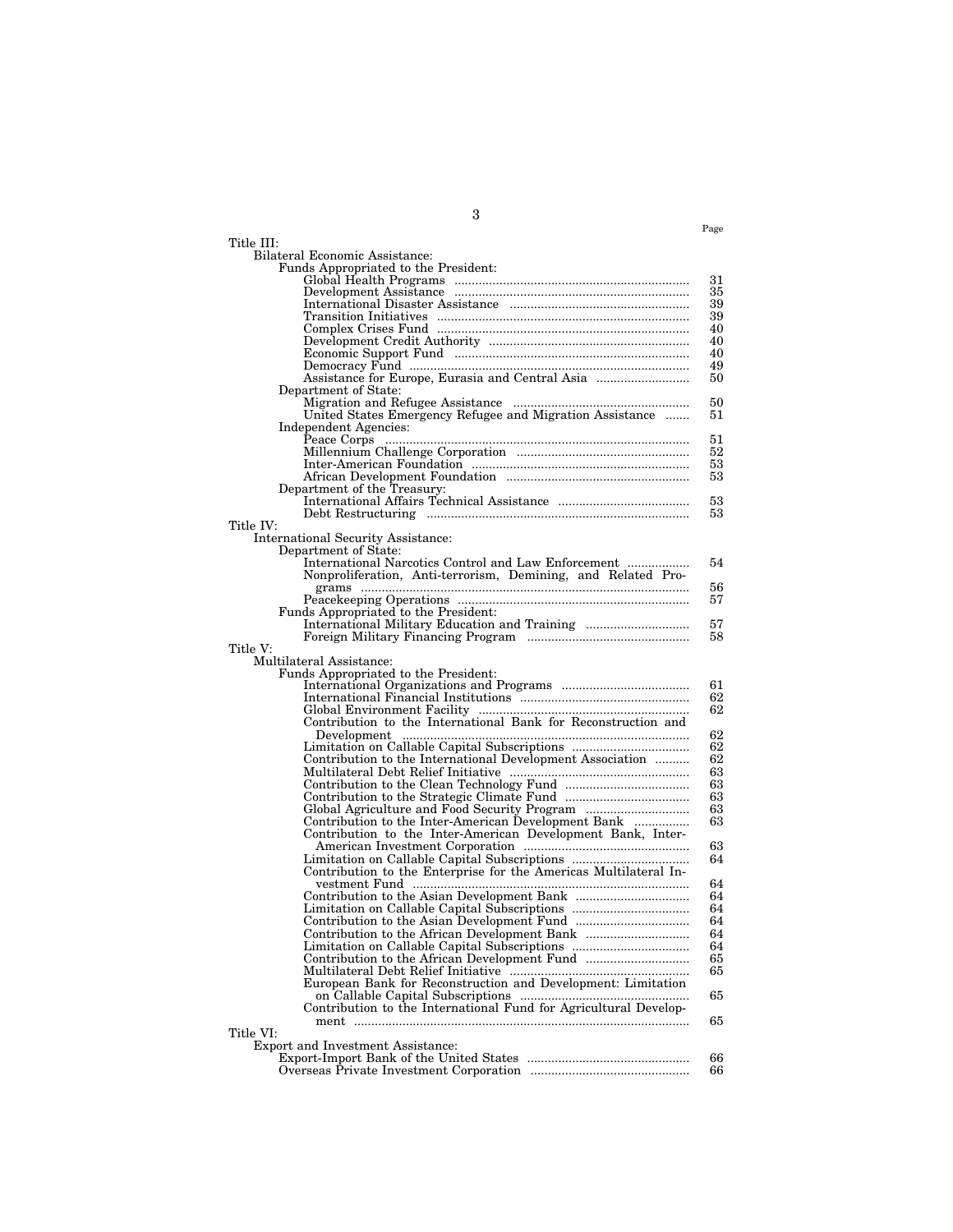|                                                                         | Page |
|-------------------------------------------------------------------------|------|
| Title VI—Continued                                                      |      |
| Export and Investment Assistance—Continued                              |      |
| Funds Appropriated to the President: Trade and Development Agen-        |      |
|                                                                         | 67   |
|                                                                         | 68   |
| Title VIII:                                                             |      |
| Overseas Contingency Operations:                                        |      |
| Department of State:                                                    |      |
| Administration on Foreign Affairs:                                      |      |
|                                                                         | 71   |
|                                                                         | 71   |
| Contributions for International Peacekeeping Activities                 | 71   |
|                                                                         | 71   |
| United States Agency for International Development:                     |      |
| Funds Appropriated to the President:                                    |      |
|                                                                         | 72   |
|                                                                         | 72   |
| Bilateral Economic Assistance:                                          |      |
| Funds Appropriated to the President:                                    |      |
|                                                                         | 72   |
|                                                                         | 72   |
|                                                                         | 72   |
|                                                                         | 73   |
| Department of State: Migration and Refugee Assistance                   | 73   |
| International Security Assistance:                                      |      |
| Department of State:                                                    |      |
| International Narcotics Control and Law Enforcement                     | 73   |
| Nonproliferation, Anti-Terrorism, Demining and Related                  |      |
|                                                                         | 73   |
|                                                                         | 74   |
| Funds Appropriated to the President: Foreign Military Fi-               |      |
|                                                                         | 74   |
|                                                                         | 74   |
|                                                                         | 74   |
|                                                                         | 75   |
| Compliance With Paragraph 7, Rule XVI of the Standing Rules of the Sen- |      |
|                                                                         | 76   |
| Compliance With Paragraph 7(c), Rule XXVI of the Standing Rules of the  |      |
| Senate                                                                  | 77   |
| Compliance With Paragraph 12, Rule XXVI of the Standing Rules of the    |      |
|                                                                         | 77   |
|                                                                         | 114  |
|                                                                         | 115  |

4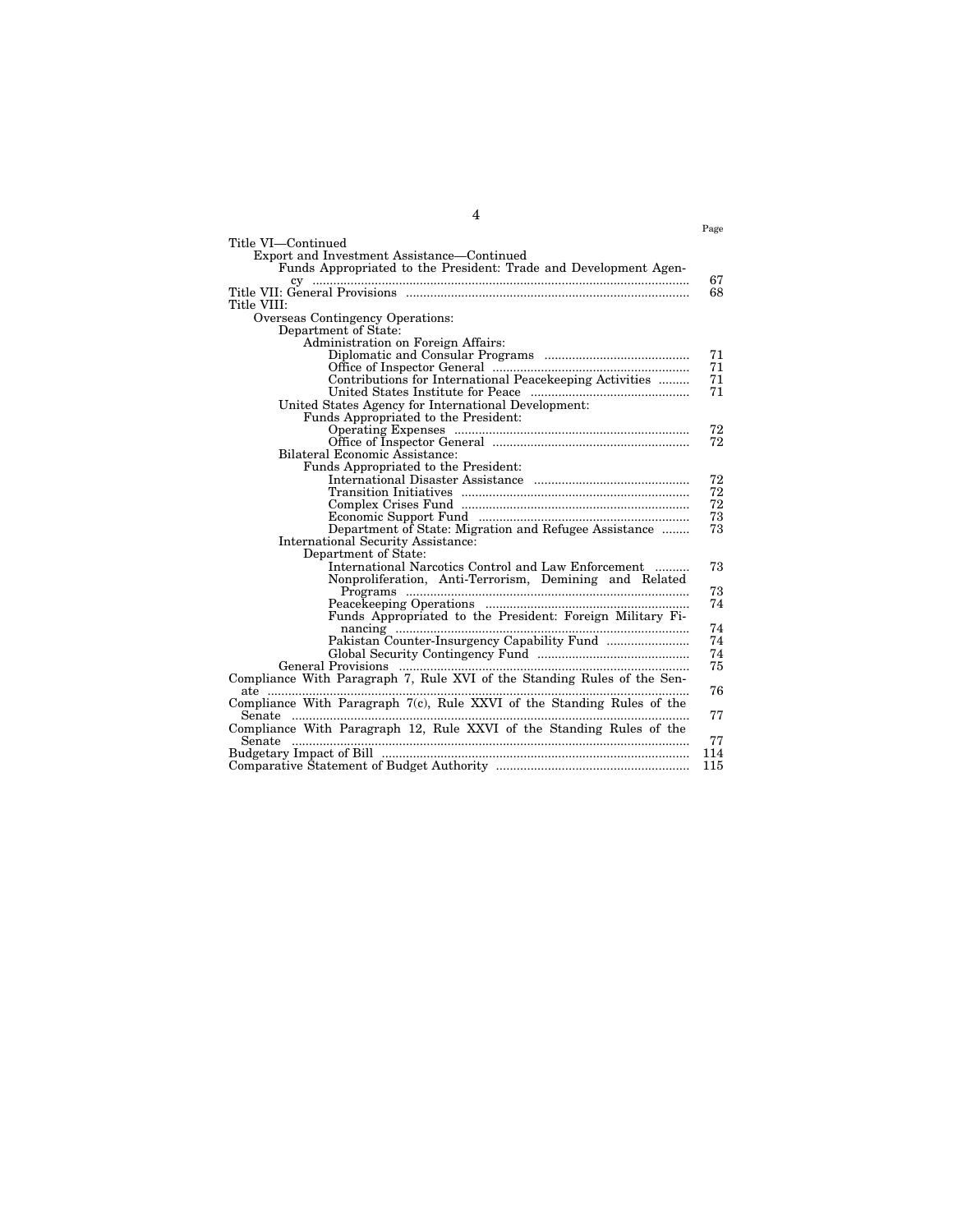## GLOSSARY OF TERMS

ADB—Asian Development Bank

ADF—African Development Foundation

AEECA—Assistance for Europe, Eurasia and Central Asia

AMISOM—African Union Mission in Somalia

APEC—Asia-Pacific Economic Cooperation

ARV—Antiretroviral

ASHA—American Schools and Hospitals Abroad

BBG—Broadcasting Board of Governors

CBFP—Congo Basin Forest Partnership

CGIAR—Consultative Group on International Agricultural Research

CICIG—International Commission Against Impunity in Guatemala

CIF—Capital Investment Fund

CPA—Comprehensive Peace Agreement

CRC—Civilian Response Corps

CRSP—Collaborative Research Support Programs

CSO—Conflict Stabilization Operations

CT—Counterterrorism

CTBT—Comprehensive Nuclear Test Ban Treaty

CTBTO—Comprehensive Nuclear Test Ban Treaty Organization

DA—Development Assistance

DCA—Development Credit Authority

D&CP—Diplomatic and Consular Programs

DF—Democracy Fund

DIV—Development Intervention Ventures

DLI—Development Leadership Initiative, U.S. Agency for International Development

DOD—Department of Defense

DSCA—Defense Security Cooperation Agency

DRC—Democratic Republic of the Congo

DRL—Bureau of Democracy, Human Rights and Labor, Department of State

EITI—Extractive Industries Transparency Initiative

ESCM—Embassy Security, Construction, and Maintenance

ESF—Economic Support Fund

FAA—Foreign Assistance Act of 1961

FMF—Foreign Military Financing

FOIA—Freedom of Information Act

GAFSP—Global Agriculture and Food Security Program

GAO—Government Accountability Office

GAVI—Global Alliance for Vaccines and Immunization

GEF—Global Environmental Facility

GHP—Global Health Programs

GHI—Global Health Initiative

GLFC—Great Lakes Fishery Commission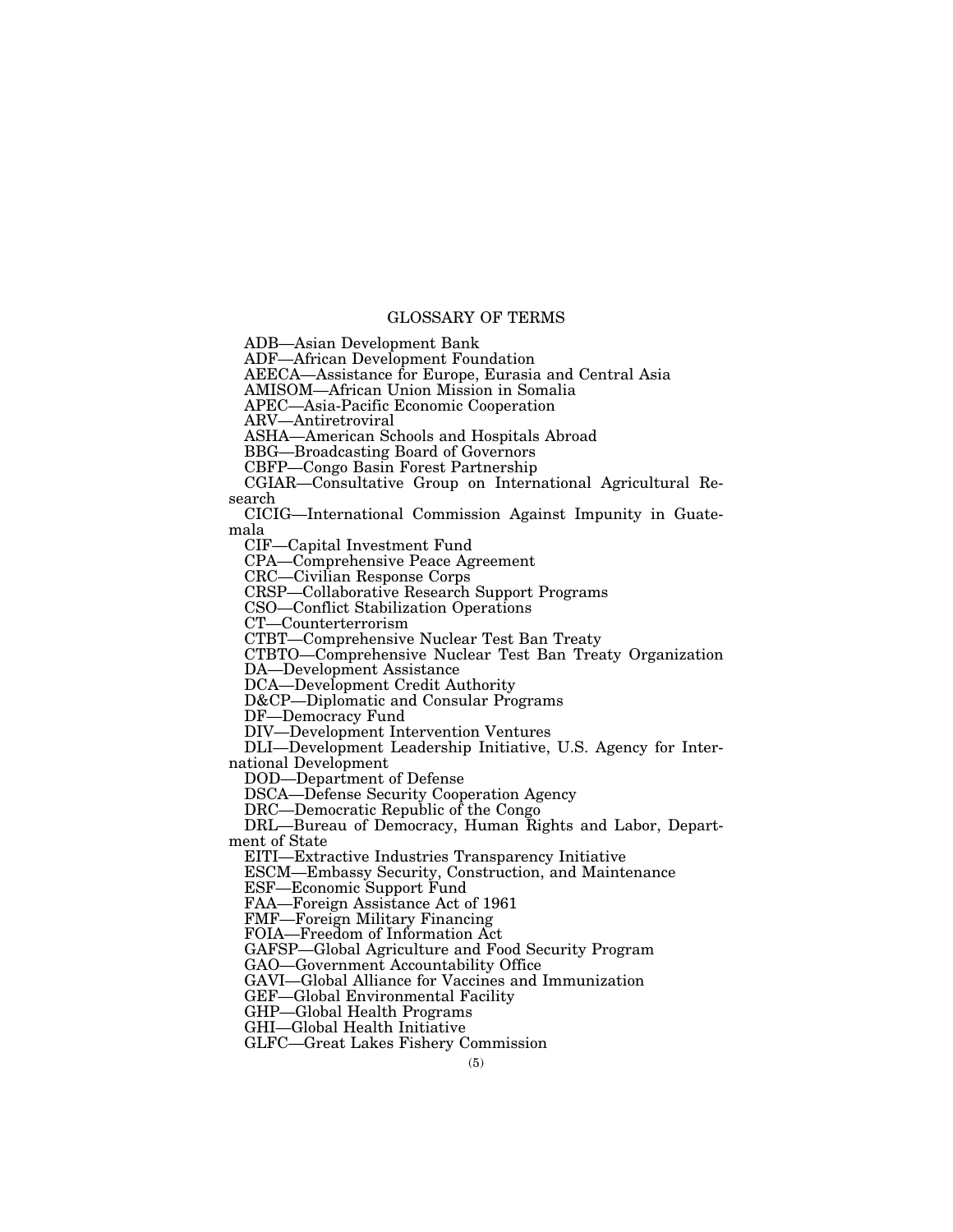GSC—Global Security Contingency Fund

H1N1—Influenza A Virus

HIPC—Heavily Indebted Poor Countries

HIV/AIDS—Human Immune Deficiency/Acquired Immune Deficiency Syndrome

IAEA—International Atomic Energy Commission

IBB—International Broadcasting Bureau

ICASS—International Cooperative Administrative Support Services

IDA—International Disaster Assistance

IDD—Iodine Deficiency Disorder

IDP—Internally Displaced Person

ILEA—International Law Enforcement Training Academies

IMET—International Military Education and Training

IMF—International Monetary Fund

INCLE—International Narcotics Control and Law Enforcement

IO&P—International Organization and Programs

IPCC—Intergovernmental Panel on Climate Change

IT—Information Technology

ITF—International Trust Fund for Demining and Mine Victims Assistance

LES—Locally Employed Staff

LWVF—Patrick Leahy War Victims Fund

MCC—Millennium Challenge Corporation

MDRI—Multilateral Debt Relief Initiative

MEPI—Middle East Partnership Initiative

MERC—Middle East Regional Cooperative

MFO—Multinational Force and Observers

MRA—Migration and Refugee Assistance

NADR—Nonproliferation, Anti-Terrorism, Demining and Related Programs

NED—National Endowment for Democracy

NGO—Nongovernmental Organization

NOAA—National Oceanic and Atmospheric Administration

NTD—Neglected Tropical Diseases

OAS—Organization of American States

OBO—Bureau of Overseas Buildings Operations

OCB—Office of Cuba Broadcasting

OCO—Overseas Contingency Operations

OES—Bureau of Oceans and International Environment and Scientific Affairs, Department of State

OGAC—Office of the Global AIDS Coordinator

OIG—Department of State, Office of Inspector General

OSCE—Organization for Security and Cooperation in Europe

OTI—Office of Transition Initiatives

O/TIP—Office to Monitor and Combat Trafficking in Persons

PEPFAR—President's Emergency Plan for AIDS Relief

PCCF—Pakistan Counter-Insurgency Capability Fund

PKO—Peacekeeping Operations

PRC—People's Republic of China

PVO—Private Voluntary Organization

REDD—Reducing Emissions from Deforestation and Degradation

RFA—Radio Free Asia

RFE/RL—Radio Free Europe/Radio Liberty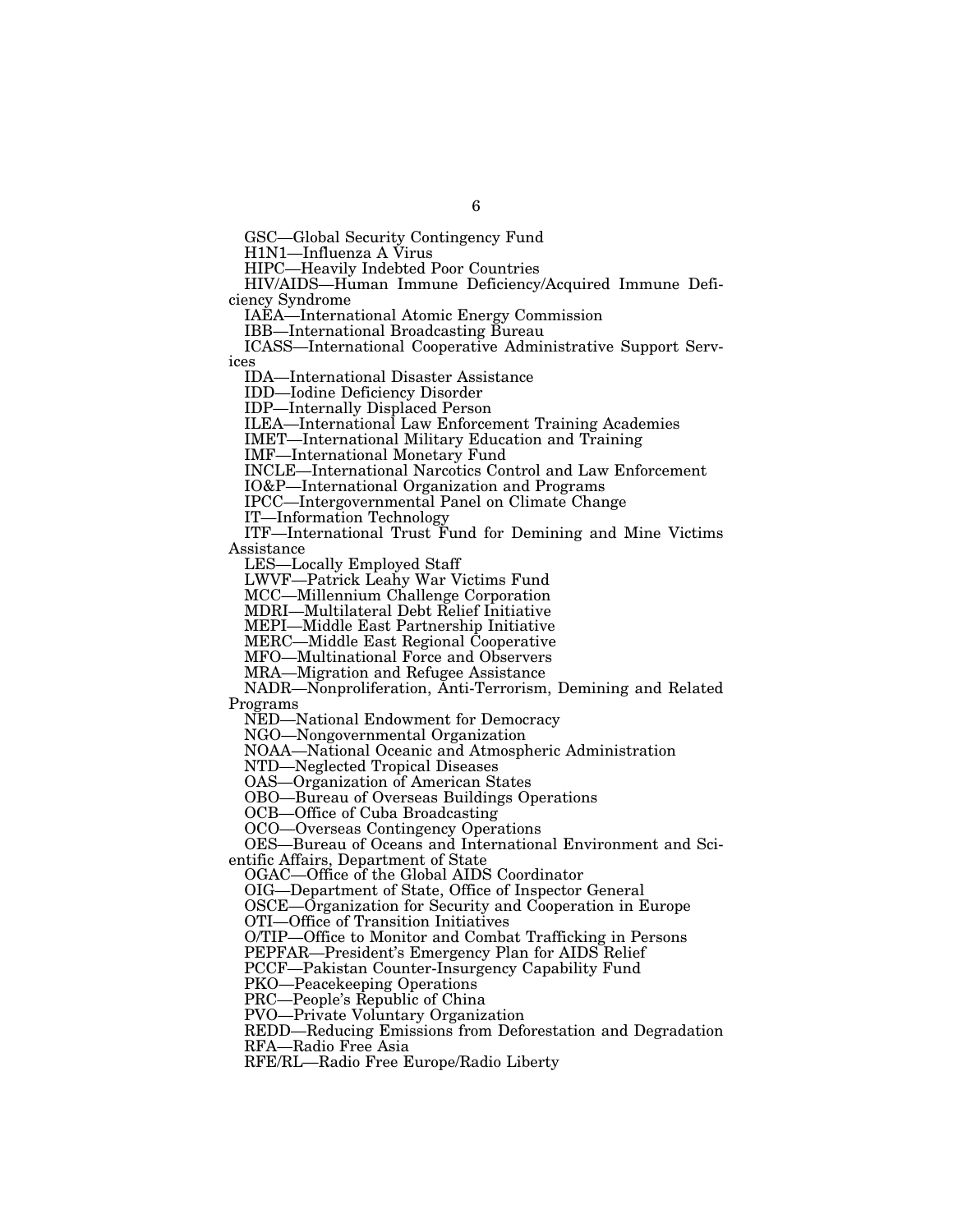SIGAR—Special Inspector General for Afghanistan Reconstruction

SIGIR—Special Inspector General for Iraq Reconstruction

TAF—The Asia Foundation

TB—Tuberculosis

U.N.—United Nations

UNAIDS—Joint United Nations Program on HIV/AIDS

UNDP—United Nations Development Program

UNESCO—United Nations Educational, Scientific and Cultural Organization

UNFCCC—United Nations Framework Convention on Climate Change

UNFPA—United Nations Population Fund

UNHCR—United Nations High Commissioner for Refugees

UNICEF—United Nations Children's Fund

UNIFEM—United Nations Development Fund for Women

USAID—United States Agency for International Development

USFWS—United States Fish and Wildlife Service

USFS—United States Forest Service

UXO—Unexploded Ordnance

VOA—Voice of America

WHA—Western Hemisphere Affairs

WHO—World Health Organization

#### PUBLIC LAW REFERENCES

Public Law 112–10—Department of Defense and Full-Year Continuing Appropriations Act, 2011.

Public Law 111–117—Consolidated Appropriations Act, 2010.

Public Law 111–32—Supplemental Appropriations Act, 2009.

Public Law 111–8—Omnibus Appropriations Act, 2009.

Public Law 111–5—American Recovery and Reinvestment Act of 2009.

Public Law 110–417—Duncan Hunter National Defense Authorization Act for Fiscal Year 2009.

Public Law 110–346—North Korean Human Rights Reauthorization Act of 2008.

Public Law 110–252—Supplemental Appropriations Act, 2008.

Public Law 109–163—National Defense Authorization Act for Fiscal Year 2006.

Public Law 109–121—Senator Paul Simon Water for the Poor Act of 2005.

Public Law 109–95—Assistance for Orphans and Other Vulnerable Children in Developing Countries Act of 2005.

Public Law 107–228—Foreign Relations Authorization Act, Fiscal Year 2003.

Public Law 106–386—Victims of Trafficking and Violence Protection Act of 2000.

Public Law 106–113—Consoidated Appropriations Act, 2000.

Public Law 106–87—Torture Victims Relief Reauthorization Act of 1999.

Public Law 102–511—FREEDOM Support Act.

Public Law 96–465—Foreign Service Act of 1980.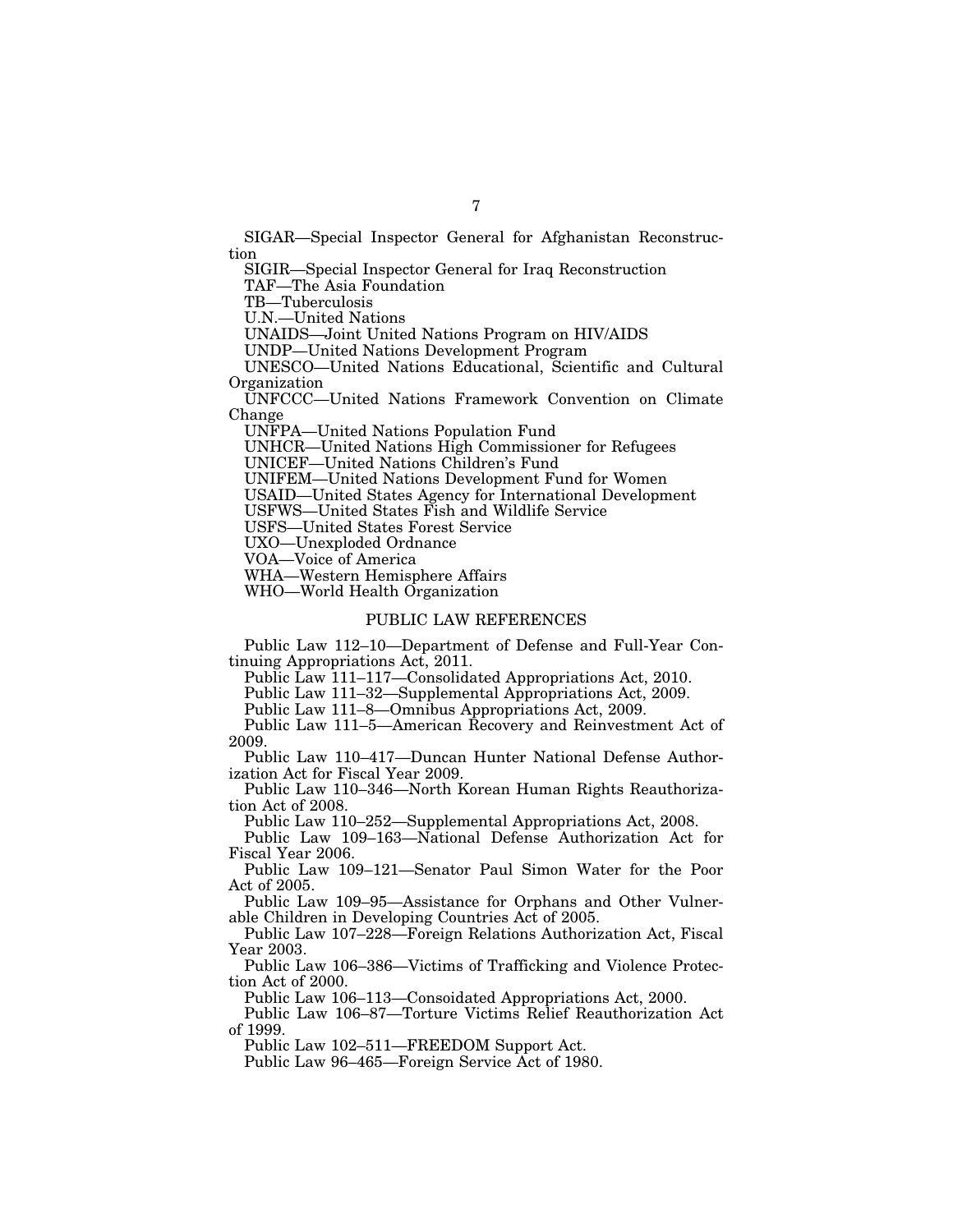## INTRODUCTION

#### SUMMARY TABLE: AMOUNTS IN NEW BUDGET AUTHORITY

[In thousands of dollars]

| ltem                                                        | Budget request                                                                             | Committee<br>recommendation                                                                              | Change<br>from request                                                                            |
|-------------------------------------------------------------|--------------------------------------------------------------------------------------------|----------------------------------------------------------------------------------------------------------|---------------------------------------------------------------------------------------------------|
| Title II-United States Agency for International Development | 15,135,782<br>1.744.120<br>22.526.903<br>8.222.795<br>3.667.520<br>$-344.740$<br>8.702.787 | 13,972,286<br>1.437.000<br>19.586.048<br>7.455.288<br>3.220.988<br>$-409.010$<br>$-463.700$<br>8.702.787 | $-1.163.496$<br>$-307.120$<br>$-2.940.855$<br>$-767.507$<br>$-446.532$<br>$-64.270$<br>$-463.700$ |
| Total                                                       | 59,655,167                                                                                 | 53,501,687                                                                                               | $-6,153,480$                                                                                      |

#### SUMMARY OF ESTIMATES

The Committee recommendation for the fiscal year 2012 budget for the activities under the jurisdiction of the Subcommittee on the Department of State, Foreign Operations, and Related Programs is \$44,640,000,000 in new discretionary budget authority for enduring operations, of which \$44,504,000,000 is for security-related activities. This is \$3,521,784,000 below the fiscal year 2011 enacted level and \$6,153,480,000 below the fiscal year 2012 budget request. An additional \$158,900,000 is for mandatory spending and an additional \$8,702,787,000 is for Overseas Contingency Operations.

#### INTRODUCTION

The Committee notes that government-wide efforts to reduce the Federal deficit require deep cuts in operations and many programs funded by this act. The consequences will be severe for the operations of the Department of State and USAID, U.S. embassies and consulates, contributions to international organizations of which the United States has been a leading member, and bilateral assistance programs, as well as the ability of the United States to project its influence and protect its economic and security interests around the world. The Federal agencies administering funds appropriated by this act should review all costs associated with operations and programs to determine their priority and effectiveness. Programs that are failing to perform or meet sustainability guidelines should be discontinued.

#### COUNTRIES OF SPECIAL CONCERN

The Committee notes that significant resources have been spent by the Departments of State and Defense and USAID since September 11, 2001 to mitigate security threats to the United States in Afghanistan, Pakistan, Iraq, and Yemen. However, these threats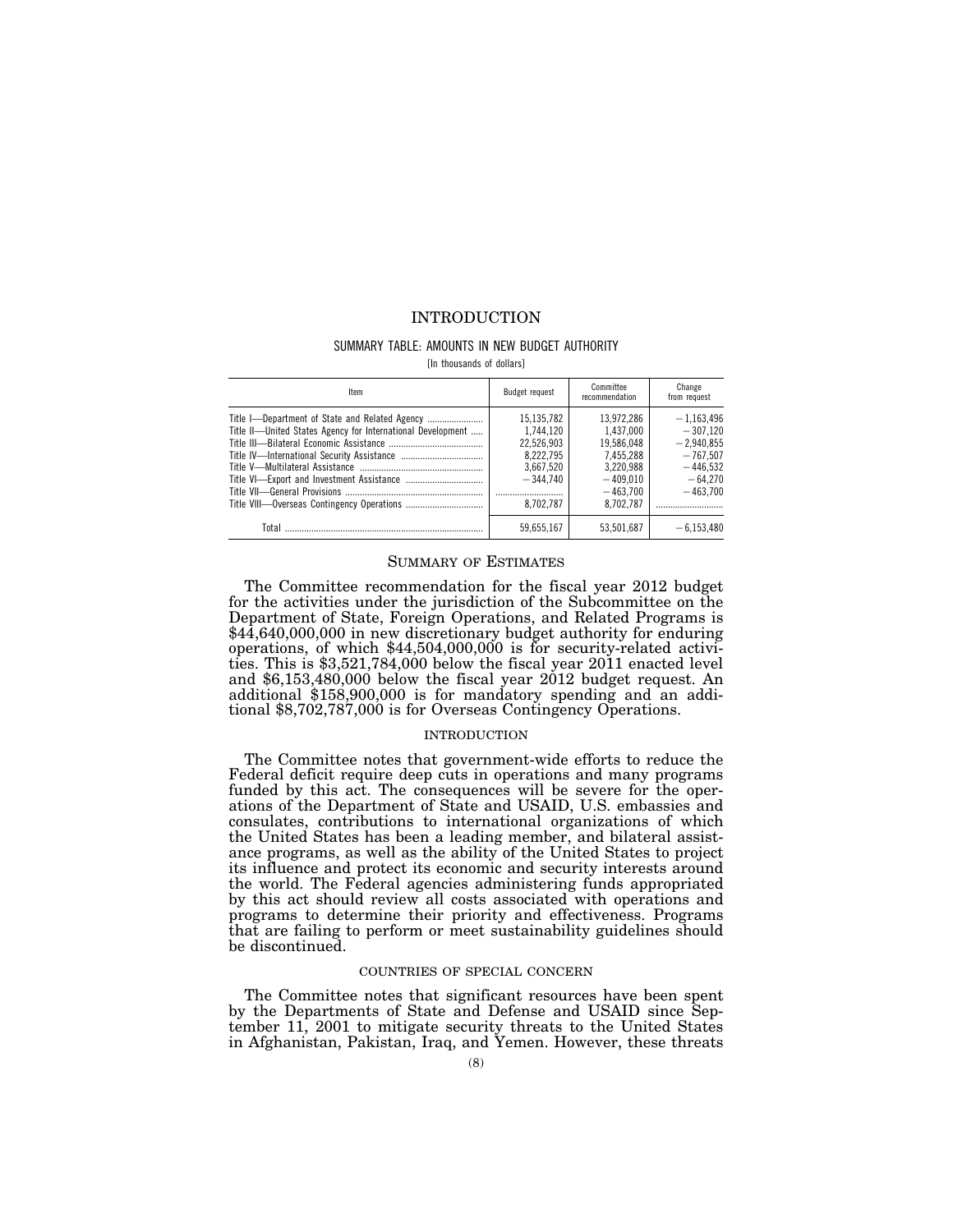continue and have spread to other countries. Further, reports of fraud and mismanagement in assistance programs in Iraq and Afghanistan, in particular, by the Commission on Wartime Contracting are deeply troubling and erode support for such activities by the American people.

The Committee remains concerned with the high costs of security for Department of State and USAID personnel in these countries. In the current budget environment, such high security costs are not sustainable and come at a cost to other Department of State and USAID operations. The Committee also questions whether assistance programs which require the presence of heavily armed security contractors can succeed among rural Afghans. The Committee urges the Department of State and USAID to reduce the scale of assistance programs to only what can be effectively managed, monitored, and sustained.

#### AFGHANISTAN

The Committee recommends \$941,555,000 for ongoing Department of State operations and assistance for Afghanistan. The Committee recommends an additional \$1,801,650,000 for OCO costs. The Committee notes that an additional \$773,000,000 in ESF from fiscal year 2011 and fiscal year 2010 supplemental appropriations, withheld by the administration for contributions to the Afghanistan Reconstruction Trust Fund until the Government of Afghanistan takes certain steps required by the IMF, will be available in fiscal year 2012, bringing the total available for operations and programs in Afghanistan in fiscal year 2012 to \$3,516,205,000. The Committee also notes that third quarter unobligated balances for assistance for Afghanistan from fiscal years 2006 through 2011 total \$4,163,868,340. Funds are allocated in the following table:

|             | Fiscal year 2012<br>request | Committee<br>recommendation | Change from<br>request |
|-------------|-----------------------------|-----------------------------|------------------------|
|             | 982,811                     | 916,176                     | $-66,635$              |
|             | 35.411                      | 30.656                      | $-4.755$               |
|             | 947.400                     | 885,520                     | $-61,880$              |
|             | 44.387                      | 44.387                      |                        |
|             | 44.387                      | 44.387                      |                        |
|             | 172.796                     | 164.242                     | $-8.554$               |
|             | 172.796                     | 102,499                     | $-70.297$              |
|             |                             | 61.743                      | $+61.743$              |
| ESF         | 2.804.230                   | 2.073.000                   | $-731.230$             |
|             | 1,587,630                   | 500.000                     | $-1,087,630$           |
|             | 1,216,600                   | 800.000                     | $-416,600$             |
|             |                             | 773,000                     | $+773,000$             |
| GHP         | 1.000                       | 1.000                       |                        |
| <b>IMET</b> | 2.400                       | 2.400                       |                        |
| INCLE       | 324.000                     | 250.000                     | $-74.000$              |
| NADR        | 66.250                      | 65.000                      | $-1.250$               |
|             | 66.250                      | 55,000                      | $-11,250$              |
|             |                             | 10,000                      | $+10,000$              |
|             | 4,397,874                   | 3,516,205                   | $-881,669$             |
|             | 2,189,487                   | 941,555                     | $-1,247,932$           |

[Budget authority in thousands of dollars]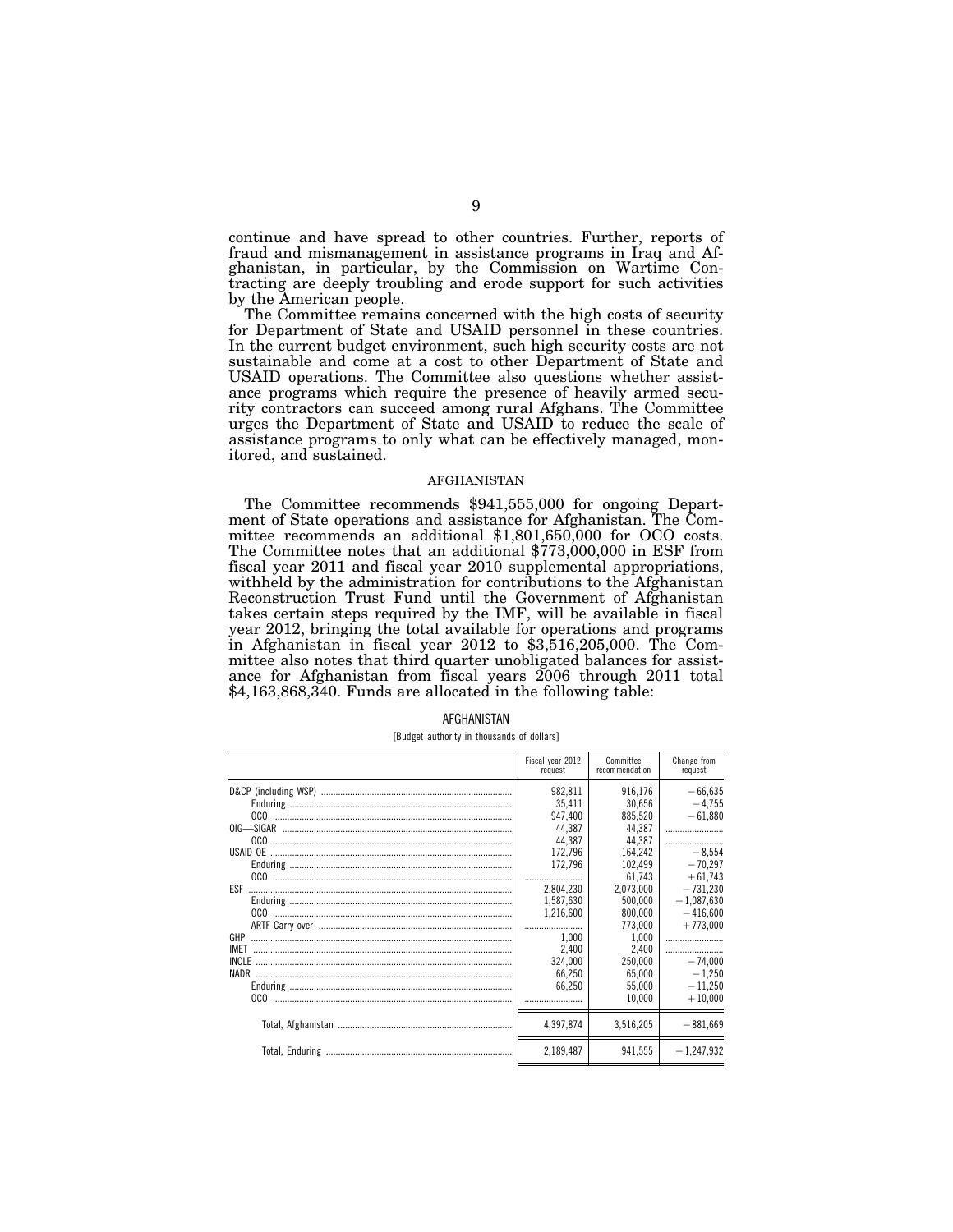#### AFGHANISTAN—Continued [Budget authority in thousands of dollars]

|            | Fiscal year 2012<br>request | Committee<br>recommendation | Change from<br>request |
|------------|-----------------------------|-----------------------------|------------------------|
| Total, OCO | 2,208,387                   | 1,801,650                   | $-406.737$             |
|            |                             | 773.000                     | $+773,000$             |

## PAKISTAN

The Committee does not recommend a total funding amount for assistance for Pakistan, but recommends \$1,000,000,000 for the Pakistan Counter-Insurgency Capability Fund under title VIII of this act. The Committee remains concerned with the state of United States-Pakistan relations, and requests clarification from both the Department of State and the Government of Pakistan on shared security and development priorities. The Committee includes a pre-obligation certification requirement applicable to funds appropriated in titles III and IV and for the Pakistan Counter-Insurgency Capability Fund, with a waiver. The act also requires the Secretary of State to report every 6 months on achieving goals and benchmarks enumerated in the required spend plan for assistance for Pakistan.

#### IRAQ

The Committee recommends \$681,220,000 for ongoing Department of State operations and assistance for Iraq. The Committee recommends an additional \$4,547,494,000 for OCO costs, including to train and equip civilian police forces. Funds are allocated in the following table:

| Fiscal year 2012<br>Committee<br>recommendation<br>request<br>request<br>3,735,565<br>3,156,310<br>506.110<br>405.732<br>2,750,578<br>3,229,455<br>18.545<br>16.317<br>18.545<br>16.317<br>75,373<br>71,642<br>75,373<br>46,043<br>25.599<br>325.700<br>200.000<br>2.000<br>2.000<br>1,000,000<br>850.000<br>1,000,000<br>850,000<br>NADR<br>32.445<br>32.445<br>32.445<br>27.445<br>5.000<br>1.000.000<br>900.000<br>1.000.000<br>900.000 |  |             |
|--------------------------------------------------------------------------------------------------------------------------------------------------------------------------------------------------------------------------------------------------------------------------------------------------------------------------------------------------------------------------------------------------------------------------------------------|--|-------------|
|                                                                                                                                                                                                                                                                                                                                                                                                                                            |  | Change from |
|                                                                                                                                                                                                                                                                                                                                                                                                                                            |  | $-579,255$  |
|                                                                                                                                                                                                                                                                                                                                                                                                                                            |  | $-100.378$  |
|                                                                                                                                                                                                                                                                                                                                                                                                                                            |  | $-478.877$  |
|                                                                                                                                                                                                                                                                                                                                                                                                                                            |  | $-2.228$    |
|                                                                                                                                                                                                                                                                                                                                                                                                                                            |  | $-2.228$    |
|                                                                                                                                                                                                                                                                                                                                                                                                                                            |  | $-3,731$    |
|                                                                                                                                                                                                                                                                                                                                                                                                                                            |  | $-29,330$   |
|                                                                                                                                                                                                                                                                                                                                                                                                                                            |  | $+25.599$   |
|                                                                                                                                                                                                                                                                                                                                                                                                                                            |  | $-125,700$  |
|                                                                                                                                                                                                                                                                                                                                                                                                                                            |  |             |
|                                                                                                                                                                                                                                                                                                                                                                                                                                            |  | $-150.000$  |
|                                                                                                                                                                                                                                                                                                                                                                                                                                            |  | $-150,000$  |
|                                                                                                                                                                                                                                                                                                                                                                                                                                            |  |             |
|                                                                                                                                                                                                                                                                                                                                                                                                                                            |  | $-5.000$    |
|                                                                                                                                                                                                                                                                                                                                                                                                                                            |  | $+5.000$    |
|                                                                                                                                                                                                                                                                                                                                                                                                                                            |  | $-100,000$  |
|                                                                                                                                                                                                                                                                                                                                                                                                                                            |  | $-100.000$  |
| 6,189,628<br>5,228,714                                                                                                                                                                                                                                                                                                                                                                                                                     |  | $-960,914$  |
| 941,628<br>681,220                                                                                                                                                                                                                                                                                                                                                                                                                         |  | $-260.408$  |

[Budget authority in thousands of dollars]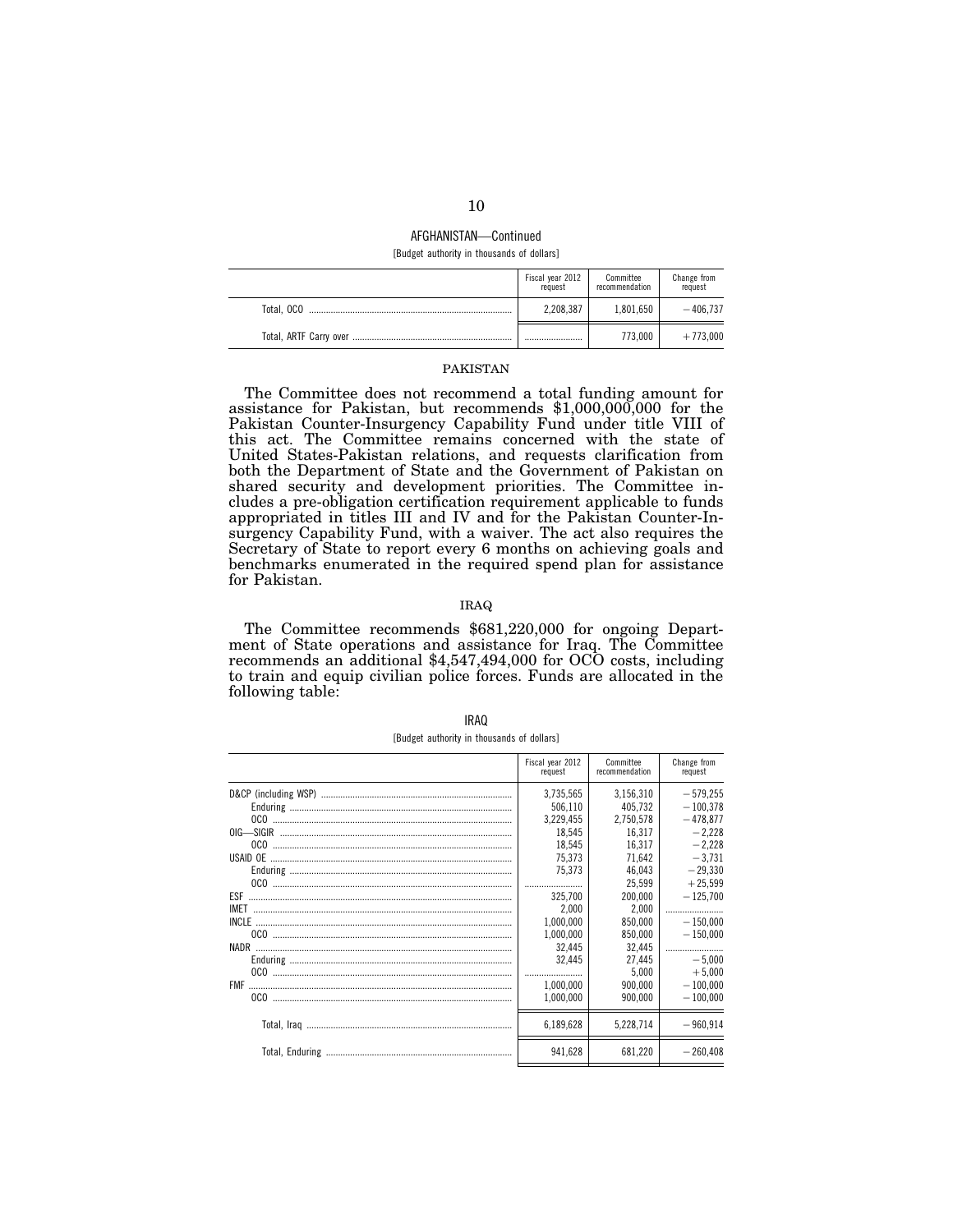# IRAQ—Continued

[Budget authority in thousands of dollars]

|            | Fiscal year 2012 | Committee      | Change from |
|------------|------------------|----------------|-------------|
|            | request          | recommendation | request     |
| Total, OCO | 5,248,000        | 4,547,494      | $-700.506$  |

### YEMEN

The Committee recommends \$115,000,000 for assistance for Yemen, and remains concerned with instability and extremism in that country. The Committee notes increasing costs associated with programs in Yemen over the past several fiscal years, and requests the Department of State to coordinate activities with neighboring countries and other international donors to ensure the risks and costs associated with this failed state are not borne by the United States alone. Funds are allocated in the following table:

| YFMFN |  |  |  |  |
|-------|--|--|--|--|
|-------|--|--|--|--|

[Budget authority in thousands of dollars]

|                           | Fiscal year 2012<br>request | Committee<br>recommendation | Change from<br>request             |
|---------------------------|-----------------------------|-----------------------------|------------------------------------|
| GHP<br>ESF                | 21.000<br>47.560            | 20,000<br>47.000            | $-1.000$<br>$-560$                 |
|                           | 47,560<br><br>11.000        | 47.000<br>11,000            | $-47.560$<br>$+47.000$<br>         |
|                           | 11,000<br>4.500             | 11.000<br>2,500             | $-11.000$<br>$+11.000$<br>$-2,000$ |
|                           | 4,500                       | 2.500                       | $-4.500$<br>$+2.500$               |
| <b>IMET</b><br><b>FMF</b> | 1.100<br>35.000<br>35,000   | 1,100<br>33,400<br>8.400    | $-1.600$<br>$-26,600$              |
|                           |                             | 25,000                      | $+25,000$                          |
|                           | 120.160                     | 115.000                     | $-5.160$                           |
|                           | 120,160                     | 29,500<br>85,500            | $-90.660$<br>$+85,500$             |
|                           |                             |                             |                                    |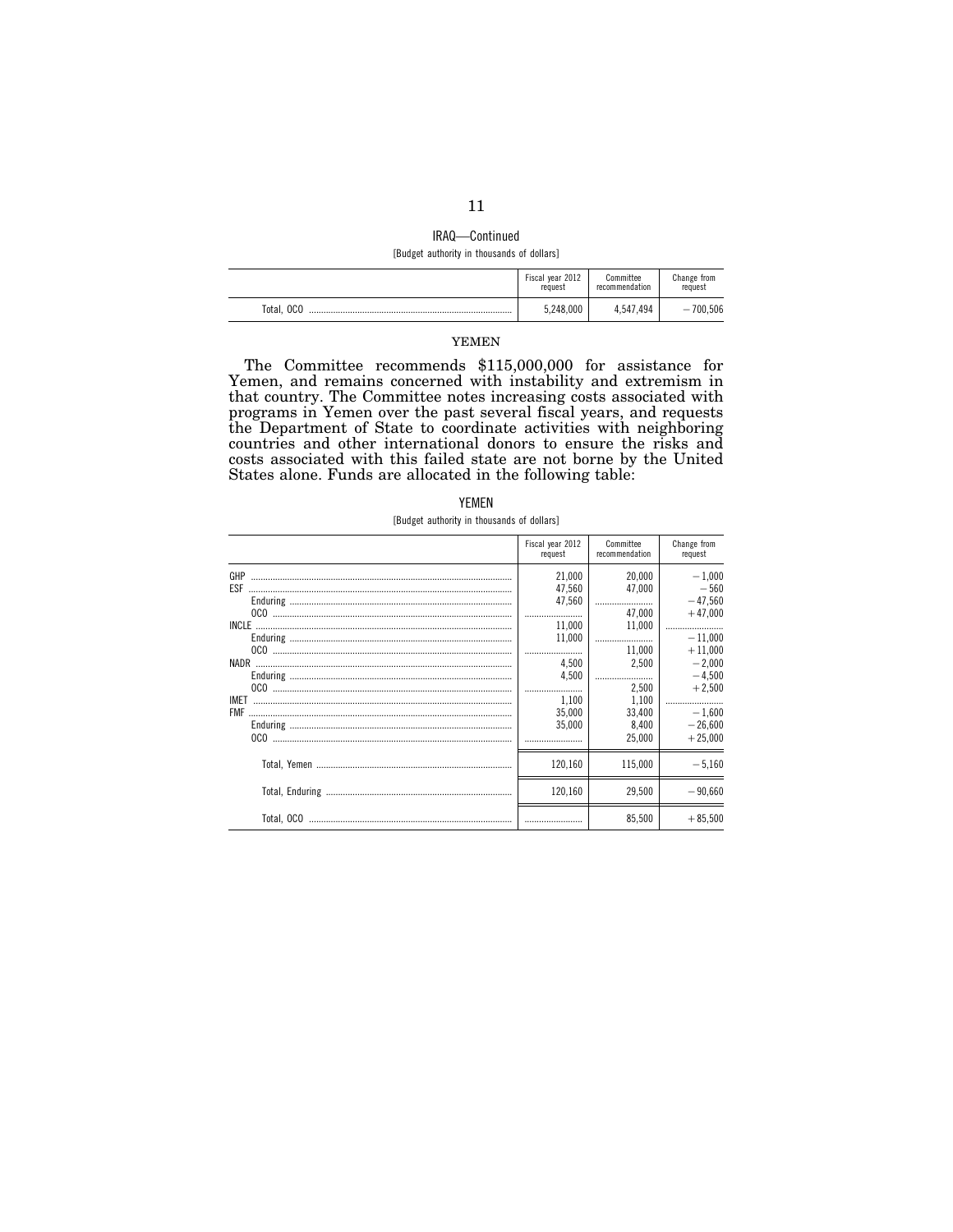## TITLE I

## DEPARTMENT OF STATE AND RELATED AGENCY

## DEPARTMENT OF STATE

The Committee recommends a total of \$17,836,252,000, for the Department of State and the Broadcasting Board of Governors, of which \$13,972,286,000 is for enduring operations under title I and \$3,863,966,000 is for OCO costs under title VIII.

#### ADMINISTRATION OF FOREIGN AFFAIRS

#### DIPLOMATIC AND CONSULAR PROGRAMS

#### (INCLUDING TRANSFER OF FUNDS)

| 6.877.500.000 |
|---------------|
|               |

1Overseas Contingency Operations is funded under title VIII. 2 Includes Conflict Stabilization Operations.

The Committee recommends \$10,651,201,000 for Diplomatic and Consular Programs, including \$3,773,701,000 for OCO costs. Of this amount, \$1,636,201,000 is for worldwide security protection, including \$236,201,000 for OCO costs, \$495,302,000 for public diplomacy activities, and \$35,000,000 for Conflict Stabilization Operations non-deployment costs. The Committee recommendation separates the functions funded under this heading to provide transparency in the uses of funds. However, the Department of State may reprogram funds as necessary, subject to consultation with the Committee. The Committee recommendation does not include funding for the 185 new positions requested in fiscal year 2012.

*Human Resources*.—The Committee recommends \$2,387,854,000 for all American salaries at overseas and domestic United States diplomatic missions. The Committee recommendation includes the requested extension of authority for funding only for phases I and II of the Foreign Service overseas comparability pay.<br>Overseas Programs.—The Committee

*Programs*.—The Committee recommends \$2,124,646,000 for the operational programs of regional bureaus of the Department of State. Regional bureaus are responsible for managing U.S. foreign policy through bilateral and multilateral relationships. Funds support U.S. Embassies, consulates, and other diplomatic posts worldwide, and provide a myriad of services to millions of American citizens living, working, studying, and serving abroad.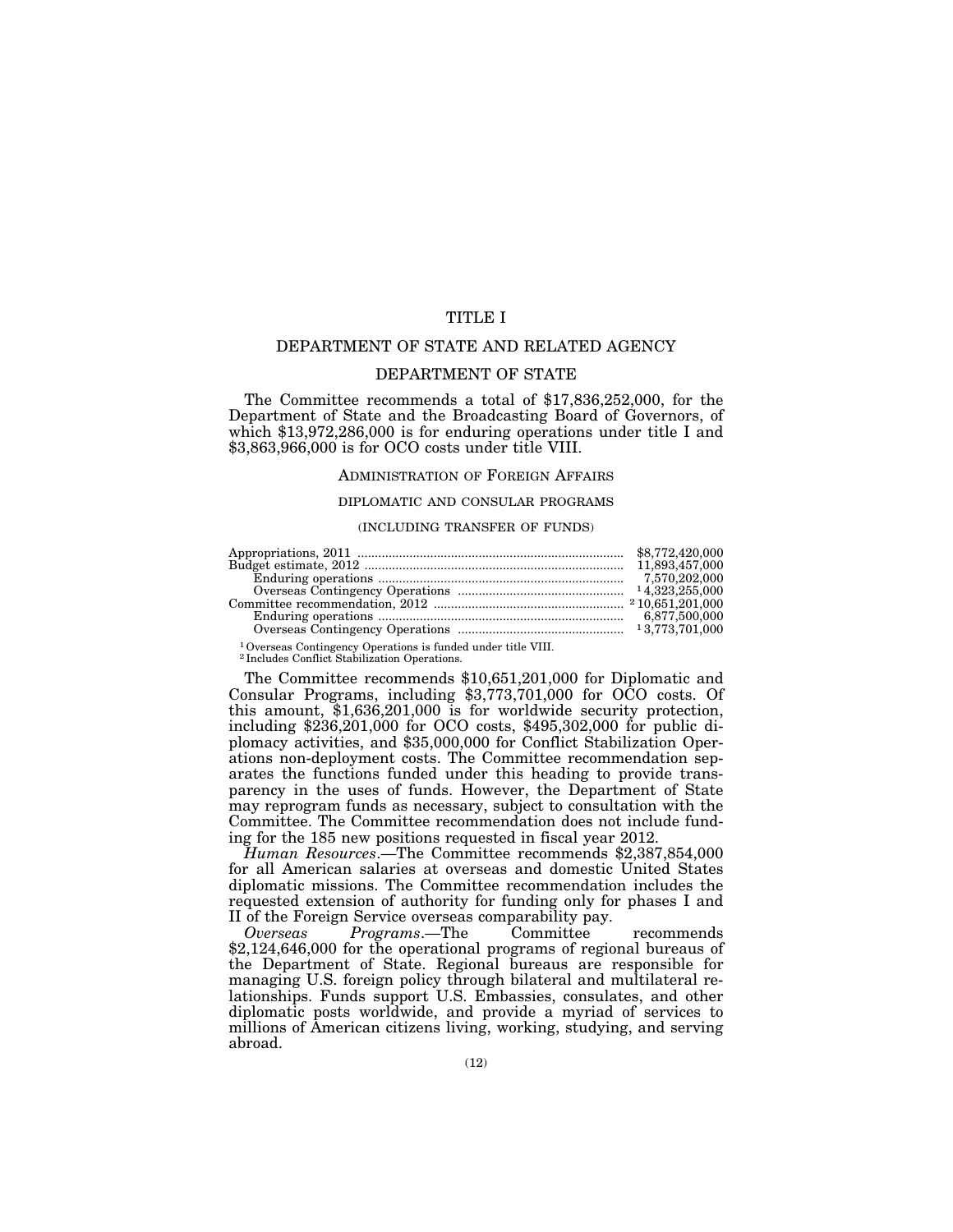The Committee directs the Department of State to consider increasing its diplomatic presence in Somalia to advance U.S. policy objectives and oversee famine relief efforts, if it can be done in a manner that provides necessary security for U.S. personnel and is cost effective.

*Diplomatic Policy and Support*.—The Committee recommends \$865,000,000 for the operational programs of the functional bureaus of the Department of State to provide overall policy direction, coordination, and program management among U.S. missions abroad, and includes funds requested for costs related to the APEC 2011 Leaders meeting.

*Security Programs*.—The Committee recommends \$1,500,000,000 for the operation of security programs, including \$1,194,100,000 for worldwide security protection to protect diplomatic personnel, overseas diplomatic missions, residences, and domestic facilities and information. An additional \$205,900,000 is included within the Human Resources function for salaries for a total of \$1,400,000,000 for Worldwide Security Protection in this title. The Committee recommends an additional \$236,201,000 for OCO costs for Worldwide Security Protection.

Funds are allocated in the following table and subject to the requirements of section 7019 of this act:

## DIPLOMATIC AND CONSULAR PROGRAMS DIRECTIVES

[Budget authority in thousands of dollars]

| Program                                             | Fiscal year 2012<br>request                          | Committee<br>recommendation                                   | Change from<br>request             |
|-----------------------------------------------------|------------------------------------------------------|---------------------------------------------------------------|------------------------------------|
| Office to Monitor and Combat Trafficking in Persons | 92.200<br>92.200<br>5.750<br>1.000<br>6.764<br>2.000 | 43.500<br>35,000<br>8.500<br>5.750<br>1.000<br>6.764<br>2.000 | $-48.700$<br>$-57.200$<br>$+8.500$ |
|                                                     | 106.714                                              | 58.014                                                        | $-48,700$                          |

#### PROGRAM ISSUES

*Conflict Stabilization Operations*.—The Committee expects the Department of State and USAID to utilize funds from the Complex Crisis Fund and other crisis and disaster response funds to support deployments. The Committee remains concerned with CSO's limited activities, specifically the minor role it has played in response to the earthquake in Haiti and the revolution in Libya. Given budget restraints, the Committee will assess the performance of the CSO during fiscal year 2012.

The Committee does not support the use of funds for additional active or standby civilian response corps positions. The Committee notes, and supports, the administration's decision not to request funding for a CRC reserve component.

*Consular Affairs Pilot Programs*.—Section 7079 of this act directs the Secretary of State to take steps to eliminate the long delays in processing tourist visas in the PRC, Brazil and India, and to report on steps taken to meet the Department's visa processing standards. The section also authorizes the Secretary to develop and conduct a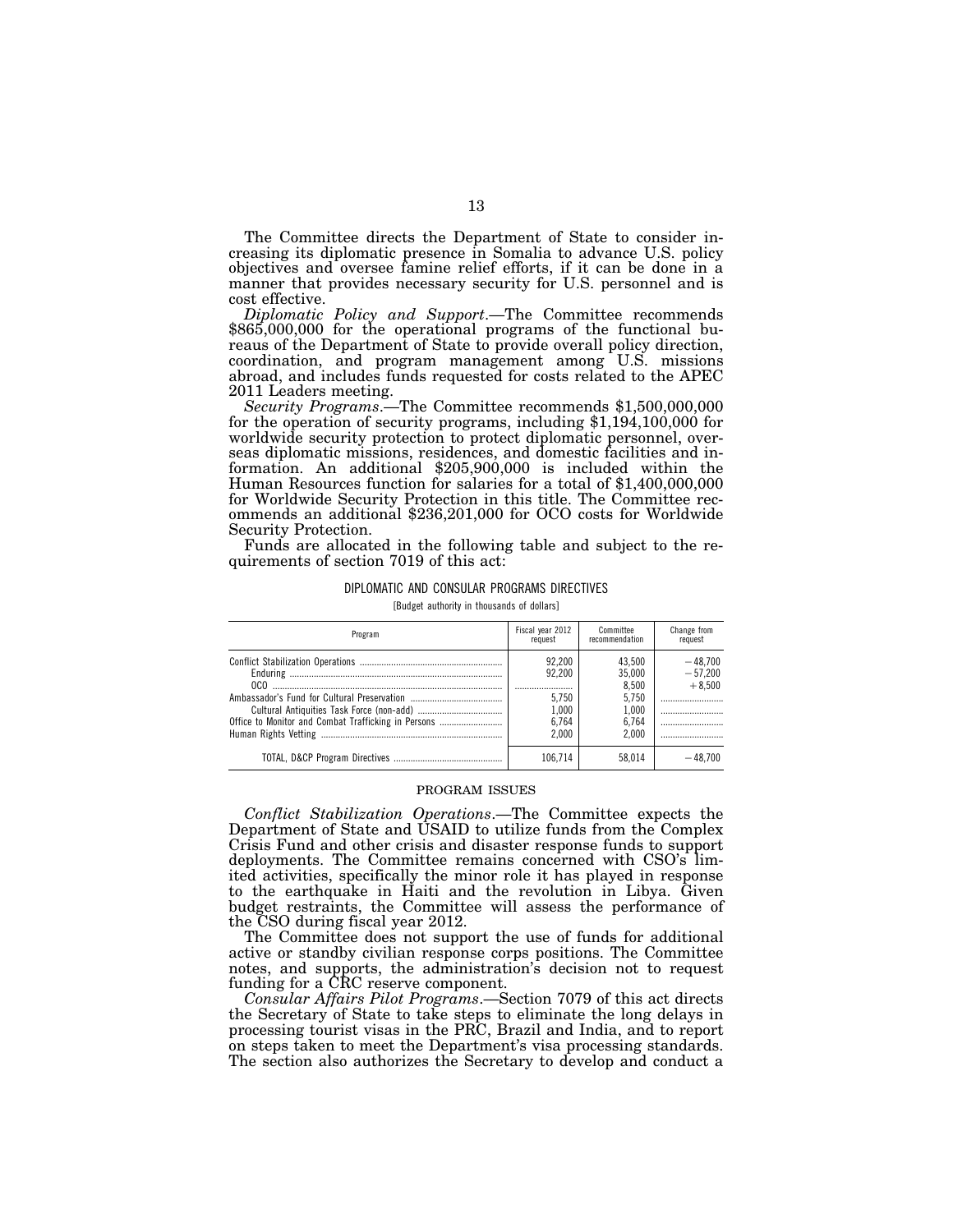pilot program for processing tourist visas using secure remote videoconferencing technology as a method for conducting visa interviews of applicants, if it can be done in a manner consistent with security controls.

*Cyber Issues*.—The Committee recommends \$2,000,000 for operations and programs under the authority of the Coordinator for Cyber Issues, in addition to funds otherwise made available for such puposes. The Coordinator, in consultation with other relevant Federal agencies, is encouraged to consult on a regular basis, including in bilateral and multilateral fora, with other nations on cyber security issues including but not limited to those of infrastructure protection, standards, and best practices in the field.

The Coordinator, in consultation with other relevant Federal agencies, is encouraged to consult on a regular basis, including in bilateral and multilateral fora, with other nations on cyber security issues including but not limited to those of infrastructure protection, standards and best practices in the field.

*Procurement Fee Working Capital Fund*.—The Committee directs the Secretary of State to report to the Committee not later than 90 days after enactment of this act on the Acquisitions Management program funded by the 1 percent procurement fee. The report should include the cost categories and number of staff funded from this fee as well as the efficiencies and impacts of this program.

*Contracting Reform*.—The Committee directs the Secretary of State to provide to the Committee not later than 90 days after enactment of this act the Department of State's response to the recommendations included in the final report of the Commission on Wartime Contracting, including a determination by the Department of which recommendations are applicable to the Department of State, the status of implementation of the applicable recommendations, and a timeline to complete implementation.

*Democratic Republic of the Congo*.—The Committee directs the Secretary of State to review and report to the Committee on current guidelines prohibiting U.S. Embassy personnel from Rwanda and Uganda from traveling into the Eastern DRC for mission-specific purposes, without first traveling to Kinshasa. The Committee is concerned that such restrictions are cost-prohibitive and prevent U.S. Embassy personnel from addressing issues of regional importance in a timely and effective manner.

*Overseas Presence and Staffing Levels*.—The Office of Inspector General includes recommendations for potential positions reductions and office closures in its inspection reports of overseas posts. The Committee directs the Secretary of State to provide the Committee with a consolidated list of these recommendations from OIG inspection reports since October 1, 2011, to reduce positions or downsize or close posts, including estimated cost savings, and the Department's response to these recommendations.

*Cultural Heritage*.—The Committee recommends \$5,750,000 for this program, including \$1,000,000 for the Cultural Antiquities Task Force, and funding for up to five large-scale projects. The Department of State should consult with the Committee prior to the obligation of funds. The Committee recognizes the important public diplomacy role of this program, as well as its contribution in preserving some of the world's irreplaceable cultural antiquities.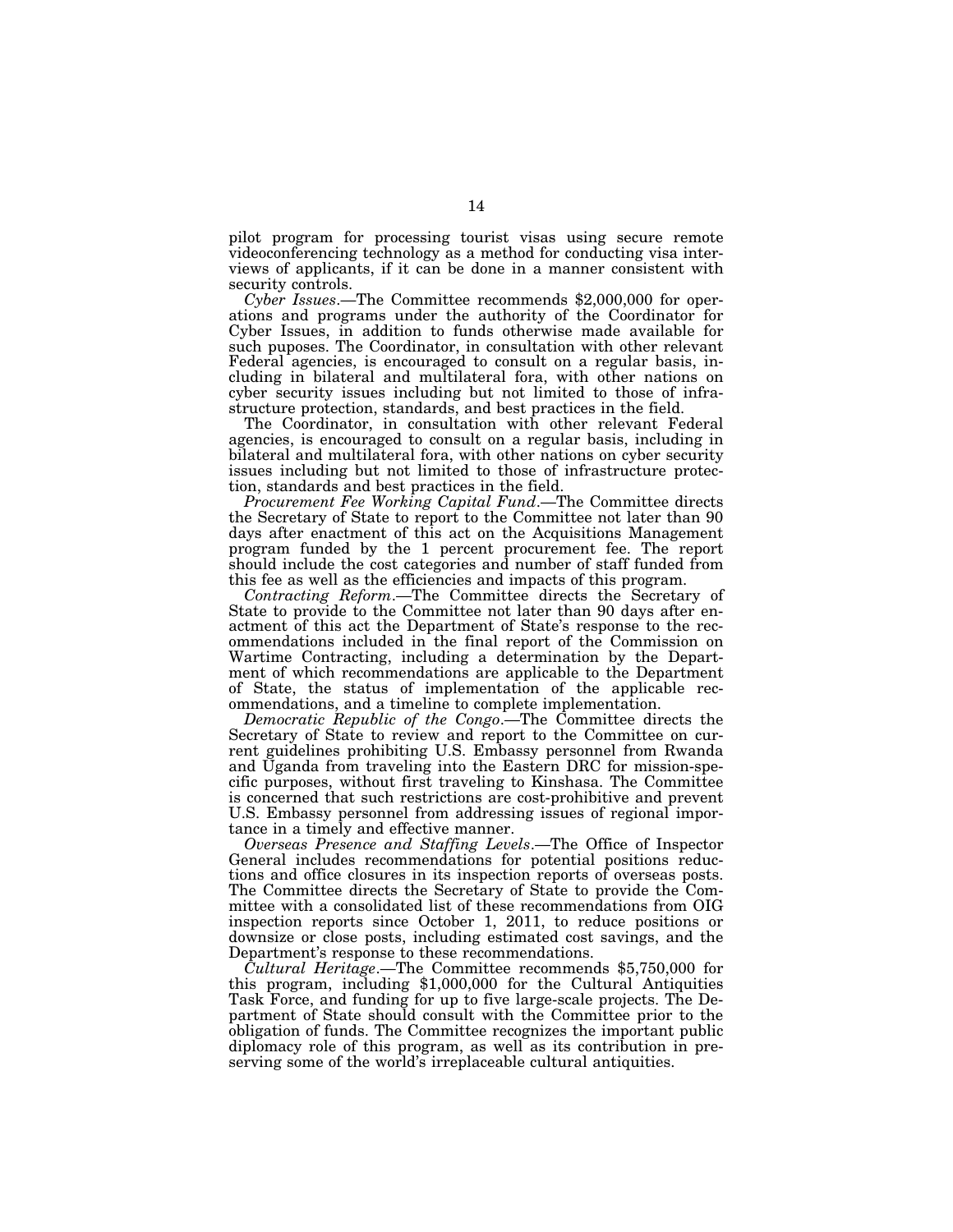*Human Rights Vetting*.—The Committee supports the Department of State's efforts to monitor U.S. military assistance to foreign security forces, pursuant to section 620M of the FAA, as amended by this act. The vetting process has been widely applied to individuals who are candidates for U.S. training, but it has more often not been applied to those individuals' units, or to units that may receive U.S. equipment. This is contrary to the letter and intent of the law and has limited its effectiveness. The Committee expects the Department to implement the law faithfully and effectively. As in past years, the Committee recommends not less than \$2,000,000 for DRL for personnel, training, and other support to strengthen the vetting process, as well as to implement the procedures specified in section  $7032(0)$  of this act.<br>*Locally Employed Staff.* 

*Locally Employed Staff*.—The Committee recommends \$750,000,000 for LES salaries (excluding those under the Local Guard Program), and authorizes the use of such funds for awards and special benefits, including compensation should LES be killed in the line of duty.

*Office of Defense Trade Controls Licensing*.—The Department of State proposed funding an additional 11 positions in the Office of Defense Trade Controls Licensing through the expanded use of registration fees, but this expanded use has not yet been authorized. The Committee directs the Department to ensure that the office has the necessary budget and staff to fulfill its responsibilities in a timely and effective manner.

*Pakistan*.—The Committee recommends \$161,421,000 for Pakistan operations, including \$137,603,000 for OCO costs. This amount also includes \$57,423,000 for WSP costs in Pakistan.

*Public Diplomacy*.—The Committee recommends a total of \$495,302,000 for public diplomacy programs to be funded through direct appropriations and an additional \$11,000,000 through Department of State fees. The Committee is aware of several innovative ''virtual'' educational exchange programs and urges the Under Secretary for Public Diplomacy and Public Affairs to assess the potential of these programs to expand the number, diversity, and experience of international exchange participants beyond the traditional study abroad exchange programs.

*Representation Funds*.—The Committee does not include a provision in prior acts authorizing the Department of State to transfer up to \$1,000,000 from D&CP to Representation Allowances. The Committee recommends \$7,300,000 for official representation activities under the Representation Allowances heading.

*Tibet*.—The Committee urges the Secretary of State to provide support for the Special Coordinator for Tibetan Issues in carrying out the broad responsibilities detailed in section 621(d) of Public Law 107–228, as well as for convening and coordinating meetings for appropriate U.S. Government agencies, NGOs, and representatives of the Tibetan leadership in exile.

*Trafficking in Persons*.—The Committee recommends a total of \$40,000,000 in this act for Trafficking in Persons programs. Of this amount, \$6,764,000 is included under the D&CP heading for the Office to Monitor and Combat Trafficking in Persons (\$2,899,000 for programs and \$3,865,000 for salaries).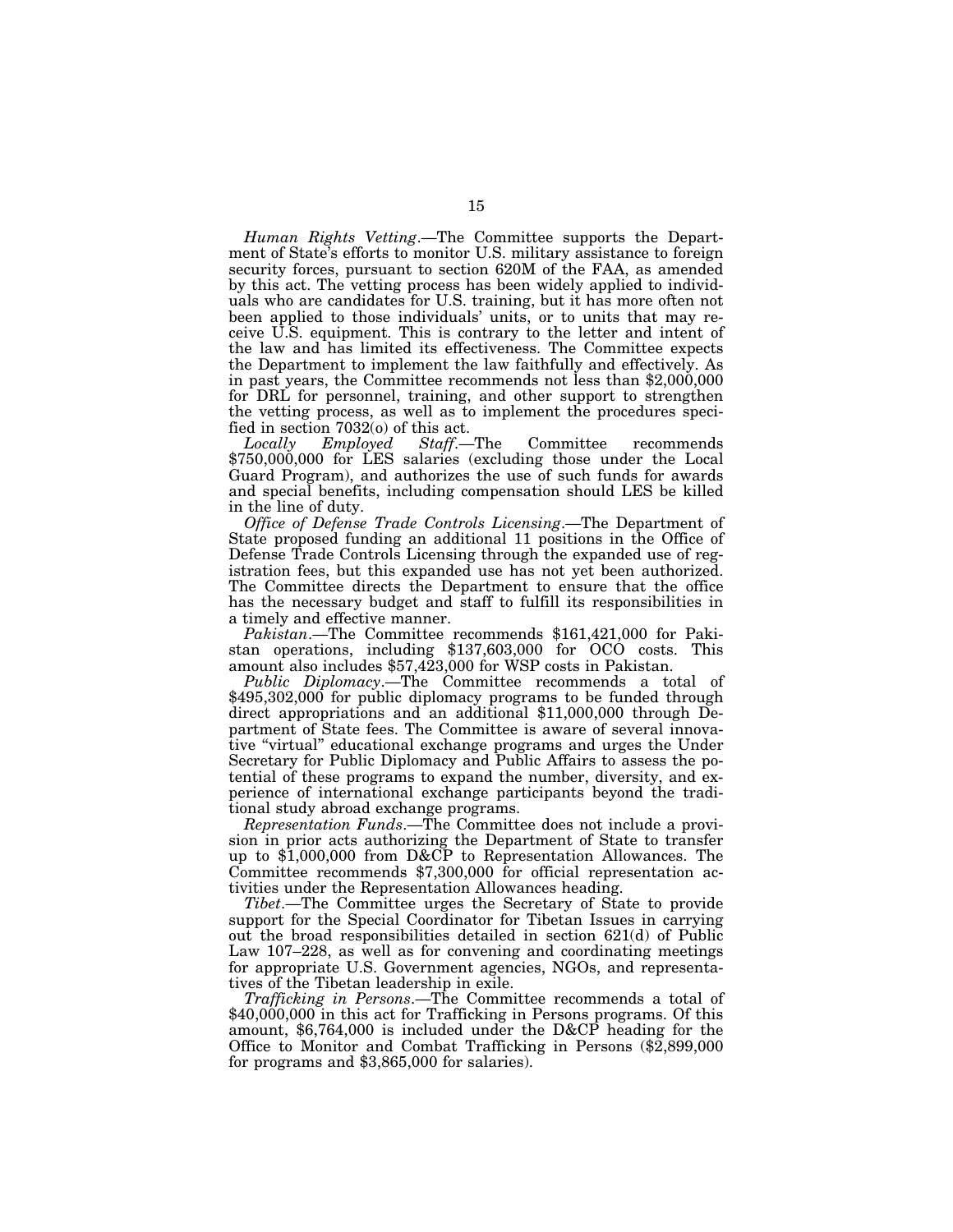*Compact of Free Association Agreements*.—The Committee directs the Secretary of State to follow the guidance detailed in Senate Report 112–74 related to the Compact of Free Association agreements with the governments of the Federated States of Micronesia, the Republic of the Marshall Islands, and the Republic of Palau. The Committee directs the Secretary of State to work within the U.S. Government interagency process to help reduce the financial burden placed on affected jurisdictions while ensuring that the important national security benefits of these agreements are preserved. The Secretary of State is directed to report to the Committee not more than 90 days after enactment of this act on progress made in addressing this issue.

#### CAPITAL INVESTMENT FUND

| \$59,380,000 |
|--------------|
| 125,000,000  |
| 69.915.000   |

The Committee recommends \$69,915,000 for the Capital Investment Fund.

#### OFFICE OF INSPECTOR GENERAL

| \$99,800,000 |
|--------------|
| 128,086,000  |
| 65,154,000   |
| 162.932.000  |
| 125,858,000  |
| 61,904,000   |
| 163.954.000  |
|              |

1Overseas Contingency Operations is funded under title VIII.

The Committee recommends \$61,904,000 for the Office of Inspector General and an additional \$63,954,000 for OCO costs for a total of \$125,858,000. The Committee supports the independent oversight and investigative responsibilities of the Inspectors General of the Department of State, USAID, SIGAR, and SIGIR and directs the Inspectors General to coordinate their activities in Iraq and Afghanistan to minimize unnecessary duplication, ensuring that resources are used effectively. The Committee directs the Office of Inspector General to coordinate with the SIGIR as it draws down its operations, closes, and completes the transition of remaining work to the permanent oversight offices by December 31, 2012.

#### EDUCATIONAL AND CULTURAL EXCHANGE PROGRAMS

| \$598,800,000 |
|---------------|
| 637.100.000   |
| 612.000.000   |

The Committee recommends \$612,000,000 for Educational and Cultural Exchange Programs. The Committee recommendation does not include funding for the 3 new positions requested for fiscal year 2012.

Funds are allocated in the following table and subject to the requirements of section 7019 of this act: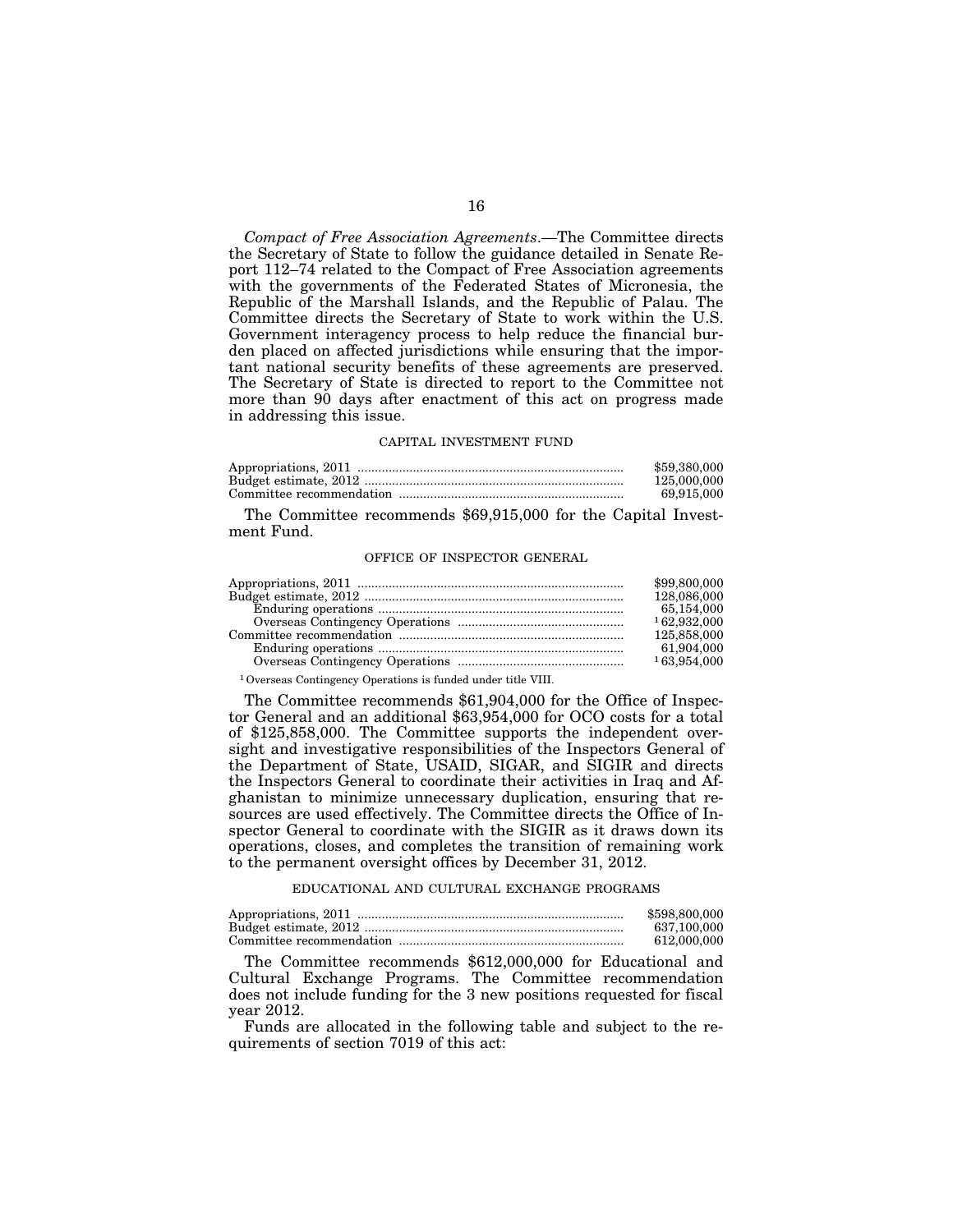### EDUCATIONAL AND CULTURAL EXCHANGE PROGRAMS [Budget authority in thousands of dollars]

| Programs                                                   | Fiscal year 2012<br>request | Committee<br>recommendation | Change from<br>request |
|------------------------------------------------------------|-----------------------------|-----------------------------|------------------------|
|                                                            | 358,998                     | 343.822                     | $-15.176$              |
| Fulbright Program: Students, Scholars, Teachers, Humphrey, |                             |                             |                        |
|                                                            | 252.704                     | 249.572                     | $-3.132$               |
|                                                            | 68,634                      | 57,000                      | $-11,634$              |
|                                                            | 15,522                      | 12,000                      | $-3,522$               |
|                                                            | 53,112                      | 45,000                      | $-8.112$               |
|                                                            | 37,660                      | 37,250                      | $-410$                 |
|                                                            | 18,320                      | 18,000                      | $-320$                 |
|                                                            | 4,000                       | 4,000                       |                        |
|                                                            | 500                         | 500                         |                        |
|                                                            | 500                         | 500                         |                        |
|                                                            | 500                         | 500                         |                        |
| Benjamin Gilman International Scholarship Program          | 12.090                      | 12,000                      | - 90                   |
|                                                            | 500                         | 500                         |                        |
|                                                            | 500                         | 500                         |                        |
|                                                            | 750                         | 750                         |                        |
|                                                            | 207,306                     | 203.088                     | $-4.218$               |
|                                                            | 95.869                      | 95.000                      | $-869$                 |
|                                                            | 102.844                     | 100.000                     | $-2.844$               |
| Kennedy-Lugar Youth Ambassadors Program (non-add)          | 25.000                      | 25.000                      |                        |
|                                                            | 8,593                       | 8.088                       | $-505$                 |
|                                                            | 4.000                       | 3.825                       | $-175$                 |
|                                                            | 1,902                       | 1.800                       | $-102$                 |
|                                                            | 1,020                       | 867                         | $-153$                 |
|                                                            | 650                         | 650                         |                        |
|                                                            | 150                         | 150                         |                        |
|                                                            | 496                         | 422                         | - 74                   |
|                                                            | 375                         | 374                         | $-1$                   |
|                                                            | 6,074                       | 5,490                       | $-584$                 |
|                                                            | 1,939                       | 1,890                       | $-49$                  |
|                                                            | 4,135                       | 3,600                       | $-535$                 |
|                                                            | 64,722                      | 59,600                      | $-5,122$               |
|                                                            | 637,100                     | 612,000                     | $-25.100$              |

Each program for which the Committee recommends funding in the previous table is established pursuant to an act of Congress, or is a program for which funding is authorized by an act of Congress, or was included in the President's budget request for fiscal year 2012.

*Youth Exchange*.—The Committee supports the goals of the Kennedy-Lugar Youth Exchange and Study Program, which enables secondary school students from countries with significant Muslim populations to live with American families and study in the United States, and American students to live and study in such countries. The Committee recommends \$25,000,000 for this program in fiscal year 2012.

*One-Time Competitive Grants*.—The Committee does not include funding for one-time, competitively bid international exchanges, which received \$6,950,000 in fiscal year 2011.

### REPRESENTATION ALLOWANCES

| \$7,484,000 |
|-------------|
| 8.175.000   |
| 7.300.000   |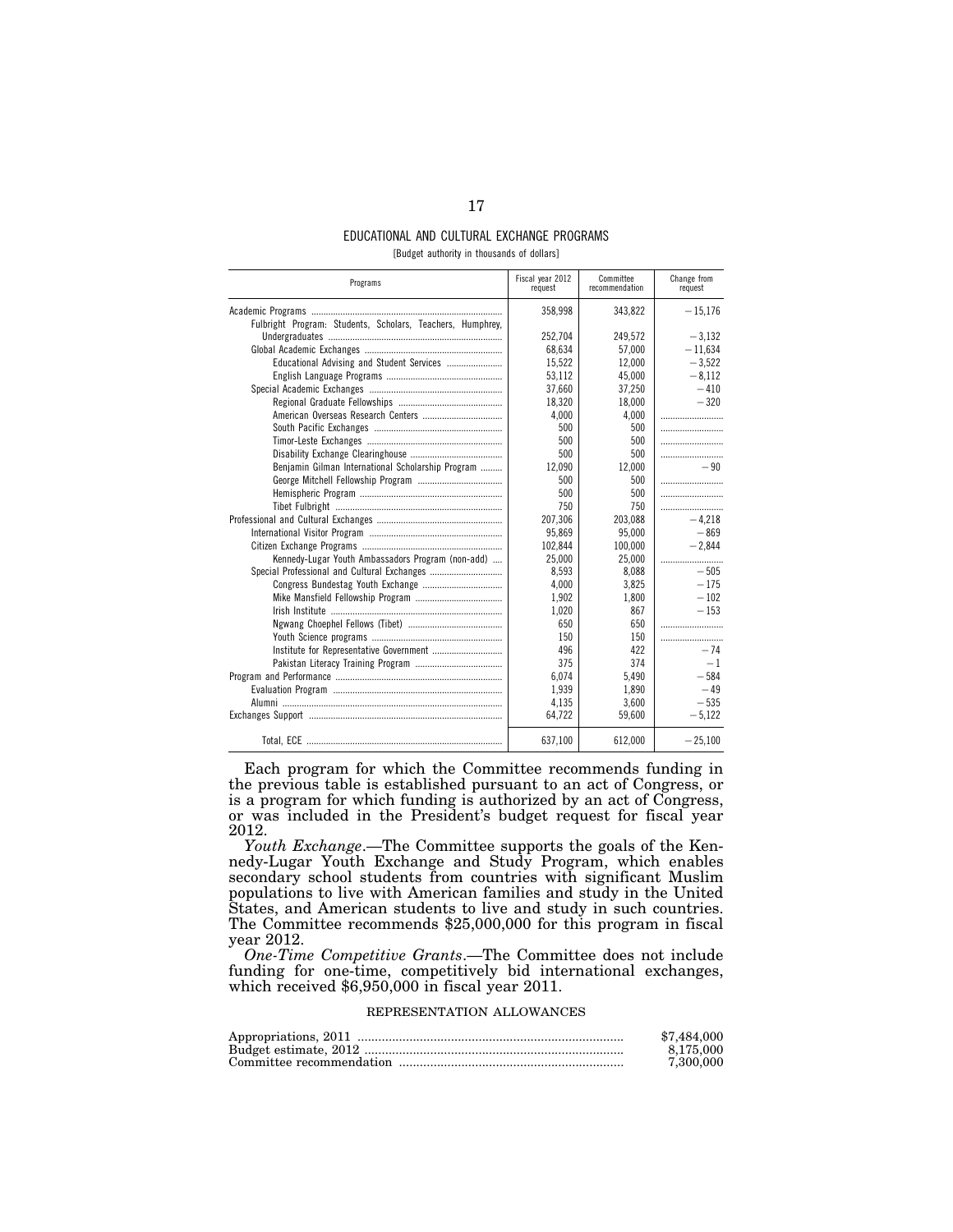The Committee recommends \$7,300,000 for Representation Allowances, which is \$875,000 below the budget request, for reimbursement to Foreign Service Officers for expenditures incurred in their official capacities abroad in establishing and maintaining relations with officials of foreign governments and members of local communities. Given budget constraints, the Committee directs the Secretary of State to limit representation functions and costs to the maximum extent practicable.

#### PROTECTION OF FOREIGN MISSIONS AND OFFICIALS

| \$27,944,000 |
|--------------|
| 27.744.000   |
| 27.744.000   |

The Committee recommends \$27,744,000 for Protection of Foreign Missions and Officials to reimburse local governments and communities for the extraordinary costs incurred in providing protection for international organizations, foreign missions and officials, and foreign dignitaries under certain circumstances.

The Committee intends that in instances where a local jurisdiction will benefit financially from a visit by a foreign delegation, such circumstances should be taken into account by the Department in assessing the need for reimbursement under this program. The Committee expects the Department to provide reimbursement to local jurisdictions on a timely basis if claims are fully justified.

EMBASSY SECURITY, CONSTRUCTION, AND MAINTENANCE

| \$1,616,760,000 |
|-----------------|
| 1.801.517.000   |
| 1,570,000,000   |

The Committee recommends \$1,570,000,000 for Embassy Security, Construction, and Maintenance for the management of real property assets overseas in order to provide diplomatic and consular missions with secure, safe, and functional facilities, of which \$795,000,000 is for maintenance and planning, and \$775,000,000 is for worldwide security upgrades, acquisition, and construction programs, and recommends funding for Compound Security and Maintenance Cost-Sharing at the budget request. The Committee recommendation does not include funding for the nine new positions requested for fiscal year 2012.

The Committee recommendation includes authorization for the Maintenance Cost-Sharing initiative to utilize funding from the Capital Security Cost-Sharing program for the maintenance, repair, and rehabilitation of the new facilities with an inter-agency presence.

The Committee is concerned with the long-term sustainability of the operating, maintenance, and utility costs for new diplomatic and consular facilities and directs the Secretary of State to impose a moratorium on developing new projects until the Department of State provides the following information to the Committee: (1) the additional annual costs for operations and maintenance, including utilities and salaries, and the number of additional facilities and engineering staff that have been hired to operate the new diplomatic and consular facilities that have become operational since the CSCS program began; (2) the estimated additional costs for op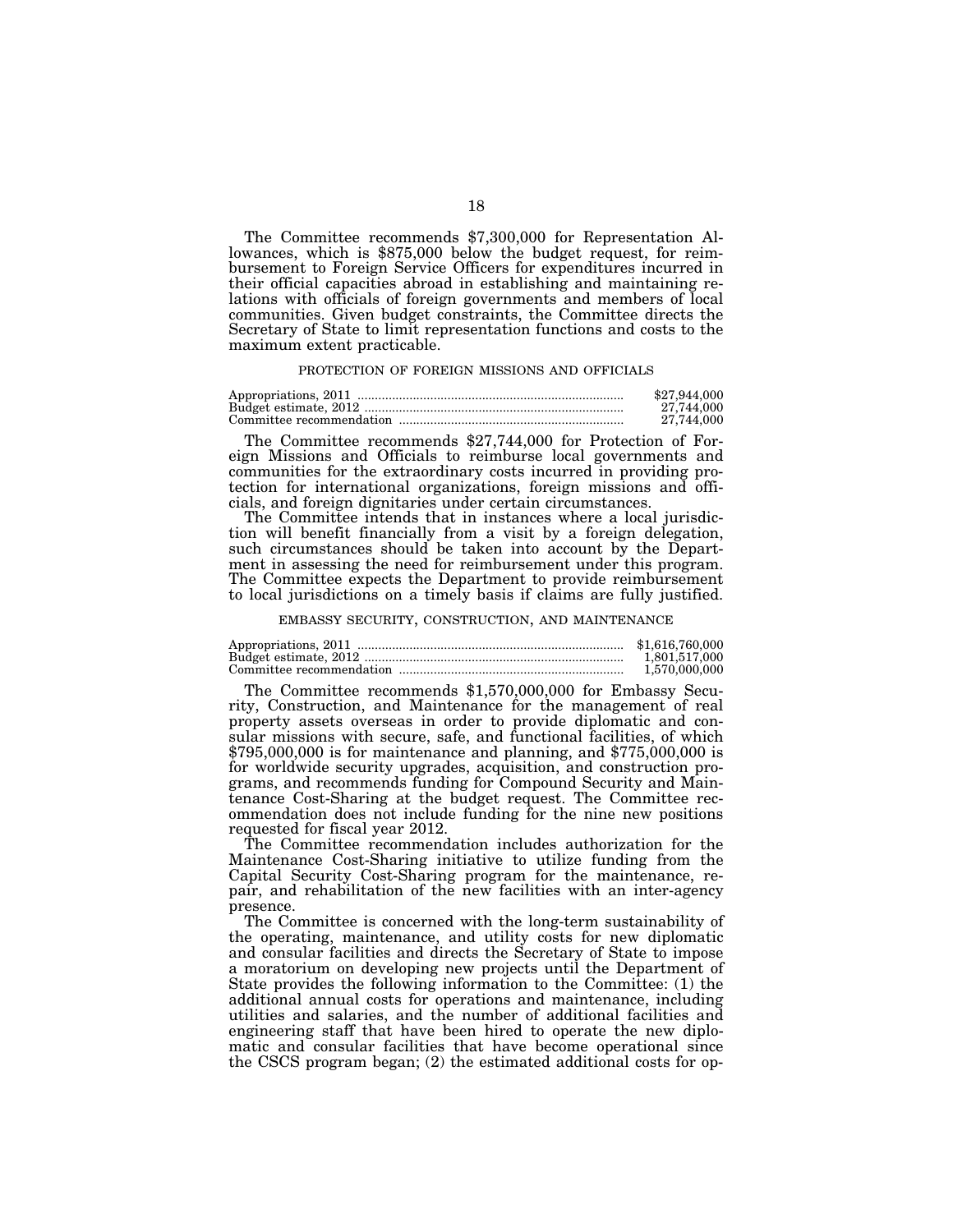erations and maintenance, including utilities and salaries, and the number of additional facilities and engineering staff necessary to operate the diplomatic and consular facilities that have been funded and/or are being constructed; and (3) the plan for addressing the \$111,000,000 in deferred maintenance at existing diplomatic and consular facilities reported in the Department's 2010 financial statements.

The Committee does not support the use of funds to demolish the Ambassador's residence in Islamabad, Pakistan and directs the Secretary of State to consult with the Committee prior to any decision to significantly modify the residence.

*American Centers*.—The Committee continues to support the renovation and construction of American Centers through a strategy that balances the need for publicly accessible facilities, reasonable and sustainable costs, and compliance with the Secure Embassy Construction and Counterterrorism Act of 1999 regulations, and encourages continued coordination by the offices of Overseas Building Operations, Diplomatic Security and Public Diplomacy to achieve this strategy.

#### EMERGENCIES IN THE DIPLOMATIC AND CONSULAR SERVICE

#### (INCLUDING TRANSFER OF FUNDS)

| \$9.480,000 |
|-------------|
| 10.000.000  |
| 9.300,000   |

The Committee recommends \$9,300,000 for Emergencies in the Diplomatic and Consular Service to meet unforeseen emergency requirements as authorized by section 4 of the State Department Basic Authorities Act. The Committee encourages the Department to prioritize expenditures for evacuations and rewards and to minimize the use of this fund for travel and representational expenses.

In addition to the funds appropriated under this heading, the Committee authorizes transfer of up to \$10,000,000 under the D&CP heading for emergency evacuations and rewards, which is equal to the budget request.

#### REPATRIATION LOANS PROGRAM ACCOUNT

#### (INCLUDING TRANSFER OF FUNDS)

| \$1.447.000 |
|-------------|
| 1.800.000   |
| 1.447.000   |

The Committee recommends \$1,477,000 for the Repatriation Loans Program Account to support a direct loan program in accordance with the Credit Reform Act which assists United States citizens overseas in dire need.

#### PAYMENT TO THE AMERICAN INSTITUTE IN TAIWAN

| \$21,108,000 |
|--------------|
| 23.320.000   |
| 21.108.000   |

The Committee recommends \$21,108,000 for the American Institute in Taiwan, to support United States political and security in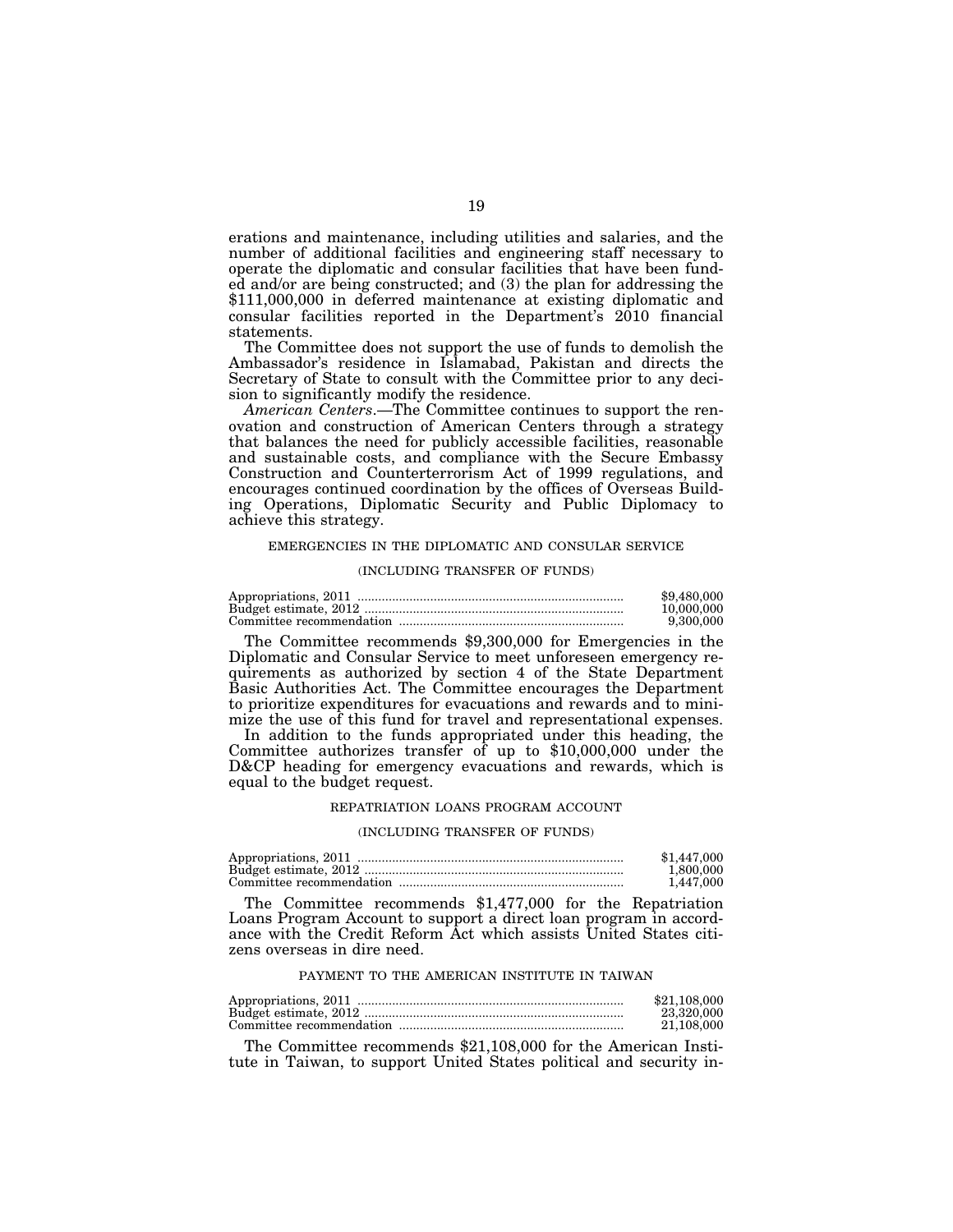terests, provide consular services, and promote exchange programs in Taiwan. AIT will also receive an estimated \$19,800,000 in visa processing fees and \$21,900,000 in reimbursements from other agency contracts, providing a total of \$62,808,000 in fiscal year 2012. The Committee understands that the Department of State is considering adding Taiwan to the visa waiver program, reducing AIT's visa processing fees by approximately \$15,000,000. The Committee directs AIT and the Department to report on the impact of the visa waiver program on AIT's operations and annual budget, prior to a final decision on the visa waiver program. The Committee also directs AIT to report on the increased costs for maintaining and operating the new AIT facilities.

#### PAYMENT TO THE FOREIGN SERVICE RETIREMENT AND DISABILITY **FUND**

| \$158,900,000 |
|---------------|
| 158,900,000   |
| 158,900,000   |

The Committee recommends \$158,900,000 for the Foreign Service Retirement and Disability Fund, which is equal to the budget request, for Department of State and USAID mandatory retirement and disability programs.

## INTERNATIONAL ORGANIZATIONS

#### CONTRIBUTIONS TO INTERNATIONAL ORGANIZATIONS

| \$1,578,651,000 |
|-----------------|
| 1.619.400.000   |
| 1.585.000.000   |

The Committee recommends \$1,585,000,000 for Contributions to International Organizations, for the assessed costs of U.S. membership in international organizations as authorized by conventions, treaties, or specific acts of Congress. The United States has participated in international organizations for decades, many of which serve important U.S. national interests but some may no longer be cost-effective. The Committee directs the Department of State to conduct a review of all such organizations, and for any which no longer merit U.S. contributions to promptly initiate steps to withdraw.

The bill includes a provision directing the Department of State to use credits to United States-assessed contributions to the United Nations Tax Equalization Fund to offset other assessed contributions to the United Nations, subject to the regular notification procedures of the Committees on Appropriations.

CONTRIBUTIONS FOR INTERNATIONAL PEACEKEEPING ACTIVITIES

|                                                                          | 1,920,000,000 |
|--------------------------------------------------------------------------|---------------|
|                                                                          | 1.917.900.000 |
|                                                                          | 1,900,000,000 |
|                                                                          | 17.900.000    |
| <sup>1</sup> Overseas Contingency Operations is funded under title VIII. |               |

The Committee recommends \$1,917,900,000 for Contributions for International Peacekeeping Activities, including \$17,900,000 for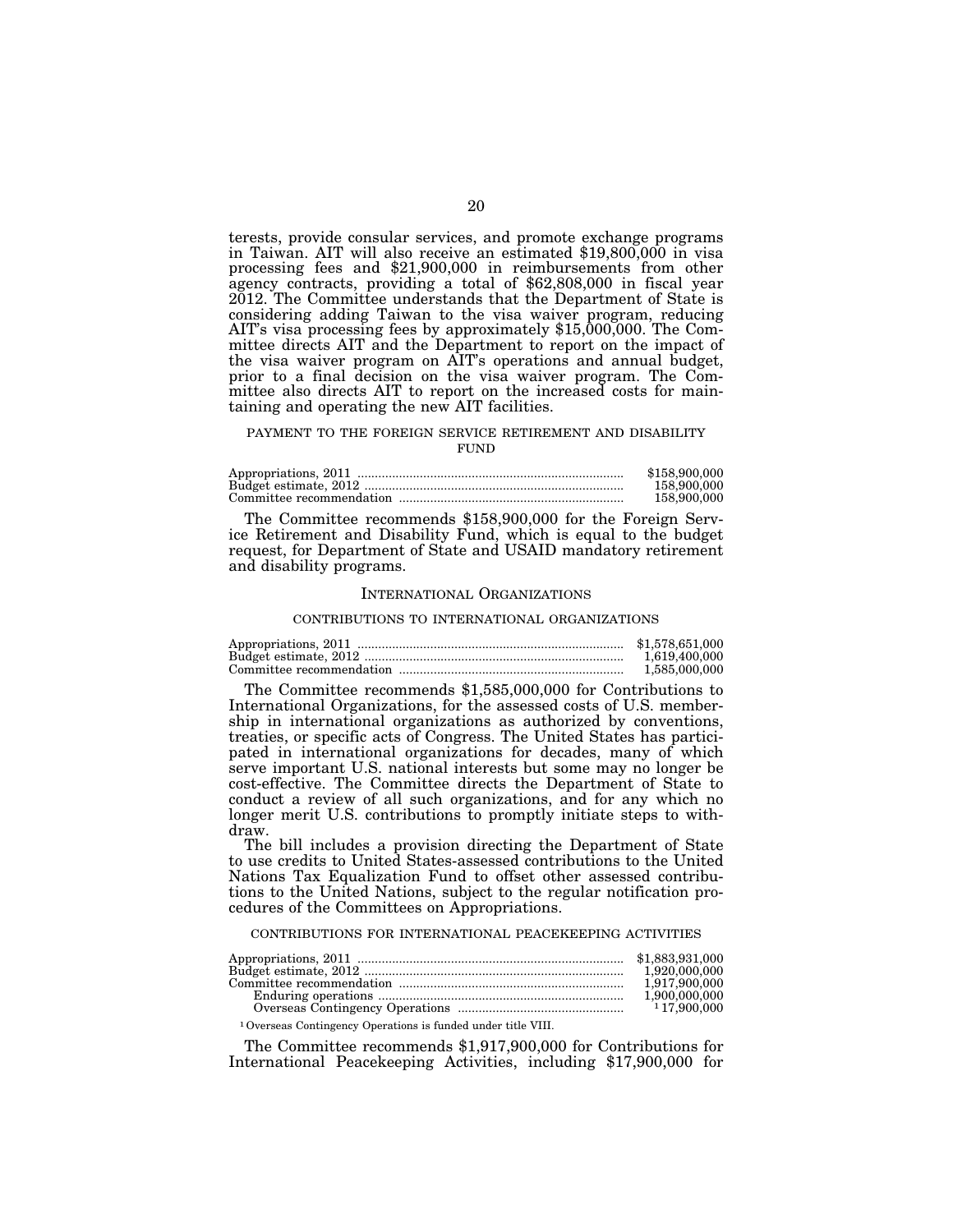OCO costs. An additional \$51,000,000 is included under the PKO heading for a contribution for assessed peacekeeping activities in Somalia.

The Committee recognizes the significant contribution to international peace and security provided by United Nations peacekeeping activities, without the participation of United States troops. The Committee notes, however, that U.N. peacekeeping missions have often suffered from deficiencies, including inadequate equipment to effectively protect civilians, troops without proper training or with a history of human rights violations, and troops that have committed sexual abuses while on peacekeeping missions. The United Nations, donor countries, and troop-contributing countries have a shared responsibility to ensure that troops are qualified and properly trained and equipped for the missions for which they are deployed, and that troops who commit abuses are prosecuted and punished. The Committee requires the Secretary of State to work with troop contributing countries and the United Nations to develop effective procedures to vet U.N. peacekeeping troops.

The Committee directs that funds be available for peacekeeping activities unless the Secretary of State determines that United States manufacturers and suppliers are not being given opportunities to provide equipment, services, and material for United Nations peacekeeping activities equal to those being given to foreign manufacturers and suppliers.

The bill includes a provision under this heading directing the Department of State to use credits to United States-assessed contributions to prior missions and the U.N. Tax Equalization Fund to offset other assessed contributions to the United Nations, subject to the regular notification procedures of the Committees on Appropriations.

#### INTERNATIONAL COMMISSIONS

The Committee recommends funding to meet U.S. treaty obligations to international commissions in fiscal year 2012 and recognizes that funds are requested under the Department of State as a result of international treaties.

#### INTERNATIONAL BOUNDARY AND WATER COMMISSION, UNITED STATES AND MEXICO

#### SALARIES AND EXPENSES

| \$43,213,000 |
|--------------|
| 45.591.000   |
| 45,000,000   |

The Committee recommends \$45,000,000 for salaries and expenses.

#### **CONSTRUCTION**

| \$26,447,000 |
|--------------|
| 31.900.000   |
| 29.862.000   |

The Committee recommends \$29,862,000 for construction.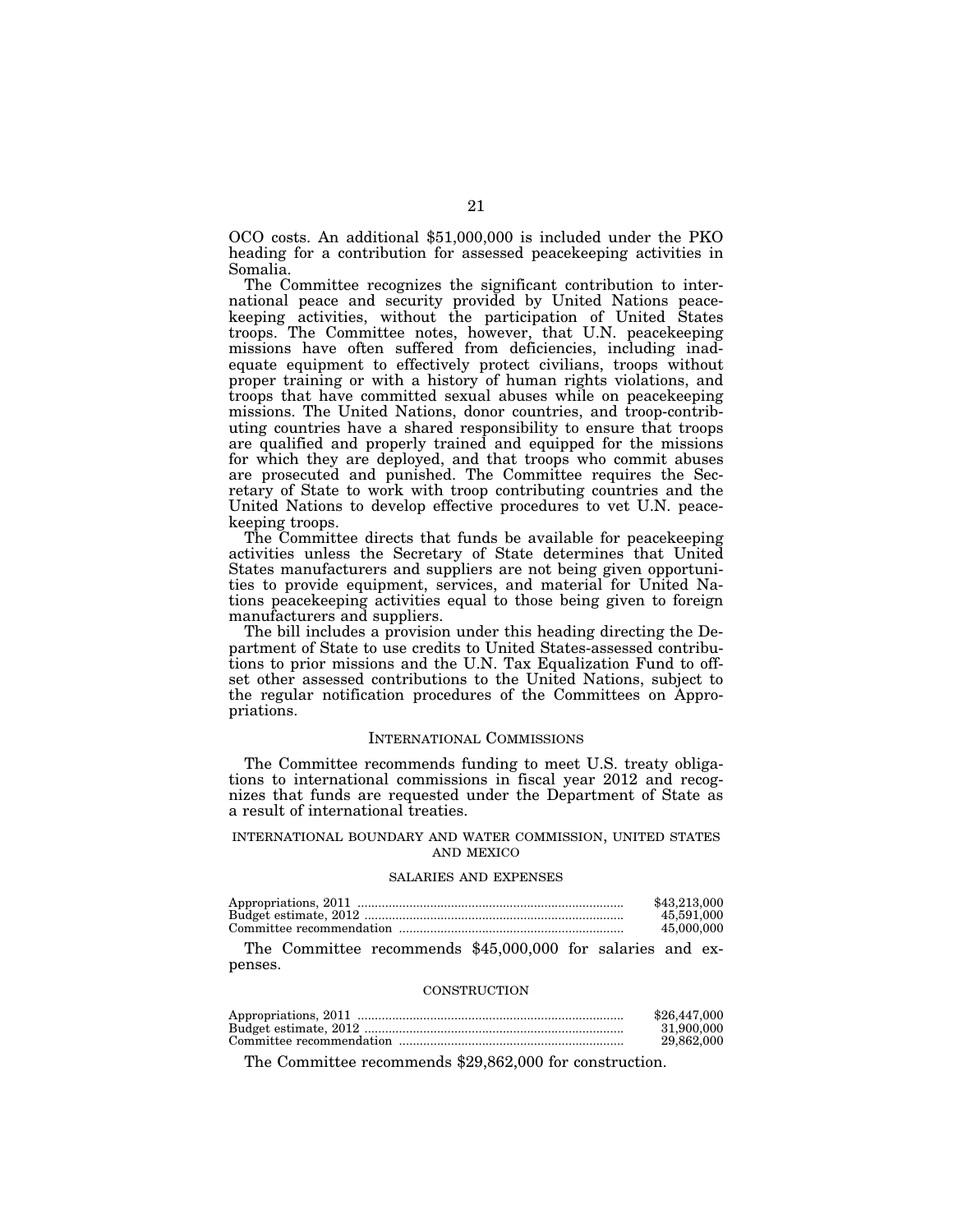## IBWC—CONSTRUCTION

[Budget authority in thousands of dollars]

| Program/activity | Fiscal year 2012<br>request       | Committee<br>recommendation       | Change from<br>request      |
|------------------|-----------------------------------|-----------------------------------|-----------------------------|
|                  | 24.700<br>1,500<br>5,700<br>2.500 | 23.122<br>1.404<br>5.336<br>2.500 | $-1,578$<br>$-96$<br>$-364$ |
|                  | 31.900                            | 29.862                            | $-2.038$                    |

#### AMERICAN SECTIONS, INTERNATIONAL COMMISSIONS

| \$12,583,000 |
|--------------|
| 11.996.000   |
| 11.687.000   |

The Committee recommends \$11,687,000 for American Sections, of which \$2,433,000 is for the International Boundary Commission, \$6,928,000 is for the International Joint Commission, and \$2,326,000 is for the Border Environment Cooperation Commission. These funds support environmental infrastructure projects along the United States-Mexico border relating to wastewater treatment, drinking water preservation, solid waste management, and air quality improvement.

The Committee notes the historic flooding that occurred earlier this year along the Souris River, which overwhelmed existing bilateral flood control measures and had devastating effects in Minot, North Dakota and the surrounding area. The Committee recommends that the Department of State request that the International Joint Commission, through the International Souris River Board, review "Annex A" of the 1989 bilateral agreement for Water Supply and Flood Control in the Souris River Basin and identify revisions to improve bilateral flood control efforts.

#### INTERNATIONAL FISHERIES COMMISSIONS

| \$50,399,000 |
|--------------|
| 31.291.000   |
| 36,300,000   |

The Committee recommends \$36,300,000 for the International Fisheries Commissions. Within the amount provided for GLFC, \$3,000,000 is for lamprey control and water quality improvements in the Lake Champlain Basin and \$2,009,000 is for sea lamprey control and fishery research for the Great Lakes Basin.

The Committee supports efforts to strengthen conservation initiatives and healthy fisheries through bilateral and multilateral agreements, especially in the strategically significant Western Pacific. In pursuing such efforts, the Department is encouraged to properly consider the economic costs such agreements may have on demonstrably sustainable U.S. fisheries, especially when weighed against the relative efficacy such agreements have with regard to encouraging similar levels of sustainability in foreign fleets. The Committee requests that the Department of State keep the Committee appropriately informed in the event that negotiations pertaining to any Western Pacific fishery agreement are likely to result in a detrimental impact for U.S. fisheries.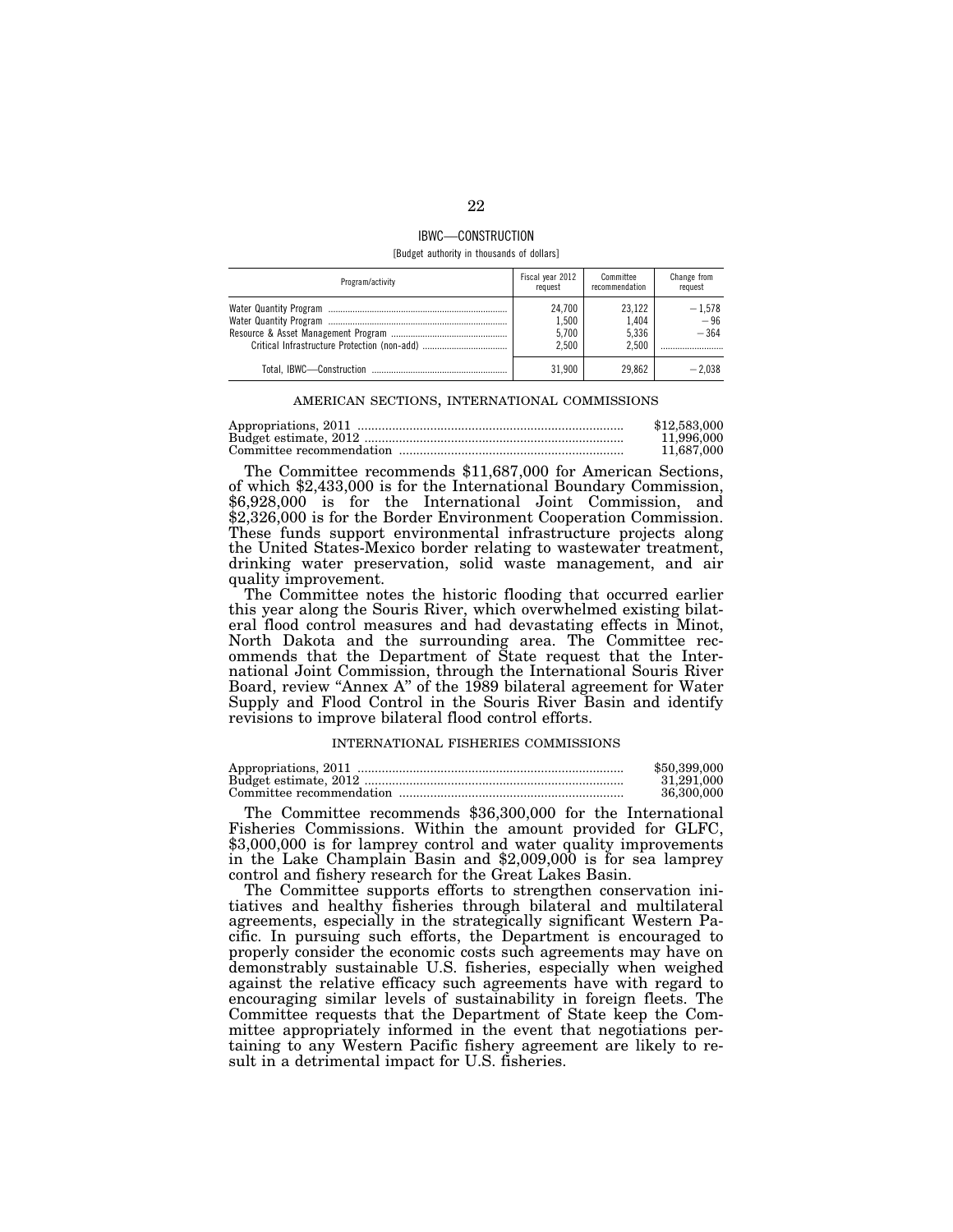## Funds are allocated in the following table and subject to the requirements of section 7019 of this act:

## INTERNATIONAL FISHERIES COMMISSIONS

[Budget authority in thousands of dollars]

| Commission/program                                             | Fiscal year 2012<br>request | Committee<br>recommendation | Change from<br>request |
|----------------------------------------------------------------|-----------------------------|-----------------------------|------------------------|
|                                                                | 18,700                      | 23,709                      | $+5.009$               |
| Water Quality Improvements and Lamprey Control (non-add)       |                             | 3,000                       | $+3,000$               |
|                                                                | 1.998                       | 1,998                       |                        |
|                                                                | 3,250                       | 3,250                       |                        |
|                                                                |                             |                             |                        |
|                                                                | 4.500                       | 4.500                       |                        |
|                                                                | 2,843                       | 2,843                       |                        |
|                                                                | 200                         | 200                         |                        |
|                                                                | 187                         | 187                         |                        |
| International Commission for the Conservation of Atlantic Tu-  |                             |                             |                        |
| nas ………………………………………………………………………………                             | 325                         | 325                         |                        |
|                                                                | 234                         | 234                         |                        |
| Commission for the Conservation of Antarctic Marine Living Re- |                             |                             |                        |
|                                                                | 117                         | 117                         |                        |
| North Atlantic Salmon Conservation Organization                | 55                          | 55                          |                        |
| International Council for the Exploration of the Sea           | 268                         | 268                         |                        |
|                                                                | 212                         | 212                         |                        |
|                                                                | 173                         | 173                         |                        |
|                                                                | 100                         | 100                         |                        |
|                                                                | 67                          | 67                          |                        |
| Western and Central Pacific Fisheries Commission               | 725                         | 725                         |                        |
|                                                                | 180                         | 180                         |                        |
|                                                                | 31,291                      | 36,300                      | $+5,009$               |

## RELATED AGENCY

## BROADCASTING BOARD OF GOVERNORS

### INTERNATIONAL BROADCASTING OPERATIONS

| 1 \$740,017,000 |
|-----------------|
| 754.261.000     |
| 740.039.000     |

<sup>1</sup> Includes \$9,980,000 for this account appropriated under section 2121(g) of Public Law 112– 10.

The Committee recommends \$740,039,000 for International Broadcasting Operations, for the operating and engineering costs of VOA, OCB, RFE/RL, RFA, MBN, and the BBG.

Funds are allocated in the following table and subject to the requirements of section 7019 of this act:

#### INTERNATIONAL BROADCASTING OPERATIONS

[Budget authority in thousands of dollars]

| Program | Fiscal year 2012<br>request | Committee<br>recommendation | Change from<br>request |
|---------|-----------------------------|-----------------------------|------------------------|
|         | 505.723                     | 496.770                     | $-8.953$               |
|         | 83.283                      | 73.047                      | $-10,236$              |
|         | 422.440                     | 423.723                     | $+1,283$               |
|         | 206.930                     | 206.247                     | $-683$                 |
|         | 28.475                      | 28.181                      | $-294$                 |
|         | 187.035                     | 189.295                     | $+2,260$               |
|         |                             | 2.500                       | $+2.500$               |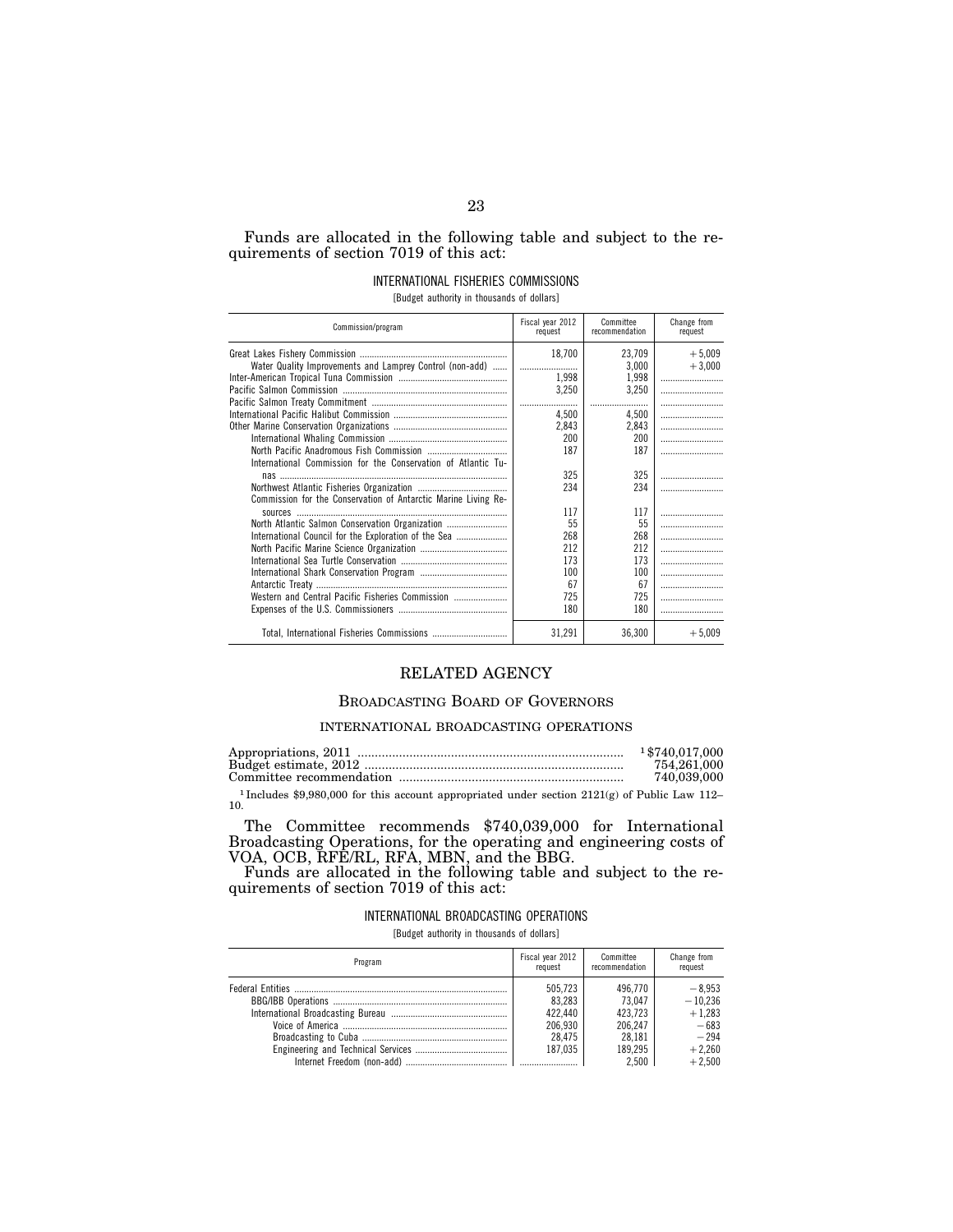#### INTERNATIONAL BROADCASTING OPERATIONS—Continued [Budget authority in thousands of dollars]

| Program                                      | Fiscal year 2012<br>request | Committee<br>recommendation | Change from<br>request |
|----------------------------------------------|-----------------------------|-----------------------------|------------------------|
|                                              | 248,538                     | 243,269                     | $-5.269$               |
|                                              | 96.818                      | 94.855                      | $-1.963$               |
|                                              | 39.052                      | 38.301                      | $-751$                 |
|                                              | 112.668                     | 110.113                     | $-2.555$               |
| Total, International Broadcasting Operations | 754.261                     | 740.039                     | $-14.222$              |

*Editorial Controls*.—The Committee directs the BBG to notify the Committee within 15 days of any determination by the Board that any of its broadcast entities are found to be in violation of relevant journalistic code of ethics.

*Congressional Notifications*.—The Committee is concerned with the lack of transparency regarding the ''optimize BBG transmission'' proposal included in the fiscal year 2012 Congressional Budget Justification which states that this proposal includes ''various efficiencies and realignments of the BBG's worldwide transmission network'' when the proposal would reduce shortwave and medium wave transmissions to Russia, Iran, North Korea, Vietnam, and Iraq. The Committee directs the BBG to notify the Committee when BBG broadcast hours are reduced or increased and when transmission platforms are changed.

*Program Changes*.—The Committee does not include the funds requested for program enhancements. However, the BBG may propose reallocations to fund these increases in the fiscal year 2012 spend plan. While the Committee recognizes that VOA English language and cultural programs are reaching audiences, particularly youth, via the Internet in the PRC, the Committee is concerned with the lack of clarity about the impact of the China broadcast restructuring proposal on all VOA radio and television programs broadcast to the PRC and Taiwan, and the lack of transparency of the ''optimize BBG transmission'' proposal. The Committee does not support either proposal and includes funding for the continuation of these broadcasts and transmissions.

*Internet Programs*.—The Committee recognizes the BBG's efforts to expand access to information and communications tools such as collaborative media and social networking to Internet users worldwide, including in closed societies subject to monitoring and censorship, and encourages the BBG to evaluate emerging online broadcasting and communication methods to reach these audiences. The Committee provides \$2,500,000 to support expanded Internet anticensorship efforts, in addition to funds otherwise available for such purposes. The Committee directs that prior to obligation the BBG submit a report detailing planned expenditures for these funds, and not later than September 30, 2012, the BBG submit a report on the programs supported by these funds and an assessment of the programs.

*Tibet*.—The Committee includes sufficient funding to continue RFA and VOA Tibetan language services.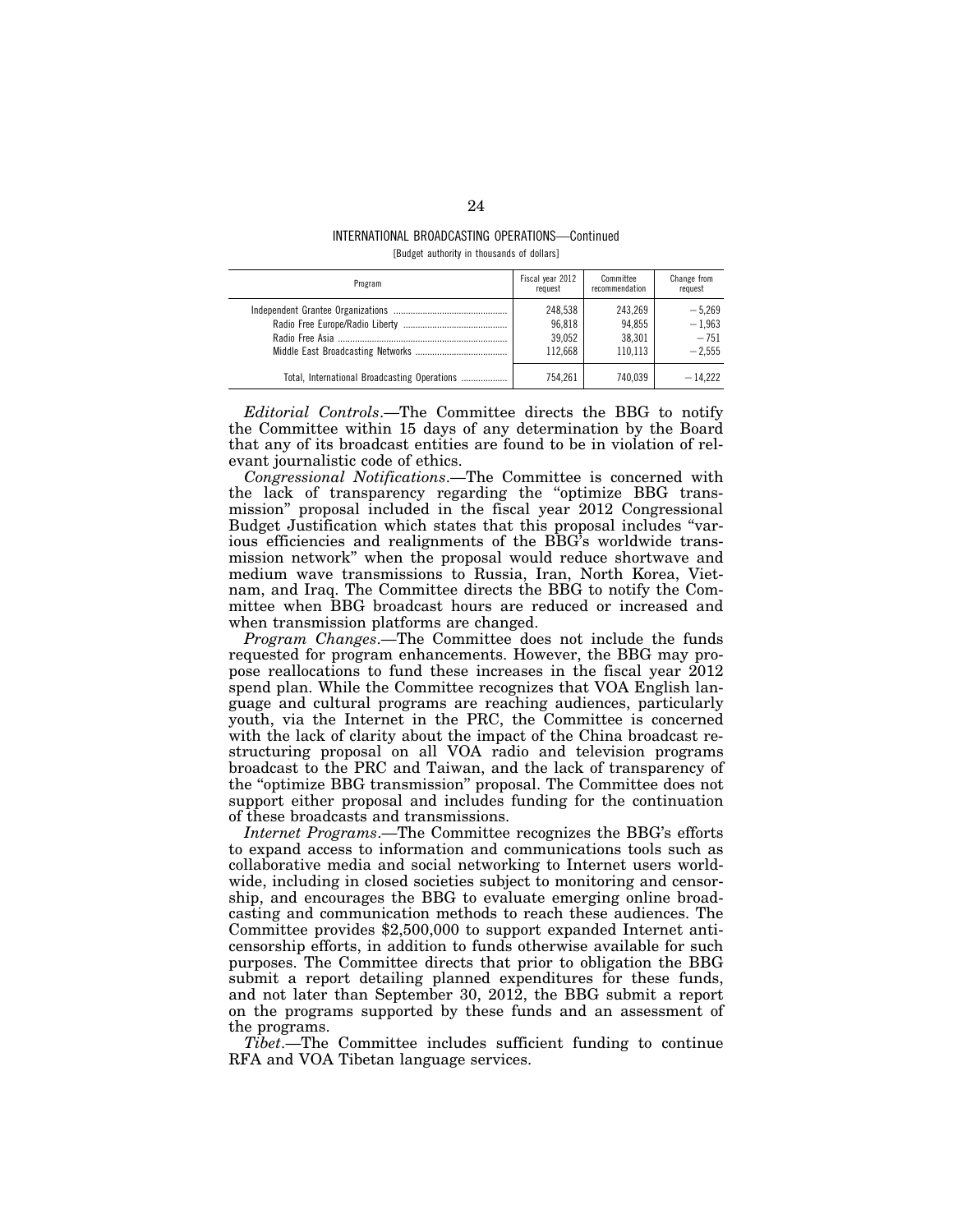#### BROADCASTING CAPITAL IMPROVEMENTS

| \$6,861,000 |
|-------------|
| 12.769.000  |
| 9.361.000   |

The Committee recommends \$9,361,000 for Broadcasting Capital Improvements. The Committee directs the BBG to provide a list including descriptions of the funded projects as part of the spend plan.

#### RELATED PROGRAMS

#### THE ASIA FOUNDATION

| \$17.864.000 |
|--------------|
| 14.906.000   |
| 17.000.000   |

The Committee recommends \$17,000,000 for The Asia Foundation, for programs to support training and technical assistance to strengthen civil society and democratic institutions in Asia as authorized by The Asia Foundation Act, 22 U.S.C. 4402.

The Committee recognizes the unique role of TAF and its longstanding relationship with local communities based on its diverse field presence, and includes funding to maintain offices in PRC, Vietnam and Thailand and to enable TAF to respond to emerging needs in the region. The Committee expects TAF to undertake cost savings and efficiencies in its U.S. offices.

#### UNITED STATES INSTITUTE OF PEACE

|                    | \$39,420,000 |
|--------------------|--------------|
|                    | 42,740,000   |
|                    | 40,000,000   |
|                    | 31,589,000   |
|                    | 18.411,000   |
| $10$ $0$ $10$ $11$ |              |

1Overseas Contingency Operations is funded under title VIII.

The Committee recommends \$40,000,000 for the United States Institute for Peace, including \$8,411,000 for OCO costs. The Committee supports efforts by USIP to control costs by reducing staff, publications and seminars and focusing its mission on such critical areas as joint training exercises with the Department of Defense personnel and in-country programs.

### CENTER FOR MIDDLE EASTERN-WESTERN DIALOGUE TRUST FUND

| \$838,000 |
|-----------|
| 840.000   |
| 840.000   |

The Committee recommends \$840,000 from interest and earnings from the Center for Middle Eastern-Western Dialogue Trust Fund for programs, scholarship, and conflict resolution to encourage mutual understanding, and to support civil society and democratic institutions as authorized by 22 U.S.C. 2078.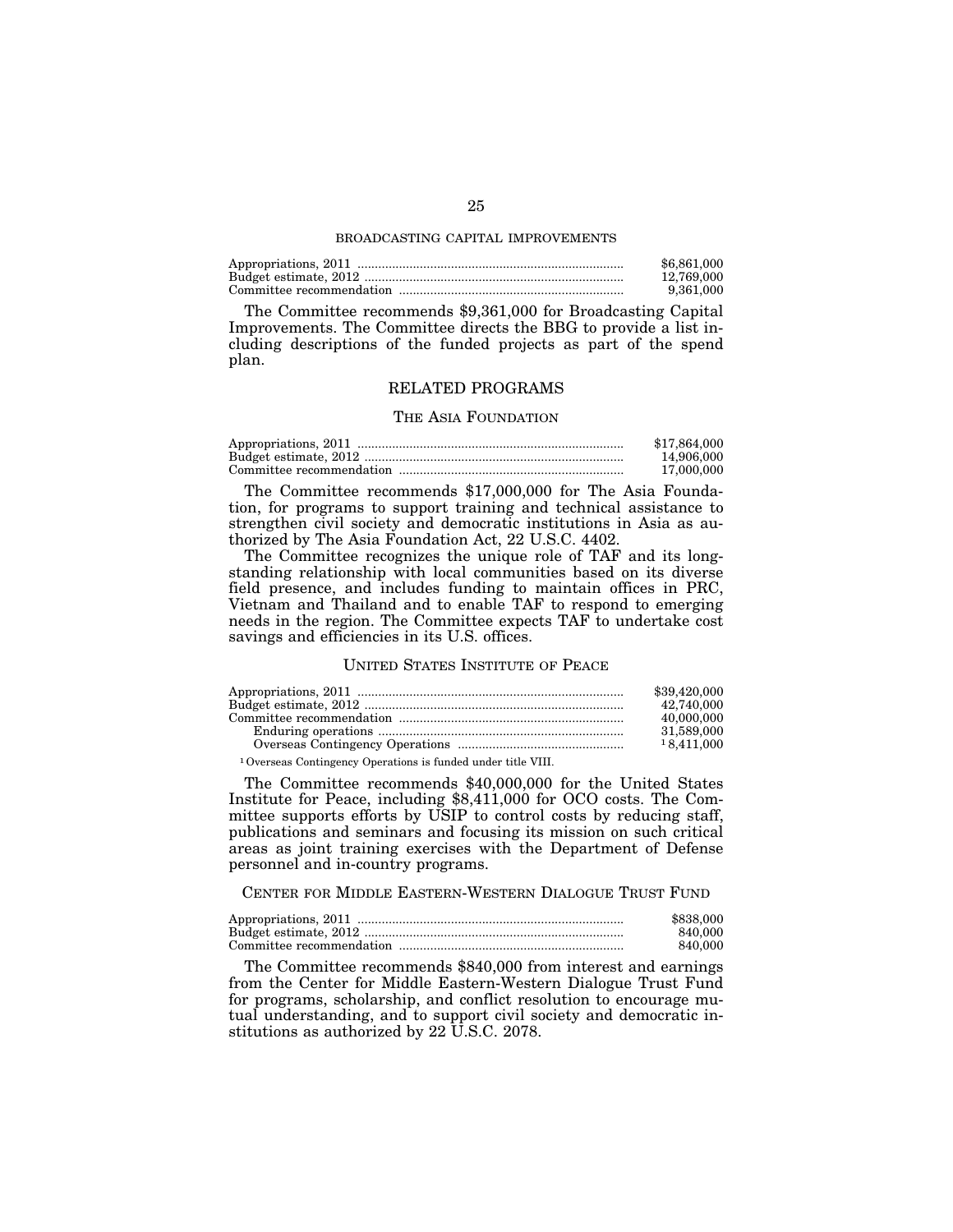#### EISENHOWER EXCHANGE FELLOWSHIP PROGRAM

| \$499,000 |
|-----------|
| 500,000   |
| 500,000   |

The Committee recommends \$500,000 from interest and earnings from the Eisenhower Exchange Fellowship Program Trust Fund, authorized by the Eisenhower Exchange Fellowship Act of 1990 (20 U.S.C. 5204–5205), to support U.S. and foreign leadership development.

#### ISRAELI ARAB SCHOLARSHIP PROGRAM

| \$374,000 |
|-----------|
| 375,000   |
| 375,000   |

The Committee recommends \$375,000 from interest and earnings from the Israeli Arab Scholarship Endowment Fund, authorized by section 214 of the Foreign Relations Authorization Act, fiscal years 1992 and 1993 (22 U.S.C. 2452), to increase educational opportunities for Israeli Arab students to study and conduct research in the United States.

#### EAST-WEST CENTER

| \$20,958,000 |
|--------------|
| 10.830.000   |
| 16.700.000   |

The Committee recommends \$16,700,000 for the East-West Center. The Committee recognizes the role of the EWC in supporting U.S. interests in the Asia-Pacific region through its research, analysis and exchange programs. EWC programs also provide unique opportunities to bring together government, business, NGO, and academic leaders from the United States and Asian countries. The Committee encourages EWC to reduce its administrative operations, including in its Washington office.

#### NATIONAL ENDOWMENT FOR DEMOCRACY

| \$117.764.000 |
|---------------|
| 104,000,000   |
| 117.764.000   |

The Committee recommends \$117,764,000 for the National Endowment for Democracy.

The Committee recognizes NED's unique role in promoting democracy and human rights abroad and believes that NED should play a larger role in such activities. The Committee recommends additional funding to strengthen the capacity of civil society organizations and local leaders who are peacefully advocating for democracy and human rights. USAID and the Department of State are directed to coordinate other democracy programs in those countries with NED to avoid duplication. NED should not be precluded from competitively bidding on other grant solicitations.

NED is directed to submit a financial plan not later than 60 days after enactment of this act detailing the proposed distribution of funds in a manner similar to prior years, to consult with the Com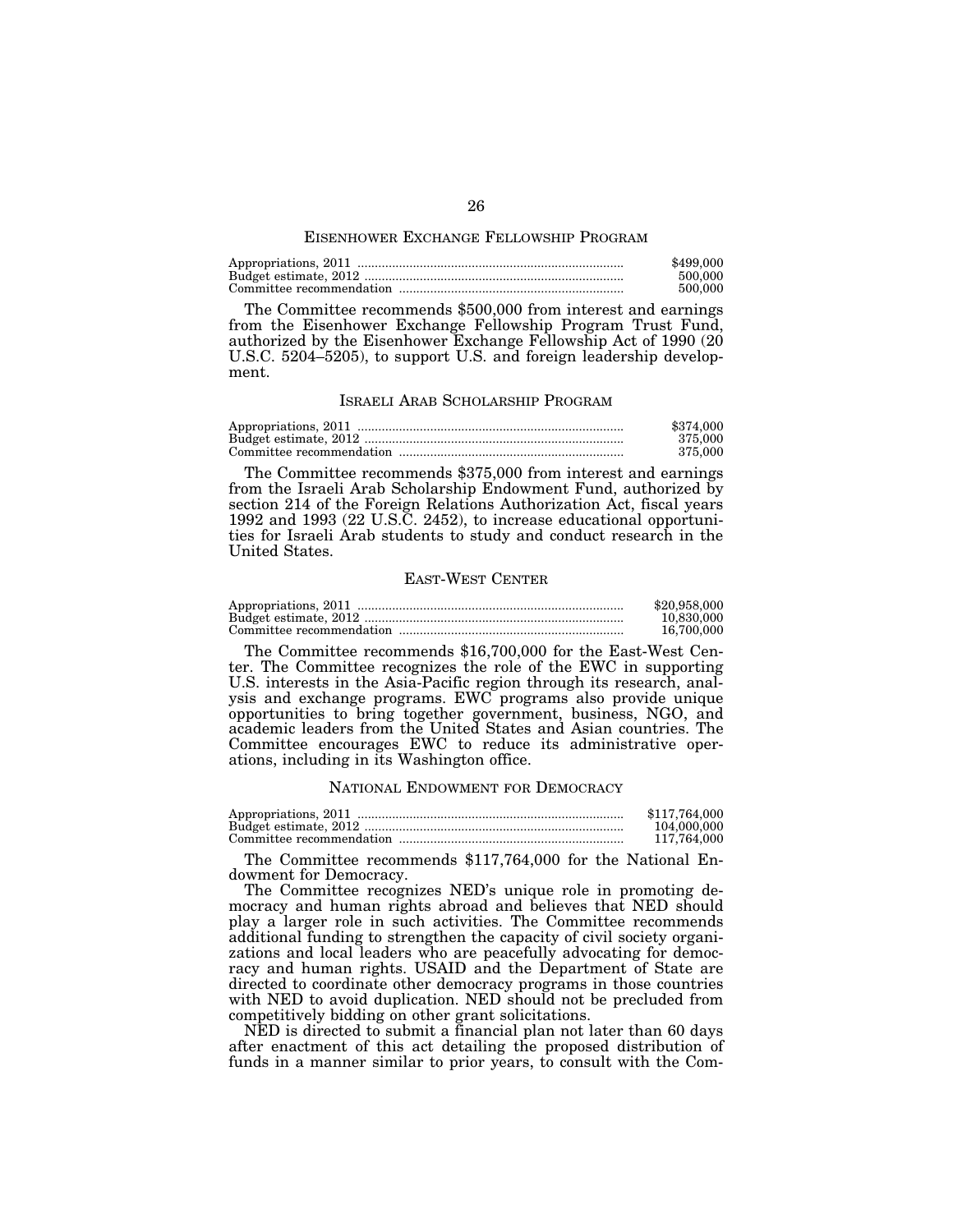mittee on any proposed deviation from the plan, and to apportion core funds in the traditional and customary fashion among core institutes.

This grant to the Department of State is a pass-through directly to NED, and funds under this heading shall not be subject to prior approval by the Department of State and USAID, or to administrative or management surcharges. Minimal expenses, if any, should be charged to general Department of State operating expenses.

The Committee recommends \$250,000 for programs and activities in Tibet.

## OTHER COMMISSIONS

### COMMISSION FOR THE PRESERVATION OF AMERICA'S HERITAGE ABROAD

#### SALARIES AND EXPENSES

| \$634,000 |
|-----------|
| 656.000   |
| 656.000   |

The Committee recommends \$656,000 for the Commission for the Preservation of America's Heritage Abroad.

## UNITED STATES COMMISSION ON INTERNATIONAL RELIGIOUS FREEDOM

## SALARIES AND EXPENSES

| \$4,291,000 |
|-------------|
| 4.400.000   |
| 4.291.000   |

The Committee recommends \$4,291,000 for the United States Commission on International Religious Freedom.

#### COMMISSION ON SECURITY AND COOPERATION IN EUROPE

#### SALARIES AND EXPENSES

| \$2,605,000 |
|-------------|
| 2.715.000   |
| 2.715.000   |

The Committee recommends \$2,715,000 for the Commission on Security and Cooperation in Europe.

#### CONGRESSIONAL-EXECUTIVE COMMISSION ON THE PEOPLE'S REPUBLIC OF CHINA

#### SALARIES AND EXPENSES

| \$1,996,000 |
|-------------|
| 2.000.000   |
| 1.996.000   |

The Committee recommends \$1,996,000 for the Congressional-Executive Commission on the People's Republic of China.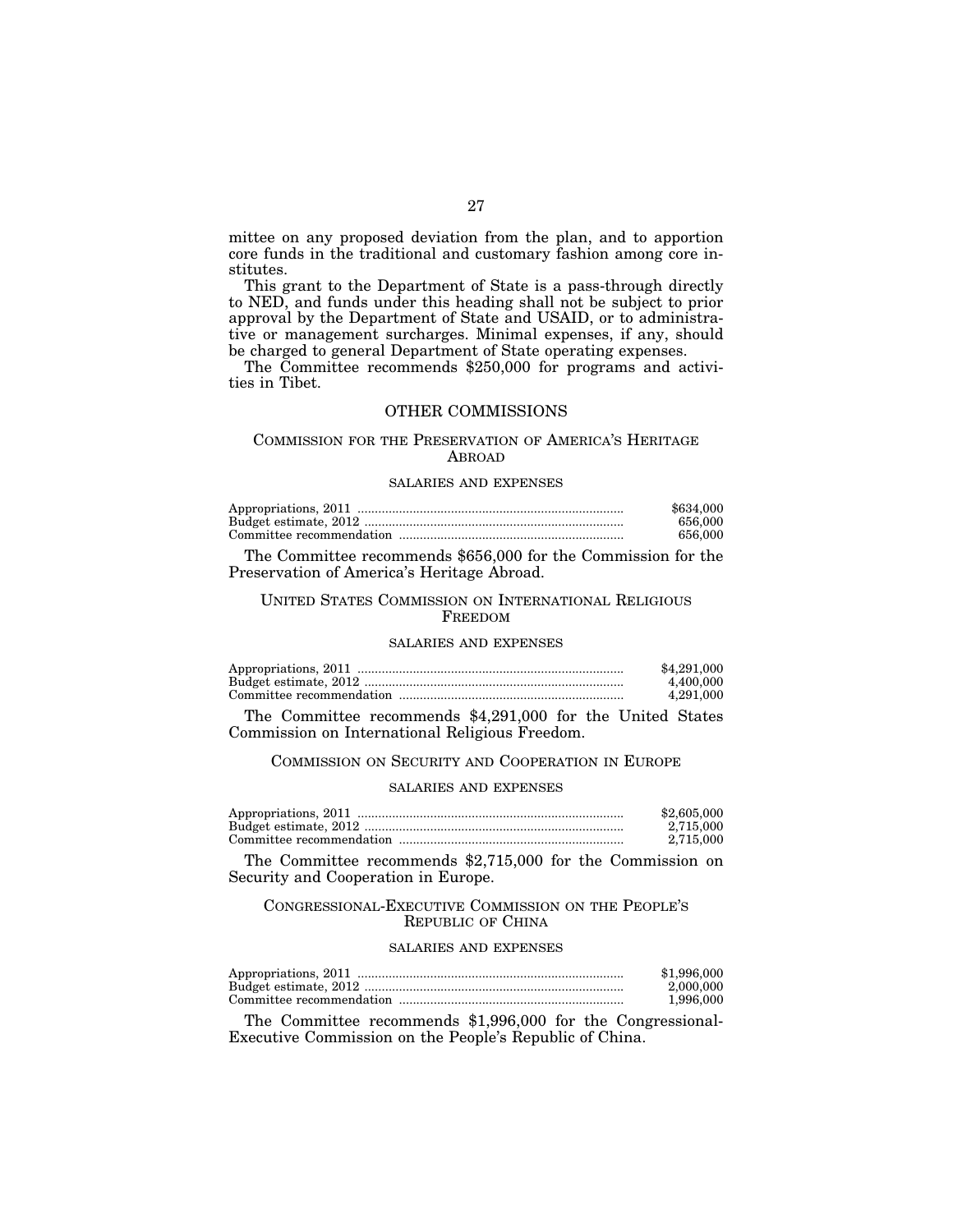## UNITED STATES-CHINA ECONOMIC AND SECURITY REVIEW **COMMISSION**

## SALARIES AND EXPENSES

| \$3,493,000 |
|-------------|
| 3.500,000   |
| 3.493.000   |

The Committee recommends \$3,493,000 for the United States-China Economic and Security Review Commission. The Committee continues existing requirements, including submission of an annual financial plan and quarterly reports on unobligated balances.

## 28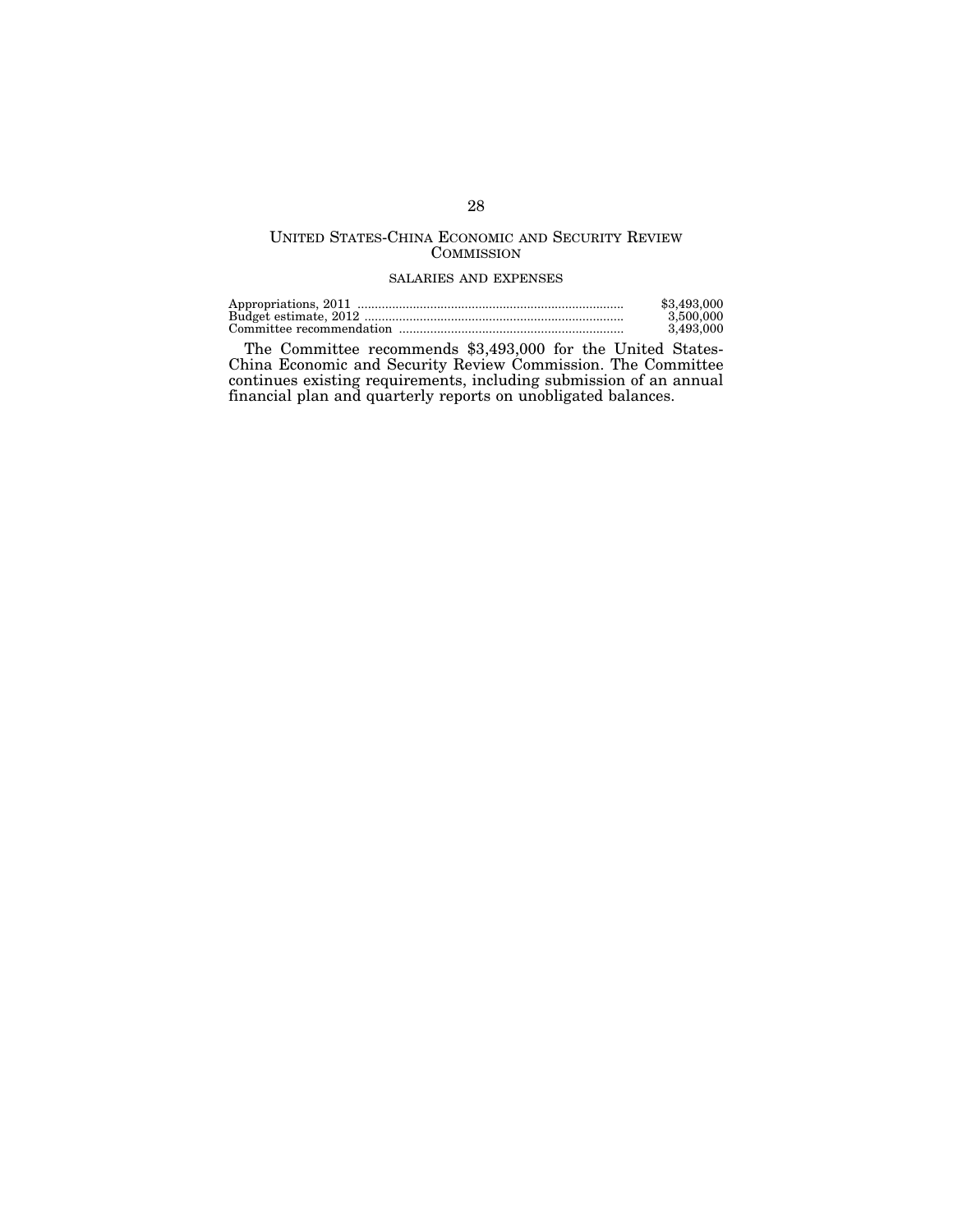## TITLE II

## UNITED STATES AGENCY FOR INTERNATIONAL DEVELOPMENT

#### FUNDS APPROPRIATED TO THE PRESIDENT

#### OPERATING EXPENSES

#### (INCLUDING TRANSFER OF FUNDS)

| 1,503,420,000 |
|---------------|
| 1.357.000.000 |
| 1.251.000.000 |
|               |
|               |

1Overseas Contingency Operations is funded under title VIII.

The Committee recommends \$1,357,000,000 for USAID Operating Expenses, including \$106,000,000 for OCO costs.

*Procurement Reform*.—The Committee strongly supports initiatives by the USAID Administrator to reform USAID's cumbersome procurement process, and other initiatives to increase transparency and provide for independent evaluations of USAID operations and programs. These initiatives are long overdue, as significant institutional changes are needed to enable USAID to become the accessible, transparent, and effective agency the country needs. Equally necessary is a change of culture at USAID to one that encourages staff to challenge conventional assumptions and approaches, and voice concerns about poor management or waste without fear of being thwarted or punished.

The Committee recommends funding for 35 additional civilian service positions to support procurement reform.

The Committee supports a wide representation of minority groups within the USAID workforce and improved diversity of businesses and NGOs that receive USAID contracts and grants, and encourages the USAID Administrator to identify and implement steps to improve minority recruitment and retention of USAID employees, contractors, and grantees in the United States and overseas.

Due to budget constraints, the Committee does not recommend funding for additional Development Leadership Initiative positions or for DLI-related physical space expansion.

*Partner Vetting*.—The Committee continues the requirements of section 7034(o) of Public Law 111–117 relating to a Partner Vetting System [PVS], and directs the Secretary of State and USAID Administrator to consult on plans to expand PVS beyond a pilot program.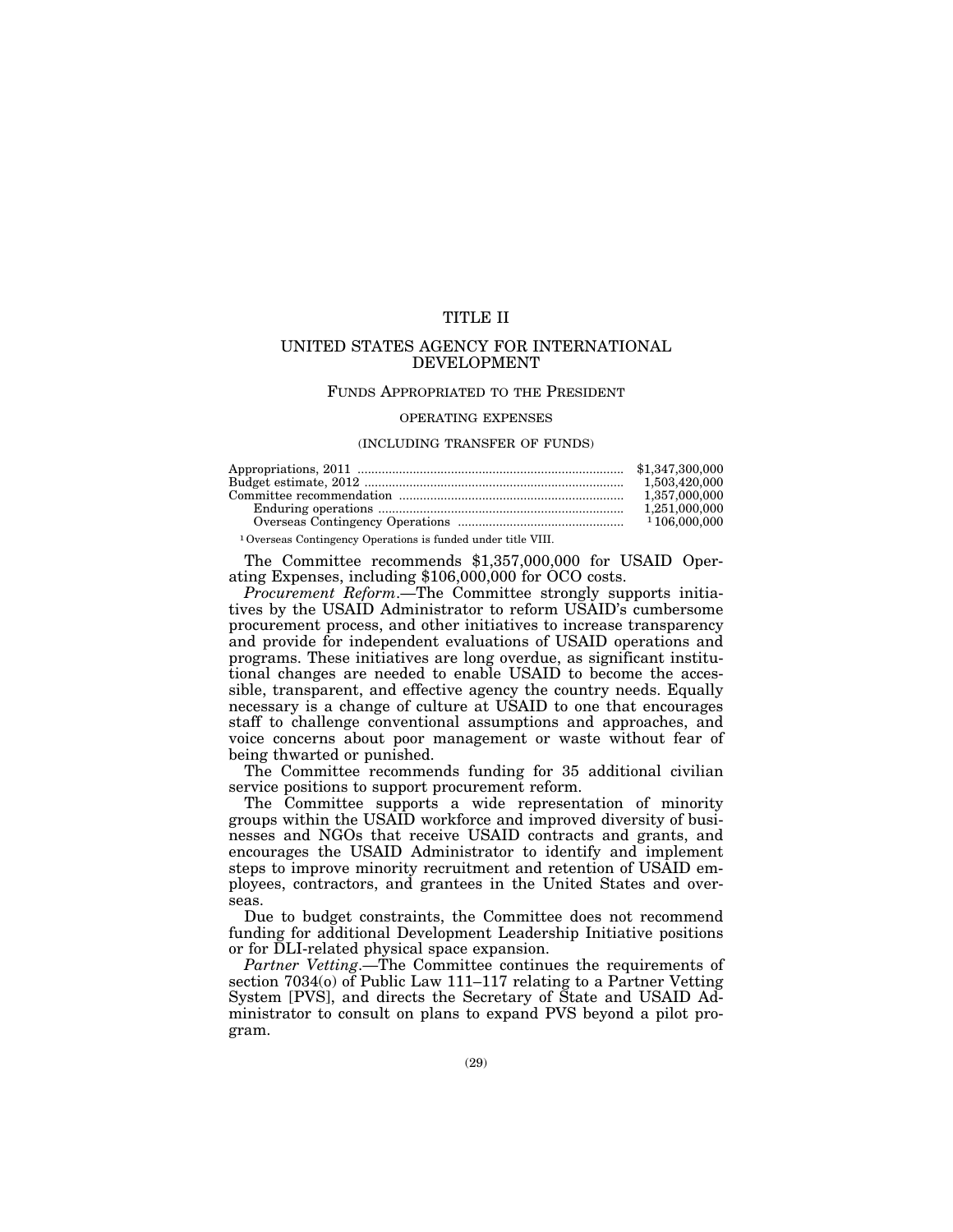*Reprogramming Notification Requirements*.—To enhance transparency of the use of funds under this heading, the Committee has added a notification requirement.

Funds are allocated in the following table:

#### USAID OPERATING EXPENSES

[Budget authority in thousands of dollars]

| Program                                        | Fiscal year 2012<br>request | Committee<br>recommendation | Change from<br>request |
|------------------------------------------------|-----------------------------|-----------------------------|------------------------|
|                                                | 379.419                     | 299.328                     | $-80.091$              |
|                                                | 358.924                     | 289.328                     | $-69.596$              |
|                                                | 3.630                       | 3.000                       | $-630$                 |
|                                                | 14.740                      | 7.000                       | $-7.740$               |
|                                                | 2.125                       |                             | $-2.125$               |
|                                                | 656.995                     | 535.887                     | $-121.108$             |
|                                                | 313.145                     | 290.293                     | $-22.852$              |
|                                                | 41.157                      | 22.554                      | $-18,603$              |
|                                                | 200.839                     | 191.064                     | $-9.775$               |
|                                                | 1.591.555                   | 1.339.126                   | $-252.429$             |
| OCO—Afghanistan, Pakistan, and Iraq operations | $-88.126$                   | 106.000<br>$-88.126$        | $+106.000$             |
|                                                | 1.503.429                   | 1.357.000                   | $-146.429$             |

<sup>1</sup> Other sources include trust funds, reimbursements, and carry-over funds.

#### CAPITAL INVESTMENT FUND

| \$129,740,000 |
|---------------|
| 189,200,000   |
| 137.000.000   |

The Committee recommends \$137,000,000 for the Capital Investment Fund.

#### OFFICE OF INSPECTOR GENERAL

| Appropriations, 2011                                                     | \$44,910,000 |
|--------------------------------------------------------------------------|--------------|
|                                                                          | 51,500,000   |
|                                                                          | 51,000,000   |
|                                                                          | 49,000,000   |
|                                                                          | 12,000,000   |
| <sup>1</sup> Overseas Contingency Operations is funded under title VIII. |              |

The Committee recommends \$51,000,000 for the Office of Inspector General, including \$2,000,000 for OCO costs.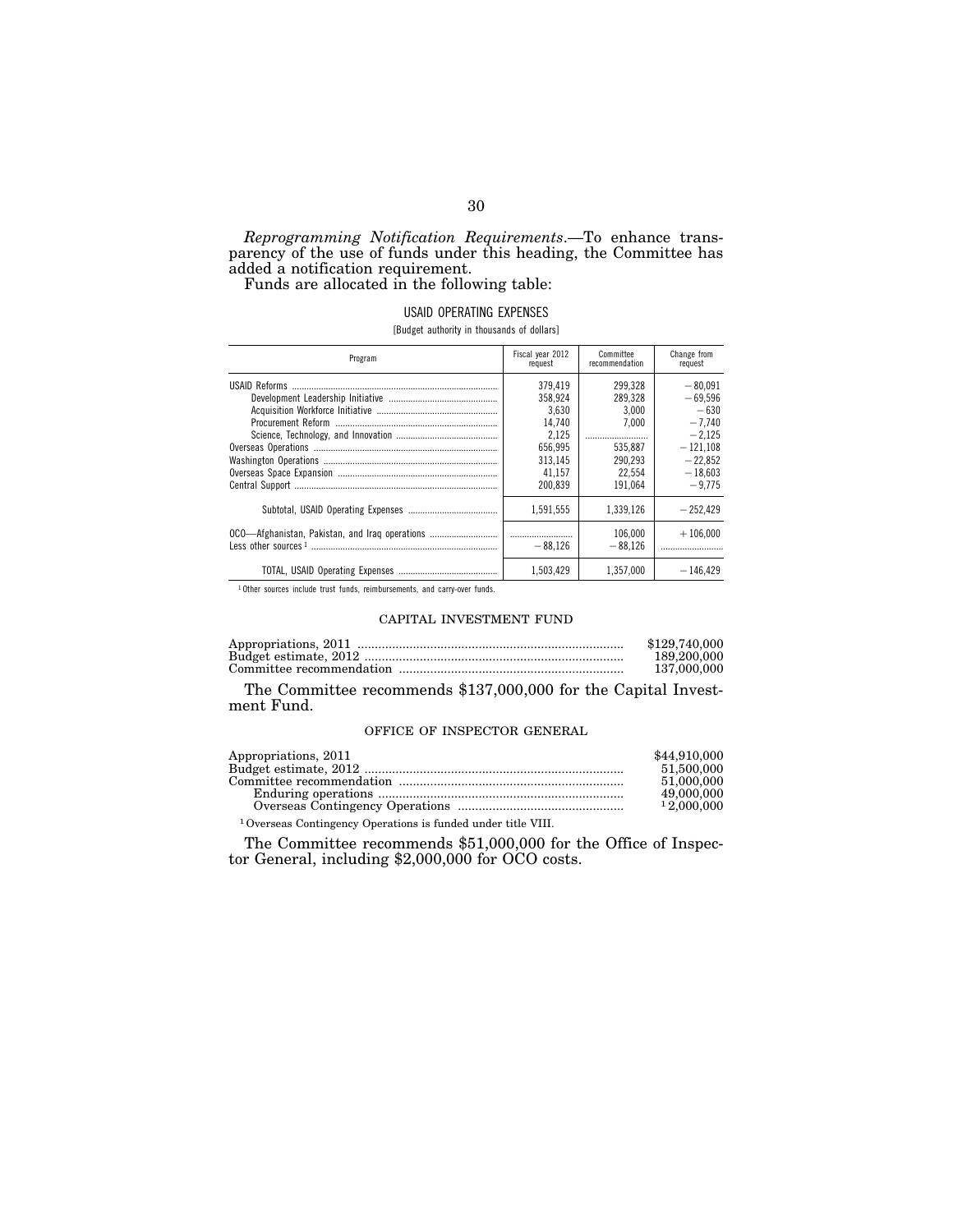## TITLE III

## BILATERAL ECONOMIC ASSISTANCE

#### FUNDS APPROPRIATED TO THE PRESIDENT

| 19.588.548.000 |
|----------------|
| 1.471.321.000  |

This act directs funding for functions in the amounts allocated in the following table, which are subject to the requirements of section 7019 of this act:

### PROGRAMMATIC DIRECTIVES

[Budget authority in thousands of dollars]

| Program                                                | Fiscal year 2012<br>request | Committee<br>recommendation | Change from<br>request   |
|--------------------------------------------------------|-----------------------------|-----------------------------|--------------------------|
|                                                        | 1.408.092<br>79.092         | 1.250.000<br>200.000        | $-158.092$<br>$+120.908$ |
|                                                        | 740.092                     | 745.000                     | $+4.908$                 |
|                                                        | 233.499                     | 200.000                     | $-33.499$                |
|                                                        | 1.408.272                   | 1.300.000                   | $-108.272$               |
| Global Agriculture and Food Security Program (non-add) | 308,000                     | 200.000                     | $-108.000$               |
|                                                        | 155.232                     | 255.000                     | $+99.768$                |
| Water                                                  | 293.992                     | 315.000                     | $+21.008$                |

Funding levels in the chart above include contributions provided through the Department of the Treasury.

## GLOBAL HEALTH PROGRAMS

## (INCLUDING TRANSFER OF FUNDS)

| \$7,829,310,000 |
|-----------------|
| 8.715.500.000   |
| 7,907,500,000   |

The Committee recommends a total of \$7,907,500,000 for Global Health Programs.

Funds are allocated in the following table and subject to the requirements of section 7019 of this act:

### GLOBAL HEALTH PROGRAMS

[Budget authority in thousands of dollars]

| Program/activity | Fiscal year 2012                       | Committee                              | Change from             |
|------------------|----------------------------------------|----------------------------------------|-------------------------|
|                  | request                                | recommendation                         | request                 |
|                  | 846.000<br>35.000<br>115.000<br>30.000 | 595.000<br>35.000<br>100.000<br>30.000 | $-251.000$<br>$-15.000$ |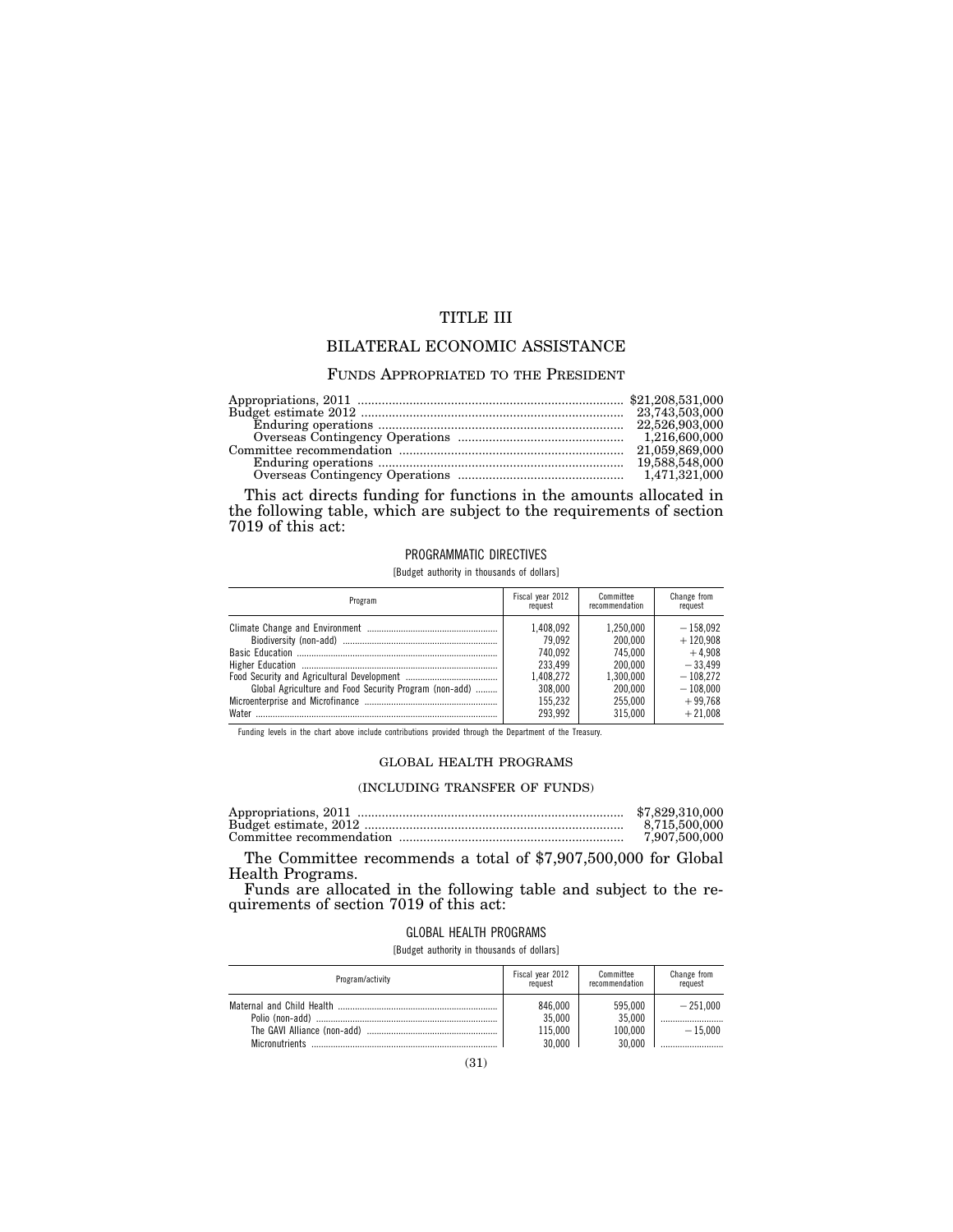#### GLOBAL HEALTH PROGRAMS—Continued [Budget authority in thousands of dollars]

| Program/activity                                              | Fiscal year 2012<br>request | Committee<br>recommendation | Change from<br>request |
|---------------------------------------------------------------|-----------------------------|-----------------------------|------------------------|
|                                                               | 20.000                      | 20.000                      |                        |
|                                                               | 2.000                       | 2.000                       |                        |
|                                                               | 150.000                     | 95.000                      | $-55.000$              |
|                                                               | 15,000                      | 17.500                      | $+2.500$               |
|                                                               |                             | 2.500                       | $+2.500$               |
|                                                               | 350.000                     | 350,000                     |                        |
|                                                               | 45.000                      | 45.000                      |                        |
|                                                               | 5.641.900                   | 5,250,000                   | $-391.900$             |
| Global Fund to Fight HIV/AIDS, Malaria and Tuberculosis (non- |                             |                             |                        |
|                                                               | 1,000,000                   | 750.000                     | $-250.000$             |
|                                                               | 45.000                      | 45.000                      |                        |
|                                                               | 625.600                     | 585.000                     | $-40.600$              |
|                                                               | 1,087,000                   | 1,015,000                   | $-72.000$              |
|                                                               | 60.000                      | 59.000                      | $-1.000$               |
|                                                               | 691.000                     | 642.000                     | $-49,000$              |
|                                                               | 236.000                     | 225.000                     | $-11.000$              |
|                                                               | 15.000                      | 15.000                      |                        |
|                                                               | 100.000                     | 89.000                      | $-11.000$              |
|                                                               | 8.715.500                   | 7,907,500                   | $-808.000$             |

#### MATERNAL AND CHILD HEALTH

The Committee recommends \$595,000,000 for maternal and child health activities under the GHP account. The Committee recognizes the critical role that maternal and child health programs play in overall global health, and that most deaths of children before the age of 5 and of women from pregnancy-related causes could be prevented with low-cost interventions by trained health workers.

*GHI Implementation*.—Not later than 180 days after enactment of this act, the Executive Director of the GHI, in consultation with the GHI Operations Committee, shall submit a report to the Committee assessing the state of implementation and early impact of the GHI in the eight original GHI Plus countries. The report shall address the initial implementation phases of the GHI to achieve the objectives of increasing the impact of U.S. assistance, achieving efficiencies and improving cost effectiveness, and enhancing the sustainability of U.S. support through greater country ownership.

*Micronutrients*.—The Committee recommends not less than \$30,000,000 for micronutrients, of which not less than \$20,000,000 is to address Vitamin A deficiencies.

The Committee recommends not less than \$2,000,000 for the USAID/UNICEF IDD program to prevent mental retardation in children.

*Midwifery*.—The Committee recognizes the efficacy of training local healthcare providers as midwives to assist women in avoiding and addressing pregnancy complications and reducing maternal and child mortality. The Committee urges USAID to continue to invest in training local midwives.

*Polio*.—The Committee recommends not less than \$39,500,000 for polio eradication efforts, including \$35,000,000 under this heading and an additional \$4,500,000 from the ESF heading to support efforts in Afghanistan and Pakistan. Funds should be used to pro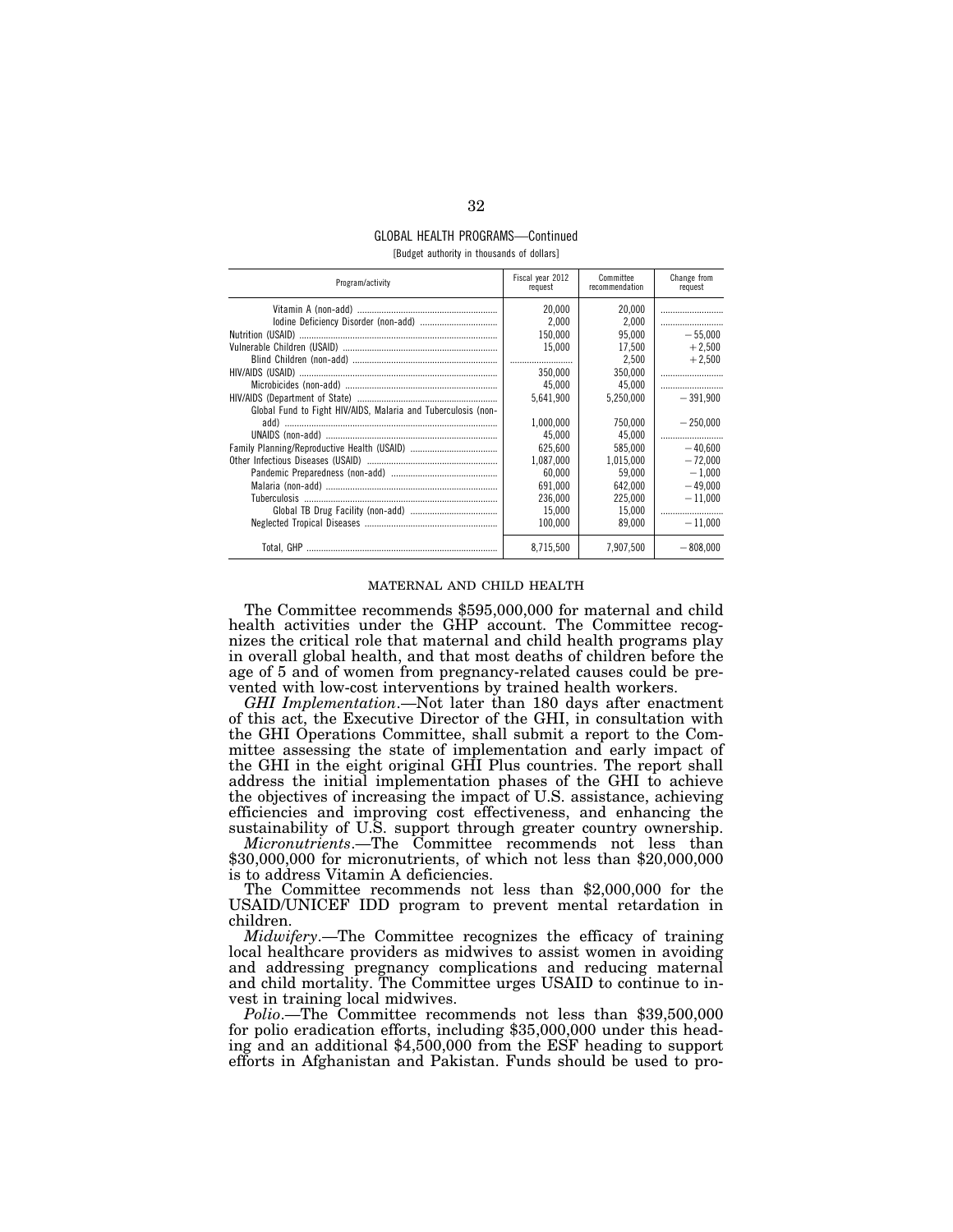vide for the delivery of vaccines and the development of the infrastructure necessary to implement the program.

*Vaccines and Immunization*.—The Committee recommends \$100,000,000 for the GAVI Alliance. The GAVI Alliance provides vaccines for children in the poorest countries, including new vaccines against pneumococcal disease and rotavirus, and serves important U.S. humanitarian interests in preventing the needless deaths of millions of children.

*Vulnerable Children*.—The Committee recommends \$17,500,000 for programs and activities that address the needs of vulnerable children, of which not less than \$2,500,000 is for assistance for blind children. USAID should administer the programs in a manner that delivers the maximum amount of funds to the field, and should consider support for cleft lip and cleft palate surgery programs.

In consultation with the Committee, the Office of Displaced Children and Orphans Fund is directed to devise and implement model programs that provide up to \$4,500,000 for technical assistance to partner governments to assess the needs and number of such children living outside of family care and the progress made in placing children in safe and stable families.

The Committee encourages USAID to institutionalize the secretariat established in Public Law 109–95 and notes the important interagency efforts of the Special Advisor on Orphans and Vulnerable Children and Secretariat.

#### FAMILY PLANNING/REPRODUCTIVE HEALTH

The Committee recommends a total of \$700,000,000 from all accounts in this act for family planning and reproductive health programs, including \$585,000,000 under this heading, \$75,000,000 under the ESF and AEECA headings, and \$40,000,000 for UNFPA.

*Clarification*.—The Committee does not continue to include language in a general provision regarding funding for abortions and involuntary sterilization (section 7018 of Public Law 111–117) that was simply a restatement of permanent law (section 104(f) of the FAA). Instead, the Committee includes the last sentence of that provision.

#### HIV/AIDS

The Committee recommends a total of \$5,600,000,000 for pro-<br>grams and activities to combat HIV/AIDS, of which \$5,250,000,000 is for the Department of State and \$350,000,000 is for USAID.

*Antiretroviral Treatment*.—Despite advances in antiretroviral treatments and other efforts to prevent the spread of HIV/AIDS, the trajectory of people who continue to need ARV treatment continues to increase. Along with other tools to prevent the transmission of HIV, USAID should continue to support research and development of a preventive vaccine to combat the AIDS virus.

The Committee is aware of the findings of the HIV Prevention Trials Network 052 [HPTN 052] for reductions in the transmission of HIV. The U.S. Global AIDS Coordinator is directed to consult with the Committee on the work of S/GAC Scientific Advisory Board on HPTN 052, including how U.S. assistance in a constrained budget environment could most effectively prevent HIV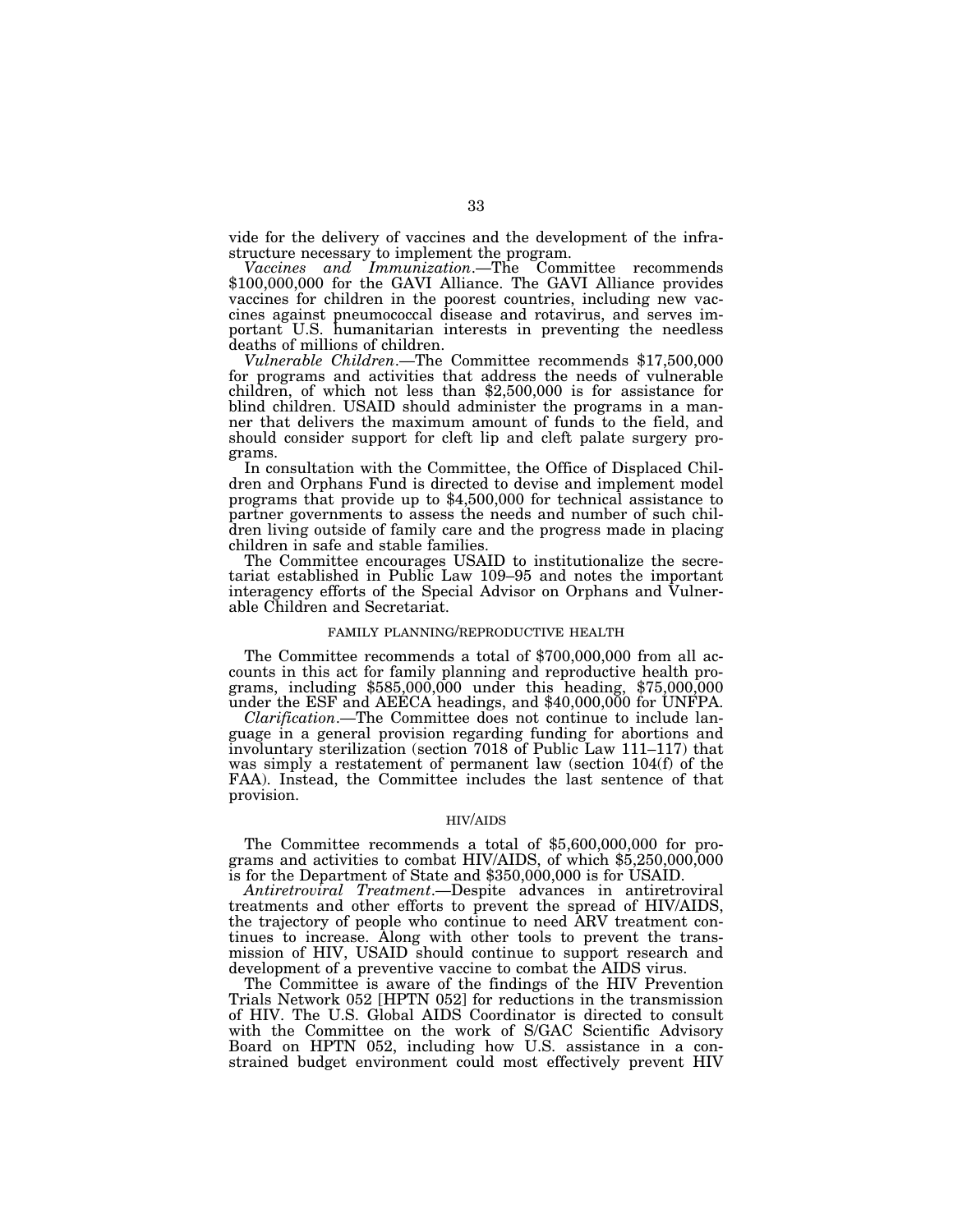transmission through ARV treatment and other proven interventions.

*Global Fund*.—The Committee recommends not less than \$750,000,000 for a U.S. contribution to the Global Fund to Fight AIDS, Tuberculosis and Malaria.

The Committee supports the role of the Office of Inspector General [OIG] of the Global Fund, and encourages both the Fund's Board of Directors and OIG to continue efforts to increase transparency and improve oversight of Fund grants. The Committee supports the action taken by UNDP to grant the Global Fund OIG access to its internal audits and is supportive of the recommendation to grant access to such audits through a secure Web site. The Committee remains concerned with the continued lack of transparency and access to UNDP reports. All recipients of Global Fund implementation funding should be subject to the same standards of investigation and oversight.

*Microbicides*.—The Committee recommends \$45,000,000 for research on and development of microbicides to prevent HIV.

*S/GAC Notifications*.—The Committee supports S/GAC's efforts to reform its congressional notification procedures to provide detailed information in a useful format for funding requests, planned expenditures, and reprogrammings, and directs S/GAC to continue to consult with the Committee on these matters. The Committee reminds S/GAC that reprogrammed funds are subject to section 7015 of this act.

*UNAIDS*.—The Committee provides \$45,000,000 for a U.S. contribution to UNAIDS.

#### INFECTIOUS DISEASES

*Influenza Pandemic Preparedness and Response*.—The Committee recommends \$59,000,000 to prevent the spread of avian influenza and the H1N1 virus and other disease pandemics. The Committee includes new authority to use funds appropriated under other accounts in the act to respond to a pandemic outbreak, notwithstanding any provision of law, and subject to prior consultation and notification.

*Malaria*.—The Committee recommends \$642,000,000 for programs to combat malaria. The Committee recommends additional funding to support diagnosis and treatment of malaria through NGOs in Burma, in a transparent and accountable manner consistent with U.S. policy. The Committee recognizes the role of institutions of higher education in combating the health, economic, and security impacts of malaria, and the continued improvements in Federal Drug Administration-approved drugs for malaria prevention.

The Committee encourages USAID to continue to support the development of a vaccine against malaria.

*Neglected Tropical Diseases*.—The Committee recommends \$89,000,000 to continue and expand the ongoing USAID integrated response program for NTDs. The Committee requests to be consulted prior to the obligation of funds, including on country-specific allocations.

*Tuberculosis*.—The Committee recommends a total of \$225,000,000 for programs to combat TB.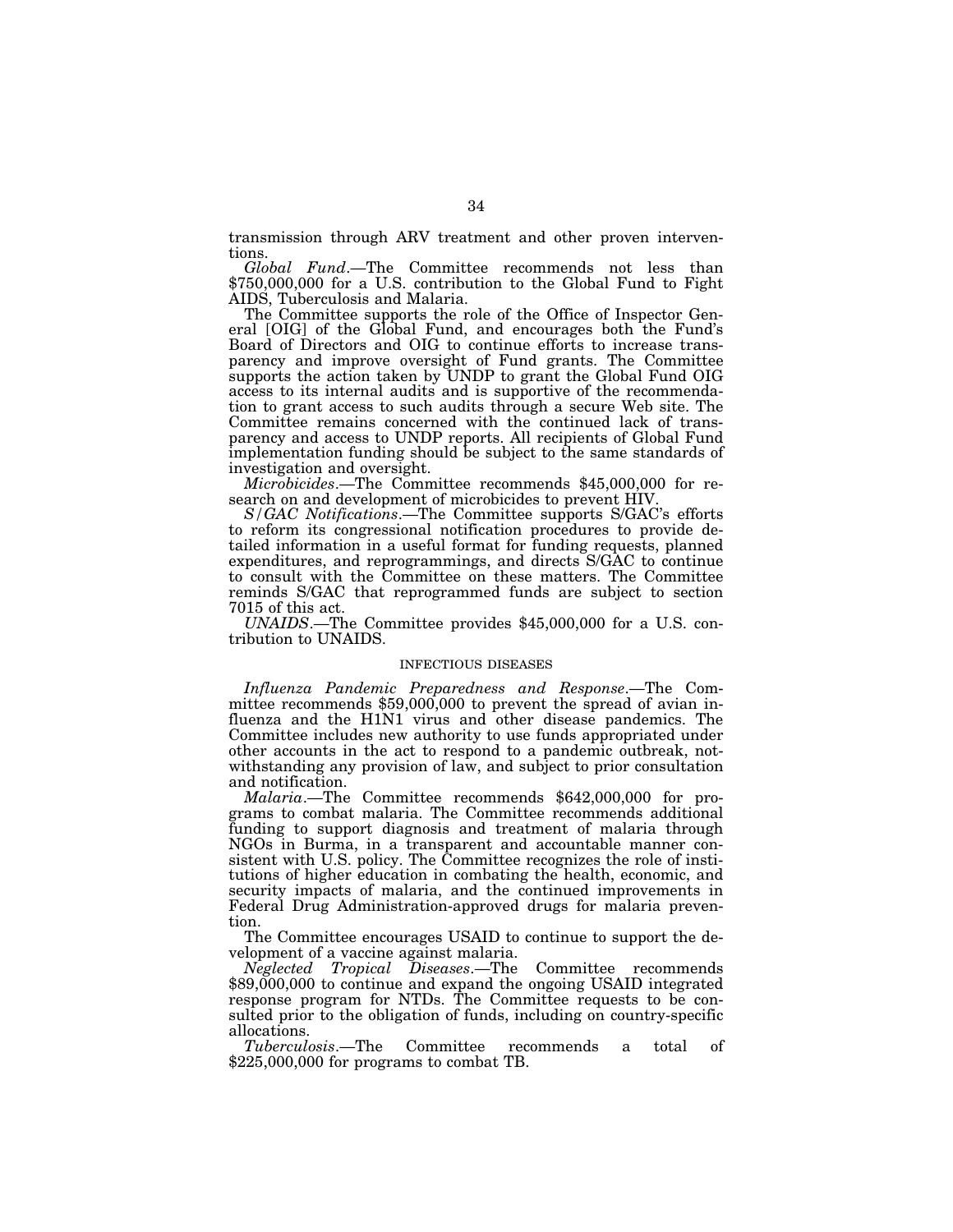#### DEVELOPMENT ASSISTANCE

| \$2,519,950,000 |
|-----------------|
| 2.918.002.000   |
| 2.550.000.000   |

The Committee recommends \$2,550,000,000 for Development Assistance.

#### PROGRAMS

#### AGRICULTURE AND FOOD SECURITY

The Committee recommends \$1,300,000,000 for the Feed the Future Initiative from all accounts in this act. The Committee supports the administration's efforts to significantly increase the U.S. response to agricultural and food security needs in the poorest countries. The Committee recommends language in section 7025 to help facilitate the local purchase of food in order to speed delivery in emergencies, bolster the incomes of local producers, and reduce the cost to U.S. taxpayers. The Committee also includes language in section 7057(d) to strengthen and expand the integration of women as key recipients of agricultural aid and technical assistance.

The Committee continues to support agricultural research through the CGIAR and urges USAID to expand its investment in wheat and corn research.

*Collaborative Research Support Programs*.—The Committee recommends not less than \$31,500,000 for CRSPs. The Committee supports efforts to improve agricultural productivity in Iraq and Afghanistan by strengthening higher education institutions in those countries.

*Global Crop Diversity Trust*.—The Committee recommends a U.S. contribution to the Global Crop Diversity Trust's endowment, which seeks to ensure the viability of agriculture worldwide by conserving and making available collections of crop diversity.

*Land Grant Institutions*.—The Committee supports the work of land grant institutions of higher learning by using agricultural research to assist developing nations improve systems of value-added food production, strengthen trade linkages with the United States, and improve quality of life and food sustainability globally through programs aimed at increasing human capacity.

#### ECONOMIC DEVELOPMENT PROGRAMS

*Cooperative Development Program*.—The Committee has long recognized the important role that U.S. cooperatives and credit unions play in overseas programs as a means to lift low income people out of poverty by mobilizing equity and savings for community-based economic growth. The Committee recommends \$10,000,000 for USAID's Cooperative Development Program within the Office of Private and Voluntary Cooperation.

*Development Innovation Ventures*.—The Committee recommends funding for DIV to support innovative development initiatives with the potential for scale-up that could have wide impact and lead to cost savings, while leveraging private sector support.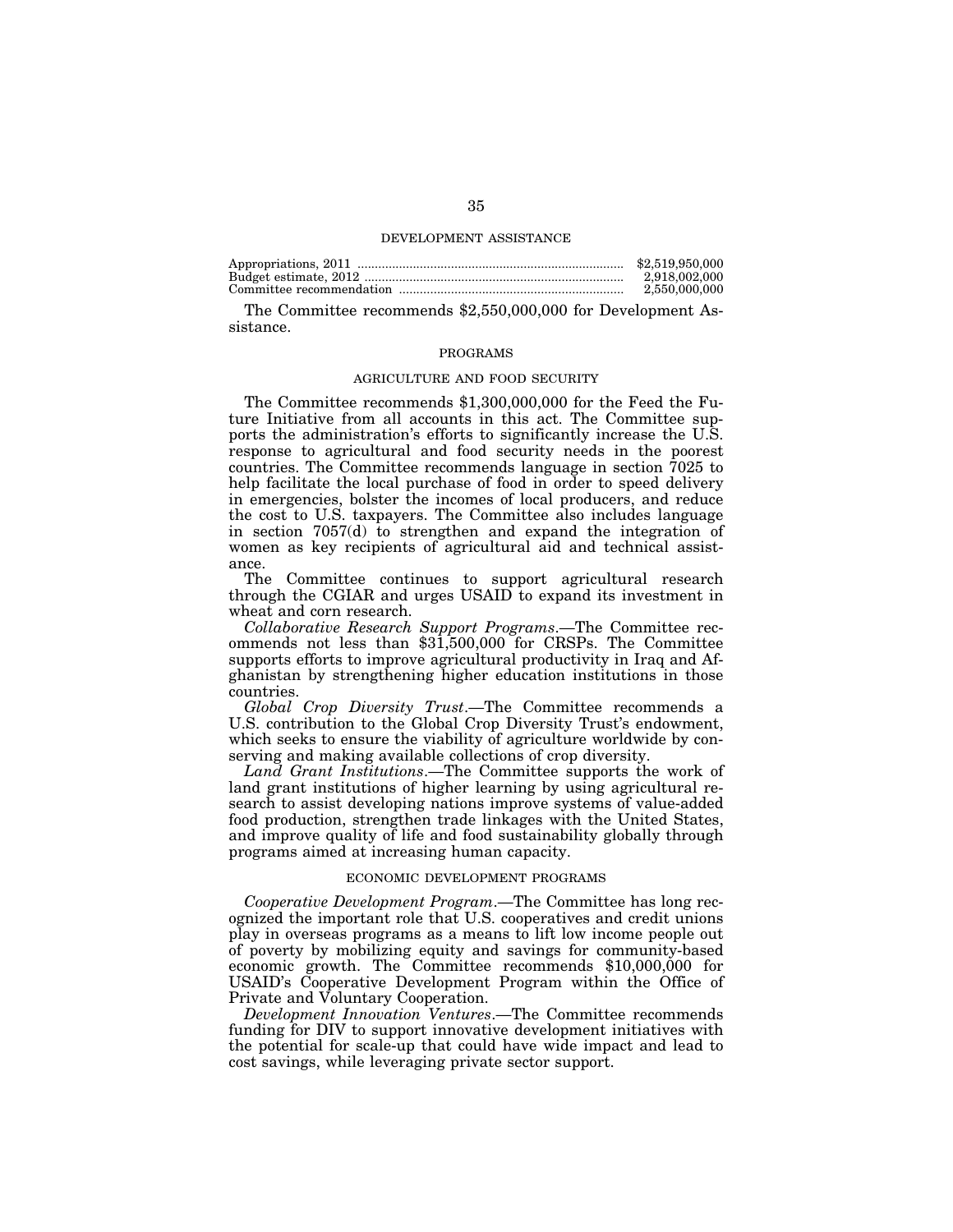*Microenterprise and Microfinance Development Programs*.—The Committee recommends \$255,000,000 in this act for microfinance and microenterprise development programs, and directs USAID to continue to target 50 percent of all microfinance and microenterprise funds to the very poor, as required by section 251(c) of the FAA. The Committee recognizes that different approaches are called for to respond to the needs of a range of poor to extremely poor beneficiaries, and directs USAID to track and report to the Committee the amounts and types of assistance and the number of households in this range who receive microenterprise and microfinance loans. The Committee also includes language in section 7056 to strengthen and expand economic opportunities for poor women in developing countries, including increasing the number and capacity of women-owned enterprises, improving property rights, access to financial services and capital, and enhancing the role of women in economic decisionmaking at local, national and international levels.

#### EDUCATION

*Basic Education*.—The Committee recommends \$745,000,000 in this act for basic education programs, including programs aimed at improving early childhood development, primary and secondary education, teacher training and basic skills training for adults and out of school youth.

*Higher Education*.—The Committee recommends \$200,000,000 in this act for higher education programs, including \$25,000,000 for such programs in Africa of which \$15,000,000 is for partnerships between higher education institutions in Africa and the United States. Partnerships should be selected through an open, competitive process, and focus on fields that are key to development such as agriculture, environment and natural resources, engineering, science and technology, health, education and teacher training, public administration, and business.

*American Schools and Hospitals Abroad Program*.—The Committee recommends \$22,500,000 for the ASHA program, which is equal to the fiscal year 2011 level, with the expectation that USAID will allocate funds under similar terms and conditions as in prior fiscal years. The Committee underscores that such assistance is not for permanent budget support to ASHA recipients, and that proposals shall be considered in full and open competition, and in accordance with all applicable rules and regulations.

#### CLIMATE CHANGE AND ENVIRONMENT PROGRAMS

The Committee recognizes the Earth's climate is changing and the need to help developing countries reduce greenhouse gas emissions; develop clean energy and increase energy efficiency; adapt to rising temperatures, water and food scarcity, and rising sea levels; protect forests and other biodiversity; and implement policies for the transparent and sustainable use of natural resources. The Committee recommends a total of \$1,250,000,000 in this act for climate change and environment programs funded through USAID, the Department of State, and the Department of the Treasury, including \$200,000,000 for biodiversity conservation programs.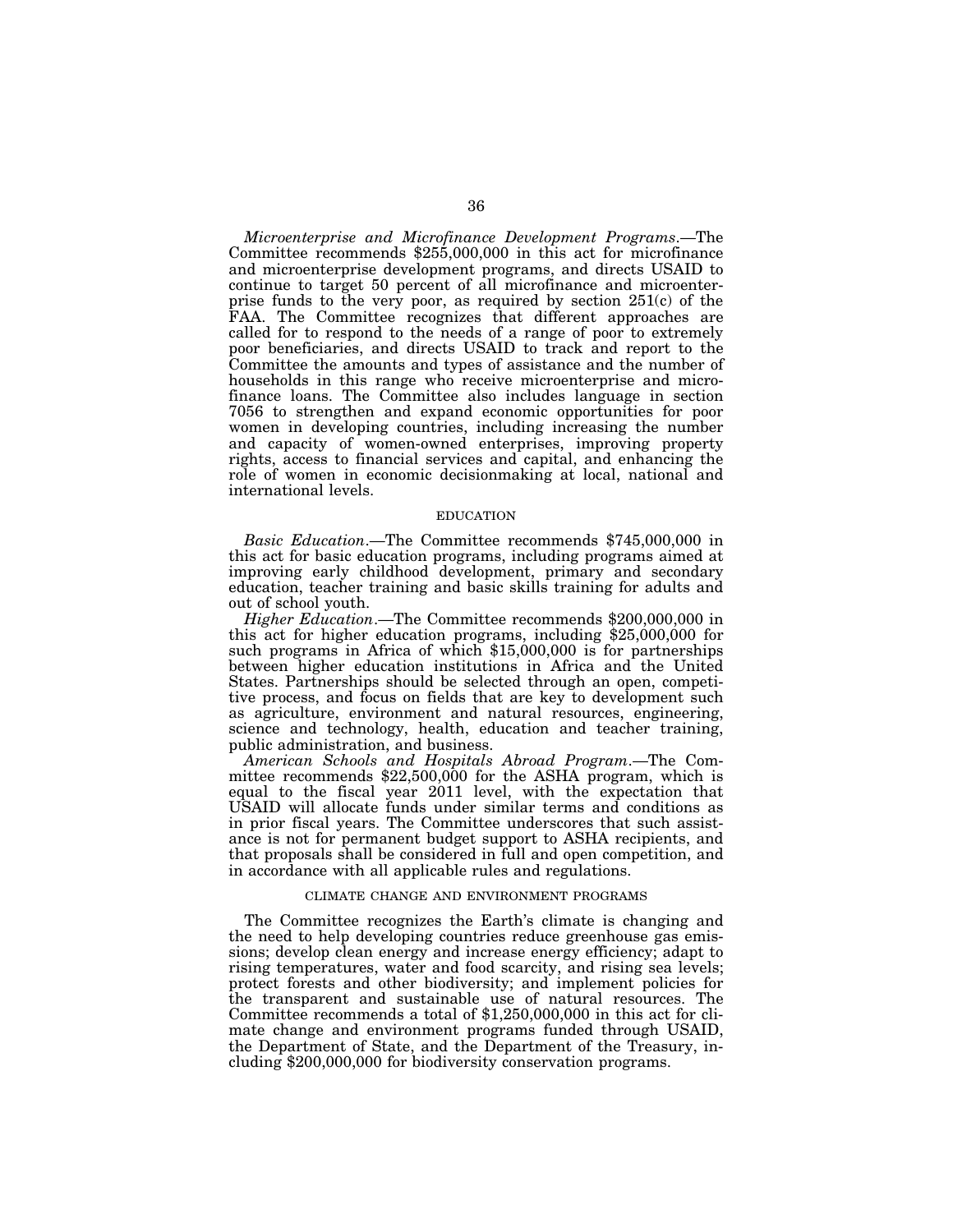*Adaptation*.—The Committee supports funding for programs to assist developing countries adapt to climate change hazards, including decreases in agricultural productivity, water scarcity, and rising sea levels.

*Biodiversity*.—The Committee recommends not less than \$200,000,000 for programs to protect tropical forests and other biodiversity including \$30,000,000 for USAID's conservation programs in the Amazon of which \$20,000,000 is for the Initiative for Conservation in the Andean Amazon and \$10,000,000 is for the Brazilian Amazon, with a priority on strengthening the capacity of indigenous organizations to protect tropical forests and biodiversity. The Committee recommends \$21,000,000 for the CBFP, of which \$9,000,000 is for a direct apportionment to the USFWS to continue and expand its programs in central Africa including to protect great apes.

The Committee remains concerned with continuing rapid rates of deforestation and degradation, particularly due to the expansion of industrial-scale logging and the illegal harvesting of timber in primary tropical forests. The Committee intends that assistance to protect tropical forests should support measures to strengthen forest governance, ensure tenure rights for indigenous peoples and local communities living in and around forests, promote full and effective participation of civil society in land-use planning and other forest policy decisions, and increase community ownership and management of natural forests for multiple values as an alternative to industrial-scale logging. Tropical forest management activities should maintain the natural ecological functions, biodiversity and resilience of tropical forests. The classification of primary tropical forests should be based on the most recent comprehensive assessments, such as the 2010 Global Forest Resources Assessment produced by the United Nations Food and Agriculture Organization.

The Committee recommends continued funding for USAID's programs to protect the habitat of orangutans in Borneo and Sumatra, and for USAID's program to protect wildlife in the Boma Jonglei area of Southern Sudan. Funds may also be used for a U.S. contribution to the Galapagos Invasive Species Fund. The Committee recommends \$2,000,000 for implementation of the Lacey Act.

The Committee also recommends that funding under this heading be used to protect endangered forests, wildlife, and water ecosystems through other international programs administered by the USFS (forest and wildlife conservation) and the USFWS (multilateral species and migratory bird conservation). The Committee also supports funding for international programs of the NPS (national park management) and NOAA (coral reefs and marine-protected areas). These agencies have particular expertise that should be put to greater use in assisting developing countries protect the environment and endangered species.

*Clean Energy*.—The Committee intends that funds for clean energy programs under title III of this act shall be used only to support programs that promote the sustainable use of renewable energy technologies and energy efficiency technologies, carbon sequestration, and carbon accounting. The primary objective of these pro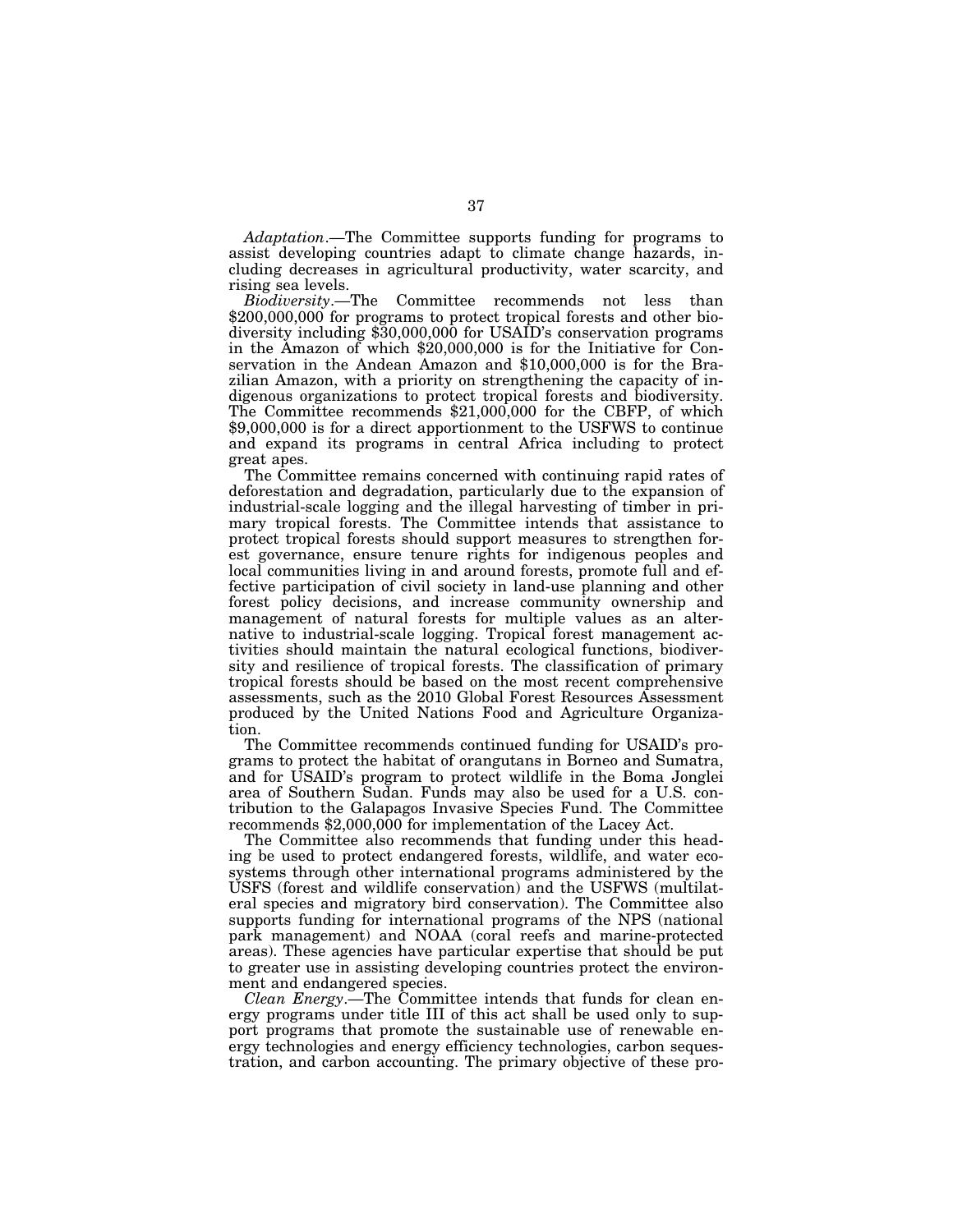grams should be to reduce, mitigate, and/or sequester emissions of greenhouse gases.

*Oceans*.—The Committee is aware that  $CO<sub>2</sub>$  emissions from fossil fuels and deforestation is changing the acidity of the ocean in ways that pose grave threats to fish and other ocean wildlife. The Committee expects the Departments of State and Treasury to coordinate with NOAA on the uses of funds for climate change programs.

#### GLOBAL PROGRAMS

*Judicial Reform*.—The Committee supports judicial reform as an important component of rule of law programs worldwide, particularly in developing and post-conflict countries. The Committee supports the use of funds under this heading and the ESF heading to continue judicial reform programs.

*Nongovernmental Organizations*.—The Committee recommends in section 7027 making permanent law, through amendment of the FAA, a long-standing waiver authority for activities conducted through NGOs.

*Patrick Leahy War Victims Fund*.—The Committee recommends \$12,000,000 for the LWVF, administered by USAID, which assists persons who are severely disabled as a result of armed conflict.

*Victims of Torture*.—The Committee recommends not less than \$11,000,000 for programs and activities that address the needs of victims of torture and victims of trauma resulting from violent conflict. The Committee recommends support for centers for victims of torture that provide services consistent with the goals of Public Law 106–87. An additional \$6,000,000 is recommended for the U.N. Voluntary Fund for Victims of Torture under the IO&P account. In addition, the Committee requires a report on countries receiving U.S. assistance whose security forces use torture, and that funds be used to assist in eliminating torture in such countries.

*Water*.—The Committee recommends not less than \$315,000,000 in this act for water sanitation and supply projects pursuant to Public Law 109–121. The Committee intends these funds to be used for programs to provide safe drinking water for urban and rural communities where water scarcity or contamination poses serious risks to human health or survival, particularly in sub-Saharan Africa.

The Committee recommends USAID consider supporting efficient and sustainable rain-harvesting, ridge tillage systems in West and sub-Saharan Africa that provide a supply of clean water for household use, irrigation and other purposes.

*Women's Leadership*.—The Committee recommends \$20,000,000 to support women's leadership capacity building programs.

#### **COUNTRIES**

*Ecuador*.—The Committee is concerned with the extensive oil contamination of land and water in Northeastern Ecuador which poses grave health risks for the local population. The Committee directs that not less than \$500,000 be made available for rainwater collection or other access to potable water for local residents, and to assist the Ministry of Health in providing local diagnosis and treatment for chronic illnesses resulting from such contamination. Technical assistance should also be made available to the Govern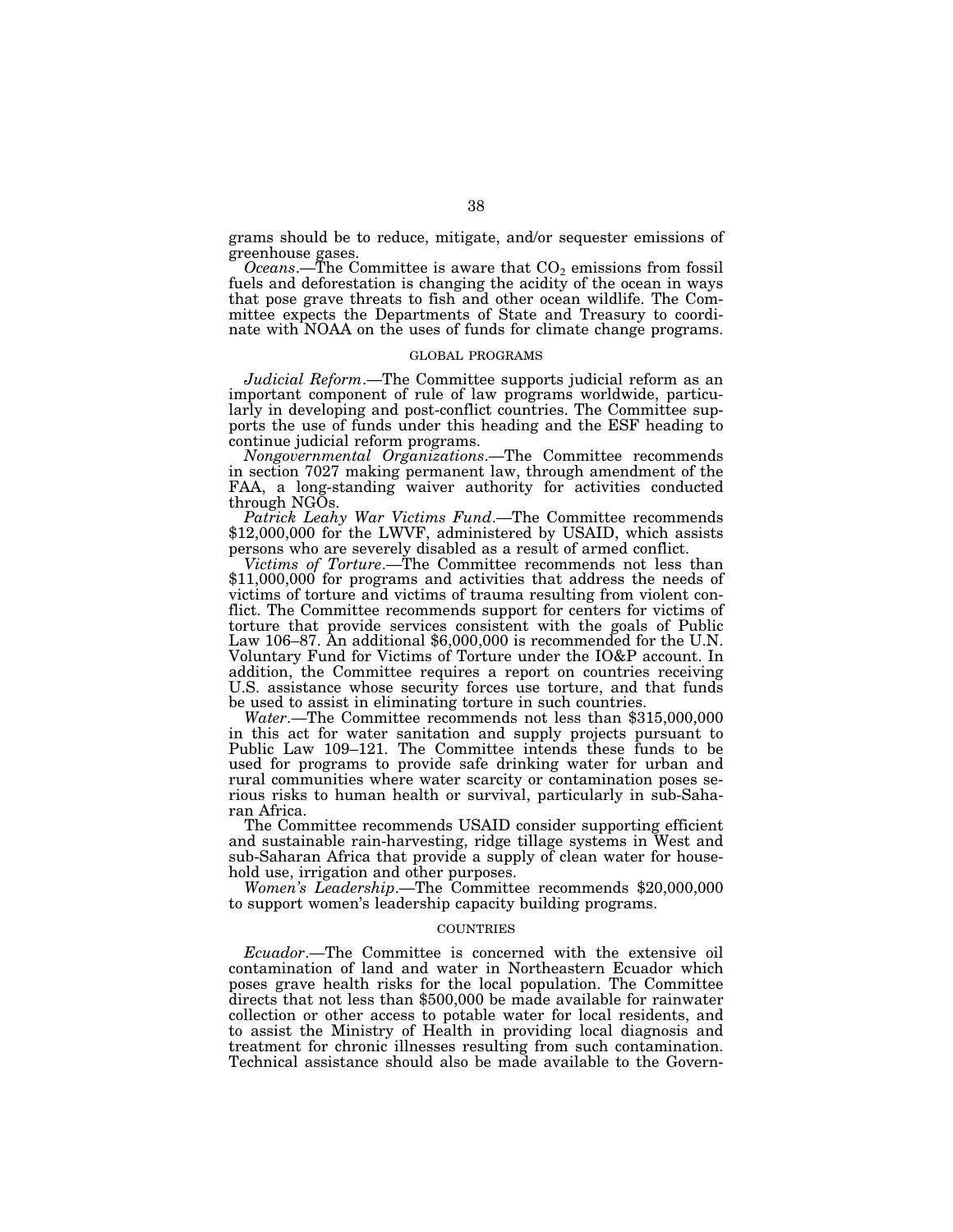ment of Ecuador in identifying best practices for the remediation of oil-contaminated land and water and environmentally safe petroleum production.

*Guatemala*.—The Committee recommends \$1,000,000 for a direct apportionment to the U.S. Department of the Interior for biodiversity and archaeological conservation activities in Guatemala's Mayan Biosphere Reserve, to include governance and law enforcement.

*Indonesia*.—The Committee recommends \$70,000,000 under this heading for assistance for Indonesia of which not less than \$400,000 should be made available for grants for capacity building of Indonesian human rights organizations, including in Papua.

*Nepal*.—The Committee recommends \$7,000,000 under this heading for assistance for Nepal, and directs that not less than \$1,000,000 be made available to support training and other assistance to enhance the participation and leadership of Dalits and other minority groups in political and economic decisionmaking at the local, provincial and national levels.

The Committee is aware of the debilitating problem of uterine prolapse among Nepali women and directs USAID to support efforts to address it.

*Philippines*.—The Committee recommends \$35,000,000 under this heading for assistance for the Philippines.

*Rwanda and Uganda*.—The Committee recommends support for local and international NGOs to conduct oversight of the conflict minerals trade flowing out of eastern DRC and to strengthen border controls with the DRC.

*Senegal*.—The Committee recommends not less than \$50,000,000 for assistance for Senegal under this heading. None of the funds appropriated in this act and prior acts that are available for assistance for the central Government of Senegal should be obligated until the Secretary of State reports to the Committees on Appropriations that Hissène Habré has been extradited to Belgium for prosecution for crimes against humanity.

#### INTERNATIONAL DISASTER ASSISTANCE

|                                                                          | \$863,270,000    |
|--------------------------------------------------------------------------|------------------|
|                                                                          | 860,700,000      |
|                                                                          | 860,700,000      |
|                                                                          | 1.000.000.000    |
|                                                                          | 850,000,000      |
|                                                                          | $1\,150,000,000$ |
| <sup>1</sup> Overseas Contingency Operations is funded under title VIII. |                  |

The Committee recommends \$1,000,000,000 for International Disaster Assistance, including \$150,000,000 for OCO costs. The Committee notes the alarming increase in IDPs around the world, uprooted from their homes due to conflict and natural disasters, who are in need of food, shelter, and other basic necessities.

# TRANSITION INITIATIVES

| \$54,890,000 |
|--------------|
| 56,000,000   |
| 58,500,000   |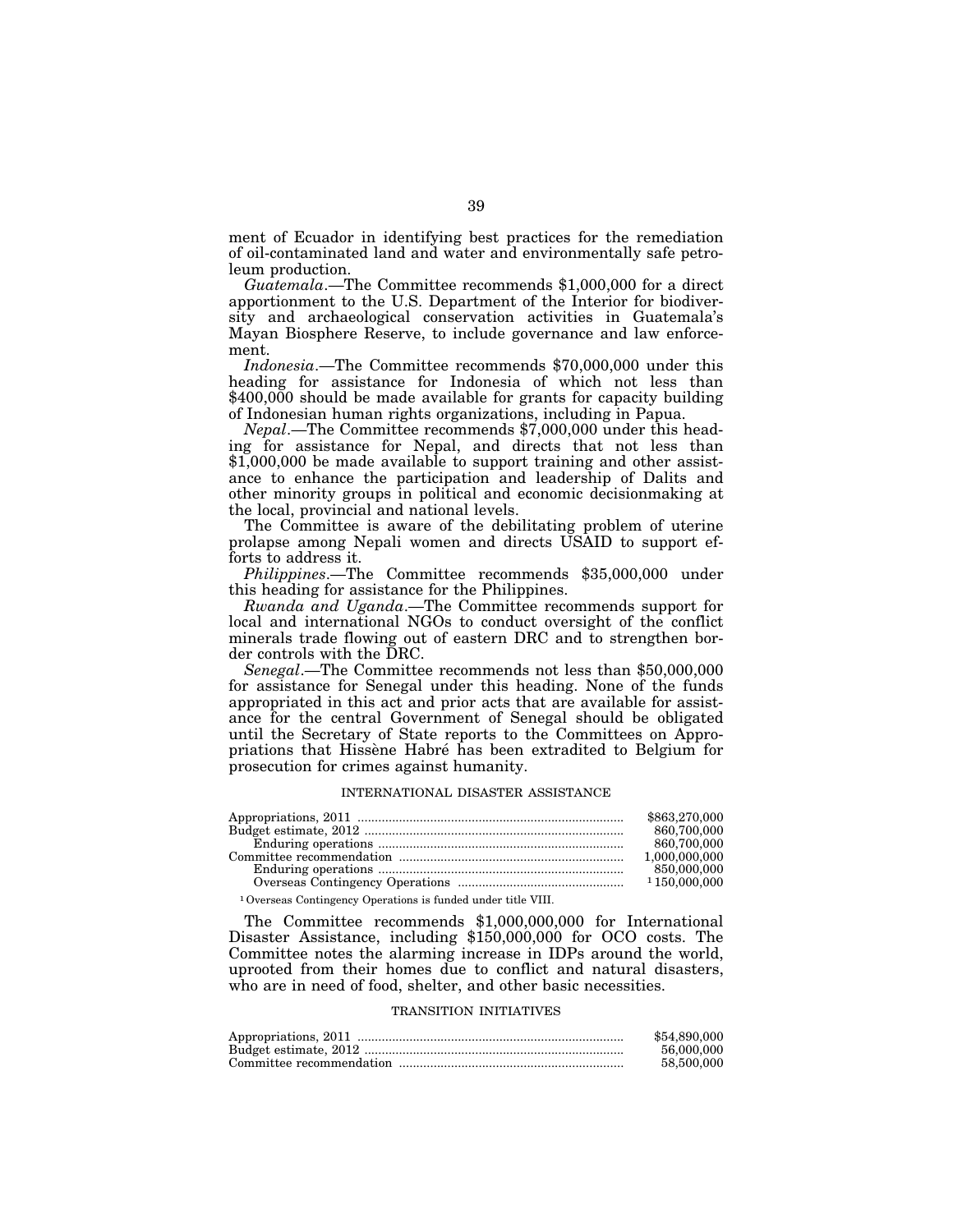|  |  |  |  |  |  | 55,000,000<br>13,500,000 |  |
|--|--|--|--|--|--|--------------------------|--|
|  |  |  |  |  |  |                          |  |

1Overseas Contingency Operations is funded under title VIII.

The Committee recommends \$58,300,000 for Transition Initiatives, including \$3,500,000 for OCO costs.

## COMPLEX CRISES FUND

| \$39,920,000 |
|--------------|
| 75,000,000   |
| 75,000,000   |
| 30,000,000   |
| 145,000,000  |
|              |

1Overseas Contingency Operations is funded under title VIII.

The Committee recommends \$75,000,000 for the Complex Crises Fund, including \$45,000,000 for OCO costs. The Complex Crises Fund enables the USAID Administrator and the Secretary of State to respond to complex foreign crises, under certain conditions and after consultation with Congress.

# DEVELOPMENT CREDIT AUTHORITY

#### (INCLUDING TRANSFER OF FUNDS)

#### PROGRAM ACCOUNT

| \$30,000,000 |
|--------------|
| 50,000,000   |
| 50,000,000   |

The Committee recommends a ceiling of \$50,000,000 that may be transferred from bilateral assistance accounts for the subsidy cost of loan guarantees under the DCA program.

The Committee directs the USAID Administrator to submit to the Committee not later than 60 days after enactment of this act a spending plan for the proposed uses of funds for fiscal year 2012.

## ADMINISTRATIVE EXPENSES

| \$8,283,000 |
|-------------|
| 8.300.000   |
| 8.300.000   |

The Committee recommends \$8,300,000 for administrative expenses.

#### ECONOMIC SUPPORT FUND

# (INCLUDING TRANSFER OF FUNDS)

|                                                                          | 5,968,663,000 |
|--------------------------------------------------------------------------|---------------|
|                                                                          |               |
|                                                                          | 5,551,381,000 |
|                                                                          | 4,378,560,000 |
|                                                                          |               |
| <sup>1</sup> Overseas Contingency Operations is funded under title VIII. |               |

The Committee recommends \$5,551,381,000 for the Economic Support Fund, including \$1,172,821,000 for OCO costs.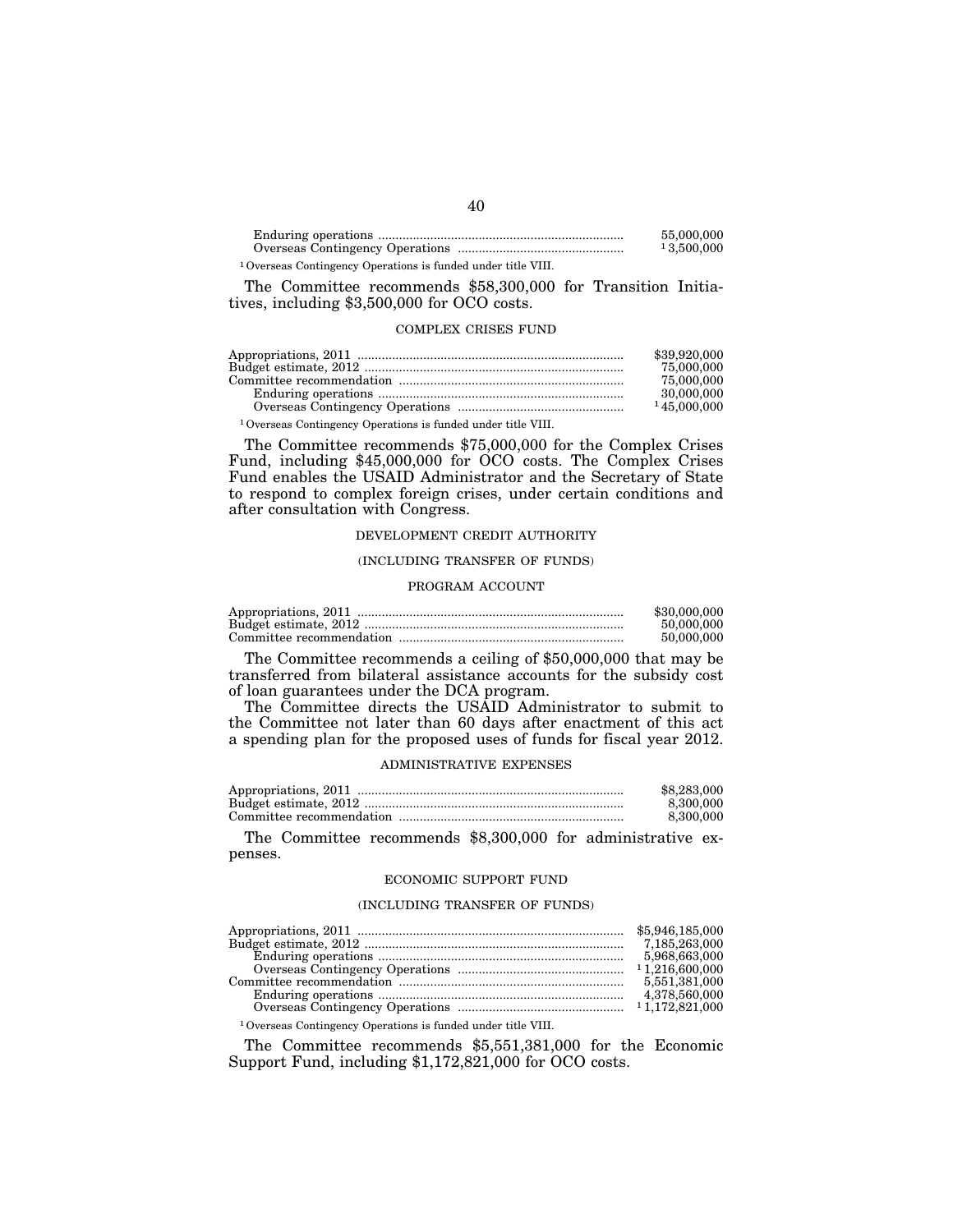# Funds are allocated in the following table and subject to the requirements of section  $7019$  of this act:

# ECONOMIC SUPPORT FUND

[Budget authority in thousands of dollars]

| Country/program                              | Fiscal year 2012<br>request | Committee<br>recommendation | Change from<br>request  |
|----------------------------------------------|-----------------------------|-----------------------------|-------------------------|
| Africa                                       |                             |                             |                         |
|                                              | 25,821<br>25,821            | 25,821<br>25,821            | $-25.821$<br>$+25,821$  |
| East Asia and the Pacific                    |                             |                             |                         |
|                                              |                             |                             |                         |
|                                              | 35,100<br>                  | 37,500<br>60,000            | $+2,400$<br>$+60,000$   |
|                                              |                             | 20,000                      | $+20,000$               |
|                                              |                             | 35,000                      | $+35,000$               |
|                                              | 5.000                       | 5,000                       |                         |
|                                              |                             | 15.000                      | $+15.000$               |
|                                              |                             | 15,000                      | $+15,000$               |
| Near East                                    |                             |                             |                         |
|                                              | 250,000                     | 250,000                     |                         |
|                                              | 325,700                     | 200,000                     | $-125.700$              |
|                                              | 5,000                       | 5,000                       |                         |
|                                              | 360,000<br>                 | 360,000<br>20.000           | $+20.000$               |
|                                              | 70,000                      | 70,000                      |                         |
|                                              | 1.500                       | 5.000                       | $+3.500$                |
|                                              |                             | 50,000                      | $+50,000$               |
|                                              |                             |                             |                         |
|                                              |                             | 50.000                      | $+50.000$               |
|                                              | 35,000<br>                  | 35,000<br>25,000            | $+25,000$               |
|                                              |                             | 5,000                       | $+5.000$                |
|                                              | 47.560                      | 47,000                      | $-560$                  |
|                                              | 47,560                      |                             | $-47,560$               |
|                                              |                             | 47.000                      | $+47.000$               |
|                                              | 400,400                     | 400,400                     |                         |
| South and Central Asia                       |                             |                             |                         |
|                                              | 2,804,230                   | 2,073,000                   | $-731,230$              |
|                                              | 1,587,630                   | 500,000                     | $-1,087,630$            |
|                                              | 1,216,600                   | 800,000                     | $-416,600$              |
| Afghan Civilian Assistance Program (non-add) |                             | 773,000<br>10,000           | $+773,000$<br>$+10,000$ |
|                                              | 29,835                      | 29,000                      | $-835$                  |
|                                              |                             |                             |                         |
| Western Hemisphere                           |                             |                             |                         |
|                                              | 189,108                     | 179,000                     | $-10,108$               |
|                                              | 146,281                     | 146,281                     |                         |
| <b>Global Programs</b>                       |                             |                             |                         |
|                                              |                             | 5,000                       | $+5,000$                |
|                                              |                             | 5,000                       | $+5,000$                |
|                                              |                             | 5,000                       | $+5,000$                |
|                                              | 3.000                       | 3,000                       |                         |
|                                              |                             | 16,000<br>5,000             | $+16,000$<br>$+5,000$   |
|                                              |                             |                             |                         |

# COUNTRY ISSUES

 $A\!f\!ghanistan$ .—The Committee recognizes that sustainable development is necessary to achieve stability in Afghanistan. The Com-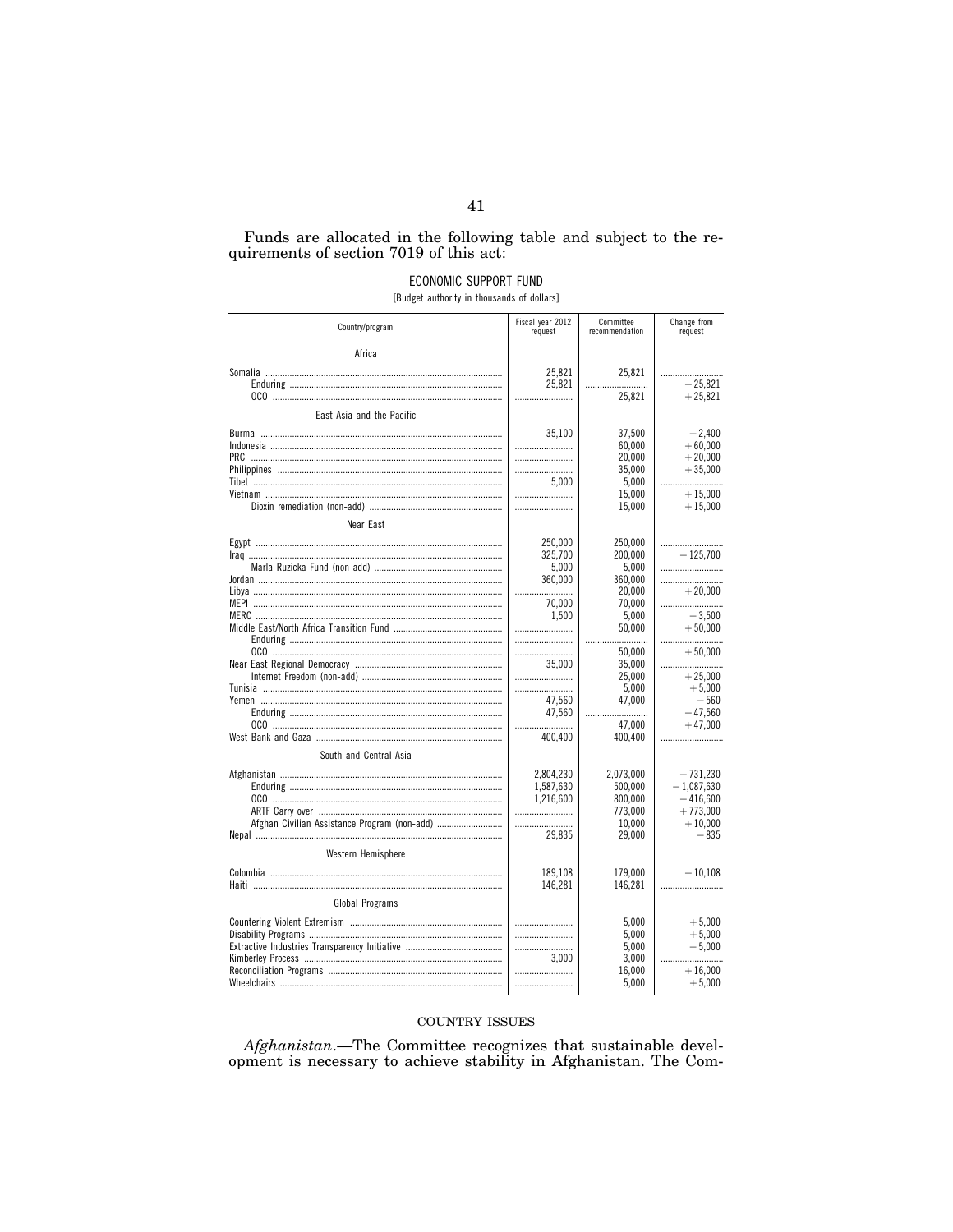mittee cautions that smaller projects, with an emphasis on local capacity building, have the best chance of producing cost-effective, sustainable results.

The Committee recommends \$10,000,000 for the Afghan Civilian Assistance Program to assist individuals and communities that suffer losses as a result of military operations, if problems identified by the USAID IG with the implementation of the program are addressed. The Committee directs USAID to consult with the Committee on the use of funds prior to obligation.

The Committee continues conditions on assistance which seek to increase the effectiveness of programs, prioritize the role of women, and improve transparency and accountability to prevent corruption. The Committee directs the USAID Administrator, in consultation with the Department of State's Ambassador-at-Large for Global Women's Issues, to submit a report to the Committee not later than 90 days after enactment of the act on efforts to integrate Afghan women as active participants and beneficiaries of programs in the areas of infrastructure, agricultural and energy capacity, and

economic growth. The Committee recommends not less than \$5,000,000 under this heading for the Office of Global Women's Issues for small grants for capacity building of Afghan women-led NGOs to enhance the participation and leadership of women in the economy and political decisionmaking.

The Committee is concerned that civil service training programs will not be sustained without greater support from the Government of Afghanistan. The Committee directs USAID to report to the Committee on these programs, including an assessment of the number of skilled civilians required to staff the Afghan civil administration and the projected cost to the government of sustaining them.

The Committee endorses the budget request for rule of law and justice programs funded under this and the INCLE headings. The Committee requires that \$75,000,000 of such funds be under the authority of the Rule of Law Coordinator at the U.S. Embassy in Kabul.

*Burma*.—The Committee requests the U.S. Special Envoy and Policy Coordinator for Burma to regularly consult with the Committee on programs conducted in Burma and along the Thai-Burma border. The Committee encourages the Special Envoy to continue regular consultations with democracy leader Daw Aung San Suu Kyi on U.S. assistance and sanctions matters.

*Cambodia*.—The Committee remains concerned with allegations of corruption within the Khmer Rouge Tribunal, and continues conditionality on the availability of funds for the KRT on a Secretary of State certification that the U.N. and Government of Cambodia are taking effective steps to address such allegations.

*Colombia*.—The Committee recommends \$179,000,000 under this heading for alternative development/institution building in Colombia of which \$8,000,000 is transferred to the MRA heading for assistance for Colombian refugees in neighboring countries, \$15,000,000 is for assistance for Afro-Colombian and Indigenous communities including \$500,000 for renewable energy activities, and \$3,000,000 is for biodiversity conservation programs. The Com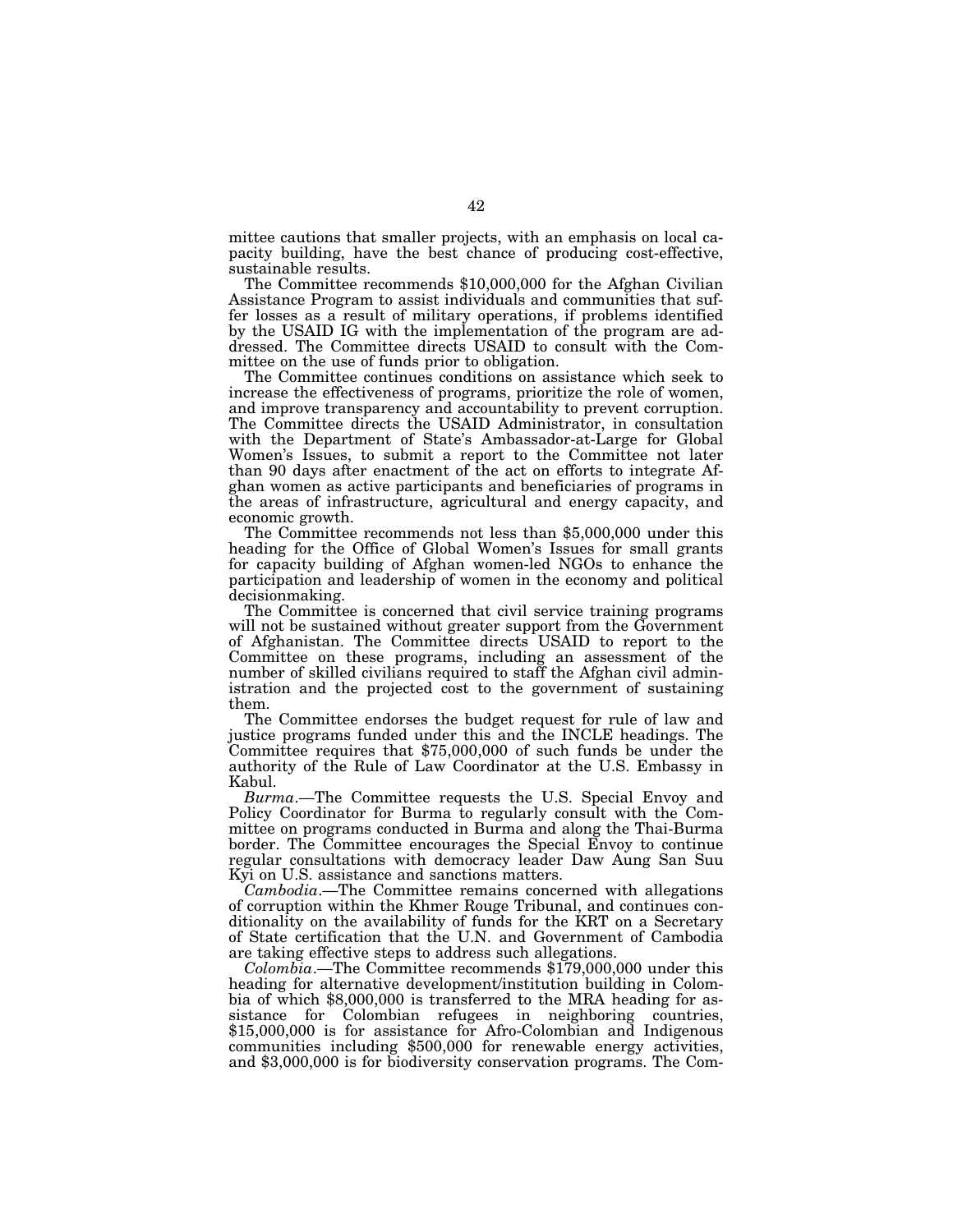mittee also supports funding for flood recovery, including enabling small-scale farmers to adjust to changing market conditions.

The Committee recommends \$500,000 for community-based programs in Colombia which address the psychological, social, rehabilitative and educational needs of children and adolescents disabled by landmines and other causes related to the armed conflict.

*Costa Rica*.—The Committee is concerned that many countries, including Costa Rica, are failing to meet their commitments under the Convention on the Civil Aspects of International Child Abductions (the Convention), done at the Hague on October 25, 1980. The Committee includes a provision authorizing the Secretary of State to withhold ESF assistance for the central government of any country that the Secretary determines is not taking appropriate steps to comply with the Convention.

*Cuba*.—The Committee recommends \$15,000,000 for humanitarian and other assistance for Cuba. The Committee expects that funds will be made available, and programs carried out, in a transparent manner. The USAID Administrator is directed to provide regular updates to the Committee on the number of Cubans who receive assistance and the types of assistance.

*Cyprus*.—The Committee continues support for scholarships, bicommunal projects, and measures aimed at reunification, reducing tension and promoting peace and cooperation in Cyprus. Consultation with the Government of Cyprus should occur whenever practicable in the interest of transparency in the allocation of funds. The Committee intends that implementing organizations and the specific nature of the assistance shall not be subject to the prior approval of any foreign government.

*Democratic Republic of the Congo*.—The Committee recommends funding to help demilitarize the mining sector in eastern Congo, support independent monitoring of the mining trade, assist mine laborers, build local oversight and regulatory capacity, help victims of sexual violence, and establish an Independent Mineral Supply Chain Auditor in the Great Lakes Region of Africa (within the Executive Secretariat of the International Conference on the Great Lakes Region) to combat the illicit trade in minerals from the region.

*East Asia and the Pacific*.—The Committee recognizes the importance of democracy, governance, human rights, development and economic growth programs in the East Asia and Pacific region under this, the DA, ESF and NADR headings. The Committee is concerned that the budget request for such programs totals only one-eighth of the amount requested for programs in Africa and the Near East, respectively, and reflects a 30 percent decrease from the previous fiscal year.

The Committee remains concerned with conflicting claims on territory in the Pacific region, including the Spratly Islands, which may serve as flashpoints for confrontation between regional states. Given the PRC's active and opaque military modernization program, the Committee directs the Secretary of State to submit a report not later than 90 days after enactment of this act assessing the PRC's long-term strategic intentions in the region, including through the use of ''soft power'' influence, and potential for conflict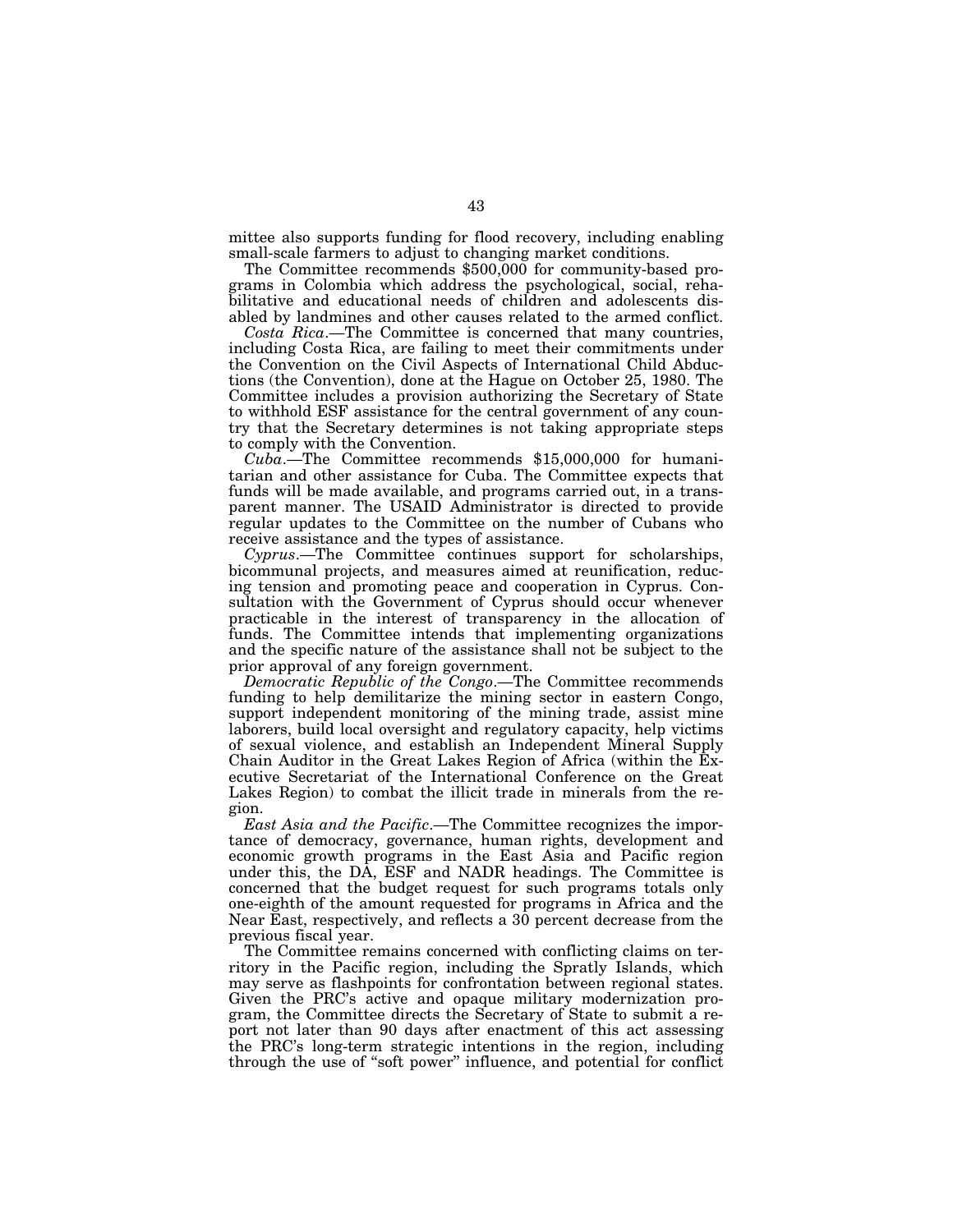between the PRC and regional states. The report may be submitted in classified form, if necessary.

The Committee endorses funding for continued U.S. engagement in multilateral institutions in Asia that contribute to security and stability, including through the APEC forum, the Association for Southeast Asian Nations, and the Lower Mekong Initiative.

*Egypt*.—The Committee recommends up to \$250,000,000 for assistance for Egypt, including for programs to promote democracy and protect human rights. The Committee restricts assistance to the central Government of Egypt unless the Secretary of State certifies that the government is meeting certain conditions, including its obligations under the 1979 Egypt-Israel Peace Treaty. This requirement also includes a national interest waiver. The Committee also authorizes up to \$500,000,000 of current and prior fiscal year funds to provide debt relief and funds to establish an enterprise fund for Egypt. The Committee is aware that the administration intends to use \$50,000,000 in fiscal year 2012 funding for debt relief, but notes that subject to reprogramming notification requirements use of additional funds could be considered.

The Committee expects that should Egypt be in material breach of its obligations under the 1979 Egypt-Israel Peace Treaty, debt relief and enterprise fund programs, if initiated, should be suspended.

The Committee remains concerned with the deterioration of security in the Sinai, including the use of the territory for attacks against Israel and gas lines by terrorists, and the use of illicit tunnels to smuggle weapons into Gaza. Funds appropriated by this act should be used to support and increase efforts of the Government of Egypt to mitigate these threats. Funds should also be used to increase participation and oversight by civil society in Egyptian elections, including by NGOs.

*Haiti*.—The Committee recommends the budget request for assistance for Haiti, and is concerned that the post-earthquake recovery effort has fallen well short of what could and should have been achieved so far. The Committee is aware that a culture of dependency on international aid to solve Haiti's problems, coupled with a long history of corruption and neglect on the part of successive Haitian governments, as well as poorly designed and implemented programs, have contributed to Haiti's many challenges. The Committee urges USAID to communicate directly and frequently with the Haitian people about U.S. relief and reconstruction programs and plans, and to solicit their input at every opportunity.

The Committee recognizes the urgent need to build a functioning justice system in Haiti, but notes that prior attempts have too often been poorly designed, costly and produced few tangible results. The Committee supports limited expenditures to address the most egregious problems, such as prolonged pre-trial detention, until important positions such as Minister of Justice and Attorney General have been filled with qualified individuals and the government has a realistic justice reform strategy with achievable and sustainable goals, benchmarks for measuring progress, and expected results. The Committee directs the Secretary of State to submit a report not later than 45 days after enactment of this act detailing the status of investigations and prosecutions of those re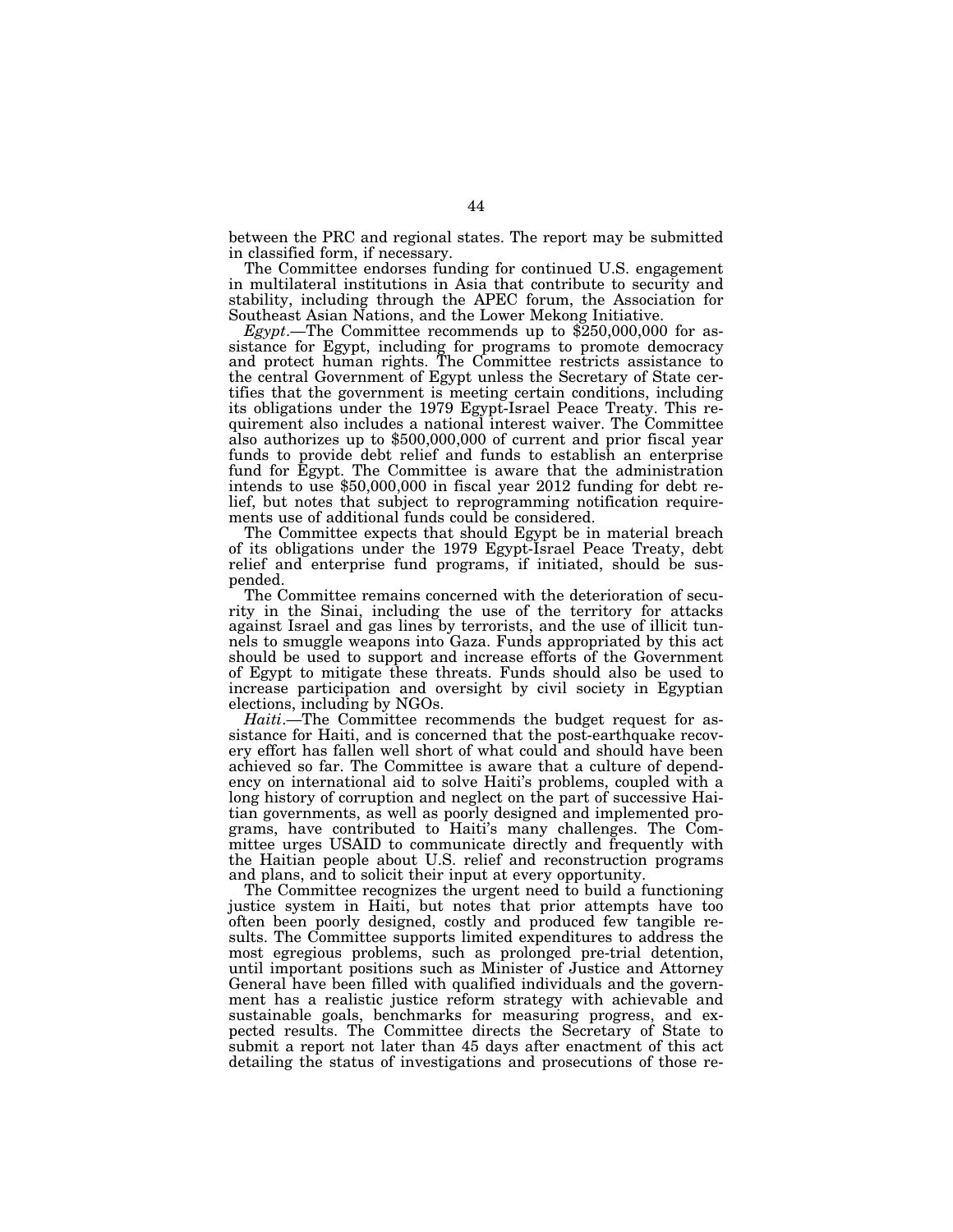sponsible for the killings of inmates at the Les Cayes prison in January 2010.

The Committee supports funding for reforestation, efficient cook stove programs, and justice sector reform including improvements in conditions in Haiti's prisons, and public and private sector efforts to increase the availability of reliable, affordable electricity.

The Committee supports continued assistance to develop industrial parks and labor programs which capitalize on U.S. trade preferences consistent with internationally recognized labor rights.

*Iran*.—The Committee supports the continuation of programs to promote democracy and human rights in Iran.

*Iraq*.—Certain conditions on assistance for Iraq in prior appropriations acts are continued, including cost-matching requirements and a prohibition on assistance to enter into a permanent basing rights agreement between the United States and Iraq.

The Committee continues to recognize the importance of providing targeted assistance to ethno-religious minorities in Iraq to help ensure their continued survival, especially those living in the Nineveh Plains region. The Committee directs the Department of State to submit a report, not later than 90 days after enactment of this act, detailing U.S. efforts to help these communities, including assistance consistent with Article 125 of the Iraqi Constitution; assistance in building an indigenous community police force in the Nineveh Plains; and efforts to support NGOs in the region.

The Committee continues to support the Marla Ruzicka Iraqi War Victims Fund to assist civilian victims of conflict, and the transition of this program to an Iraqi-run entity.

The Committee recommends the budget request for Economic Growth programs which are aimed at sustaining Iraq's long term stability. However, funding is reduced below the request for Governance Strengthening and Administrative Reform programs, the costs of which the Committee believes the Government of Iraq should assume. The Committee encourages the administration and the Government of Iraq to explore other, more sustainable funding mechanisms for programs under this heading, especially as Iraq's oil revenues continue to increase.

*Jordan*.—The Committee recommends \$360,000,000 for Jordan and includes authority for the establishment of an enterprise fund.

*Lebanon*.—The Committee recommends \$12,000,000 for scholarships for students in Lebanon with high financial need to attend not-for-profit educational institutions in Lebanon that meet standards comparable to those required for American accreditation. The institutions, students and their families are encouraged to meet as much of the cost of the education as possible in order to share the commitment to the future of Lebanon, to maximize the number of students who are assisted, and to minimize the cost per student to the American taxpayer. All students should be eligible for scholarships based on need, academic record, and potential to contribute to the long-term political, economic, and social development of Lebanon.

The Committee recommends \$500,000 for continued support for USFS forest and biodiversity conservation programs in Lebanon.

*Liberia*.—The Committee urges the Department of State and USAID to prioritize good governance and transparency in the Libe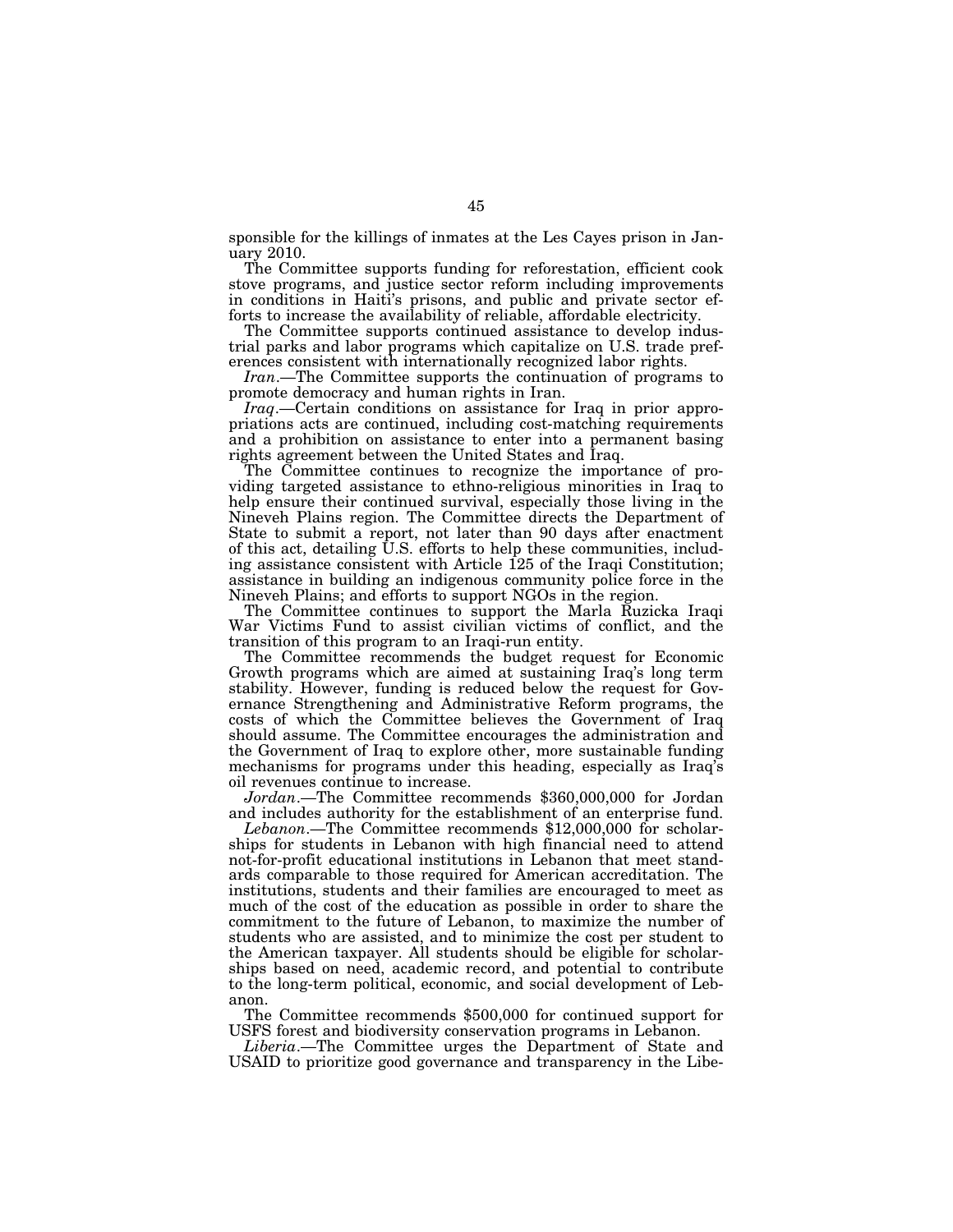rian forest sector, including Liberia's performance under the EITI, the independence of the General Auditing Commission, and support for civil society organizations to monitor logging operations and the forestry reform process. The Committee further urges USAID to support the Government of Liberia and civil society in developing a comprehensive natural resource management strategy to include mapping current natural resources and competing land uses, evaluating the best uses of natural resources for the benefit of the country, and applying effective standards of social, environmental, and human rights protections.

*Libya*.—The Committee recommends \$20,000,000 for democracy, governance, rule of law, transitional justice and human rights activities in Libya, to be provided on a cost-matching basis, as appropriate. The Committee recognizes the need for technical assistance to aid the Transitional National Council in establishing accountable and democratic governance structures in Libya, and recommends that OTI manage these funds.

The Committee expects the Transitional National Council or any successor government to support and assist the continuing investigation into the bombing of Pan Am 103 and any other terrorist attacks attributable to the government of Muammar Qaddafi against U.S. citizens, including by providing access to documents, witnesses and other information.

The Committee requires that any infrastructure rehabilitation or reconstruction assistance for Libya be provided only as a loan, with terms favorable to the United States. However, the Committee does not expect any assistance to be provided for this purpose.

The Committee expects the Transitional National Council or any successor government to support and assist the continuing investigation into the bombing of Pan Am 103 and any other terrorist attacks attributable to the government of Muammar Gaddafi against U.S. citizens, including by providing access to documents, witnesses and other information.

*Middle East/North Africa Transition Fund*.—The Committee recognizes that dynamic events in the Middle East and North Africa regions create significant programmatic and bureaucratic challenges in responding to unanticipated political crises. The Committee recommends \$50,000,000 for a new transition fund to provide the Department of State and USAID with the flexibility necessary to respond quickly to such events. The Secretary of State and USAID Administrator are directed to consult with the Committee prior to obligating funds.

*Pakistan*.— The Committee recommends not less than \$5,000,000 for the Pakistan Civilian Assistance Program to assist individuals and communities that suffer losses as a result of military operations, and directs USAID to consult with the Committee on the use of funds prior to obligation.

*People's Republic of China*.—The Committee recommends \$20,000,000 under this heading to U.S. institutions of higher education and NGOs for democracy, governance, rule of law, and environment programs in the PRC. These programs support training for citizens, lawyers, and businesses on key issues including criminal justice, occupational safety, and environmental protection.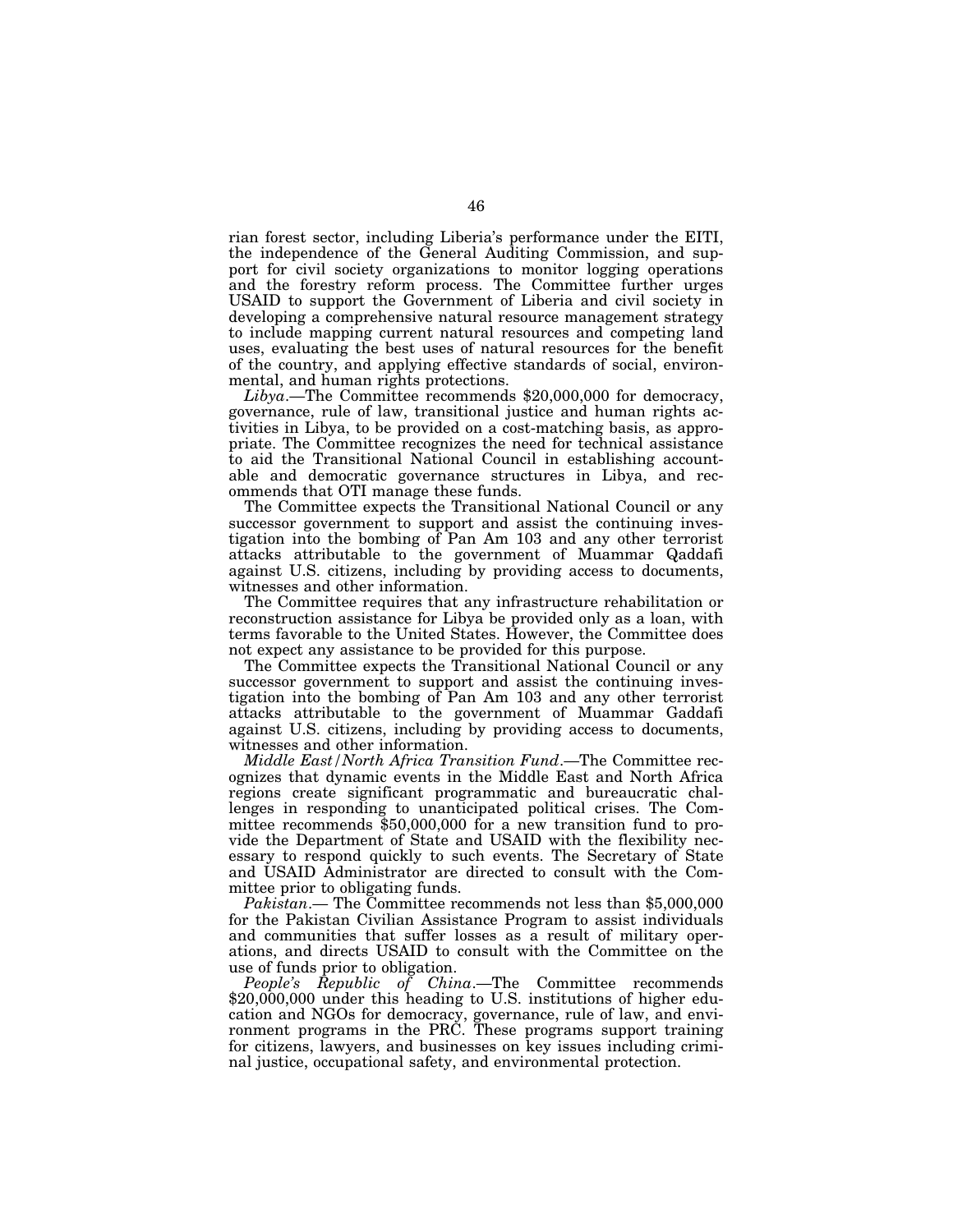*South Sudan*.—The Committee supports assistance for the recently independent Republic of South Sudan, which faces numerous challenges, and includes conditions concerning budget transparency and governance.

*Tibet*.—The Committee recommends \$7,500,000 for activities implemented by NGOs which preserve cultural traditions and promote sustainable development and environmental conservation in Tibetan communities in the Tibetan Autonomous Region and in other Tibetan communities in China. The Committee intends these funds to be awarded competitively to multiple grantees.

*Timor-Leste*.—The Committee recommends not less than \$1,000,000 for higher education scholarships in Timor-Leste.

*Tunisia*.—The Committee recommends \$5,000,000 for democracy and governance programs in Tunisia, and to protect human rights. The Committee also recommends funding for the cost of loan guarantees as authorized by section 635 of the FAA.

*Uganda*.—The Committee supports the goals of the Lord's Resistance Army Disarmament and Northern Uganda Recovery Act (Public Law 111–172), and recommends up to \$10,000,000 to support its implementation.

*Vietnam*.—The Committee recommends \$15,000,000 under this heading for environmental remediation of dioxin-contamination at the Da Nang and Bien Hoa airports and other severely contaminated sites, and \$5,000,000 under the DA heading for health/disability activities in areas that were targeted with Agent Orange, for a total of \$20,000,000 in this act for these activities. The Committee directs USAID, in consultation with the Committee, the Department of State, the Government of Vietnam, and other interested parties, to develop, within 180 days after enactment of this act, a comprehensive, multiyear plan for Agent Orange-related activities in Vietnam and urges the administration to include funding in future budget requests to support it. USAID is to consult with the Committee prior to the obligation of funds.

*West Bank and Gaza*.—The Committee continues restrictions in current law on assistance for the West Bank and Gaza, and adds a new limitation, with waiver authority, if Palestine becomes a member or non-member state of the United Nations outside of a negotiated agreement with Israel. The Committee clarifies restrictions on Hamas in section 7038(f). The Committee also recognizes the importance of security sector assistance and requests to be consulted prior to exercising existing notwithstanding authorities.

The Committee directs GAO to submit a report assessing (1) the ability of the Palestinian Authority to assume responsibility for any of the programs and activities conducted by the U.N. Relief and Works Agency in the West Bank; (2) actions required by the Palestinian Authority in order to assume such responsibility; and (3) the opinion of the Department of State and relevant ministries of the Government of Israel, including the Ministry of Defense, on the viability of transitioning such programs and activities from UNRWA to the Palestinian Authority.

#### GLOBAL PROGRAMS

*Classification Societies*.—The Secretary of State is directed to consult with the Committee not later than 90 days after enactment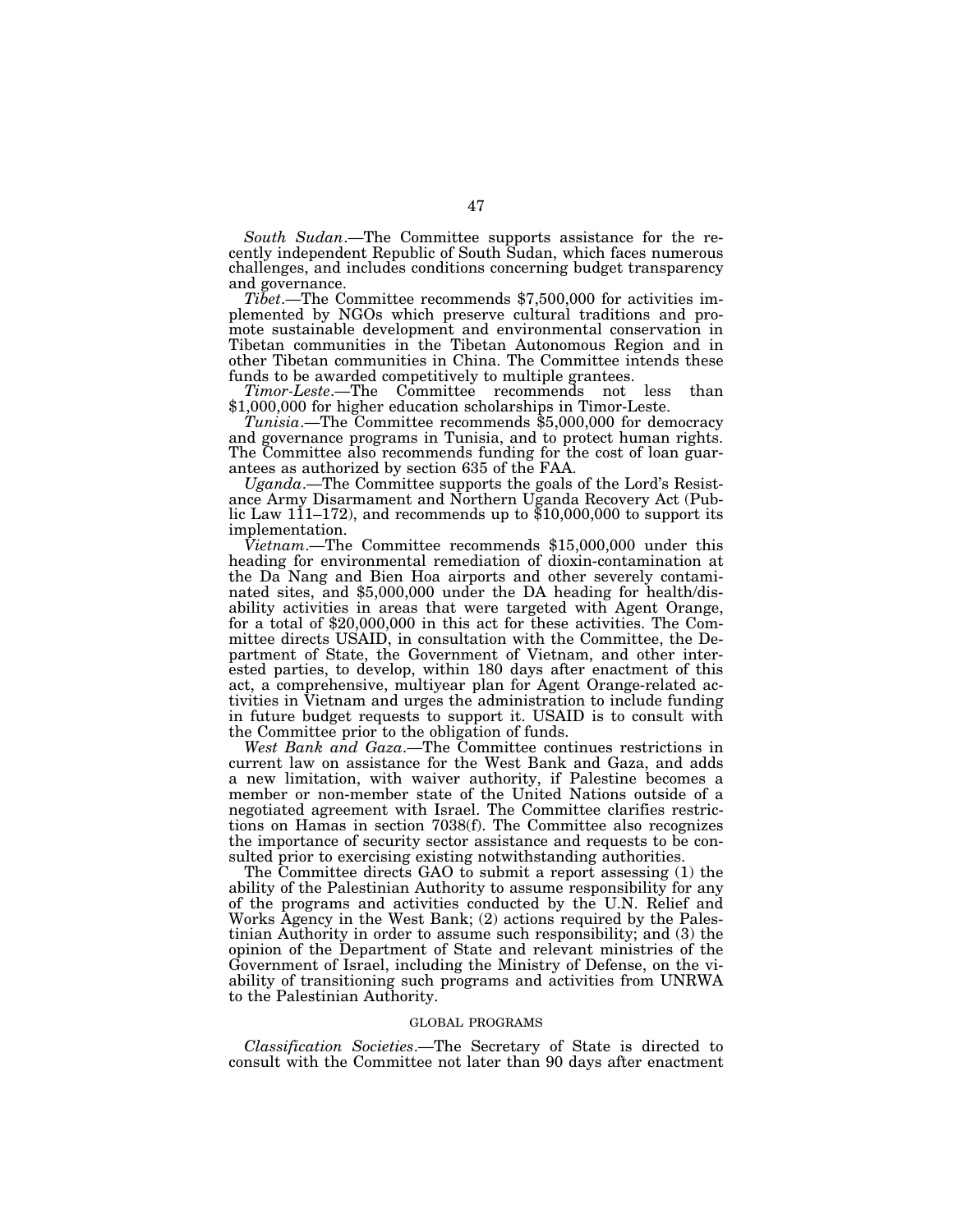of this act on steps taken by the Department of State to address the inconsistency in United States policy in which foreign-based classification societies act as agents for both the United States Government and the sanctioned Governments of Iran, North Korea, North Sudan, and Syria.

*Conflict Diamonds*.—The Committee recommends \$3,000,000 to implement the Kimberley Process Certification Scheme, including by strengthening the role and capacity of civil society groups in the Kimberley Process.

*Counterterrorism in Africa*.—The Committee recognizes the destabilizing impact of violent extremism in Africa, and recommends \$52,800,000 for the Trans Sahara Counterterrorism Partnership and \$21,300,000 for the Partnership for Regional East Africa Counterterrorism programs. In addition, the Committee recommends \$10,000,000 for counterterrorism programs in East Africa to be managed by USAID.

*Disability Programs*.—The Committee recommends \$5,000,000 for disability programs, of which \$3,000,000 should be made available generally for programs and activities administered by USAID through foreign missions to address the needs and protect and promote the rights of people with disabilities in developing countries; \$1,000,000 for training and technical assistance to disabled persons organizations in developing countries; and up to \$1,000,000 to develop, support, and strengthen sports programs for people with disabilities in developing countries. The Committee recommends continuation of the current practice that at least 25 percent of USAID mission funds for disabilities programs be disbursed in small grants. The Committee supports the continuation of USAID's accessibility requirements for construction projects.

*Extractive Industries Transparency Initiative*.—The Committee recommends \$5,000,000 to support the EITI, including to strengthen the capacity of civil society organizations to participate in the EITI process.

*Forensic Assistance*.—The Committee recommends \$1,000,000 to support programs in forensic anthropology in countries of Central and South America where armed conflicts resulted in large numbers of human remains that have yet to be exhumed and/or identified, delaying justice and fostering impunity. These funds are to be administered by DRL.

*International Labor Rights*.—The Committee recommends funding for DRL and USAID to support international labor rights. DRL should assist emerging or reforming democratic labor unions and labor NGOs to strengthen their operations and promote economic reform policies to create employment opportunities in line with international labor standards, with a focus on countries experiencing urgent needs such as in North Africa and Yemen, and consider programming over a 2-year time period. USAID should support international labor-related programs which contribute to democratic development, good governance, and economic growth.

*Internet Freedom*.—The Committee recommends up to \$25,000,000 for programs to promote Internet freedom by expanding access to information and communication.

*Middle East Partnership Initiative*.—The Committee recommends \$70,000,000 for regional programs traditionally managed by MEPI,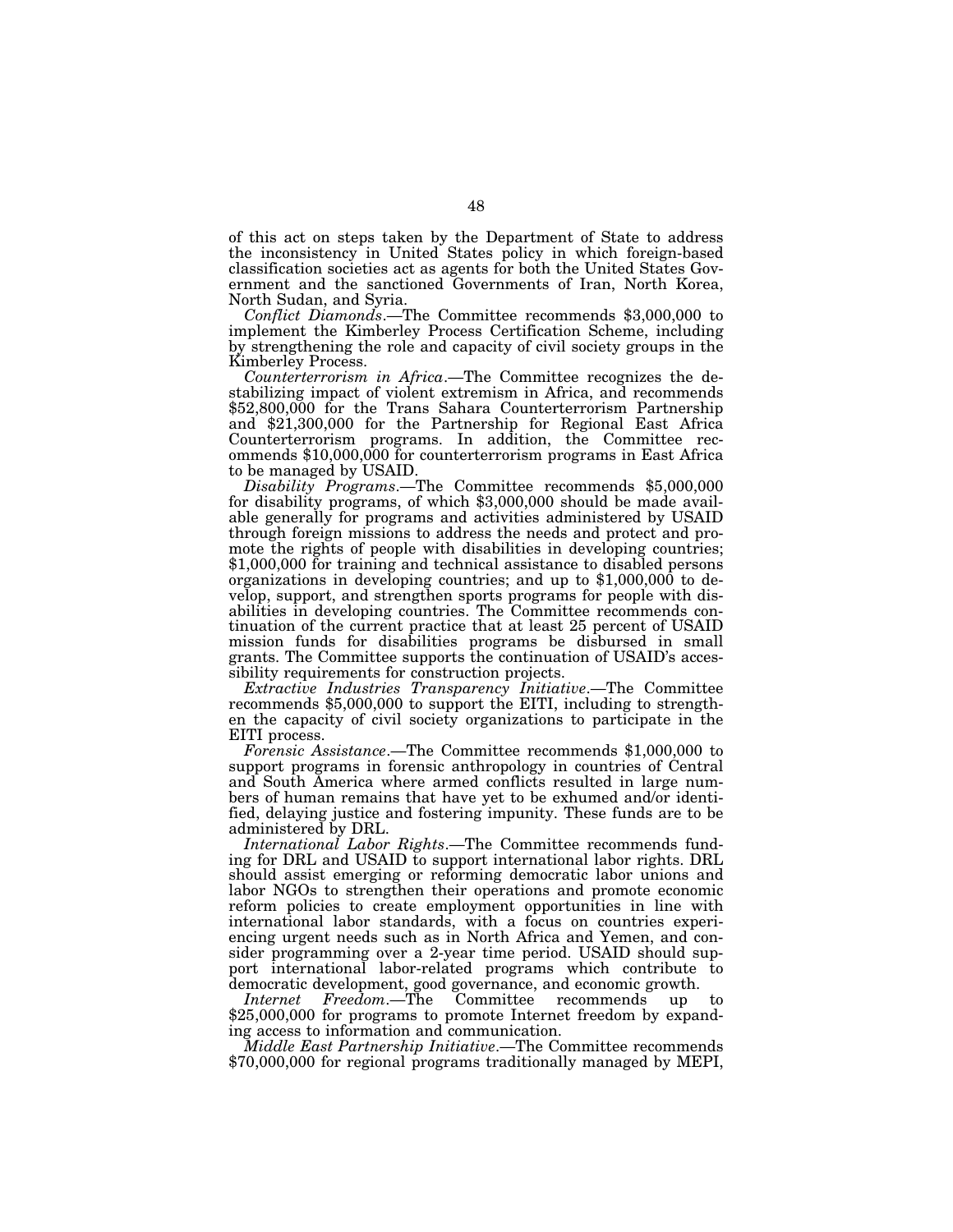including to continue scholarships for students from countries with significant Muslim populations at not-for-profit educational institutions that meet standards comparable to those required for American accreditation in those countries. These funds are to be awarded through an open and competitive process. The Secretary of State is directed to report to the Committee on coordination with other offices in the Department of State responsible for funding similar programs.

*Middle East Regional Cooperation Program*.—The Committee recommends up to \$5,000,000 for continued support for the MERC.

*Reconciliation Programs*.—The Committee recommends a total of \$26,000,000 for reconciliation programs and activities which bring together and facilitate direct communication between individuals of different ethnic, religious and political backgrounds in countries affected by civil strife and war, of which \$10,000,000 is for such programs and activities in the Middle East region. Of this amount, \$16,000,000 is provided under this heading and \$10,000,000 is provided under the DA heading. This global program seeks to promote understanding, mutual respect, and reconciliation through the active participation, dialogue and problem solving of members of opposing groups. The Committee intends that responsibility for decisions on the uses of such funds be made at the mission level.

*Trafficking in Persons*.—The Committee recommends \$33,236,000 under the DA, ESF and INCLE headings, and an additional \$6,764,000 under the D&CP heading, for a total of \$40,000,000 in this act to combat human trafficking and slavery.

Of the total funding for O/TIP, not less than \$250,000 may be used to meet unexpected urgent needs to prevent trafficking in persons or protect victims of trafficking. These funds are intended to enhance the capacity of O/TIP to assist victims and support governments facing urgent protection needs, including risk assessment, shelter, food and other basic necessities, counseling, medical and legal services, travel documentation, safe transport for return and reintegration, or for participation in judicial proceedings, and resettlement. Such funds may be considered for use in a country that is on tier II or below in the Department of State's most recent Trafficking in Persons report and when a local or national government requests or agrees to such assistance. The Committee directs the Secretary of State to report not later than September 30, 2012, on the use of these funds.

*Wheelchairs*.—The Committee recommends \$5,000,000 for wheelchair programs in developing countries, which should be allocated through an open and competitive process based on merit. The Committee supports funding that provides quality, low-cost wheelchairs benefiting as many people as possible, and which encourages local initiative, utilizes appropriate technologies, and are sustainable.

# DEMOCRACY FUND

| \$114,770,000 |
|---------------|
|               |
| 114,770,000   |

The Committee recommends \$114,770,000 for the Democracy Fund, of which \$70,910,000 is for DRL's Human Rights and Democ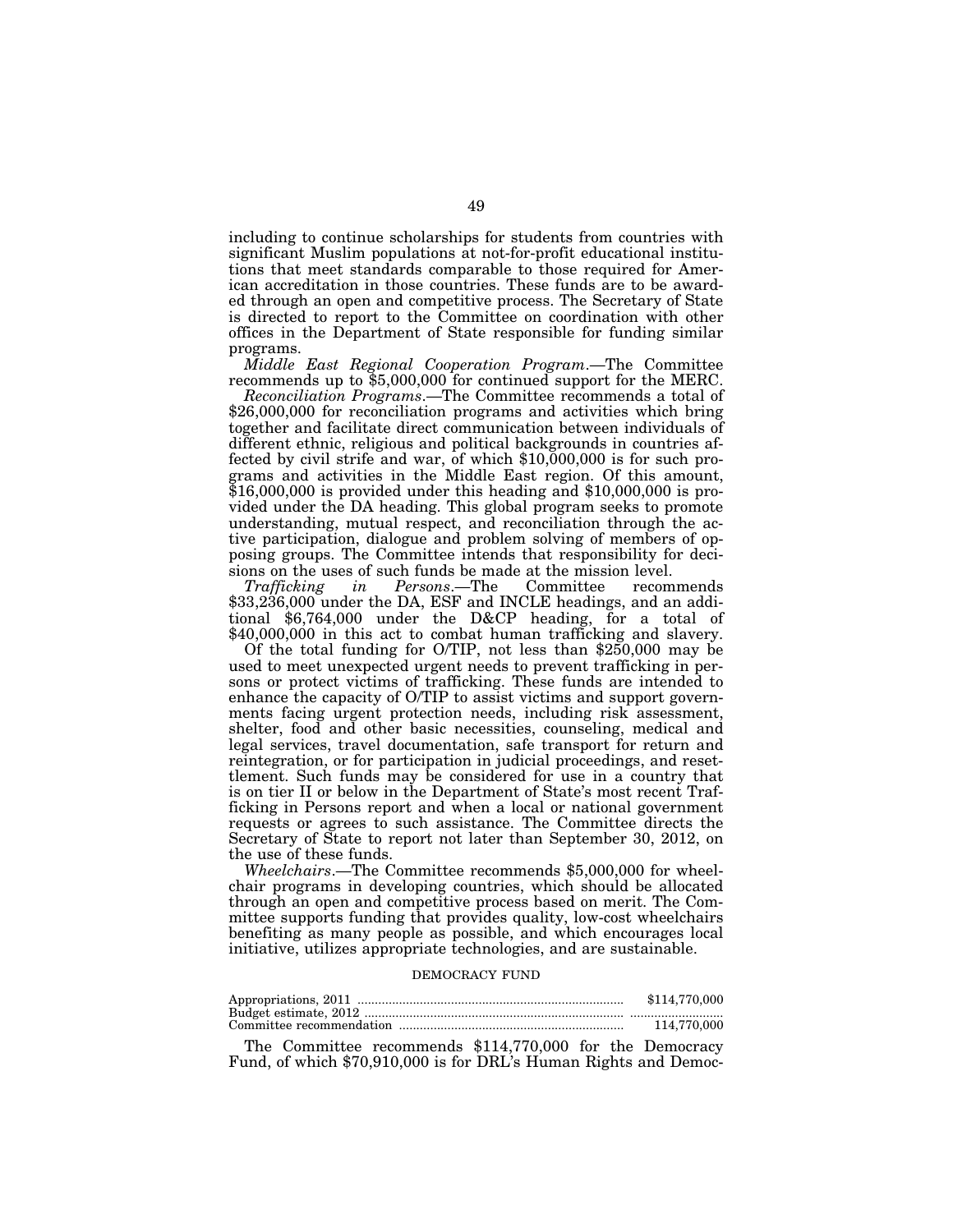racy Fund and \$43,860,000 is for USAID's Office for Democracy and Governance.

#### ASSISTANCE FOR EUROPE, EURASIA, AND CENTRAL ASIA

| \$695,740,000 |
|---------------|
| 626.718.000   |
| 626.718.000   |

The Committee recommends \$626,718,000 for Assistance for Europe, Eurasia, and Central Asia, to be allocated in amounts consistent with the budget request for each country under this heading. As recommended by the administration, the Committee does not retain a provision regarding the use of prior year funds because its inclusion in prior acts remains applicable to such prior funding.

*Belarus*.—The Committee recommends funding to support democracy efforts in Belarus through civil society organizations, political party development, and independent media.

*Nagorno-Karabakh*.—The Committee supports humanitarian assistance for victims of the Nagorno-Karabakh conflict and urges a peaceful resolution of the conflict.

*North Caucasus*.—The Committee recommends \$7,000,000 for USAID programs to address immediate and long-term needs of conflict-affected populations in the North Caucasus, and requests to be consulted on the proposed uses of funds.

*Roma*.—The Committee remains concerned with reports of discrimination and violence against Roma in some European countries. The Committee recommends assistance for organizations working to protect Roma.

*Russia*.—The Committee recommends \$500,000 for continued support for USFS wildlife conservation programs in Russia.

*Turkmenistan*.—The Committee remains concerned with the continued detention of human rights and political leaders in Turkmenistan, members of the Turkmenistan-Helsinki Foundation, and political dissidents. The Committee will consider these cases, and respect for human rights and the rule of law in Turkmenistan, when assessing future assistance to Turkmenistan.

*Ukraine*.—The Committee recommends \$100,000 for USFS forest management programs in Ukraine.

*Uzbekistan*.—The Committee is concerned with reports of pervasive corruption in Uzbekistan and therefore expects to be informed of public and private entities that receive support, directly or indirectly, from United States Government funds used to pay the costs of Northern Distribution Network supply routes through that country. The Committee requires a report that itemizes those costs to the extent practicable to ensure that no U.S. funds are being diverted in support of corrupt practices.

#### DEPARTMENT OF STATE

#### MIGRATION AND REFUGEE ASSISTANCE

| 1.613.100.000 |
|---------------|
| 1.800.000.000 |
| 1.700.000.000 |
|               |

1Overseas Contingency Operations is funded under title VIII.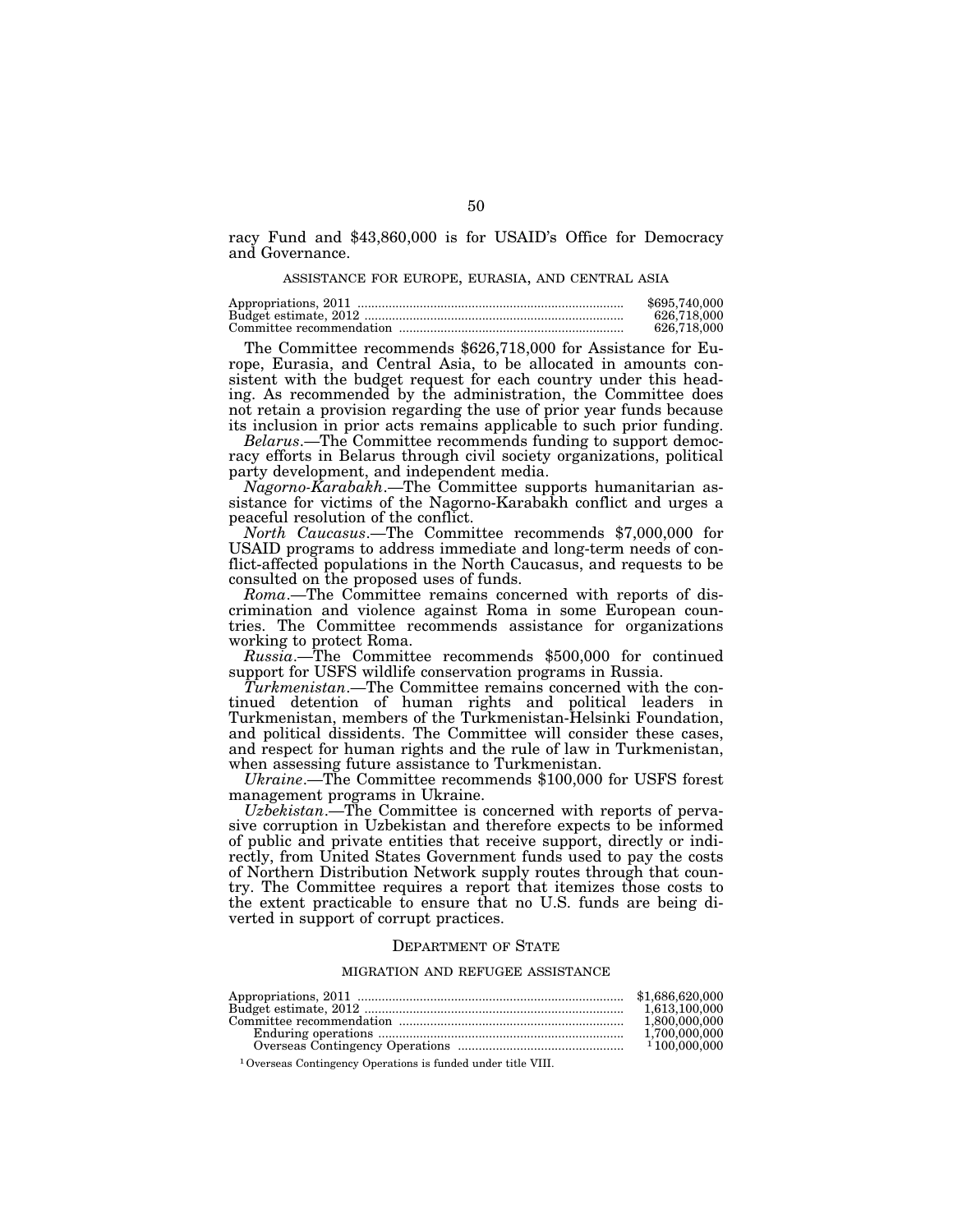The Committee recommends \$1,800,000,000 for Migration and Refugee Assistance, including \$100,000,000 for OCO costs.

*Iraq*.—The Committee is concerned that Iraqis who are being threatened or targeted for assassination as a result of having worked for the U.S. Government or U.S. contractors are facing long delays in obtaining admission to the United States as refugees. The Committee recognizes that security concerns require thorough screening of these individuals, and expects the administration to make every effort to expedite this process and maximize the use of Special Immigrant Visa processing while maintaining an effective screening process.

*Israel*.—The Committee recommends \$20,000,000 for refugee resettlement in Israel, to be awarded through an open and competitive process.

*Pakistan*.—The Committee understands that, according to the Internally Displaced Persons Vulnerability Assessment and Profiling [IVAP] mechanism funded by USAID and supported by the Government of Pakistan and the U.N., nearly 40 percent of families who are displaced as a result of the armed conflict are not registered to receive humanitarian aid. The Committee understands that this is due to flaws in the IDP registration system. The Committee intends that U.S. funding will be used to aid Pakistanis who are most in need, and directs the Department of State and USAID to ensure that conflict affected IDPs receiving aid are those identified by IVAP.

*Tibetan Refugees*.—The Committee recommends \$2,500,000 for assistance for Tibetan refugees in Nepal and India.

# UNITED STATES EMERGENCY REFUGEE AND MIGRATION ASSISTANCE **FUND**

| \$49,900,000 |
|--------------|
| 32,000,000   |
|              |

The Committee does not include funding for United States Emergency Refugee and Migration Assistance, which has proved to be an inefficient mechanism for responding to refugee emergencies. Additional funding to address emergency refugee needs is provided under the MRA heading.

## INDEPENDENT AGENCIES

#### PEACE CORPS

#### (INCLUDING TRANSFER OF FUNDS)

| \$374.250.000 |
|---------------|
| 439,600,000   |
| 375,000,000   |

The Committee strongly supports the Peace Corps' mission and recommends \$375,000,000 for the Peace Corps, including \$5,000,000 for the Inspector General.

The Peace Corps Director is directed to consult with the Committee prior to making any decision to open, close, significantly reduce, or suspend a domestic or overseas office or country program.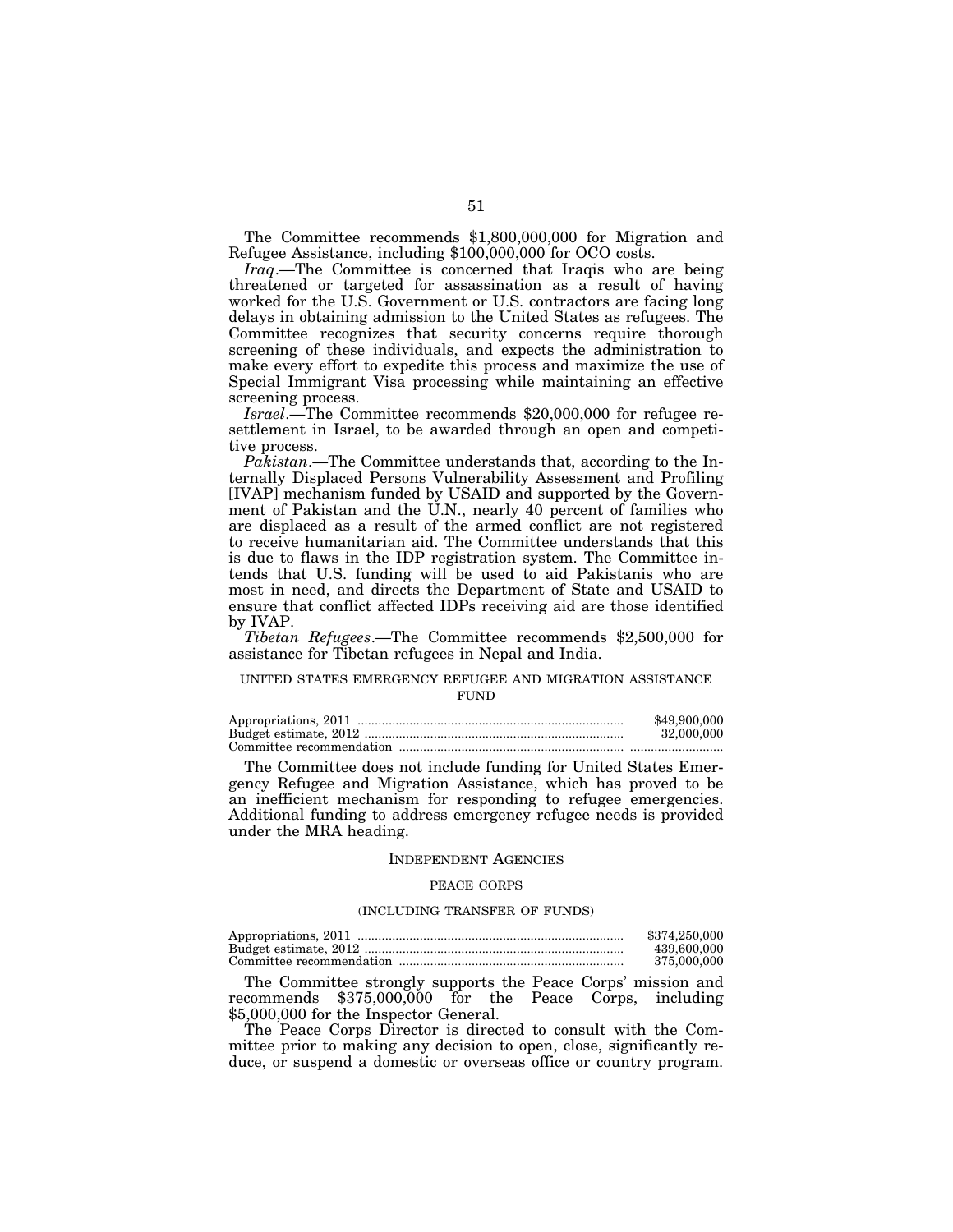The Committee supports initial steps taken by the Peace Corps to respond to its prior mishandling of cases of sexual assault and other crimes against volunteers. While the Committee recognizes that no overseas service is devoid of risk particularly in countries where law enforcement is lax and volunteers serve in remote areas, the Committee directs the Peace Corps to take further steps to maximize the safety of its volunteers.

The Committee also directs the Peace Corps to continue to adjust its global placement of volunteers to ensure they are located where they can most effectively serve U.S. interests consistent with the Peace Corps' mission.

Opinions and recommendations from volunteers and former volunteers should be solicited through regular surveys on a confidential basis concerning the placement of volunteers, performance of Peace Corps employees, and other relevant issues.

The Committee is concerned with the transparency and accessibility of information relating to Peace Corps activities and performance, and directs the Peace Corps Director to institute a policy to ensure that rates of early termination, crime statistics, and information that would otherwise be obtainable under the FOIA, is made publicly available in a timely manner on the Peace Corps' Web site.

The Committee further directs the Peace Corps to adopt procedures to ensure that whistleblowers, whether Peace Corps volunteers or employees, can report alleged misconduct by Peace Corps employees or advocate for reforms on a confidential basis and will not be subject to retaliation or early termination.

The Committee is concerned with the capacity of Peace Corps volunteers to effectively use and monitor increasing amounts of PEPFAR funds, and directs the Peace Corps Director to review this issue.

The Peace Corps Director is directed to report to the Committee not later than 90 days after enactment of this act on steps taken to implement the directives specified above.

#### MILLENNIUM CHALLENGE CORPORATION

#### (INCLUDING TRANSFER OF FUNDS)

| \$898,200,000 |
|---------------|
| 1.125.100.000 |
| 898,200,000   |

The Committee recommends \$898,200,000 for the Millennium Challenge Corporation, including up to \$105,000,000 for administrative expenses.

The Committee supports the MCC's mission but notes that since its creation in January 2004, several compacts have been necessarily suspended or terminated and others have been implemented in countries where corruption is endemic or whose governments engage in practices that are incompatible with U.S. interests and values. Several compacts have shown positive results, including, according to the MCC, projected increases in income for more than 171 million beneficiaries. The MCC now seeks to enter into concurrent and second compacts with several countries at a time when its budget is shrinking. The Committee directs the MCC to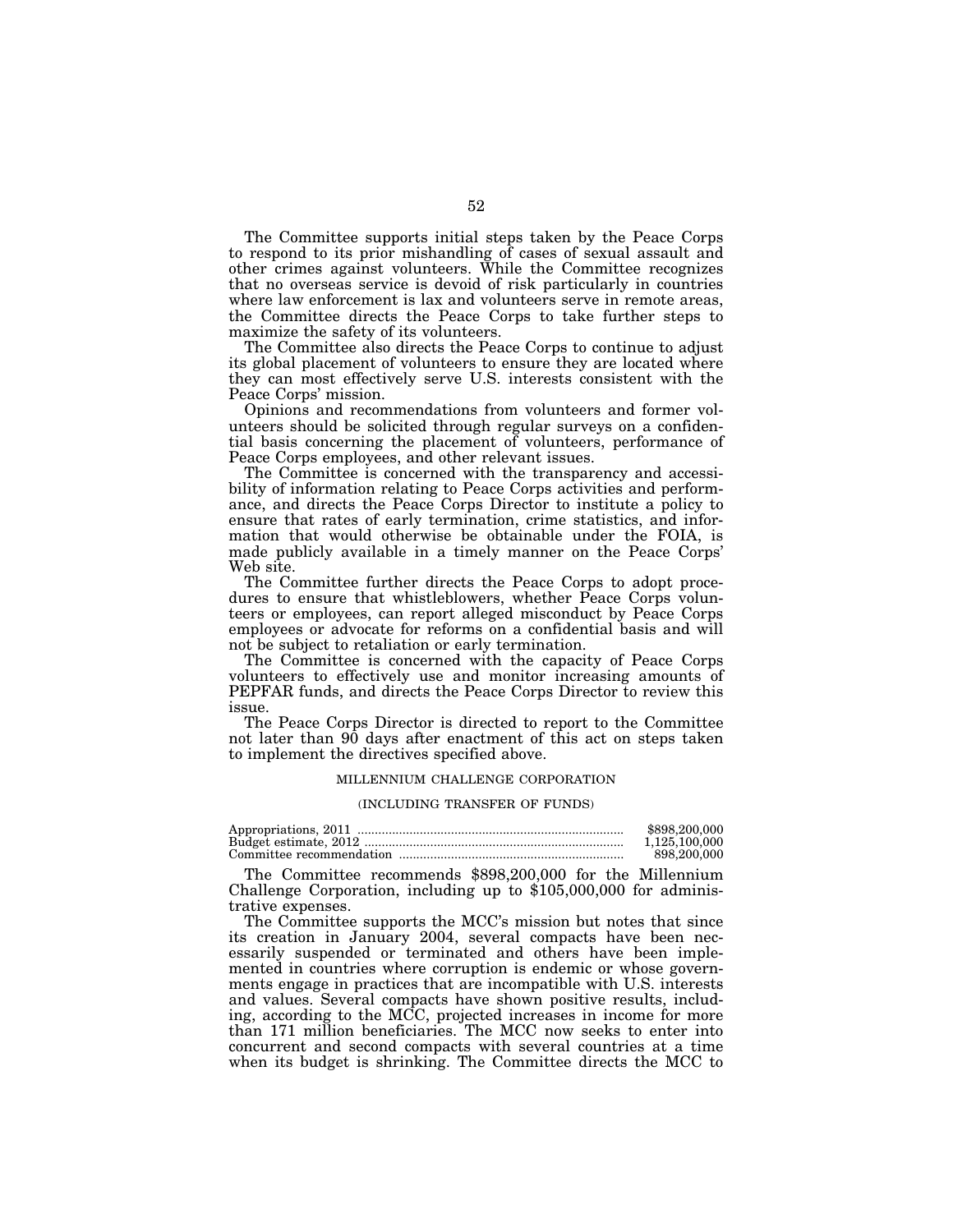develop a 5-year plan based on realistic budget projections and identify those countries which have taken demonstrable steps to meet the eligibility criteria for a concurrent or subsequent compact, and to submit the plan to the Committee not later than 90 days after enactment of this act. The plan should include the benefits to U.S. interests based on results achieved in prior compacts.

The Committee provides authority permitting the MCC to support concurrent and subsequent compacts, subject to conditions, and to preserve income classification for certain countries.

# INTER-AMERICAN FOUNDATION

| \$22,454,000 |
|--------------|
| 19,100,000   |
| 22,500,000   |

The Committee recommends \$22,500,000 for the Inter-American Foundation.

#### AFRICAN DEVELOPMENT FOUNDATION

| \$29,441,000 |
|--------------|
| 24,000,000   |
| 30,000,000   |

The Committee recommends \$30,000,000 for the African Development Foundation.

# DEPARTMENT OF THE TREASURY

#### INTERNATIONAL AFFAIRS TECHNICAL ASSISTANCE

|                                                             | \$25,448,000 |
|-------------------------------------------------------------|--------------|
|                                                             | 30.120.000   |
|                                                             | 27.000.000   |
| The Committee recommends \$27,000,000 for the International |              |

Affairs Technical Assistance program.

#### DEBT RESTRUCTURING

| \$49,900,000 |
|--------------|
| 15,000,000   |
| 15,000,000   |

The Committee recommends \$15,000,000 for Tropical Forest Conservation Act debt reduction programs.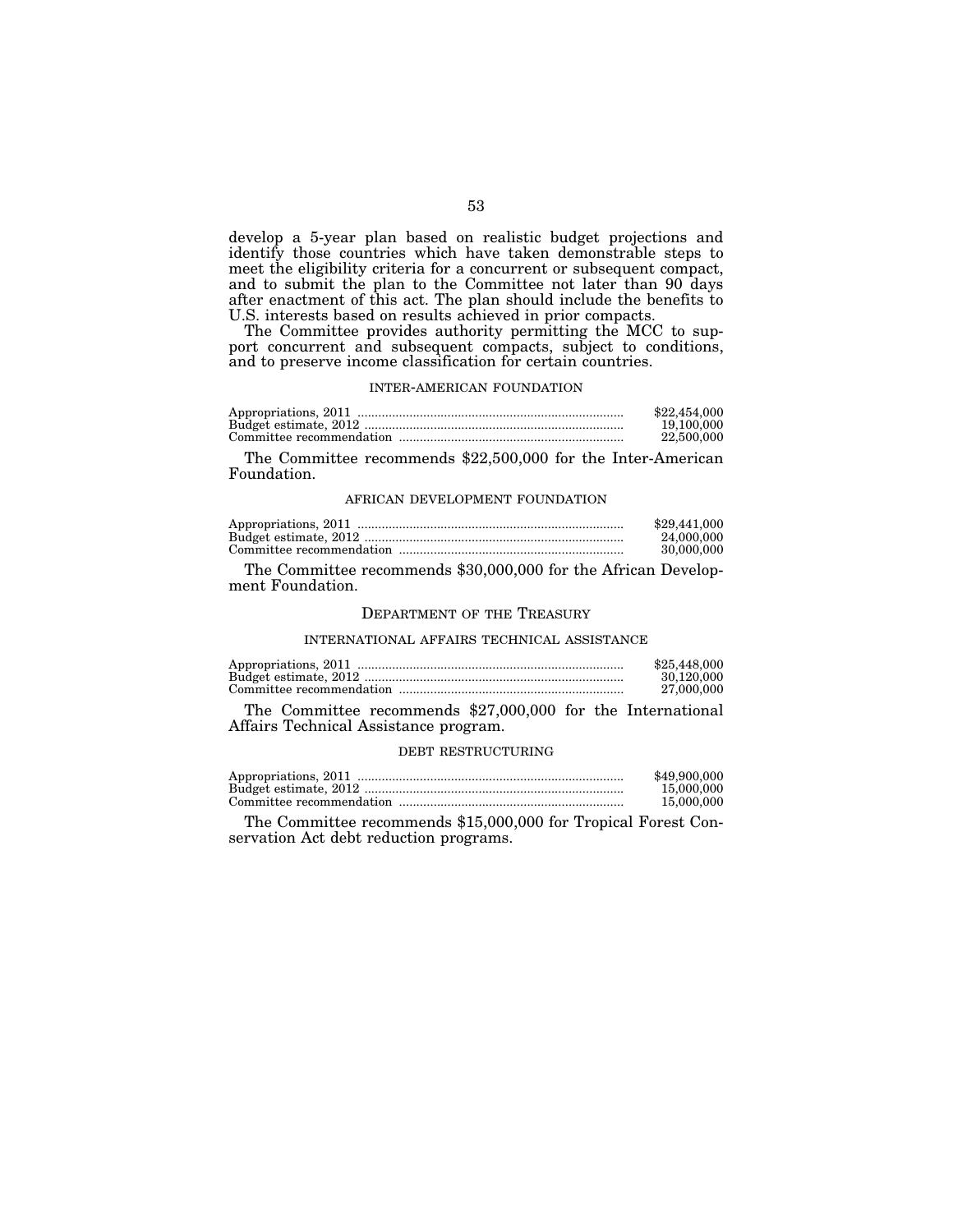# TITLE IV

# INTERNATIONAL SECURITY ASSISTANCE

# DEPARTMENT OF STATE

## INTERNATIONAL NARCOTICS CONTROL AND LAW ENFORCEMENT

|                                                                          | 2,511,838,000 |
|--------------------------------------------------------------------------|---------------|
|                                                                          |               |
|                                                                          |               |
|                                                                          | 2.219.000.000 |
|                                                                          |               |
|                                                                          |               |
| <sup>1</sup> Overseas Contingency Operations is funded under title VIII. |               |

The Committee recommends \$2,219,000,000 for International Narcotics Control and Law Enforcement, including \$1,163,000,000 for OCO costs.

Funds shall be allocated in the following table and subject to the requirements of section 7019 of this act:

# INTERNATIONAL NARCOTICS CONTROL AND LAW ENFORCEMENT [Budget authority in thousands of dollars]

|  |  | <b>IDUACEL AULINILY III LINUSANUS OF QUITALS</b> |  |  |
|--|--|--------------------------------------------------|--|--|
|  |  |                                                  |  |  |

| Country/program                                             | Fiscal year 2012<br>request | Committee<br>recommendation | Change from<br>request |
|-------------------------------------------------------------|-----------------------------|-----------------------------|------------------------|
|                                                             | 324.000                     | 250.000                     | $-74.000$              |
|                                                             | 160,600                     | 150.000                     | $-10,600$              |
|                                                             | 160,600                     | 35.000                      | $-125.600$             |
|                                                             |                             | 115.000                     | $+115.000$             |
|                                                             | 5.000                       | 5,000                       |                        |
|                                                             | 5.000                       | 5,000                       |                        |
| Haiti                                                       | 19,420                      | 19,420                      |                        |
|                                                             | 11.570                      | 11.570                      |                        |
|                                                             | 1.000.000                   | 850.000                     | $-150.000$             |
|                                                             | 1.000.000                   | 850.000                     | $-150.000$             |
|                                                             | 248,500                     | 220,000                     | $-28.500$              |
|                                                             | 248.500                     | 35.000                      | $-213.500$             |
|                                                             |                             | 185,000                     | $+185,000$             |
|                                                             | 2,000                       | 2,000                       |                        |
|                                                             | 2,000                       |                             | $-2.000$               |
|                                                             |                             | 2,000                       | $+2.000$               |
|                                                             | 113.000                     | 113.000                     |                        |
|                                                             | 11.000                      | 11.000                      |                        |
|                                                             | 11,000                      |                             | $-11.000$              |
|                                                             |                             | 11.000                      | $+11,000$              |
| Combating Copyright Piracy-Cyber Crime and IPR              | 3.750                       | 5,000                       | $+1,250$               |
|                                                             | 31,300                      | 32,000                      | $+700$                 |
| Office to Monitor and Combat Trafficking in Persons [O/TIP] | 20,808                      | 20,000                      | $-808$                 |

# COUNTRY ISSUES

*Colombia*.—The Committee recommends \$150,000,000 under this heading for assistance for Colombia, including \$115,000,000 for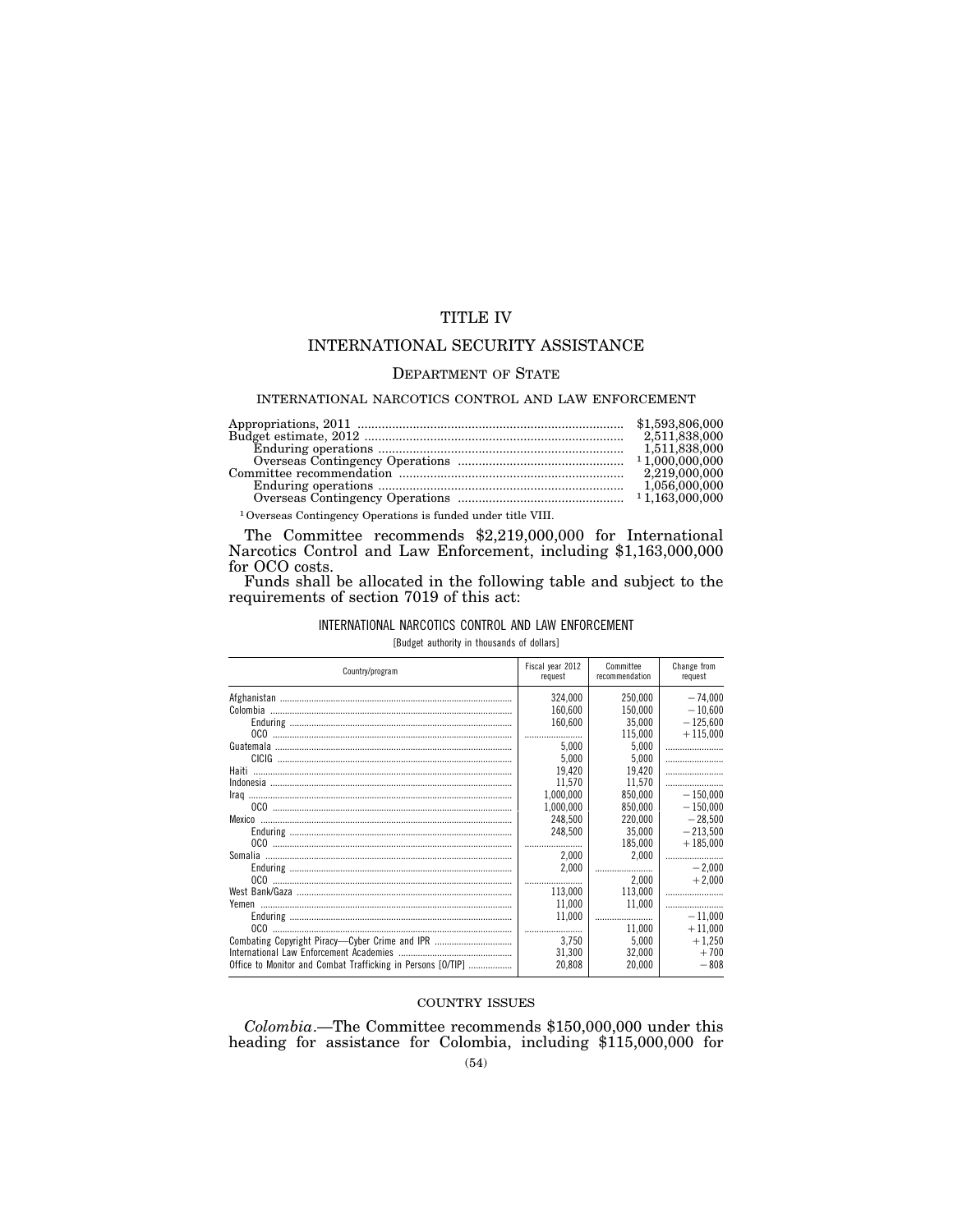OCO costs. The Committee remains concerned with the slow pace of justice reform in Colombia, the lack of investigative and prosecutorial capacity, and the persistent problem of impunity particularly for human rights violations. The Committee directs the Department of State and the Department of Justice to consult with the Committee prior to the transfer of funds to the Department of Justice for programs in Colombia.

The Committee recommends not less than \$30,000,000 under this heading for rule of law programs, including \$7,000,000 for USAID human rights activities, and \$15,000,000 for the Office of the Colombian Attorney General including \$7,000,000 for the human rights unit.

*Guatemala*.—The Committee recommends \$5,000,000 for the CICIG to continue investigations and prosecutions of illegal armed groups, clandestine criminal organizations, and official corruption. The Committee does not support assistance for the Government of Guatemala unless it is implementing policies that are consistent with United States interests and values, and it identifies, for each proposed program or activity, achievable and sustainable goals, benchmarks for measuring progress, and expected results.

*Honduras*.—The Committee is concerned with the escalating conflict between landless peasants and owners of large palm oil plantations in Honduras, including assassinations of peasant leaders and other social activists, and reports that private militias have been aided and abetted by government security forces. The Committee expects Honduran authorities to investigate these crimes and bring those responsible to justice.

*Mexico*.—The Committee recommends \$220,000,000 under this heading for assistance for Mexico, including \$185,000,000 for OCO costs. The Committee supports an emphasis on strengthening the capacity and improving the transparency and accountability of state and local law enforcement and judicial authorities who have jurisdiction over most violent crimes in Mexico. The Committee directs the Department of State and the Department of Justice to consult with the Committee prior to the transfer of funds to the Department of Justice for programs in Mexico. The Committee notes that its attempts to obtain reliable information from the Mexican Ministry of Defense on the status of investigations or prosecutions of military personnel for human rights violations have been unsuccessful.

The Committee is concerned that since the start of the Merida Initiative more than 36,000 Mexicans have been killed as a result of drug and gang-related violence and there has been a spill-over of drug related crime into Guatemala and Honduras. With no evidence that the violence is abating or that the flow in drugs to the United States from Mexico or guns from the United States to Mexico are being appreciably reduced, the Committee questions whether the current strategy can be sustained.

#### PROGRAM ISSUES

*International Law Enforcement Academies*.—The Committee recommends the budget request for the ILEAs.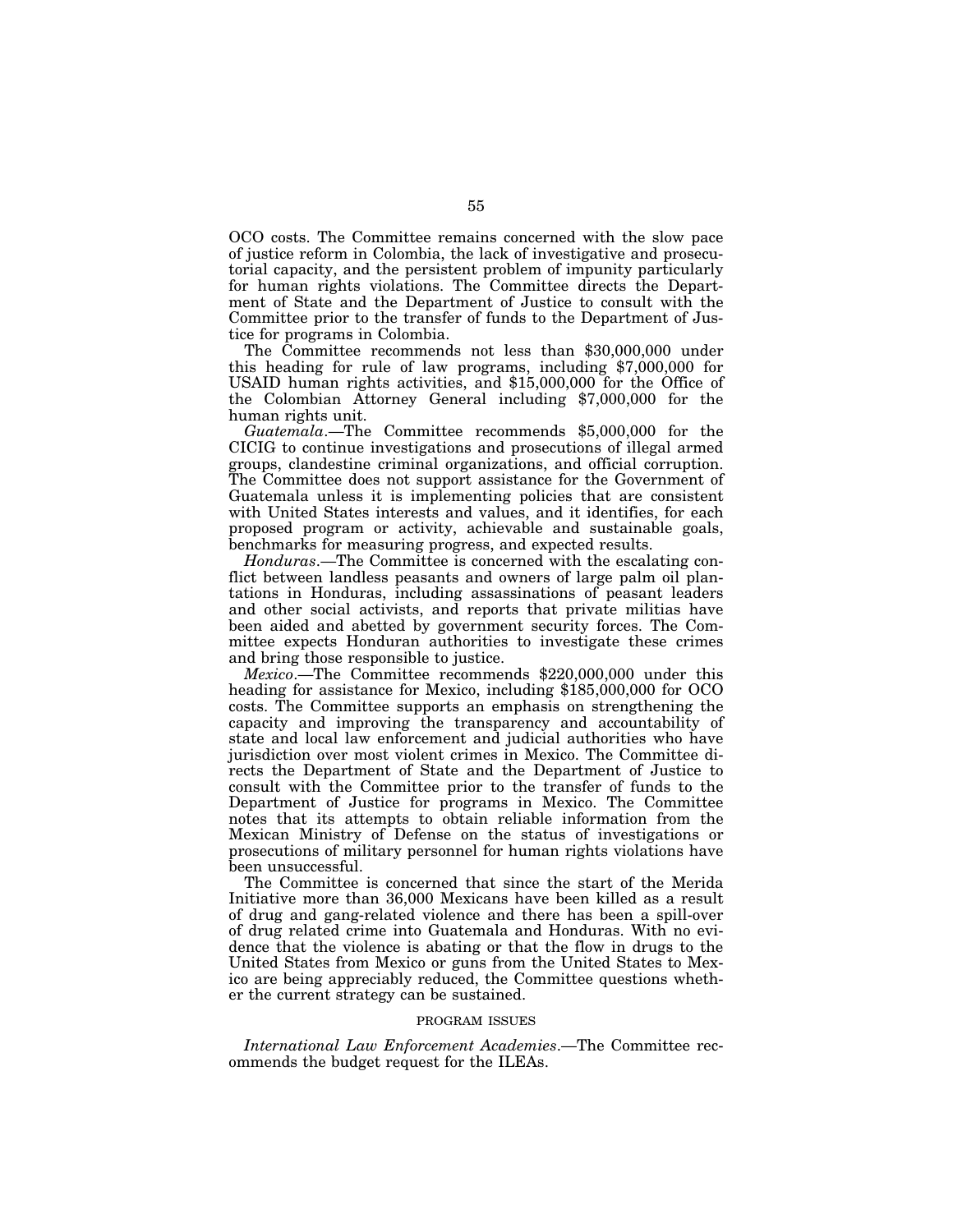## NONPROLIFERATION, ANTI-TERRORISM, DEMINING, AND RELATED PROGRAMS

|                                                                          | \$738,520,000 |
|--------------------------------------------------------------------------|---------------|
|                                                                          | 708,540,000   |
|                                                                          | 713,000,000   |
|                                                                          | 685,500,000   |
|                                                                          | 127.500.000   |
| <sup>1</sup> Overseas Contingency Operations is funded under title VIII. |               |

The Committee recommends \$713,000,000 for the Nonproliferation, Anti-terrorism, Demining and Related Programs, including \$27,500,000 for OCO costs.

Funds are allocated in the following table and subject to the requirements of section 7019 of this act:

# NONPROLIFERATION, ANTI-TERRORISM, DEMINING, AND RELATED PROGRAMS

[Budget authority in thousands of dollars]

| Program                                                                                                                                                                                              | Fiscal year 2012<br>request                                               | Committee<br>recommendation                                               | Change from<br>request |
|------------------------------------------------------------------------------------------------------------------------------------------------------------------------------------------------------|---------------------------------------------------------------------------|---------------------------------------------------------------------------|------------------------|
| <b>Nonproliferation Programs:</b><br>Export Control and Related Border Security Assistance<br>U.N. Security Council Resolution 1540 Trust Fund<br>CTBTO Preparatory Commission-Special Contributions | 30,000<br>60.909<br>68.978<br>85.900<br>33.000<br>6,042<br>1,500<br>7,500 | 30,000<br>60,909<br>68,978<br>85,900<br>33.000<br>6,042<br>1,500<br>7,500 |                        |
|                                                                                                                                                                                                      | 293,829                                                                   | 293,829                                                                   |                        |
| Anti-terrorism Programs:                                                                                                                                                                             | 192.711<br>192.711<br>42.000<br>8,000<br>17,000<br>5.000                  | 192.711<br>165.211<br>27.500<br>42,000<br>8,000<br>17,000<br>5.000        | $-27.500$<br>$+27,500$ |
|                                                                                                                                                                                                      | 264,711                                                                   | 264,711                                                                   |                        |
| Regional Stability & Humanitarian Assistance:                                                                                                                                                        | 150.000                                                                   | 154.460<br>104,460                                                        | $+4.460$<br>$+104,460$ |
| Subtotal—Regional Stability & Humanitarian Assist-                                                                                                                                                   | 150,000                                                                   | 154,460                                                                   | $+4,460$               |
|                                                                                                                                                                                                      | 708,540                                                                   | 713.000                                                                   | $+4,460$               |
|                                                                                                                                                                                                      | 708,540                                                                   | 685.500                                                                   | $-23,040$              |
|                                                                                                                                                                                                      |                                                                           | 27,500                                                                    | $+27,500$              |

*Countering Violent Extremism*.—The Committee includes funding for this activity under the ESF heading, where such activities have been traditionally funded.

*Humanitarian Demining*.—The Committee directs the Secretary of State to consult with the Committee on the uses of funds for humanitarian demining and other UXO removal programs. The Com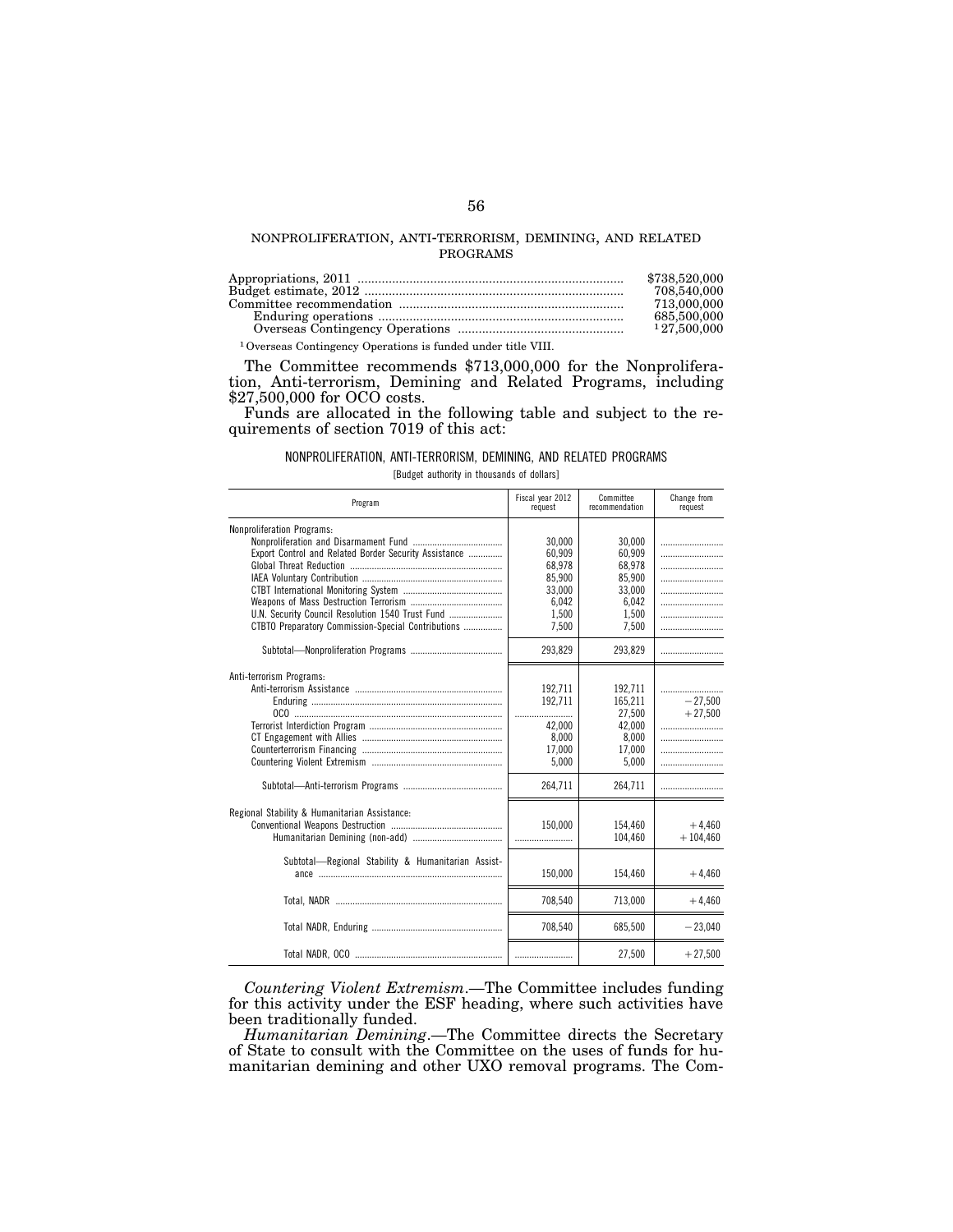mittee recommends not less than \$9,000,000 for UXO clearance in Laos, where many millions of United States cluster munitions from the Vietnam War period continue to kill and injure civilians.

*International Trust Fund for Demining and Mine Victim Assistance*.—The Committee supports the Department of State's initiative to expand its work with ITF to support demining and UXO removal beyond Eastern Europe and Eurasia.

*Libya*.—The Committee recommends that funds be made available for assistance for Libya to address proliferation and other security issues.

#### PEACEKEEPING OPERATIONS

| \$304.390,000 |
|---------------|
| 292,000,000   |
| 292,000,000   |
| 262,000,000   |
| 130,000,000   |
|               |

1Overseas Contingency Operations is funded under title VIII.

The Committee recommends \$292,000,000 for Peacekeeping Operations to support multilateral peacekeeping operations and training, including \$30,000,000 for OCO costs.

*Multinational Force and Observers*.—The Committee recommends \$28,000,000 for the MFO, which is an increase of \$2,000,000 above the budget request. The Committee understands that the MFO will require increases in its operating budget in subsequent fiscal years, and expects the MFO to account for and apply funds in a manner such that the principle of equality of contributions to the basic operating budget between the United States, Egypt, and Israel shall be maintained.

*Somalia*.—The Committee recommends \$51,000,000 for United Nations assessed peacekeeping costs in Somalia, to be available for 2 years.

#### FUNDS APPROPRIATED TO THE PRESIDENT

#### INTERNATIONAL MILITARY EDUCATION AND TRAINING

| \$105,788,000 |
|---------------|
| 109.954.000   |
| 105.788.000   |

The Committee recommends \$105,788,000 for International Military Education and Training.

*The Gambia*.—The Committee remains concerned with the lack of information about the disappearance of journalist Ebrimah Manneh in 2006, and directs the Secretary of State to consult with the Committee prior to the obligation of IMET funds for The Gambia.

*Haiti*.—The Committee recommends \$220,000 for training of the Haitian Coast Guard.

*Indonesia*.—The Committee recommends \$1,800,000 for Indonesia.

*Philippines*.—The Committee recommends \$2,000,000 for the Philippines.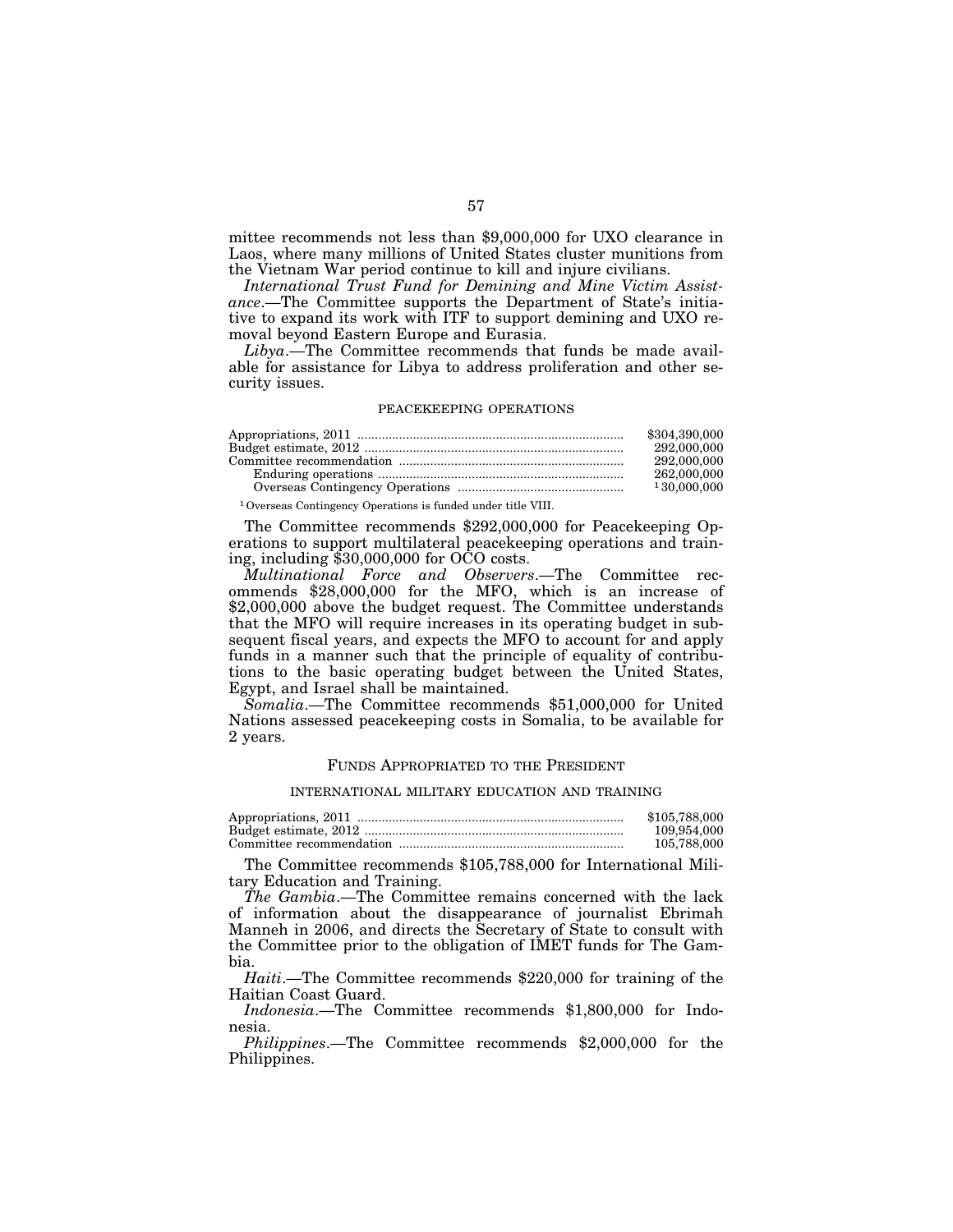# FOREIGN MILITARY FINANCING PROGRAM

#### (INCLUDING TRANSFER OF FUNDS)

|                                                                          | 6,550,463,000 |
|--------------------------------------------------------------------------|---------------|
|                                                                          | 5.550.463.000 |
|                                                                          |               |
|                                                                          | 6.335.000.000 |
|                                                                          | 5,346,000,000 |
|                                                                          |               |
| <sup>1</sup> Overseas Contingency Operations is funded under title VIII. |               |

The Committee recommends \$6,335,000,000 for Foreign Military Financing Program, including \$989,000,000 for OCO costs.

Funds are allocated in the following table and subject to the requirements of section 7019 of this act:

#### FOREIGN MILITARY FINANCING PROGRAM

[Budget authority in thousands of dollars]

| Country/program | Fiscal year 2012<br>request       | Committee<br>recommendation   | Change from<br>request             |
|-----------------|-----------------------------------|-------------------------------|------------------------------------|
|                 | 44.000<br>44.000<br><br>1,300,000 | 39,000<br>39.000<br>1,300,000 | $-5.000$<br>$-44,000$<br>$+39,000$ |
|                 | 1.000                             |                               | $-1.000$                           |
|                 | 20.000                            | 20,000                        |                                    |
|                 | 20.000<br>                        | 10.000<br>10.000              | $-10.000$<br>$+10,000$             |
|                 | 1,000,000                         | 900.000                       | $-100,000$                         |
|                 | 1.000.000                         | 900.000                       | <br>$-100.000$                     |
|                 | 3.075.000                         | 3,075,000                     |                                    |
|                 | 300.000<br>100,000                | 300.000<br>100,000            |                                    |
|                 | 15.000                            | 30.000                        | $+15.000$                          |
|                 | 15.000                            | 15.000                        |                                    |
|                 | <br>35,000                        | 15.000<br>33.400              | $+15.000$<br>$-1.600$              |
|                 | 35,000                            | 8,400                         | $-26,600$                          |
|                 |                                   | 25.000                        | $+25.000$                          |
|                 | 62.800<br>598.663                 | 62.800<br>473.200             | <br>$-125.463$                     |
|                 | 6,550,463                         | 6,335,000                     | $-215,463$                         |
|                 | 5,550,463                         | 5,346,000                     | $-204.463$                         |
|                 | 1.000.000                         | 989.000                       | $-11.000$                          |

#### COUNTRY ISSUES

*Egypt*.—The Committee includes language requiring the Secretary of State to certify, prior to the initial obligation of funds under this heading, that the Governments of the United States and Egypt have agreed on the uses of funds and that such funds further the national interests of both countries, and the Government of Egypt has held free and fair elections and is implementing policies to protect due process and freedoms of expression and association. The Committee also includes, in section  $7039(a)(1)$ , the au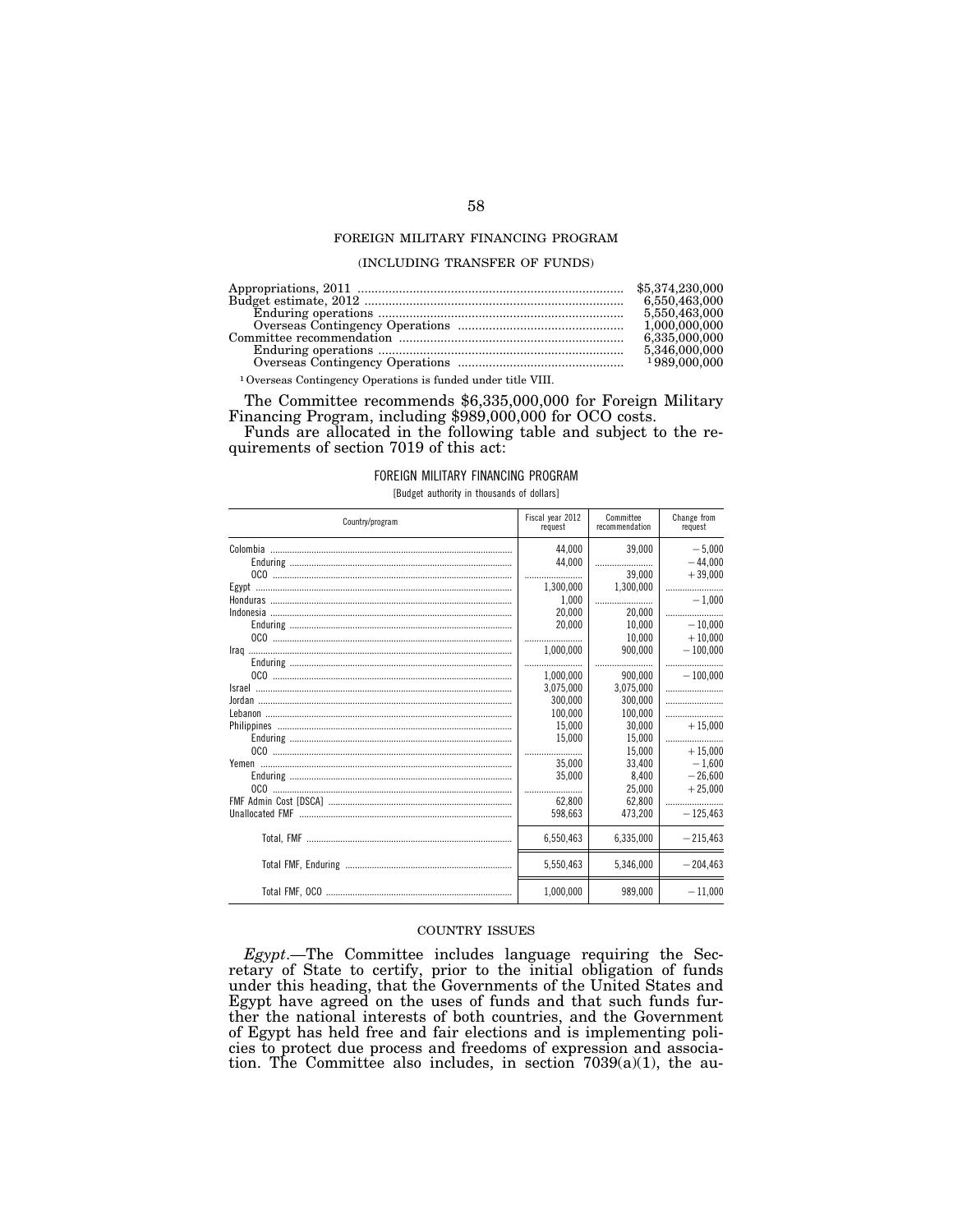thority to transfer funds appropriated under the FMF heading to ESF for assistance for Egypt.

*Indonesia*.—The Committee notes the progress Indonesia has made in strengthening democracy, combating extremism, and addressing other challenges, although military reform, particularly accountability for past crimes, has lagged behind. The Committee recommends \$20,000,000 for assistance for Indonesia, which is equal to the budget request. Of this amount, \$2,000,000 may not be obligated until the Secretary of State reports in writing to the Committees on Appropriations pursuant to section 7062(d) of this act on—

- —Steps taken by the Government of Indonesia in the previous 12 months to revise the Code of Military Justice, Uniform Criminal Code and other relevant statutes, to deny promotion, suspend from active service, and/or prosecute and appropriately punish military officers credibly alleged to have violated human rights, and to refine further the military's mission and develop an appropriate national defense budget to carry out that mission;
- —Efforts by the military in the previous 12 months to cooperate with civilian judicial authorities to resolve cases of violations of human rights;
- —Efforts by the military in the previous 12 months to implement reforms that increase the transparency and accountability of the military's operations and financial management and concrete steps taken to achieve divestment of all military businesses; and
- —Whether the Government of Indonesia is allowing public access to Papua, including foreign diplomats, NGOs, and journalists, and respecting due process and freedoms of expression and association in Papua.

*Lebanon*.—The Committee recommends \$100,000,000 for assistance for Lebanon and recognizes the need for the Lebanese Armed Forces to contribute to stability in Southern Lebanon in cooperation with the United Nations Interim Force in Lebanon. The funds are subject to certain conditions.

*Morocco*.—The Committee requires that of the funds made available for Morocco under this heading, \$1,000,000 be withheld from obligation until the Secretary of State submits a report to the Committee detailing steps taken by the Government of Morocco to respect the rights of individuals to peacefully express their opinions regarding the status and future of Western Sahara and to provide unimpeded access to human rights organizations, journalists and others to the Western Sahara.

*Nepal*.—The Committee continues restrictions on FMF and PKO assistance unless the Secretary of State certifies that the Nepal army is meeting certain conditions. The Committee is concerned with the ongoing problem of impunity for human rights violations and the army's refusal to cooperate with civilian judicial authorities in prosecuting those responsible for the 2004 murder of Maina Sunuwar.

*Philippines*.—The Committee recommends \$30,000,000 for assistance for the Philippines. Of this amount, \$3,000,000 may not be obligated until the Secretary of State reports in writing to the Com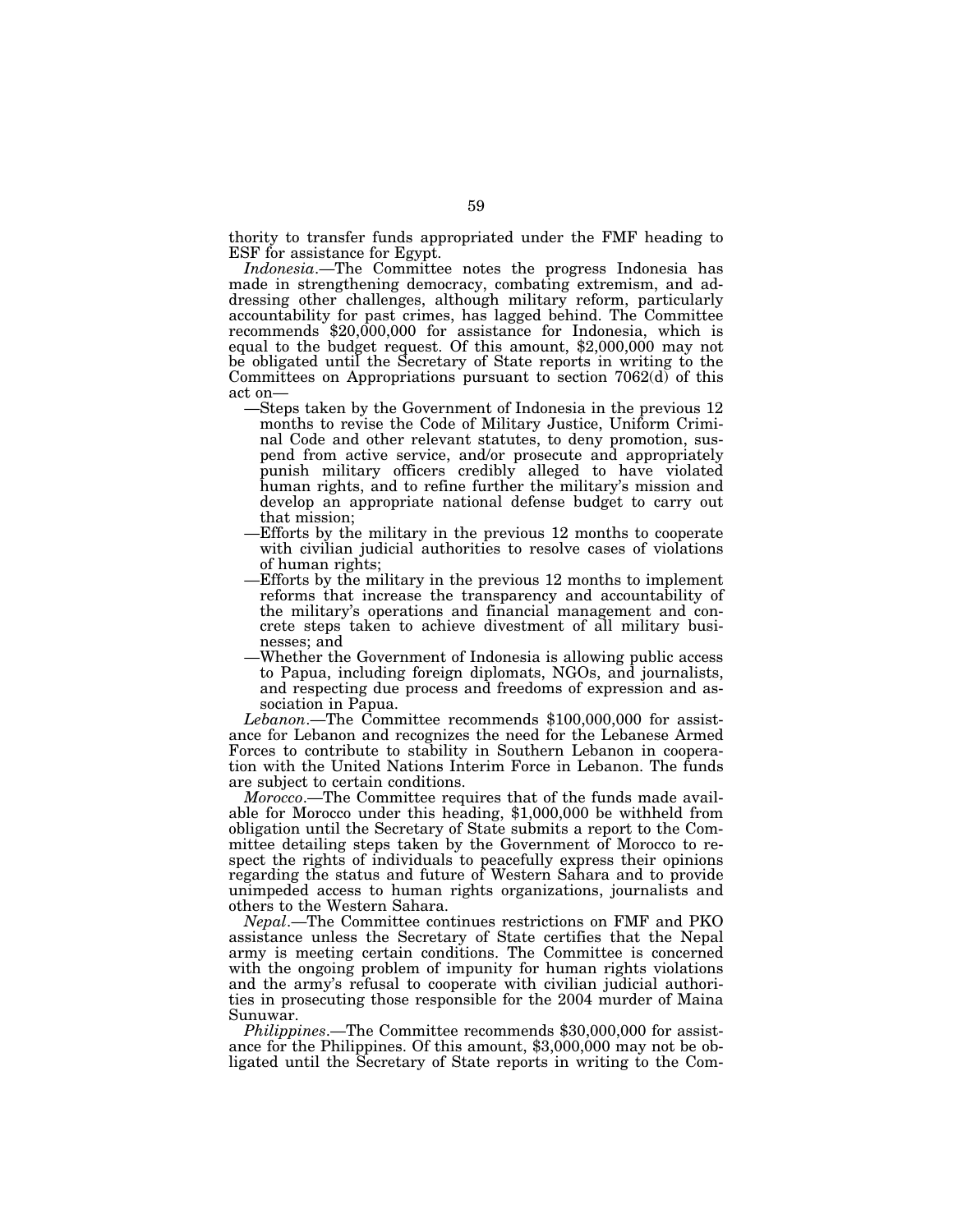mittees on Appropriations pursuant to section 7062(g) of this act that—

- —The Government of the Philippines is taking effective steps to prosecute those responsible for extra-judicial executions, sustain the decline in the number of EJEs, and strengthen government institutions working to eliminate EJEs;
- —The Government of the Philippines is implementing a policy of promoting military personnel who demonstrate professionalism and respect for internationally recognized human rights, and is investigating, prosecuting, and punishing military personnel and others who have been credibly alleged to have violated such rights; and
- —The Philippine military does not have a policy of, and is not engaging in, acts of violence or intimidation against members of legal organizations who advocate for human rights.

*Sri Lanka*.—The Committee remains concerned with the lack of a credible, thorough investigation of the assassination of Lasantha Wickrematunge.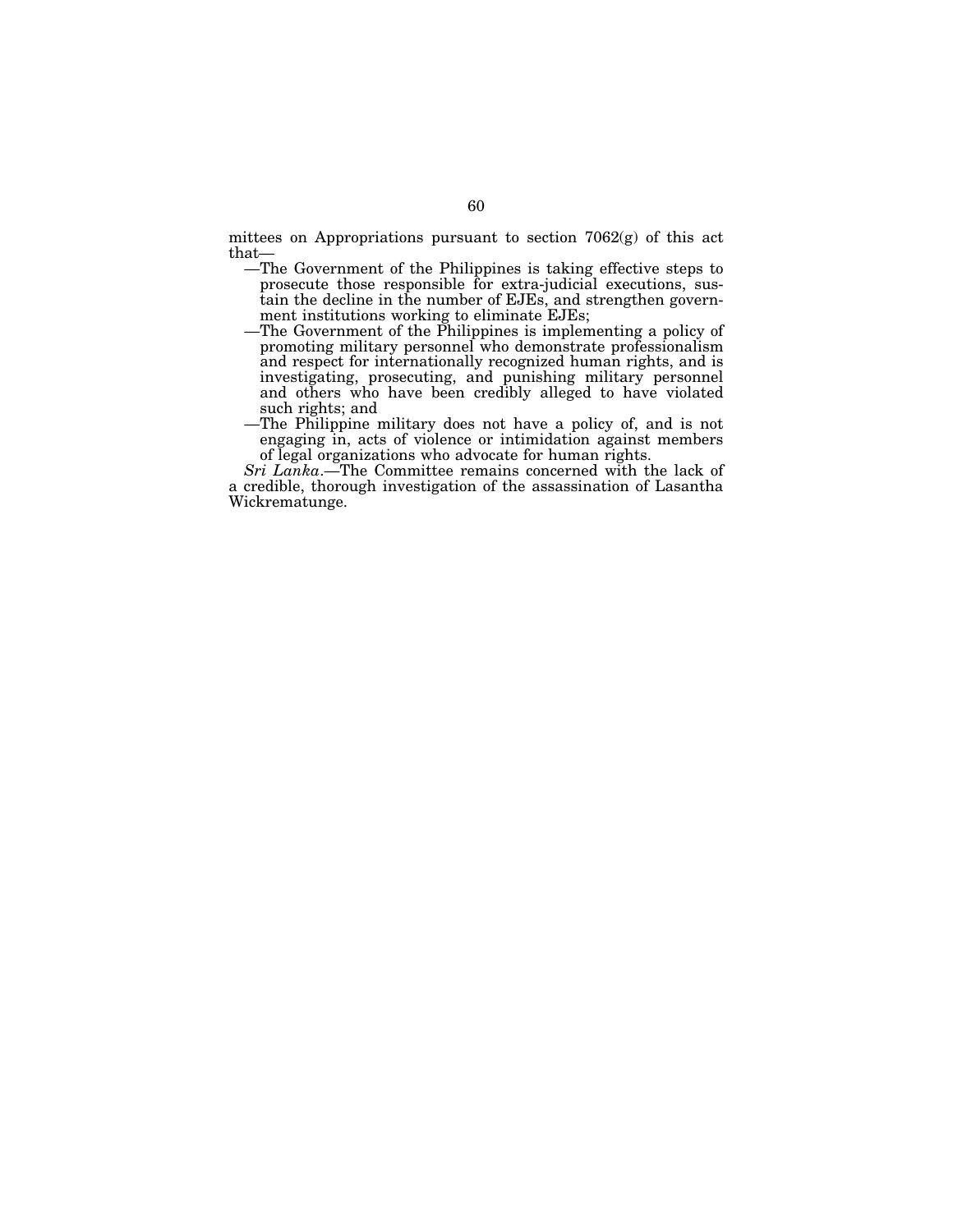# TITLE V

# MULTILATERAL ASSISTANCE

#### FUNDS APPROPRIATED TO THE PRESIDENT

## INTERNATIONAL ORGANIZATIONS AND PROGRAMS

| \$354,290,000 |
|---------------|
| 348.705.000   |
| 352,950,000   |

The Committee recommends \$352,950,000 for International Organizations and Programs.

*Inter-American Commission on Human Rights*.—The Committee notes the invaluable role of the IACHR in providing justice for victims of human rights violations and protecting fundamental freedoms in the Western Hemisphere, where many local justice systems are antiquated, under-funded, and compromised by corruption. The Committee is concerned with reports of efforts at the OAS to weaken the authority of the IACHR in ways that would limit its autonomy and effectiveness, and recommends \$1,500,000 for a U.S. voluntary contribution to the IACHR in fiscal year 2012.

Funds are allocated in the following table and subject to the requirements of section 7019 of this act:

## INTERNATIONAL ORGANIZATIONS AND PROGRAMS

[Budget authority in thousands of dollars]

| Organization                                                              | Fiscal vear 2012<br>request | Committee<br>recommendation | Change from<br>request |
|---------------------------------------------------------------------------|-----------------------------|-----------------------------|------------------------|
|                                                                           | 1,900                       | 1,900                       |                        |
|                                                                           | 392                         | 400                         | $+8$                   |
|                                                                           | 3,610                       | 3,650                       | $+40$                  |
|                                                                           | 931                         | 950                         | $+19$                  |
|                                                                           | 7,600                       | 7,900                       | $+300$                 |
| International Contributions for Scientific, Educational, and Cultural Ac- |                             |                             |                        |
|                                                                           | 980                         | 1,500                       | $+520$                 |
|                                                                           | 588                         | 600                         | $+12$                  |
| International Panel on Climate Change/U.N. Framework on Climate           |                             |                             |                        |
|                                                                           | 13,500                      | 11,000                      | $-2,500$               |
|                                                                           | 29,232                      | 27,000                      | $-2,232$               |
|                                                                           | 4.750                       | 4.000                       | $-750$                 |
|                                                                           | 2,940                       | 4.000                       | $+1.060$               |
|                                                                           | l                           | 1.500                       | $+1,500$               |
|                                                                           | 950                         | 955                         | $+5$                   |
|                                                                           | 126,600                     | 129,500                     | $+2,900$               |
|                                                                           | 4,755                       | 4,755                       |                        |
|                                                                           | 71,535                      | 80,000                      | $+8,465$               |
|                                                                           | 7.700                       | 7.700                       |                        |
| U.N. Office for the Coordination of Humanitarian Affairs                  | 2.940                       | 3,000                       | $+60$                  |
|                                                                           |                             | 5,000                       | $+5,000$               |
| U.N. Voluntary Fund for Technical Cooperation in the Field of Human       |                             |                             |                        |
|                                                                           | 1,372                       | 1,400                       | $+28$                  |
|                                                                           | 5,700                       | 6,000                       | $+300$                 |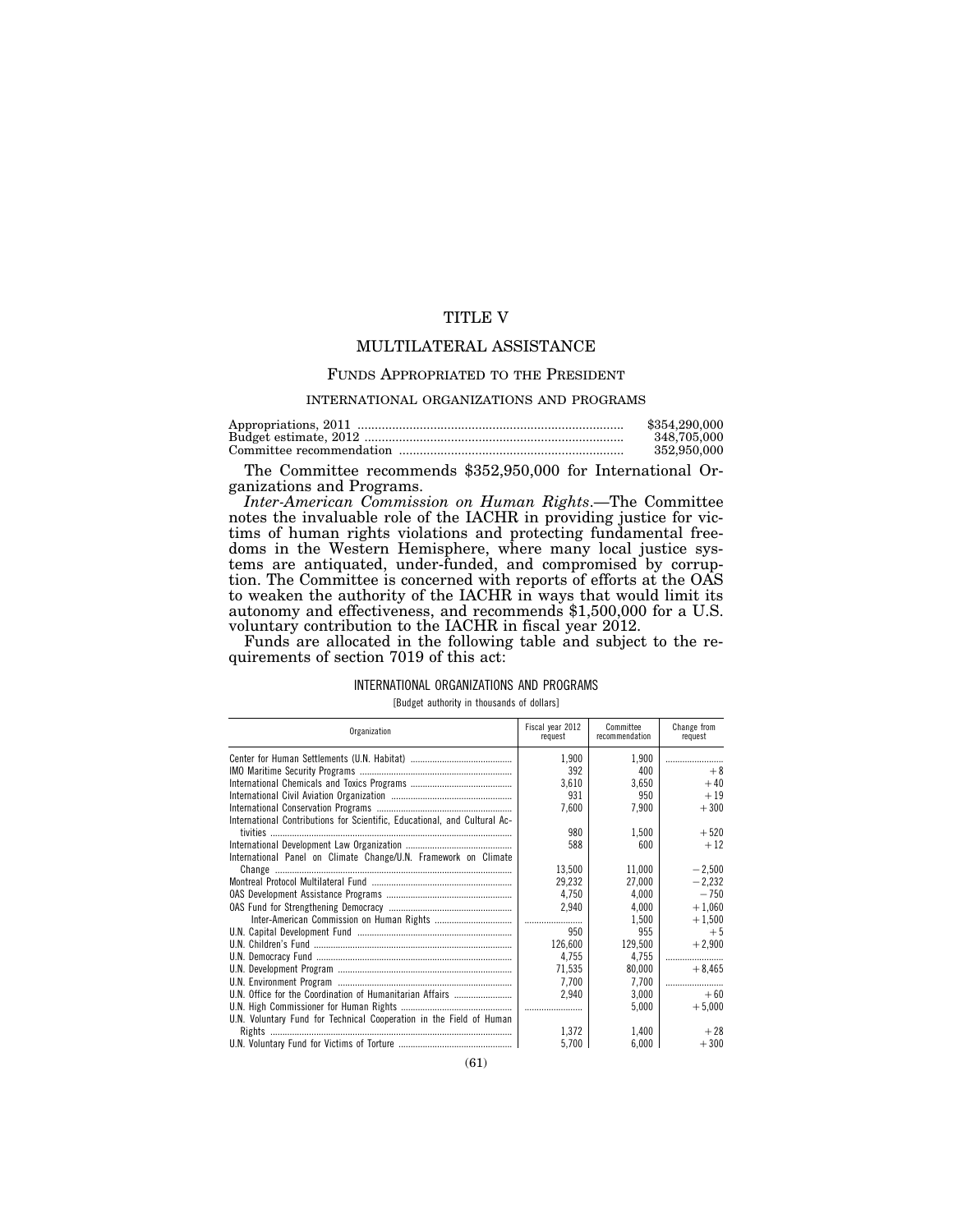# INTERNATIONAL ORGANIZATIONS AND PROGRAMS—Continued [Budget authority in thousands of dollars]

| Organization | Fiscal year 2012<br>request | Committee<br>recommendation | Change from<br>request |
|--------------|-----------------------------|-----------------------------|------------------------|
|              | 8.000                       | 7.500                       | $= 500$                |
|              | 2.090<br>1.140              | 2.090<br>1.150              | <br>$+10$              |
|              | 47.500                      | 40.000                      | $-7.500$               |
|              | 2.000                       | 1.000                       | $-1.000$               |
|              | 348.705                     | 352.950                     | $+4245$                |

#### INTERNATIONAL FINANCIAL INSTITUTIONS

| \$1,948,181,000 |
|-----------------|
| 3.318.815.000   |
| 2.865.538.000   |

The Committee recommends \$2,865,538,000 for contributions to the International Bank for Reconstruction and Development, International Development Association, the Global Environment Facility, the Clean Technology Fund, the Strategic Climate Fund, the Inter-American Investment Fund, the Multilateral Investment Fund, the Inter-American Development Bank, the Asian Development Bank, the Asian Development Fund, the African Development Bank, the African Development Fund, and the Global Agriculture and Food Security Program.

# GLOBAL ENVIRONMENT FACILITY

| \$89,820,000 |
|--------------|
| 143.750.000  |
| 120,000,000  |

The Committee recommends \$120,000,000 for the U.S. contribution to the GEF.

# CONTRIBUTION TO THE INTERNATIONAL BANK FOR RECONSTRUCTION AND DEVELOPMENT

| \$117.364.344 |
|---------------|
| 117.364.344   |

The Committee recommends \$117,364,344 for the first of five installments of the United States paid-in capital subscription to the World Bank's General Capital Increase, which funds the IBRD.

# LIMITATION ON CALLABLE CAPITAL SUBSCRIPTIONS

The Committee recommends a limitation on the amount that the U.S. Governor of the IBRD may subscribe to the callable portion of the U.S. share of the GCI in an amount not to exceed \$2,928,990,899 in fiscal year 2012.

CONTRIBUTION TO THE INTERNATIONAL DEVELOPMENT ASSOCIATION

| \$1,232,530,000 |
|-----------------|
| 1.358.500.000   |
| 1.355,000,000   |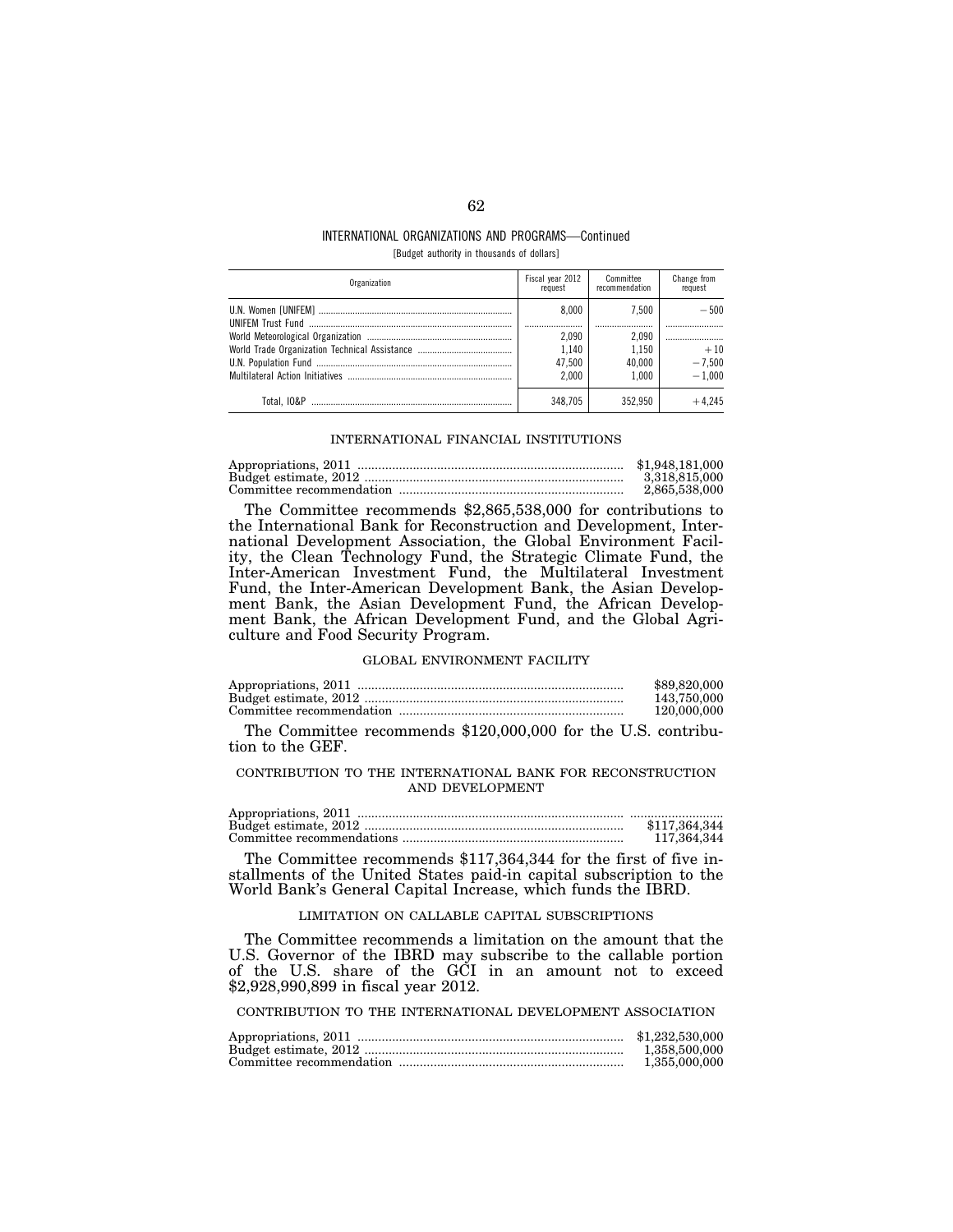The Committee recommends \$1,355,000,000 for the U.S. contribution to the International Development Association.

The Committee urges the World Bank to ensure that the implementation of its Forest Strategy maintains the natural ecological functions, biodiversity and resilience of tropical forests, including through the provision of analytical work, technical assistance and capacity building for borrower countries.

# MULTILATERAL DEBT RELIEF INITIATIVE

| \$167,000,000 |
|---------------|
| 167,000,000   |

The Committee recommends \$167,000,000 for the U.S. share of the MDRI commitment: \$91,000,000 for the remainder of the IDA– 15 share and \$76,000,000 for the IDA–16 share.

## CONTRIBUTION TO THE CLEAN TECHNOLOGY FUND

| \$184,630,000 |
|---------------|
| 400,000,000   |
| 350,000,000   |
|               |

The Committee recommends \$350,000,000 for the U.S. contribution to the Clean Technology Fund.

## CONTRIBUTION TO THE STRATEGIC CLIMATE FUND

| \$49,900,000 |
|--------------|
| 190,000,000  |
| 100,000,000  |

The Committee recommends \$100,000,000 for the U.S. contribution to the Strategic Climate Fund.

GLOBAL AGRICULTURE AND FOOD SECURITY PROGRAM

| \$99,800,000 |
|--------------|
| 308,000,000  |
| 200,000,000  |

The Committee recommends \$200,000,000 for the U.S. contribution to the GAFSP, a trust fund administered by the World Bank.

CONTRIBUTION TO THE INTER-AMERICAN DEVELOPMENT BANK

| \$102,018,000 |
|---------------|
| 25,000,000    |

The Committee recommends \$25,000,000 for the U.S. contribution for the first of five paid-in capital contributions to the Inter-American Development Bank's Ninth General Capital Increase.

# CONTRIBUTION TO THE INTER-AMERICAN DEVELOPMENT BANK, INTER-AMERICAN INVESTMENT CORPORATION

| \$20,958,000 |
|--------------|
| 20.429.000   |
| 4.670.000    |

The Committee recommends \$4,670,000 for the U.S. contribution to the Inter-American Investment Corporation.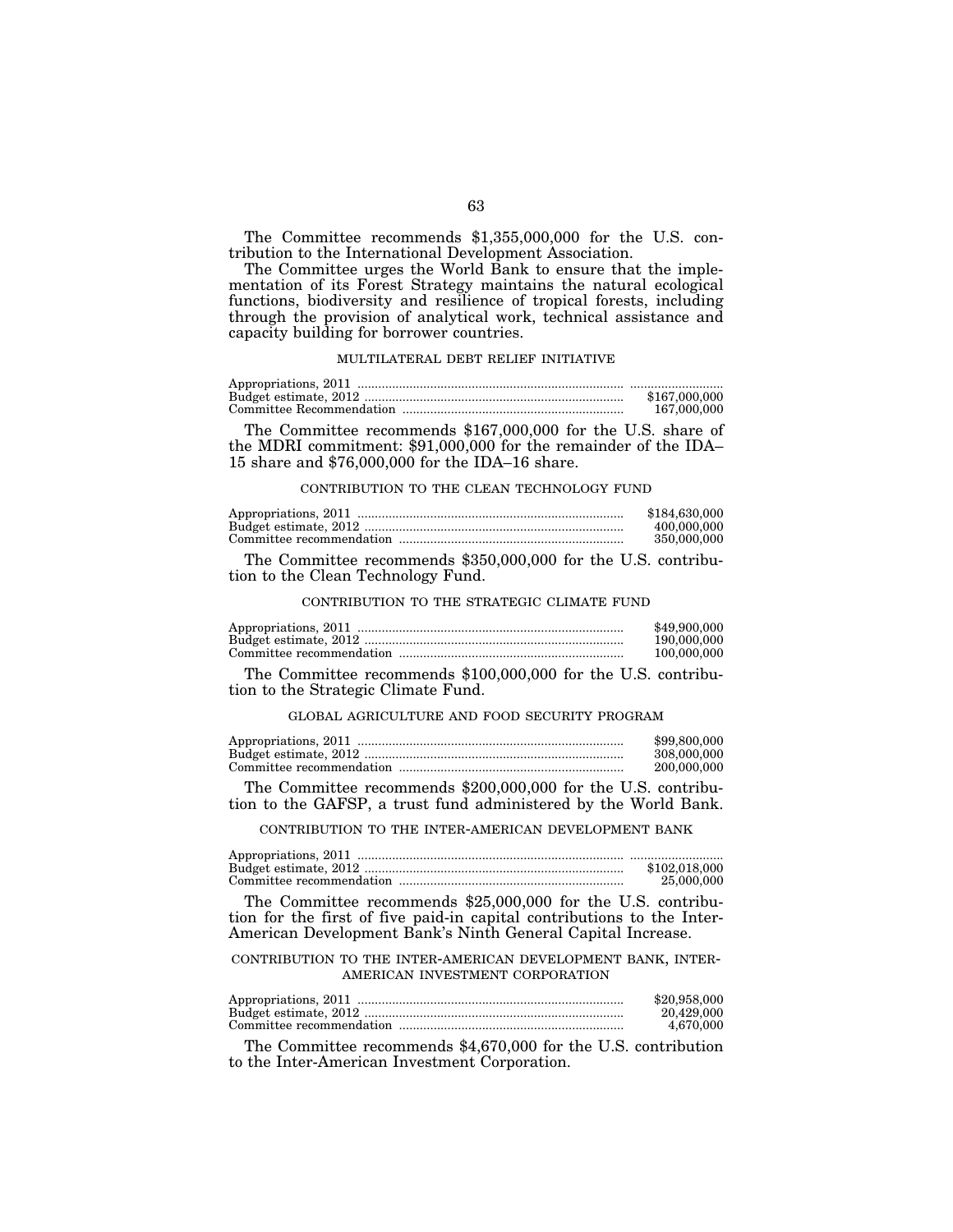## LIMITATION ON CALLABLE CAPITAL SUBSCRIPTIONS

The Committee recommends a limitation on the amount that the U.S. Governor of the IDB may subscribe to the callable portion of the U.S. share of the GCI 9 in an amount not to exceed \$4,098,794,833 in fiscal year 2012.

# CONTRIBUTION TO THE ENTERPRISE FOR THE AMERICAS MULTILATERAL INVESTMENT FUND

| \$24,950,000 |
|--------------|
| 25,000,000   |
| 25.000.000   |

The Committee recommends \$25,000,000 for the U.S. contribution to the Multilateral Investment Fund.

#### CONTRIBUTION TO THE ASIAN DEVELOPMENT BANK

| \$106,373,000 |
|---------------|
| 106,586,000   |
| 106,586,000   |

The Committee recommends \$106,586,000 for the second of five scheduled United States paid-in capital contributions to the Asian Development Bank's Fifth General Capital Increase.

The Committee directs the Secretary of the Treasury to continue to monitor and report to the Committee on the ADB's reform efforts to improve operations, internal controls, and management accountability to prevent fraud and corruption.

# LIMITATION ON CALLABLE CAPITAL SUBSCRIPTIONS

The Committee recommends a limitation on the amount that the U.S. Governor of the ADB may subscribe to the callable portion of the U.S. share of the GCI–V in an amount not to exceed \$2,558,048,769 in fiscal year 2012.

## CONTRIBUTION TO THE ASIAN DEVELOPMENT FUND

| \$115.250.000 |
|---------------|
| 100,000,000   |

The Committee recommends \$100,000,000 for the U.S. contribution to the Asian Development Fund.

## CONTRIBUTION TO THE AFRICAN DEVELOPMENT BANK

| \$32,417.720 |
|--------------|
| 32.417.720   |

The Committee recommends \$32,417,720 for the first installment of eight installments of the U.S. paid-in capital subscription to the African Development Bank's Sixth General Capital Increase.

# LIMITATION ON CALLABLE CAPITAL SUBSCRIPTIONS

The Committee recommends a limitation on the amount that the U.S. Governor of the African Development Bank may subscribe to the callable portion of the U.S. share of the sixth GCI in an amount not to exceed \$507,860,808 in fiscal year 2012.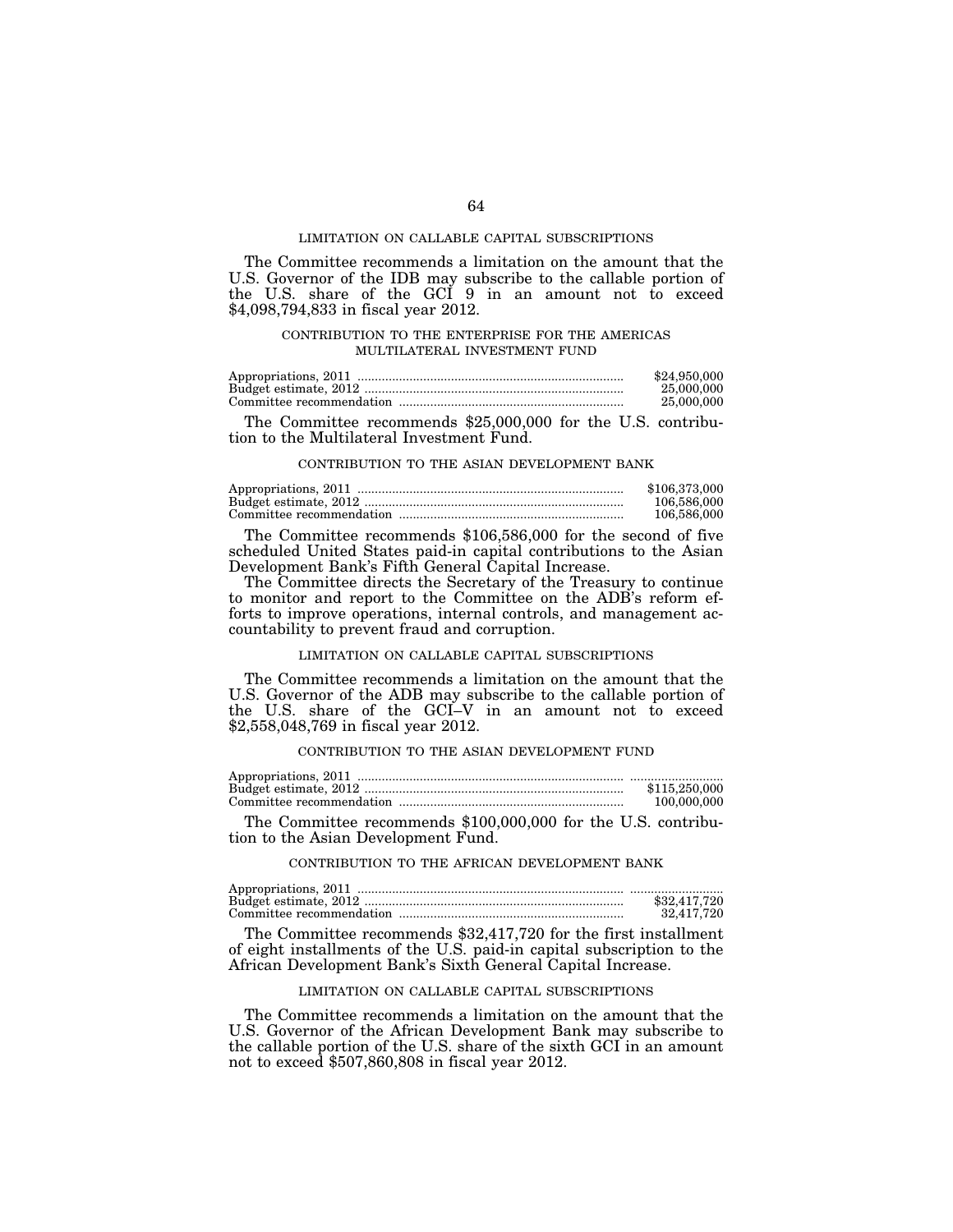## CONTRIBUTION TO THE AFRICAN DEVELOPMENT FUND

| \$109,780,000 |
|---------------|
| 195,000,000   |
| 125,000,000   |

The Committee recommends \$125,000,000 for the U.S. contribution to the African Development Fund.

# MULTILATERAL DEBT RELIEF INITIATIVE

| \$7,500,000 |
|-------------|
| 7.500.000   |

The Committee recommends \$7,500,000 as a United States payment for the African Development Fund MDRI.

# EUROPEAN BANK FOR RECONSTRUCTION AND DEVELOPMENT

# LIMITATION ON CALLABLE CAPITAL SUBSCRIPTIONS

The Committee recommends a limitation on the amount that the U.S. Governor of the European Bank for Reconstruction and Development may subscribe to the callable portion of the U.S. share of the Bank's temporary callable capital in an amount not to exceed \$1,252,331,952. The Committee understands that the Bank will cancel the temporary callable capital once the regional effects of the financial crisis have begun to recede, with the first assessment scheduled in 2015.

# CONTRIBUTION TO THE INTERNATIONAL FUND FOR AGRICULTURAL DEVELOPMENT

| \$29,440,000 |
|--------------|
| 30,000,000   |
| 30.000.000   |

The Committee recommends \$30,000,000 for the U.S. contribution to the International Fund for Agricultural Development.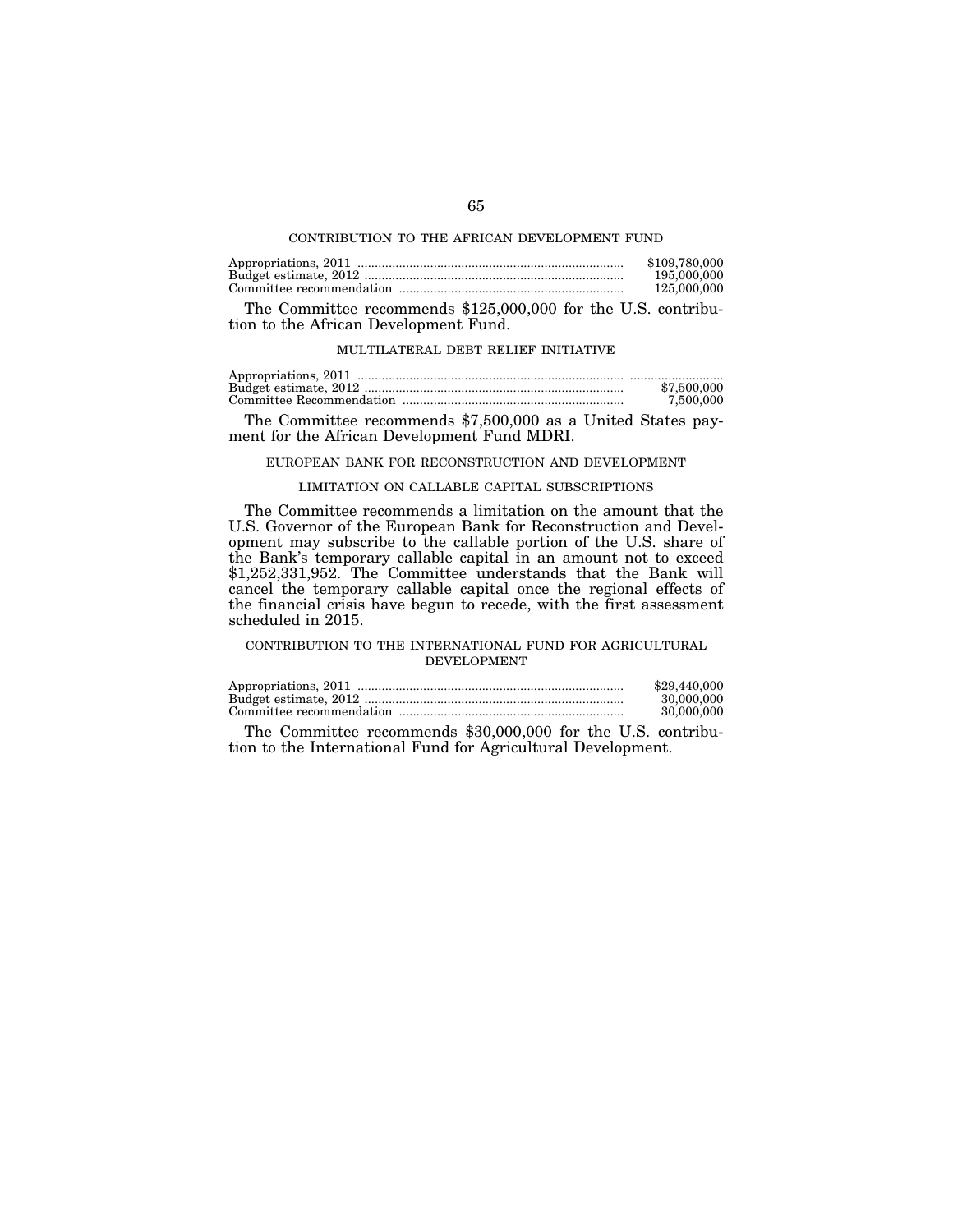# TITLE VI

# EXPORT AND INVESTMENT ASSISTANCE

# EXPORT-IMPORT BANK OF THE UNITED STATES

# INSPECTOR GENERAL

| \$2,495,000 |
|-------------|
| 4.000.000   |
| 4.000.000   |

# SUBSIDY APPROPRIATION

| \$58,000,000 |
|--------------|
| 76.400.000   |
| 58,000,000   |

# ADMINISTRATIVE EXPENSES

| \$83,880,000 |
|--------------|
| 124,600,000  |
| 89.900.000   |

The Committee recommends \$4,000,000 for the inspector general, \$58,000,000 for subsidy appropriation, and \$89,900,000 for administrative expenses for the Export-Import Bank, including \$6,000,000 to expand outreach to small businesses, establish regional offices focusing on small businesses, and significantly increase the number of small business transactions with the Bank.

# OVERSEAS PRIVATE INVESTMENT CORPORATION

#### NONCREDIT ACCOUNT

#### ADMINISTRATIVE EXPENSES

| \$52,310,000 |
|--------------|
| 57.890.000   |
| 54.990.000   |

#### PROGRAM ACCOUNT

| \$18,115,000 |
|--------------|
| 31.000.000   |
| 29,000,000   |

The Committee recommends \$54,990,000 for administrative expenses and \$29,000,000 for the cost of direct and guaranteed loans for the Overseas Private Investment Corporation.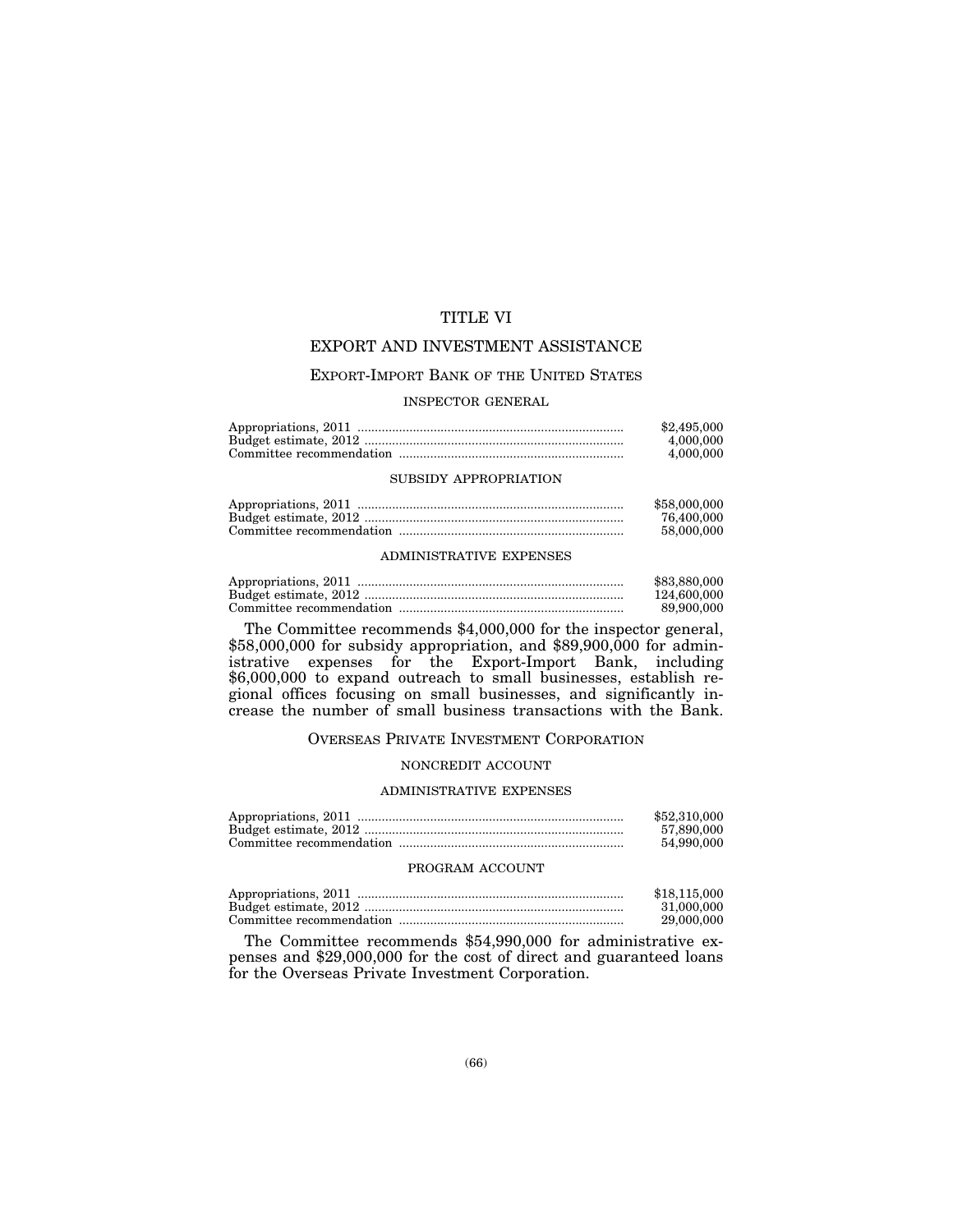# FUNDS APPROPRIATED TO THE PRESIDENT

# TRADE AND DEVELOPMENT AGENCY

| \$49,900,000 |
|--------------|
| 56.270.000   |
| 50,000,000   |

The Committee recommends \$50,000,000 for the Trade and Development Agency.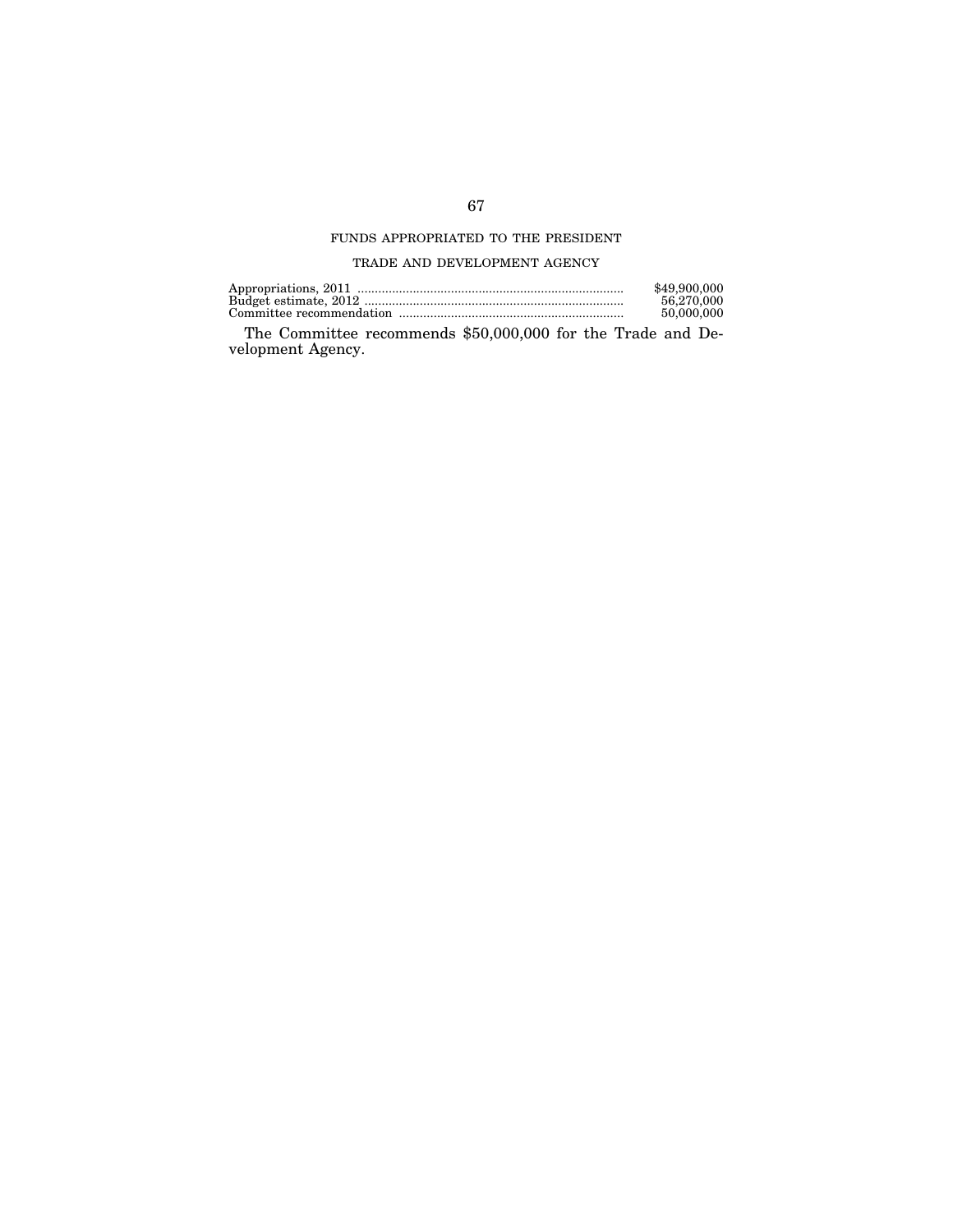# TITLE VII

# GENERAL PROVISIONS

SEC. 7001. Allowances and Differentials.

SEC. 7002. Unobligated Balances Report. The Committee directs the Secretary of State to include the non-ICASS funds within the Working Capital Fund [WCF] account in the Department's quarterly unobligated balances report and to report the WCF balances by service centers and programs.

SEC. 7003. Consulting Services.

SEC. 7004. Embassy Construction.

SEC. 7005. Personnel Actions.

SEC. 7006. Local Guard Contracts.

SEC. 7007. Prohibition Against Direct Funding for Certain Countries.

SEC. 7008. Coups d'Etat.

SEC. 7009. Transfer Authority.

SEC. 7010. Reporting Requirement.

SEC. 7011. Availability of Funds.

SEC. 7012. Limitation on Assistance to Countries in Default.

SEC. 7013. Prohibition on Taxation of United States Assistance.

SEC. 7014. Reservation of Funds.

SEC. 7015. Reprogramming Notification Requirements.

SEC. 7016. Notification on Excess Defense Equipment.

SEC. 7017. Limitation on Availability of Funds for International Organizations and Programs.

SEC. 7018. Prohibition on Funding for Abortions and Involuntary Sterilization.

SEC. 7019. Allocations.

SEC. 7020. Prohibition of Payment of Certain Expenses.

SEC. 7021. Prohibition on Assistance to Governments Supporting International Terrorism.

SEC. 7022. Authorization Requirements.

SEC. 7023. Definition of Program, Project, and Activity.

SEC. 7024. Authorities for the Peace Corps, Inter-American Foundation and African Development Foundation.

SEC. 7025. Commerce, Trade and Surplus Commodities.

SEC. 7026. Separate Accounts.

SEC. 7027. Eligibility for Assistance.

SEC. 7028. Impact on Jobs in the United States.

SEC. 7029. International Financial Institutions.

SEC. 7030. Debt-for-Development.

SEC. 7031. Authority To Engage in Debt Buybacks or Sales.

SEC. 7032. Special Provisions.

SEC. 7033. Arab League Boycott of Israel.

SEC. 7034. Palestinian Statehood.

SEC. 7035. Restrictions Concerning the Palestinian Authority.

(68)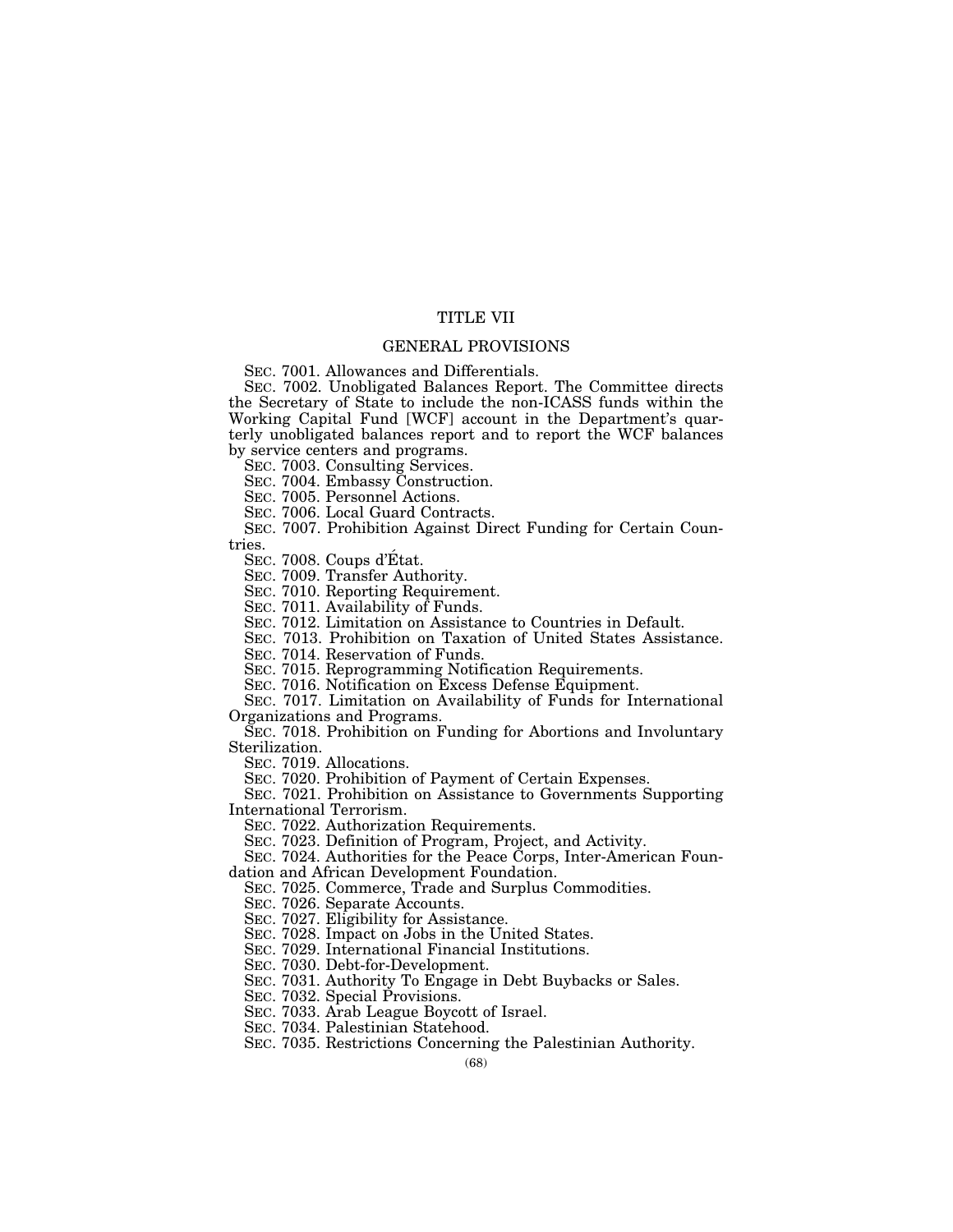SEC. 7036. Prohibition on Assistance to the Palestinian Broadcasting Corporation.

SEC. 7037. Assistance for the West Bank and Gaza.

SEC. 7038. Limitation on Assistance for the Palestinian Authority.

SEC. 7039. Near East.

SEC. 7040. Aircraft Transfer and Coordination.

SEC. 7041. Western Hemisphere.

SEC. 7042. Serbia.

SEC. 7043. Community-Based Police Assistance.

SEC. 7044. Prohibition of Payments to United Nations Members.

SEC. 7045. War Crimes Tribunals Drawdown.

SEC. 7046. Peacekeeping.

SEC. 7047. Attendance at International Conferences.

SEC. 7048. Restrictions on United Nations Delegations.

SEC. 7049. Parking Fines and Real Property Taxes Owed by Foreign Governments.

SEC. 7050. Landmines and Cluster Munitions.

SEC. 7051. Prohibition on Publicity or Propaganda.

SEC. 7052. Limitation on Residence Expenses.

SEC. 7053. United States Agency for International Development

Management (including transfer of funds).

SEC. 7054. Global Health Activities.

SEC. 7055. Development Grants Program.

SEC. 7056. Programs to Promote Gender Equality.

SEC. 7057. Gender-Based Violence.

SEC. 7058. Reconciliation Programs.

SEC. 7059. Requests for Documents.

SEC. 7060. Prohibition on Use of Torture.

SEC. 7061. Africa.

SEC. 7062. Asia.

SEC. 7063. Independent States of the Former Soviet Union.

SEC. 7064. Central Asia.

SEC. 7065. South Asia.

SEC. 7066. Enterprise Funds.

SEC. 7067. Overseas Private Investment Corporation (including transfer of funds).

SEC. 7068. Extradition.

SEC. 7069. Climate Change and Environment Programs.

SEC. 7070. Prohibition on Promotion of Tobacco.

SEC. 7071. Commercial Leasing of Defense Articles.

SEC. 7072. International Prison Conditions.

SEC. 7073. Transparency, Accountability and Anti-Kleptocracy.

SEC. 7074. Disability Programs.

SEC. 7075. Buying Power Maintenance, International Organizations.

SEC. 7076. Prohibition on Certain First-Class Travel.

SEC. 7077. Millennium Challenge Corporation Compacts.

SEC. 7078. Inspectors General Personnel.

SEC. 7079. Consular Affairs Pilot Programs.

SEC. 7080. Working Capital Fund. Authorizes USAID to establish a Working Capital Fund to fund USAID's effort to implement procurement reform.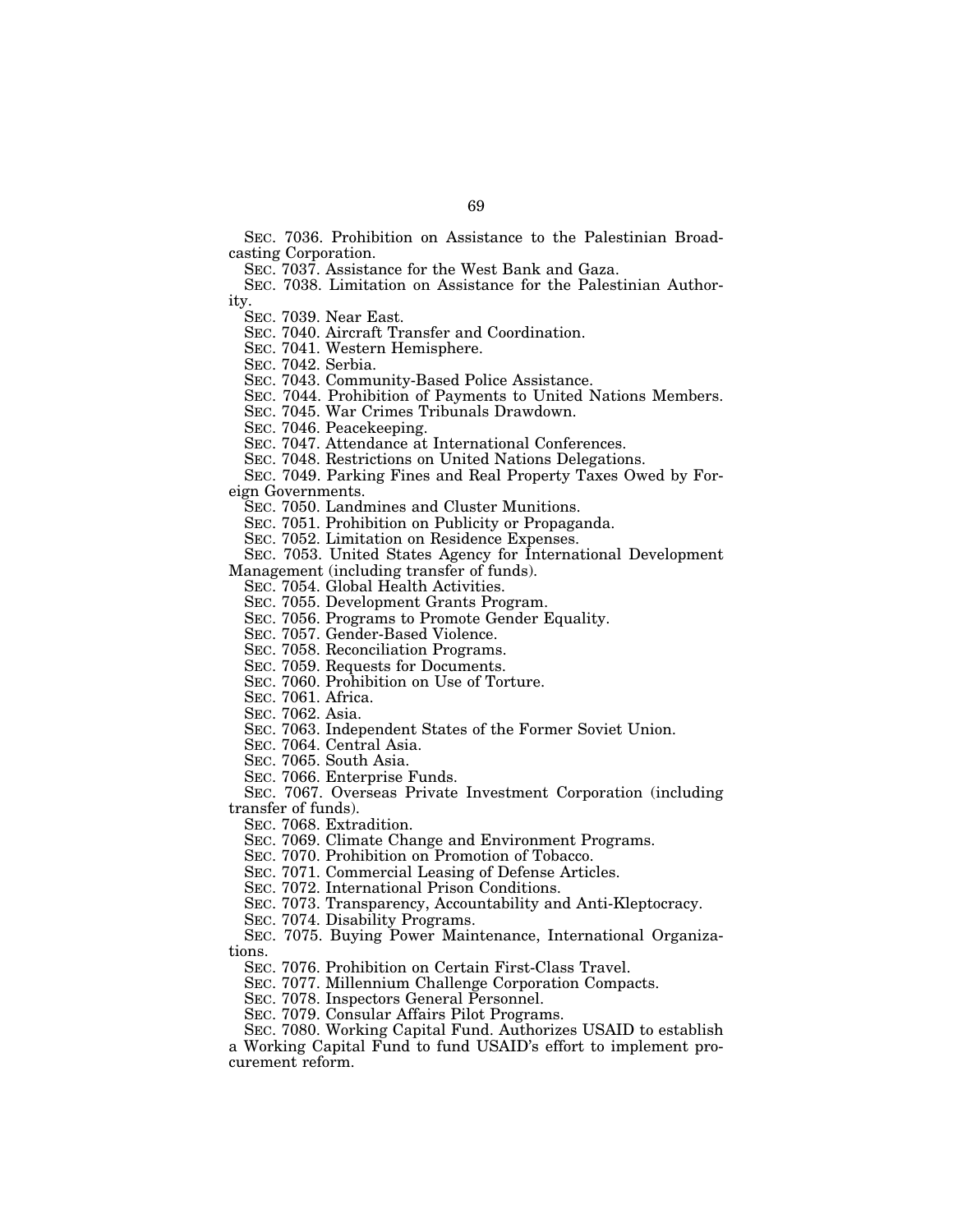SEC. 7081. Procurement Reform. Authorizes USAID to award contracts and other procurements not exceeding \$5,000,000 to local entities if doing so would reduce costs, develop local capacity, or enable programs or activities to be initiated more quickly.

SEC. 7082. Operating and Spend Plans. The Committee directs the Secretary of State to include the non-ICASS funds within the Working Capital Fund account in the Department's operating plans submitted to the Committee.

SEC. 7083. Authority for Capital Increases.

SEC. 7084. Authority for Replenishments.

SEC. 7085. Authority for the Fund for Special Operations.

SEC. 7086. Rescissions.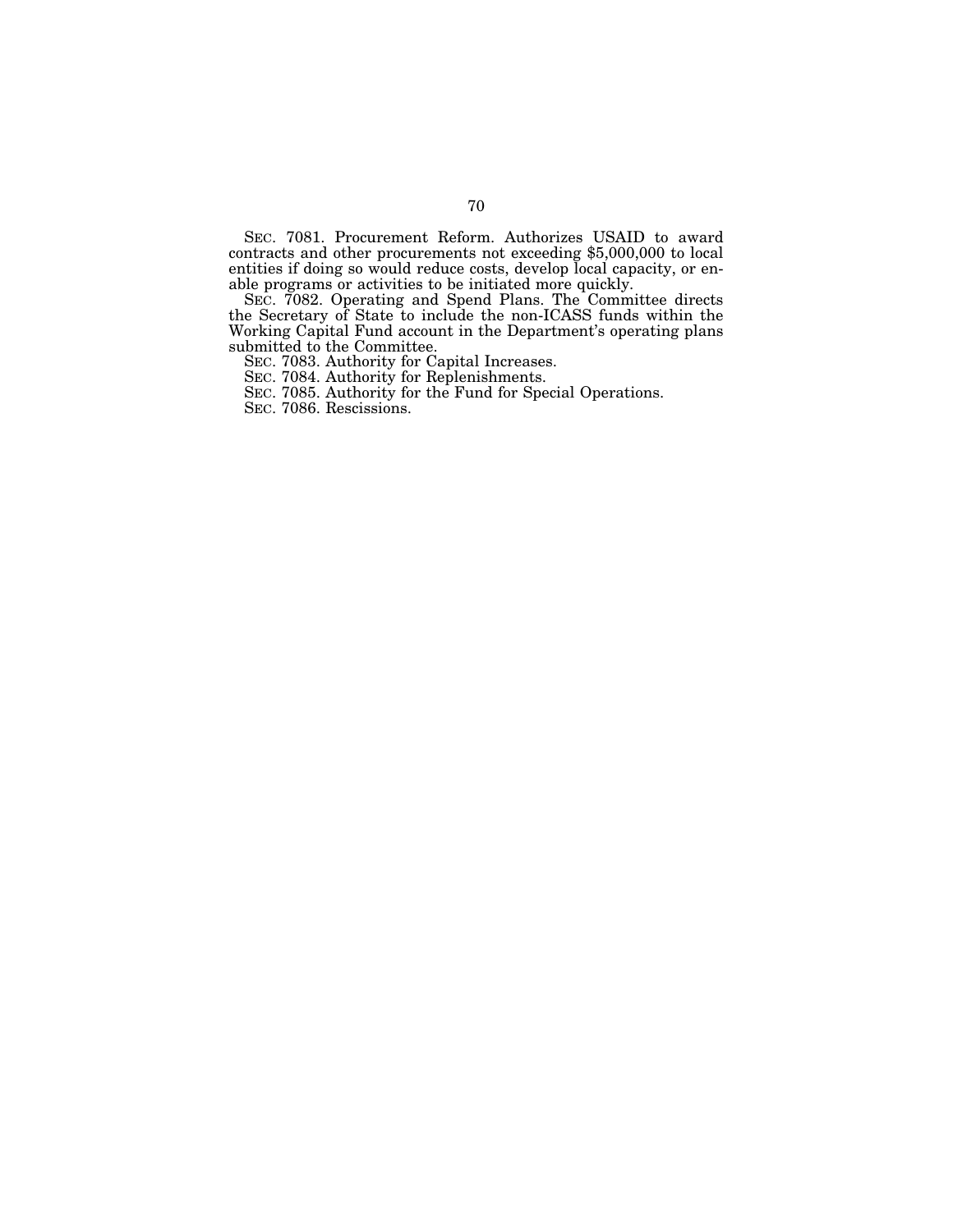# TITLE VIII

# OVERSEAS CONTINGENCY OPERATIONS

The Committee recommends a total of \$8,702,787,000 for overseas contingency operations for the Department of State, USAID, and related agency.

# DEPARTMENT OF STATE

#### ADMINISTRATION OF FOREIGN AFFAIRS

## DIPLOMATIC AND CONSULAR PROGRAMS

| \$4,323,255,000 |
|-----------------|
| 3.773.701.000   |

The Committee recommends \$3,773,701,000 to support the Department of State's contingency operations in Iraq, Afghanistan and Pakistan. Of this amount, \$236,201,000 is for Worldwide Security Protection and up to \$8,500,000 is for Conflict Stabilization Operations only for deployment costs.

# OFFICE OF INSPECTOR GENERAL

| \$62,932,000 |
|--------------|
| 63.954.000   |

The Committee recommends \$63,954,000 for the Office of Inspector General, of which \$3,250,000 is for the Office of Inspector General Middle East Regional Office for contingency operations in Iraq, Afghanistan, and Pakistan, \$16,317,000 is for SIGIR and \$44,387,000 is for SIGAR. The Committee does not include funding requested for SIGIR's first quarter fiscal year 2013 operations. The Committee understands that the SIGIR is scheduled to close December 31, 2012 and will consider SIGIR's request for fiscal year 2013 as part of the fiscal year 2013 budget process.

The Committee supports SIGIR's investigation of security sector reform in Iraq, including the management of resources for the program and related mission support, transition strategy, and potential for sustainability, and directs SIGIR to consult with the Committee on the status of this investigation.

# CONTRIBUTION FOR INTERNATIONAL PEACEKEEPING ACTIVITIES

| \$17,900,000 |
|--------------|

The Committee recommends \$17,900,000 for Contributions for International Peacekeeping Activities to support contingency operations in Somalia.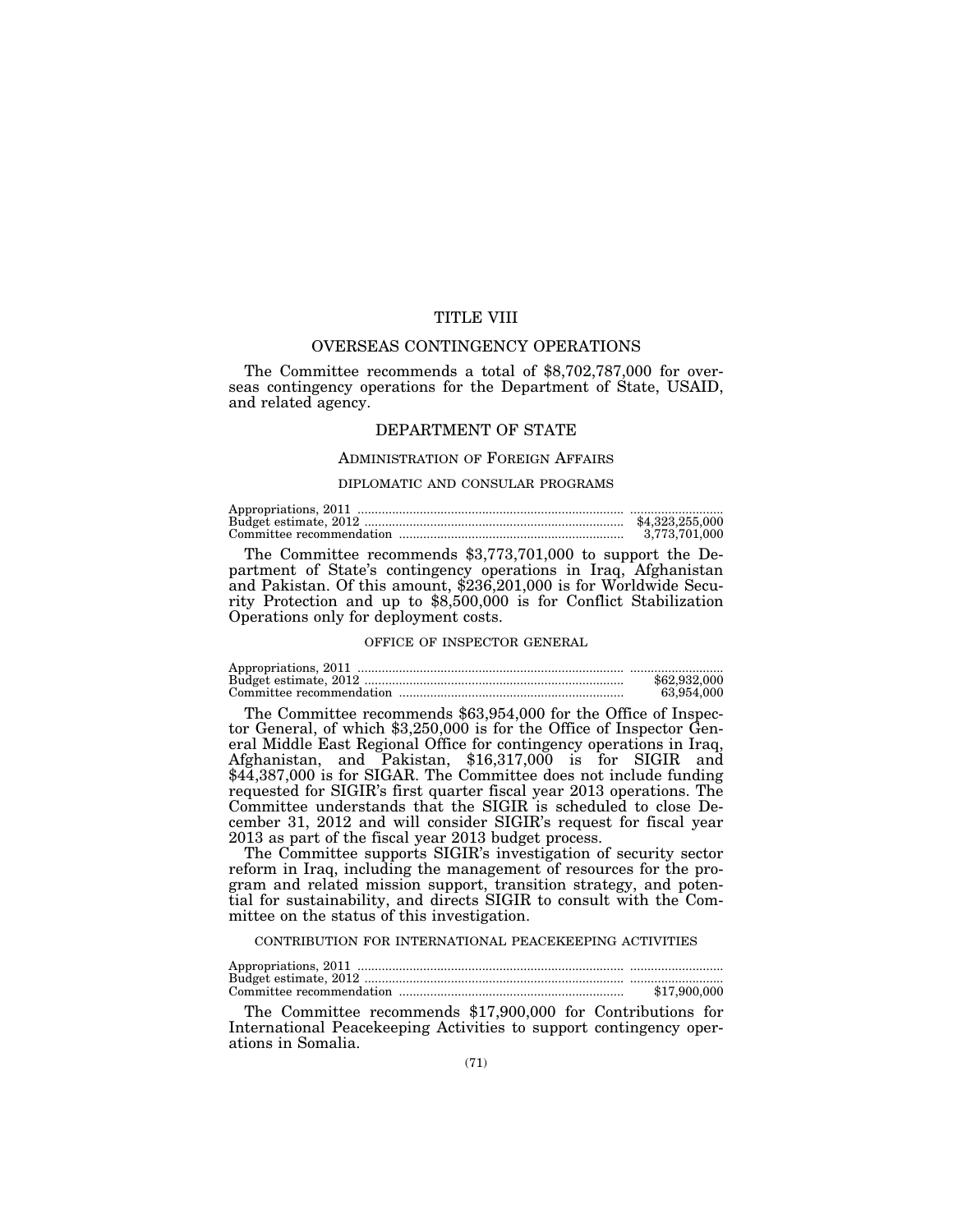#### UNITED STATES INSTITUTE FOR PEACE

| \$8,411,000 |
|-------------|

The Committee recommends \$8,411,000 for the United States Institute of Peace to support contingency operations in Afghanistan, Pakistan, and Iraq.

# UNITED STATES AGENCY FOR INTERNATIONAL DEVELOPMENT

## FUNDS APPROPRIATED TO THE PRESIDENT

#### OPERATING EXPENSES

| \$106,000,000 |
|---------------|

The Committee recommends \$106,000,000 for Operating Expenses to support contingency operations in Afghanistan, Pakistan and Iraq.

#### OFFICE OF INSPECTOR GENERAL

| \$2,000,000 |
|-------------|

The Committee recommends \$2,000,000 for Office of Inspector General to support contingency operations in Afghanistan, Pakistan and Iraq.

# BILATERAL ECONOMIC ASSISTANCE

# FUNDS APPROPRIATED TO THE PRESIDENT

INTERNATIONAL DISASTER ASSISTANCE

| \$150.000.000 |
|---------------|

The Committee recommends \$150,000,000 for International Disaster Assistance to support contingency operations including in Afghanistan, Pakistan, Colombia, Yemen, and Somalia.

## TRANSITION INITIATIVES

| \$3,500,000 |
|-------------|

The Committee recommends \$3,500,000 for Transition Initiatives to support contingency operations including in Afghanistan, Pakistan, Yemen, Libya, and Colombia.

# COMPLEX CRISES FUND

| \$45,000,000 |
|--------------|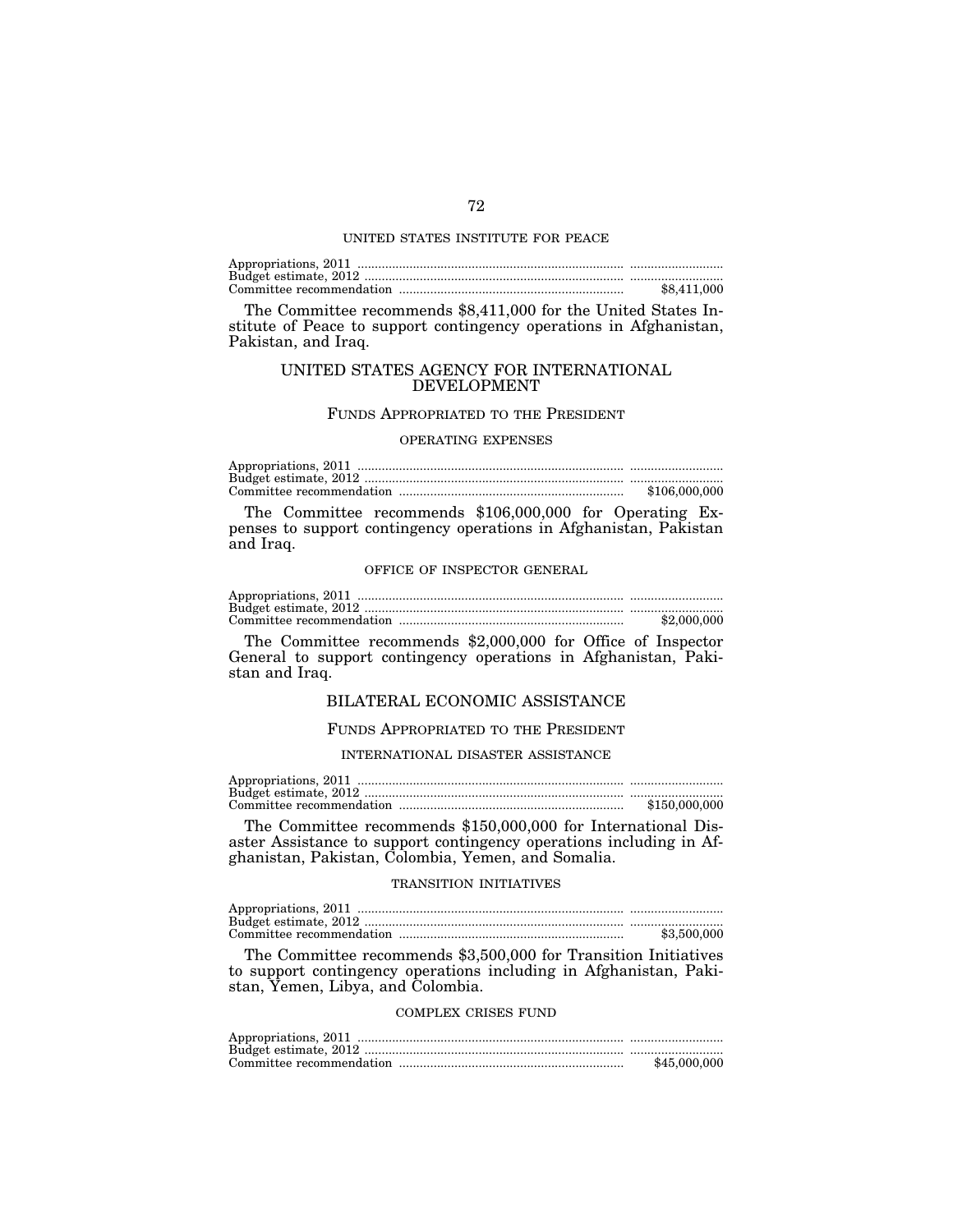The Committee recommends an additional \$45,000,000 for the Complex Crises Fund to support contingency operations including in Pakistan, Somalia, Yemen, and Egypt.

### ECONOMIC SUPPORT FUND

| \$1,216,600,000 |
|-----------------|
| 1.172.821.000   |

The Committee recommends \$1,172,821,000 for Economic Support Fund to support contingency operations including in Afghanistan, Egypt, Tunisia, Libya, Yemen, and Somalia.

### DEPARTMENT OF STATE

#### MIGRATION AND REFUGEE ASSISTANCE

| \$100,000,000 |
|---------------|

The Committee recommends \$100,000,000 for Migration and Refugee Assistance to support contingency operations including in Afghanistan, Pakistan, Iraq, Colombia, Somalia, Kenya, and Yemen.

### INTERNATIONAL SECURITY ASSISTANCE

#### DEPARTMENT OF STATE

INTERNATIONAL NARCOTICS CONTROL AND LAW ENFORCEMENT

| \$1,000,000,000 |
|-----------------|
| 1.163.000.000   |

The Committee recommends \$1,163,000,000 for International Narcotics Control and Law Enforcement to support contingency operations including in Iraq, Somalia, Yemen, Mexico, and Colombia.

*Iraq*.—The Committee recommends \$850,000,000 for Stabilization and Security Sector Reform, Counternarcotics, and Rule of Law and Human Rights activities in Iraq under this heading. Included in this amount is the budget request for the joint U.S.-Iraq Major Crimes Task Force, Anti-Corruption, Rule of Law Outreach, and Corrections/Detentions programs. The Committee encourages the Department of State to continuously review the performance of programs in Iraq funded under this heading to determine whether they meet objectives in a cost-effective manner and whether additional cost-sharing measures can be assumed by the Government of Iraq.

#### NONPROLIFERATION, ANTI-TERRORISM, DEMINING AND RELATED PROGRAMS

| \$27,500,000 |
|--------------|

The Committee recommends \$27,500,000 for Nonproliferation, Anti-terrorism, Demining and Related Programs to support contingency operations costs of anti-terrorism assistance programs in Afghanistan, Pakistan, Iraq, and Yemen.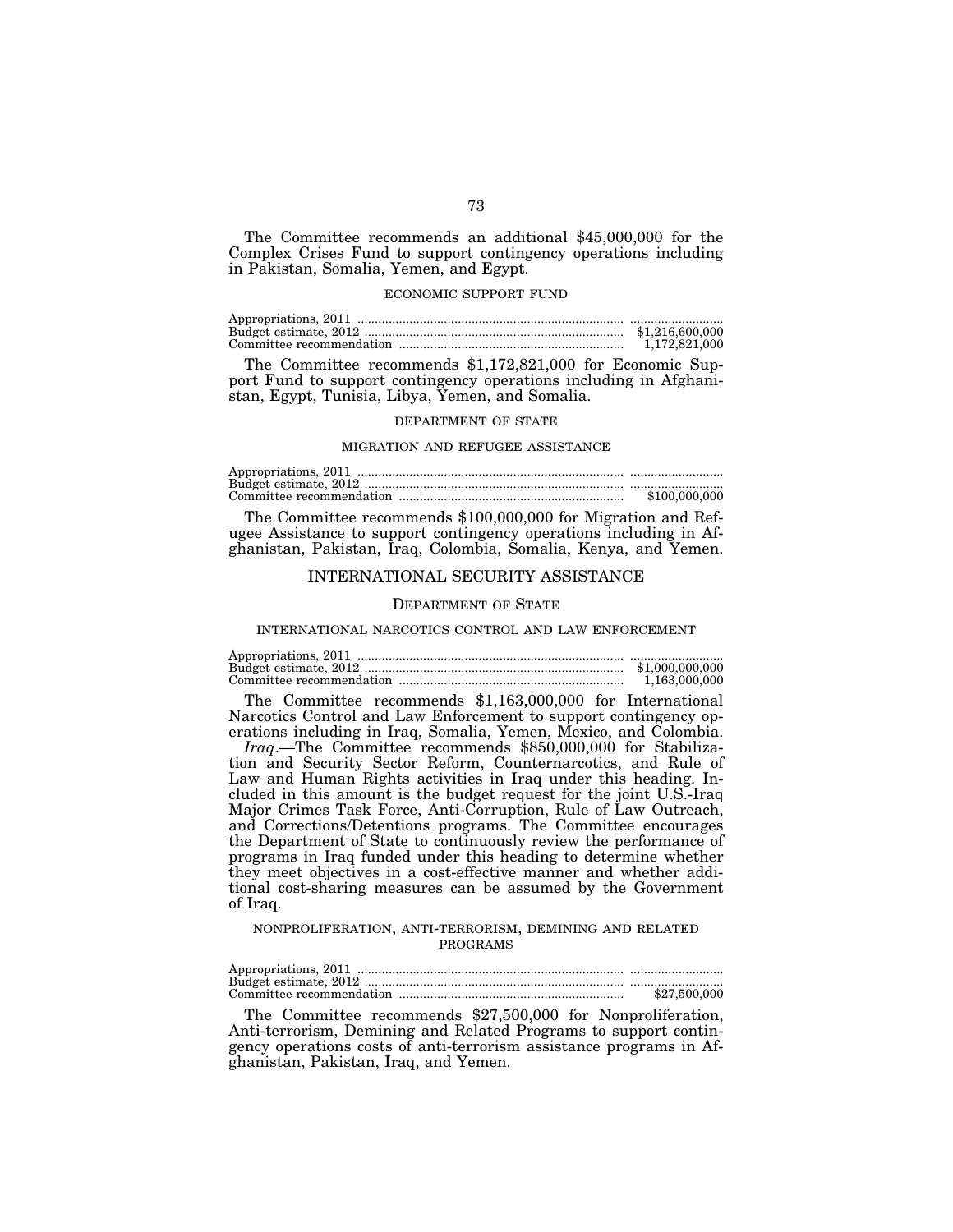#### PEACEKEEPING OPERATIONS

| \$30,000,000 |
|--------------|

The Committee recommends \$30,000,000 for Peacekeeping Operations to support contingency operations in Somalia.

#### FUNDS APPROPRIATED TO THE PRESIDENT

#### FOREIGN MILITARY FINANCING PROGRAM

Appropriations, 2011 ............................................................................. ........................... Budget estimate, 2012 ........................................................................... \$1,000,000,000 Committee recommendation ................................................................. 989,000,000

The Committee recommends \$989,000,000 for Foreign Military Financing Program to support contingency operations including in Iraq, Libya, Yemen, Philippines, Indonesia, and Colombia.

#### PAKISTAN COUNTER-INSURGENCY CAPABILITY FUND

| Appropriation, 2011 |                 |
|---------------------|-----------------|
|                     | \$1.100.000.000 |
|                     | 1.000.000.000   |

The Committee recommends \$1,000,000,000 for the Pakistan Counter-Insurgency Capability Fund. The Committee supports a long-term United States partnership with Pakistan to address issues of international terrorism, nuclear proliferation, regional peace and security, poverty and development.

The Committee is concerned with reports that Pakistani security forces have denied access to humanitarian organizations to IDPs and other vulnerable populations and detainees, and have committed extra-judicial executions for which those responsible have not been brought to justice. The Committee expects section 620M of the FAA, as amended by this act, to be applied in Pakistan to ensure that United States assistance is not misused and that individuals responsible for abuses are appropriately punished.

#### GLOBAL SECURITY CONTINGENCY FUND

#### (INCLUDING TRANSFER OF FUNDS)

| $1$ \$50,000,000 |
|------------------|
| 50,000,000       |
|                  |

1The President's fiscal year 2012 request included funding for this account under enduring base operations.

The Committee recommends \$50,000,000 for the Global Security Contingency Fund, a new account.

The Committee recognizes that current accounts and authorities structures are not always adequate to respond to threats posed by non-state actors. Today's threats may exist either within a state (e.g. Lord's Resistance Army) or without regard to national borders (e.g. Al-Qaeda). Moreover, such threats blur the traditional distinction between the relative roles of the Department of State and Defense, and USAID. The Committee includes language requested by the administration authorizing the transfer of funds from DOD accounts, but maintains the historic role of the Secretary of State as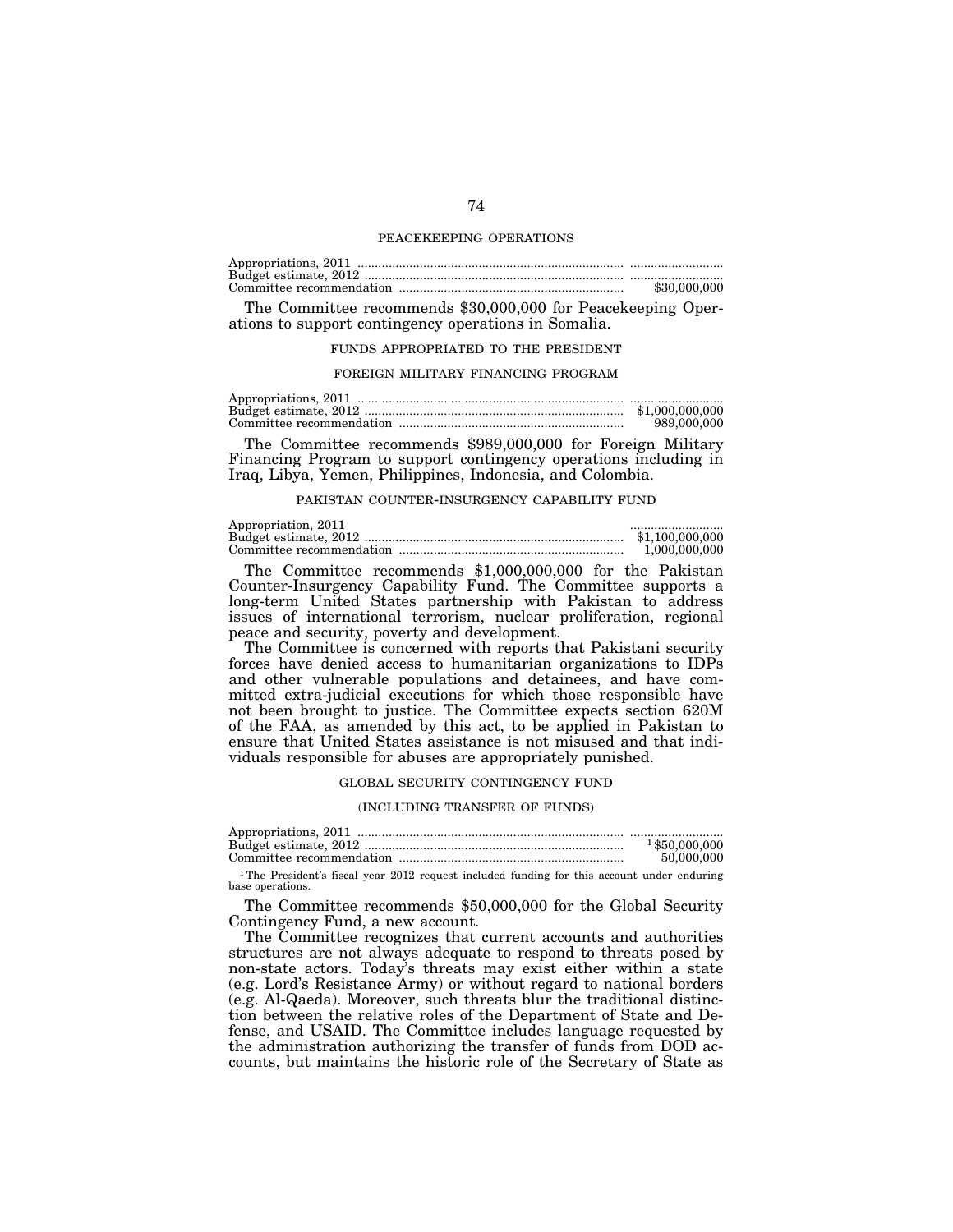the chief administration official responsible for foreign policy and assistance programs.

Addressing threats posed by non-state actors also requires an examination of the respective roles of the Departments of State and Defense. While DOD may stand ready to engage on and fund activities relating to non-state actors, the Department of State and USAID maintain the expertise in many of the types of activities to be conducted outside the traditional security operations context. The Committee expects the Departments of State and Defense, as well as USAID, to work closely in the formulation of funded activities with the final approval of activities funded under this heading to be made by the Secretary of State in consultation with the Secretary of Defense.

### GENERAL PROVISIONS

SEC. 8001. This provision provides that the funding made available under title VIII is in addition to funding provided under other titles in this act.

SEC. 8002. This provision states that unless otherwise provided, the funding made available under title VIII is available under the authorities and conditions applicable to these accounts.

SEC. 8003. This provision lists the accounts to which funds made available under title VIII may be transferred subject to notification procedures.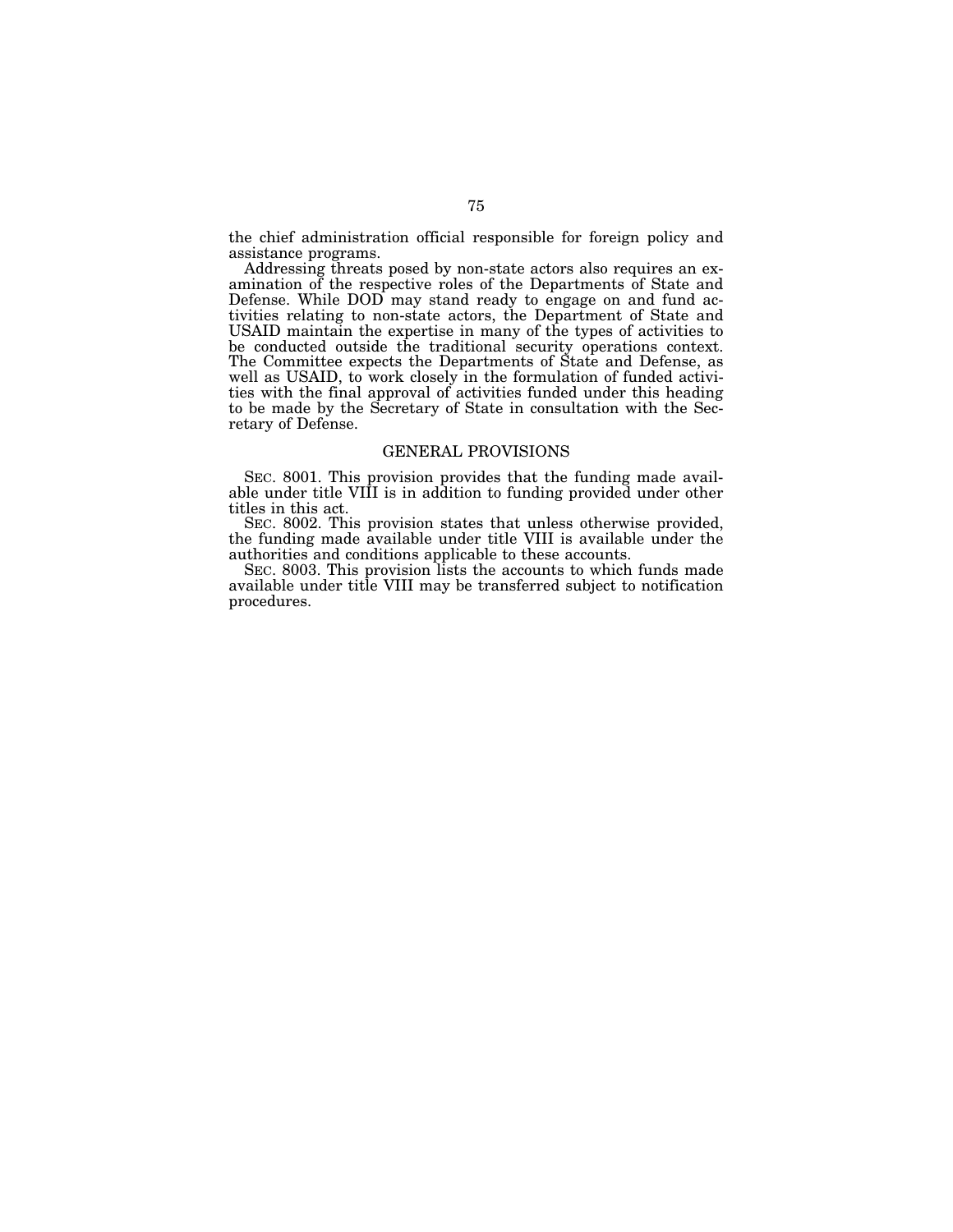## COMPLIANCE WITH PARAGRAPH 7, RULE XVI OF THE STANDING RULES OF THE SENATE

Rule XVI, paragraph 7 requires that every report on a general appropriation bill filed by the Committee must identify each recommended amendment, with particularity, which proposes an item of appropriation which is not made to carry out the provisions of an existing law, a treaty stipulation, or an act or resolution previously passed by the Senate during that session.

Items providing funding for fiscal year 2012 which lack authorization are as follows:

Administration of Foreign Affairs; International Organizations;

International Commissions;

Department of State and Related Programs;

Broadcasting Board of Governors;

USAID Operating Expenses;

USAID Operating Expenses, Office of Inspector General;

USAID Capital Investment Fund;

Global Health Programs;

Development Assistance;

International Disaster Assistance;

Transition Initiatives;

Development Credit Authority;

Economic Support Fund;

Assistance for Europe, Eurasia, and Central Asia;

Inter-American Foundation;

African Development Foundation;

Peace Corps;

Millennium Challenge Corporation;

Democracy Fund;

International Narcotics Control and Law Enforcement;

Migration and Refugee Assistance;

Nonproliferation, Anti-Terrorism, Demining and Related Assistance;

International Affairs Technical Assistance;

Debt Restructuring;

International Military Education and Training;

Foreign Military Financing Program;

Peacekeeping Operations;

International Organizations and Programs;

Clean Technology Fund;

Strategic Climate Fund; and

Global Security Contingency Fund.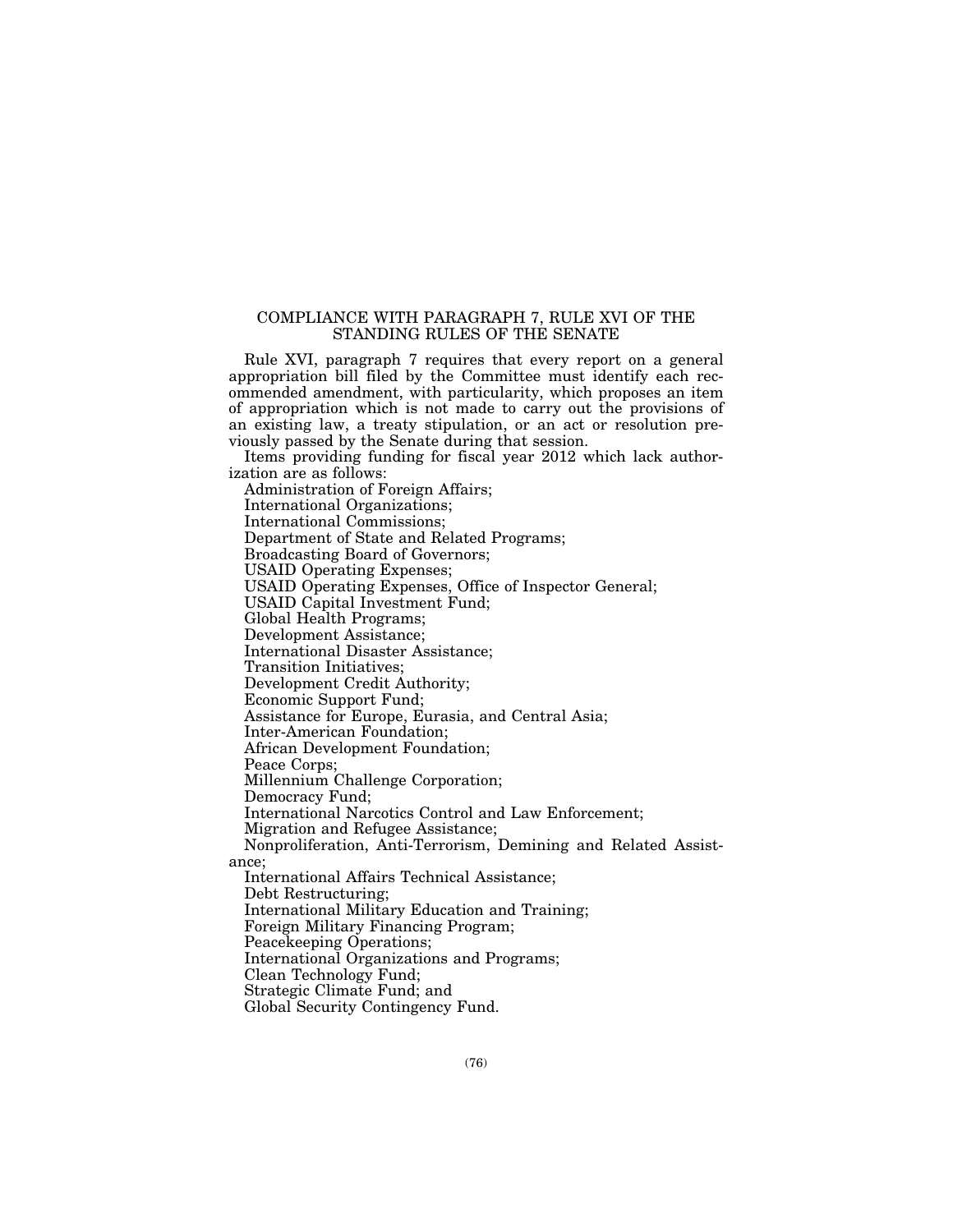### COMPLIANCE WITH PARAGRAPH 7(c), RULE XXVI OF THE STANDING RULES OF THE SENATE

Pursuant to paragraph 7(c) of rule XXVI, on September 21, 2011, the Committee ordered favorably reported an original bill (S. 1601) making appropriations the Department of State, foreign operations, and related programs for the fiscal year ending September 30, 2012, and for other purposes, provided that the bill be subject to amendment and that the bill be consistent with its spending allocations, by a recorded vote of 28–2, a quorum being present. The vote was as follows:

Yeas Nays Chairman Inouye Mr. Moran Mr. Harkin Ms. Mikulski Mr. Kohl Mrs. Murray Mrs. Feinstein Mr. Durbin Mr. Johnson (SD) Ms. Landrieu Mr. Reed Mr. Lautenberg Mr. Nelson Mr. Pryor Mr. Tester Mr. Brown Mr. Cochran Mr. McConnell Mr. Shelby Mrs. Hutchison Mr. Alexander Ms. Collins Ms. Murkowski Mr. Graham Mr. Kirk Mr. Coats Mr. Blunt Mr. Hoeven

Mr. Johnson (WI)

## COMPLIANCE WITH PARAGRAPH 12, RULE XXVI OF THE STANDING RULES OF THE SENATE

Paragraph 12 of rule XXVI requires that Committee report on a bill or joint resolution repealing or amending any statute or part of any statute include ''(a) the text of the statute or part thereof which is proposed to be repealed; and (b) a comparative print of that part of the bill or joint resolution making the amendment and of the statute or part thereof proposed to be amended, showing by stricken-through type and italics, parallel columns, or other appropriate typographical devices the omissions and insertions which would be made by the bill or joint resolution if enacted in the form recommended by the Committee.''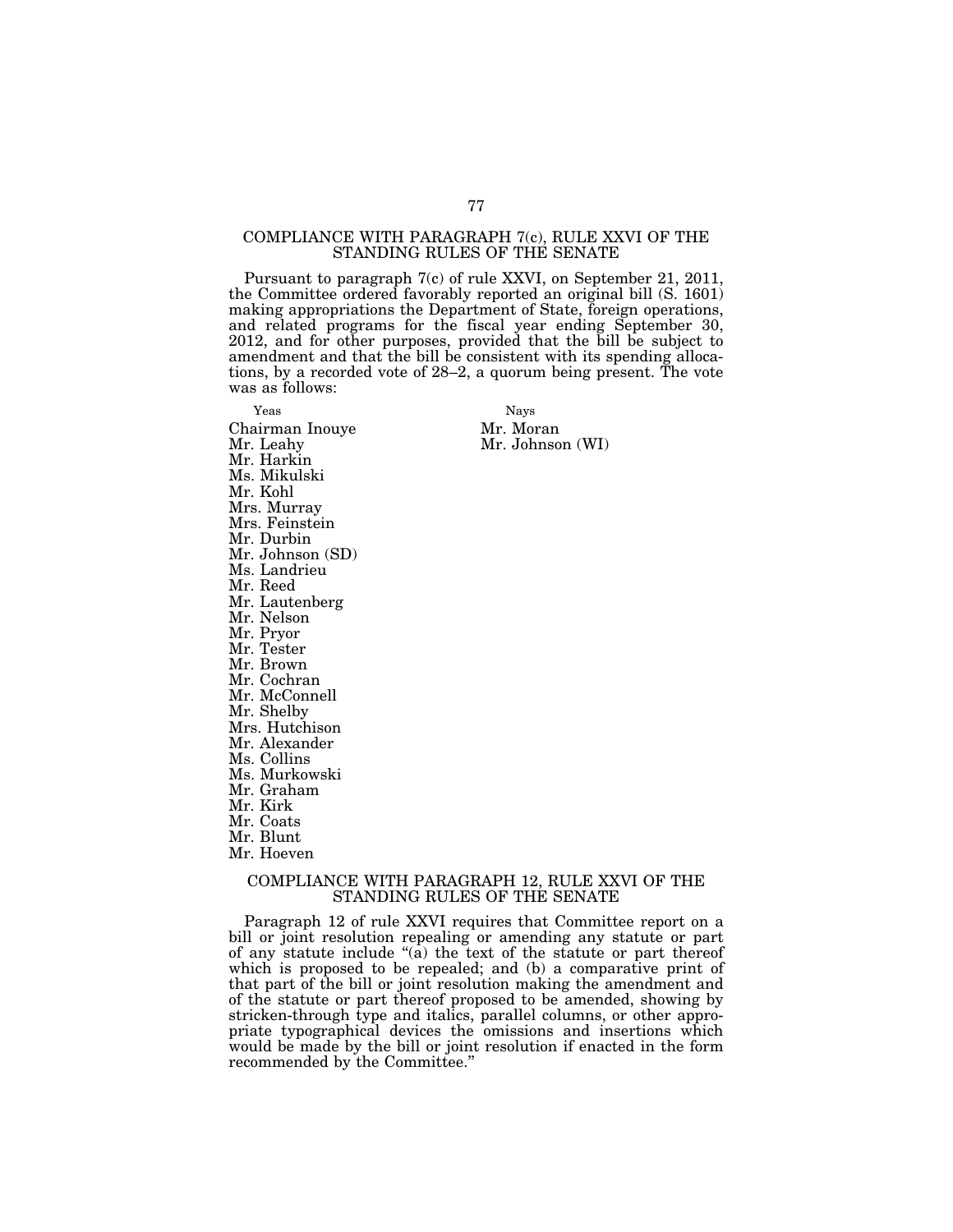In compliance with this rule, the following changes in existing law proposed to be made by the bill are shown as follows: existing law to be omitted is enclosed in black brackets, new matter is printed in italic, and existing law in which no change is proposed is shown in roman.

## **TITLE 22—FOREIGN RELATIONS AND INTERCOURSE**

### **CHAPTER 4—PASSPORTS**

### **§ 214. Fees for execution and issuance of passports; persons excused from payment**

 $(a) * * *$ 

 $(b)(1) * * * *$ 

(2) The authority to collect the surcharge provided under paragraph  $(1)$  may not be exercised after September 30,  $[2011]$   $\overline{2012}$ .

\* \* \* \* \* \* \*

### **CHAPTER 7—INTERNATIONAL BUREAUS, CONGRESSES, ETC.**

### SUBCHAPTER XI—INTERNATIONAL FINANCE CORPORATION

**§ 282. Acceptance of membership by United States in International Finance Corporation** 

\* \* \* \* \* \* \*

**§ 282n. Authority to agree to amendments to Articles of Agreement** 

\* \* \* \* \* \* \*

*SEC. 17. SELECTIVE CAPITAL INCREASE AND AMENDMENT OF THE AR-TICLES OF AGREEMENT.* 

*(a) VOTE AUTHORIZED.—The United States Governor of the Corporation is authorized to vote in favor of a resolution to increase the capital stock of the Corporation by \$130,000,000.* 

*(b) AMENDMENT OF THE ARTICLES OF AGREEMENT.—The United States Governor of the Corporation is authorized to agree to and accept an amendment to Article IV, Section 3(a) of the Articles of Agreement of the Corporation that achieves an increase in basic votes to 5.55 percent of total votes.* 

\* \* \* \* \* \* \*

# SUBCHAPTER XII—INTER-AMERICAN DEVELOPMENT BANK

### **§ 283. Acceptance of membership by United States in Inter-American Development Bank**

\* \* \* \* \* \* \*

**§ 283ii. Securities issued by the Corporation** 

\* \* \* \* \* \* \*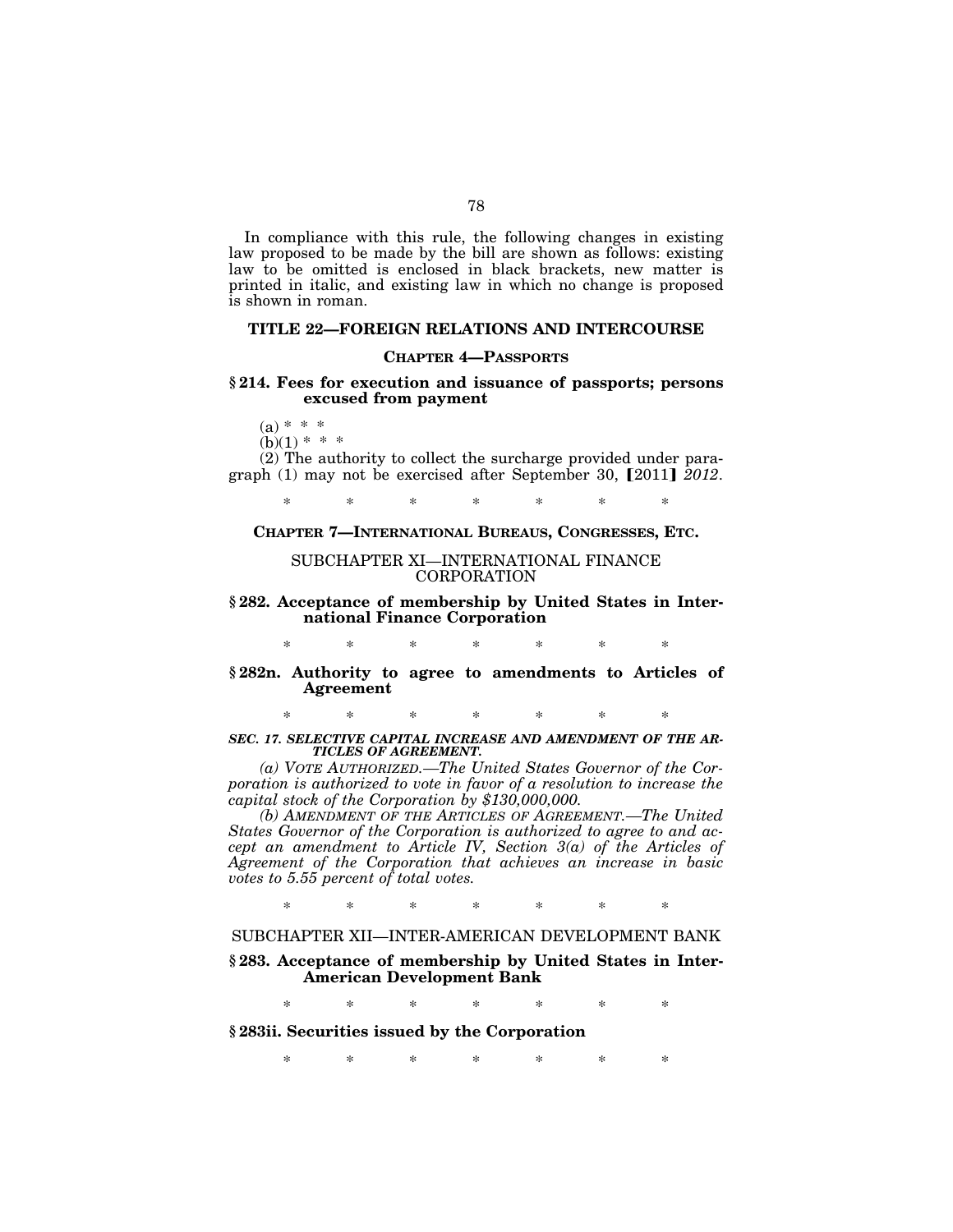#### *SEC. 41. NINTH CAPITAL INCREASE.*

*(a) VOTE AUTHORIZED.—The United States Governor of the Bank is authorized to vote in favor of a resolution to increase the capital stock of the Bank by \$70,000,000,000 as described in Resolution AG–7/10, ''Report on the Ninth General Capital Increase in the resources of the Inter-American Development Bank'' as approved by Governors on July 21, 2010.* 

*(1) The United States Governor of the Bank may subscribe on behalf of the United States to 1,741,135 additional shares of the capital stock of the Bank.* 

*(2) Any subscription by the United States to the capital stock of the Bank shall be effective only to such extent and in such amounts as are provided in advance in appropriations Acts.* 

*(c) LIMITATIONS ON AUTHORIZATION OF APPROPRIATIONS.— (1) In order to pay for the increase in the United States subscription to the Bank under subsection (b), there are authorized to be appropriated, without fiscal year limitation, \$21,004,064,337 for payment by the Secretary of the Treasury. (2) Of the amount authorized to be appropriated under* 

 $(A)$  \$510,090,175 shall be for paid in shares of the *Bank; and* 

*(B) \$20,493,974,162 shall be for callable shares of the Bank.* 

\* \* \* \* \* \* \*

#### **SUBCHAPTER XIII—INTERNATIONAL DEVELOPMENT ASSOCIATION**

### **§ 284. Acceptance of membership by United States in International Development Association**

\* \* \* \* \* \* \*

# **§ 284w. Multilateral debt relief**

\* \* \* \* \* \* \*

### *SEC. 26. SIXTEENTH REPLENISHMENT.*

*(a) The United States Governor of the International Development Association is authorized to contribute on behalf of the United States \$4,075,500,000 to the sixteenth replenishment of the resources of the Association, subject to obtaining the necessary appropriations.* 

*(b) In order to pay for the United States contribution provided for in subsection (a), there are authorized to be appropriated, without fiscal year limitation, \$4,075,500,000 for payment by the Secretary of the Treasury.* 

### *SEC. 27. MULTILATERAL DEBT RELIEF.*

*(a) The Secretary of the Treasury is authorized to contribute, on behalf of the United States, not more than \$474,000,000 to the International Development Association for the purpose of funding debt relief cost under the Multilateral Debt Relief Initiative incurred in the period governed by the sixteenth replenishment of resources of the International Development Association, subject to obtaining the necessary appropriations and without prejudice to any funding*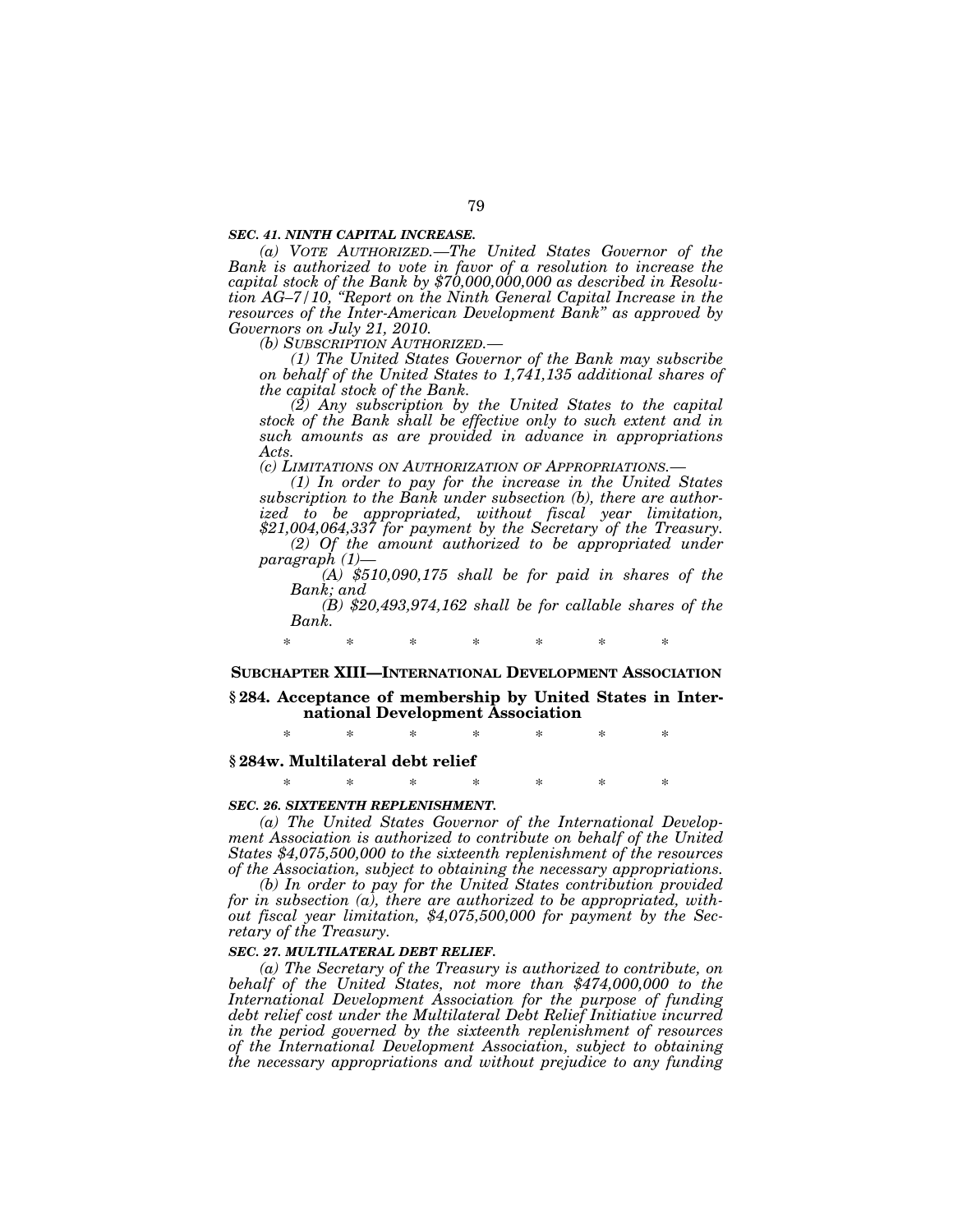*arrangements in existence on the date of the enactment of this section.* 

*(b) In order to pay for the United States contribution provided for in subsection (a), there are authorized to be appropriated, without fiscal year limitation, not more than \$474,000,000 for payment by the Secretary of the Treasury.* 

*''(c) In this section, the term ''Multilateral Debt Relief Initiative'' means the proposal set out in the G8 Finance Ministers' Communique´ entitled 'Conclusions on Development', done at London, June 11, 2005, and reaffirmed by G8 Heads of State at the Gleneagles Summit on July 8, 2005.* 

#### SUBCHAPTER XVI—UNITED NATIONS ORGANIZATION

#### **§ 287. Representation in Organization**

\* \* \* \* \* \* \*

## **§ 287t. Prohibition against disclosure of information or knowledge**

\* \* \* \* \* \* \*

#### **SEC. 69. ACCEPTANCE OF AN AMENDMENT TO THE ARTICLES OF** *AGREEMENT OF THE BANK TO INCREASE BASIC VOTES.*

*The United States Governor of the Bank may accept on behalf of the United States the amendment to the Articles of Agreement of the Bank as proposed in resolution No. 596, entitled ''Enhancing Voice and Participation of Developing and Transition Countries,'' of the Board of Governors of the Bank that was approved by such Board on January 30, 2009.* 

# *SEC. 70. CAPITAL STOCK INCREASES.*

*(a) INCREASES AUTHORIZED.—The United States Governor of the Bank is authorized—* 

*(1)(A) to vote in favor of a resolution to increase the capital stock of the Bank on a selective basis by 230,374 shares; and* 

*(B) to subscribe on behalf of the United States to 38,459 additional shares of the capital stock of the Bank, as part of the selective increase in the capital stock of the Bank, except that any subscription to such additional shares shall be effective only to such extent or in such amounts as are provided in advance in appropriations Acts;* 

*(2)(A) to vote in favor of a resolution to increase the capital stock of the Bank on a general basis by 484,102 shares; and* 

*(B) to subscribe on behalf of the United States to 81,074 additional shares of the capital stock of the Bank, as part of the general increase in the capital stock of the Bank, except that any subscription to such additional shares shall be effective only to such extent or in such amounts as are provided in advance in appropriations Acts.* 

*(b) LIMITATIONS ON AUTHORIZATION OF APPROPRIATIONS.—* 

*(1) In order to pay for the increase in the United States subscription to the Bank under subsection (a)(2)(B), there are authorized to be appropriated, without fiscal year limitation, \$9,780,361,991 for payment by the Secretary of the Treasury.*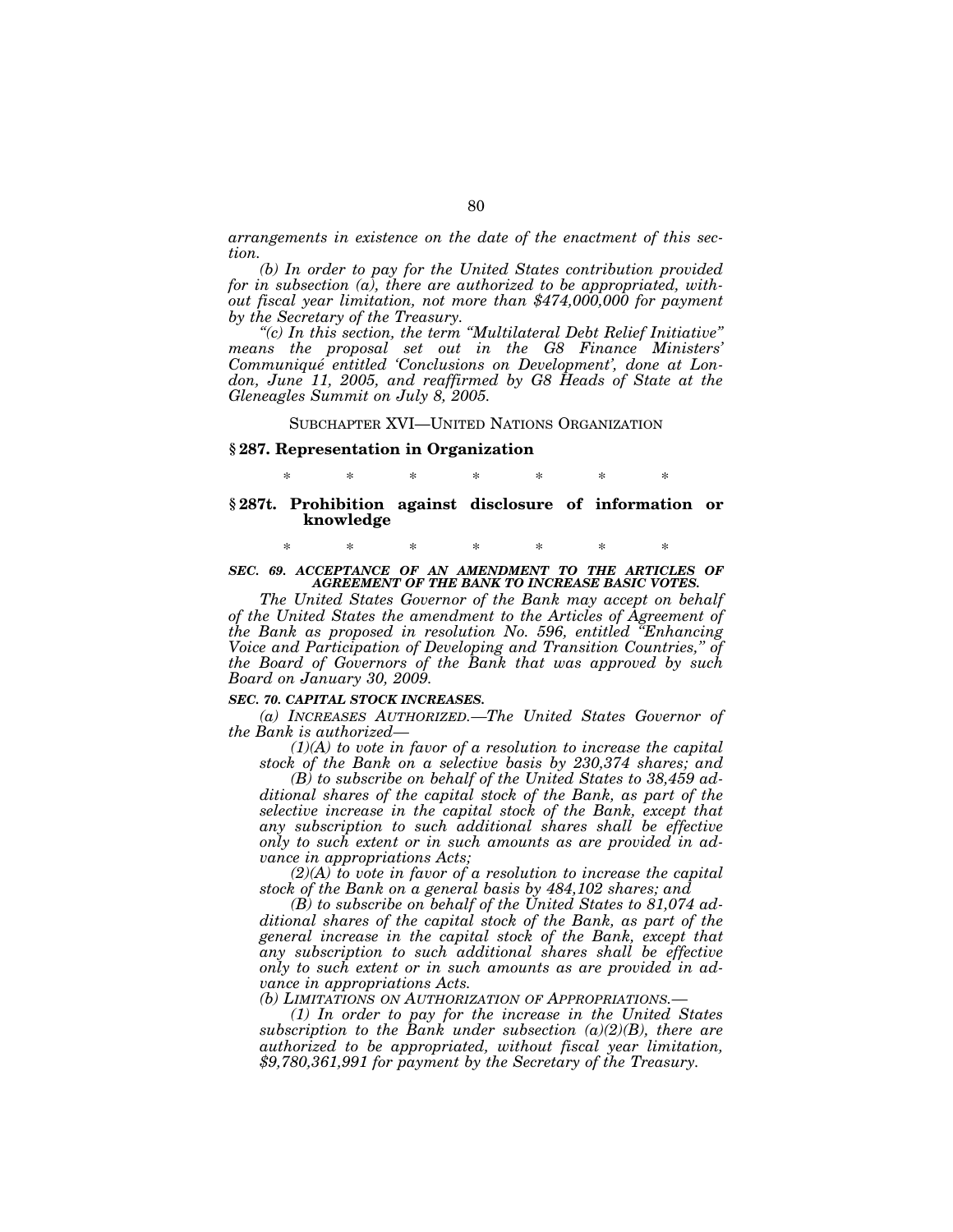*(2) Of the amount authorized to be appropriated under paragraph (2)(A)—* 

*(A) \$586,821,720 shall be for paid in shares of the Bank; and (B) \$9,193,540,271 shall be for callable shares of the* 

*Bank.* 

\* \* \* \* \* \* \*

## SUBCHAPTER XXII—AFRICAN DEVELOPMENT FUND

### **§ 290g. African Development Fund; United States participation**

\* \* \* \* \* \* \*

### **§ 290g–19. Multilateral Debt Relief Initiative**

\* \* \* \* \* \* \*

### *SEC. 221. TWELFTH REPLENISHMENT.*

*(a) The United States Governor of the Fund is authorized to contribute on behalf of the United States \$585,000,000 to the twelfth replenishment of the resources of the Fund, subject to obtaining the necessary appropriations.* 

*(b) In order to pay for the United States contribution provided for in subsection (a), there are authorized to be appropriated, without fiscal year limitation, \$585,000,000 for payment by the Secretary of the Treasury.* 

# *SEC. 222. MULTILATERAL DEBT RELIEF.*

*(a) The Secretary of the Treasury is authorized to contribute, on behalf of the United States, not more than \$60,000,000 to the African Development Fund for the purpose of funding debt relief costs under the Multilateral Debt Relief Initiative incurred in the period governed by the twelfth replenishment of resources of the African Development Fund, subject to obtaining the necessary appropriations and without prejudice to any funding arrangements in existence on the date of the enactment of this section.* 

*(b) In order to pay for the United States contribution provided for in subsection (a), there are authorized to be appropriated, without fiscal year limitation, not more than \$60,000,000 for payment by the Secretary of the Treasury.* 

*(c) In this section, the term ''Multilateral Debt Relief Initiative'' means the proposal set out in the G8 Finance Ministers'' Communique´ entitled ''Conclusions on Development'', done at London, June 11, 2005, and reaffirmed by G8 Heads of State at the Gleneagles Summit on July 8, 2005.* 

\* \* \* \* \* \* \*

### SUBCHAPTER XXIV—AFRICAN DEVELOPMENT BANK

## **§ 290i. Acceptance of membership**

\* \* \* \* \* \* \*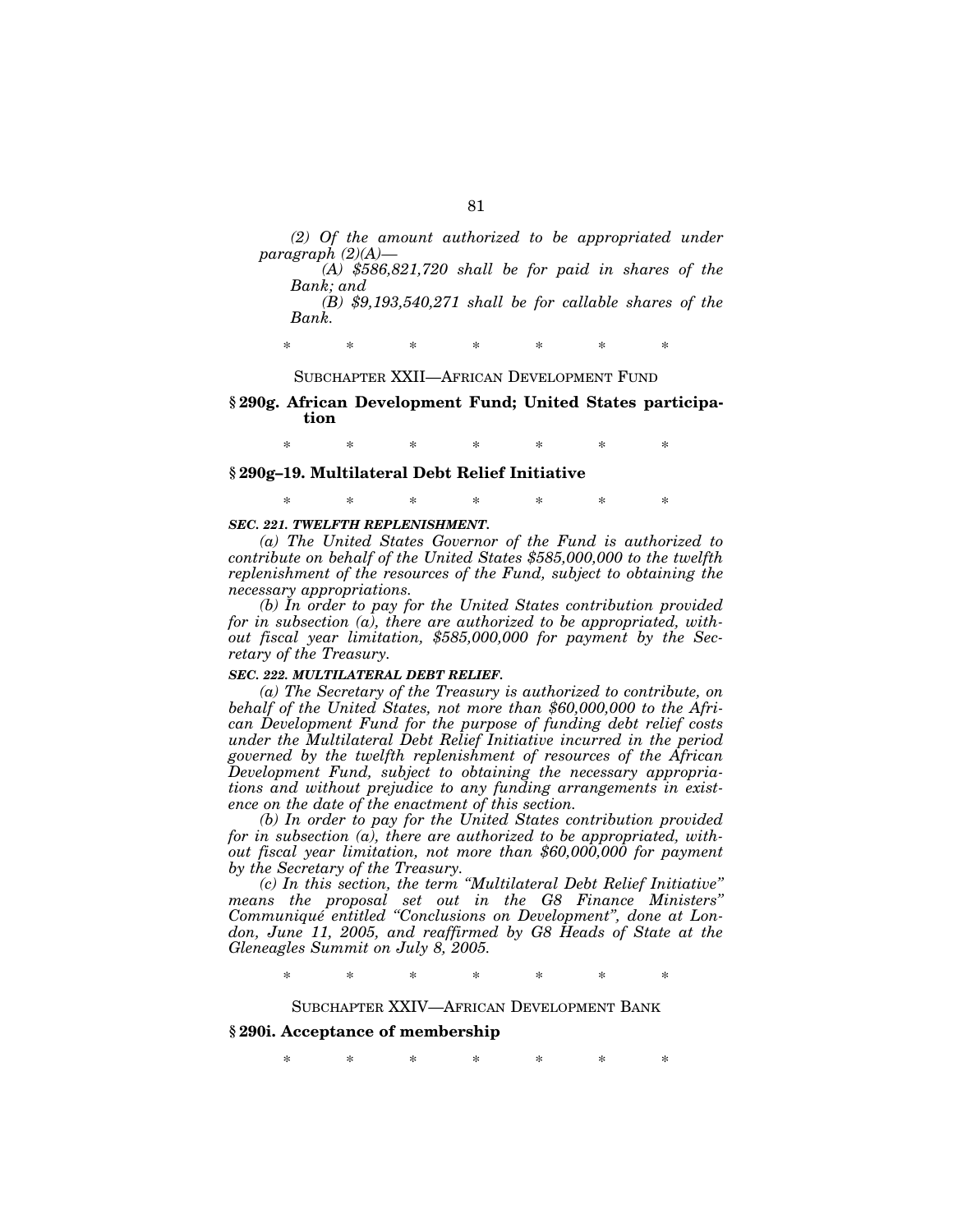### **§ 290i–10. Authorization of United States subscription to stock; authorization of appropriations**

\* \* \* \* \* \* \*

## *SEC. 1344. SIXTH CAPITAL INCREASE.*

*(a) SUBSCRIPTION AUTHORIZED.— (1) The United States Governor of the Bank may subscribe on behalf of the United States to 289,391 additional shares of the capital stock of the Bank.* 

*(2) Any subscription by the United States to the capital stock of the Bank shall be effective only to such extent and in such amounts as are provided in advance in appropriations Acts.* 

*(b) LIMITATIONS ON AUTHORIZATION OF APPROPRIATIONS.— (1) In order to pay for the increase in the United States subscription to the Bank under subsection (a), there are authorized to be appropriated, without fiscal year limitation, \$4,322,228,221 for payment by the Secretary of the Treasury.* 

*(2) Of the amount authorized to be appropriated under* 

*(A)* \$259,341,759 shall be for paid in shares of the *Bank; and* 

*(B) \$4,062,886,462 shall be for callable shares of the Bank.* 

\* \* \* \* \* \* \*

### SUBCHAPTER XV—INTERNATIONAL MONETARY FUND AND BANK FOR RECONSTRUCTION AND DEVELOPMENT

### **§ 286. Acceptance of membership by United States in International Monetary Fund**

\* \* \* \* \* \* \*

### **§ 286ss. Acceptance of amendment to Articles of Agreement of Fund approved on October 22, 1997**

\* \* \* \* \* \* \* *SEC. 69. ACCEPTANCE OF AN AMENDMENT TO THE ARTICLES OF AGREEMENT OF THE BANK TO INCREASE BASIC VOTES.* 

*The United States Governor of the Bank may accept on behalf of the United States the amendment to the Articles of Agreement of the Bank as proposed in resolution No. 596, entitled 'Enhancing Voice and Participation of Developing and Transition Countries,' of the Board of Governors of the Bank that was approved by such Board on January 30, 2009.* 

#### *SEC. 70. CAPITAL STOCK INCREASES.*

*(a) INCREASES AUTHORIZED.—The United States Governor of the Bank is authorized—* 

*(1)(A) to vote in favor of a resolution to increase the capital stock of the Bank on a selective basis by 230,374 shares; and* 

*(B) to subscribe on behalf of the United States to 38,459 additional shares of the capital stock of the Bank, as part of the selective increase in the capital stock of the Bank, except that any subscription to such additional shares shall be effective*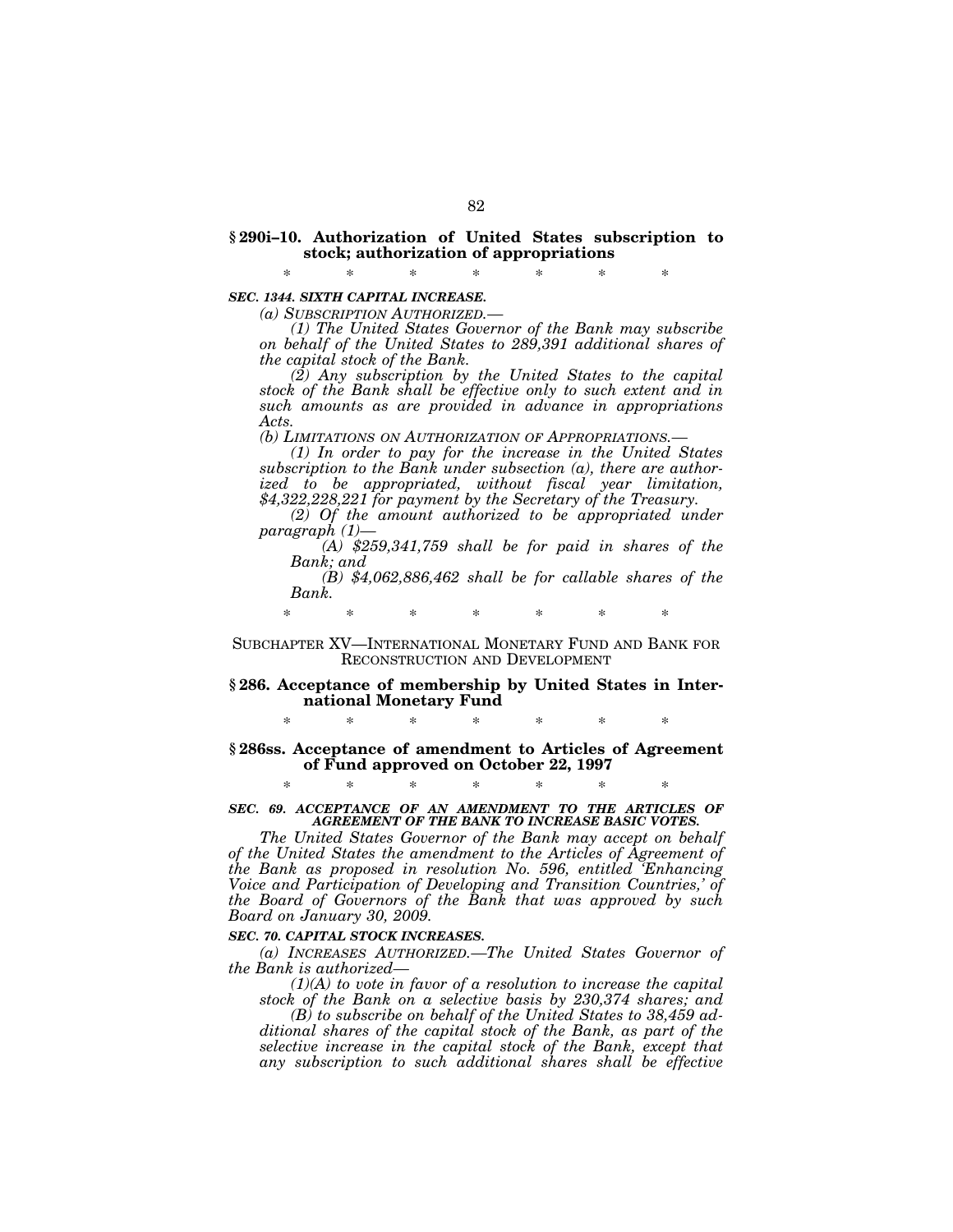*only to such extent or in such amounts as are provided in advance in appropriations Acts;* 

*(2)(A) to vote in favor of a resolution to increase the capital stock of the Bank on a general basis by 484,102 shares; and* 

*(B) to subscribe on behalf of the United States to 81,074 additional shares of the capital stock of the Bank, as part of the general increase in the capital stock of the Bank, except that any subscription to such additional shares shall be effective only to such extent or in such amounts as are provided in advance in appropriations Acts.* 

*(b) LIMITATIONS ON AUTHORIZATION OF APPROPRIATIONS.—* 

*(1) In order to pay for the increase in the United States subscription to the Bank under subsection (a)(2)(B), there are authorized to be appropriated, without fiscal year limitation, \$9,780,361,991 for payment by the Secretary of the Treasury.* 

*(2) Of the amount authorized to be appropriated under paragraph (2)(A)—* 

*(A) \$586,821,720 shall be for paid in shares of the Bank; and* 

*(B) \$9,193,540,271 shall be for callable shares of the Bank.* 

\* \* \* \* \* \* \*

### SUBCHAPTER XXVII—EUROPEAN BANK FOR RECONSTRUCTION AND DEVELOPMENT

### **§ 290l. Acceptance of membership**

\* \* \* \* \* \* \*

### **§ 290l–8. Congressional consultations**

\* \* \* \* \* \* \*

*(12) CAPITAL INCREASE.—* 

*(A) SUBSCRIPTION AUTHORIZED.—* 

*(i) The United States Governor of the Bank may subscribe on behalf of the United States up to 90,044 additional callable shares of the capital stock of the Bank in accordance with Resolution No. 128 as adopted by the Board of Governors of the Bank on May 14, 2010.* 

*(ii) Any subscription by the United States to additional capital stock of the Bank shall be effective only to such extent and in such amounts as are provided in advance in appropriations Acts.* 

*(B) LIMITATIONS ON AUTHORIZATION OF APPROPRIA-TIONS.—In order to pay for the increase in the United States subscription to the Bank under subsection (A), there are authorized to be appropriated, without fiscal year limitation, up to \$1,252,331,952 for payment by the Secretary of the Treasury.* 

\* \* \* \* \* \* \*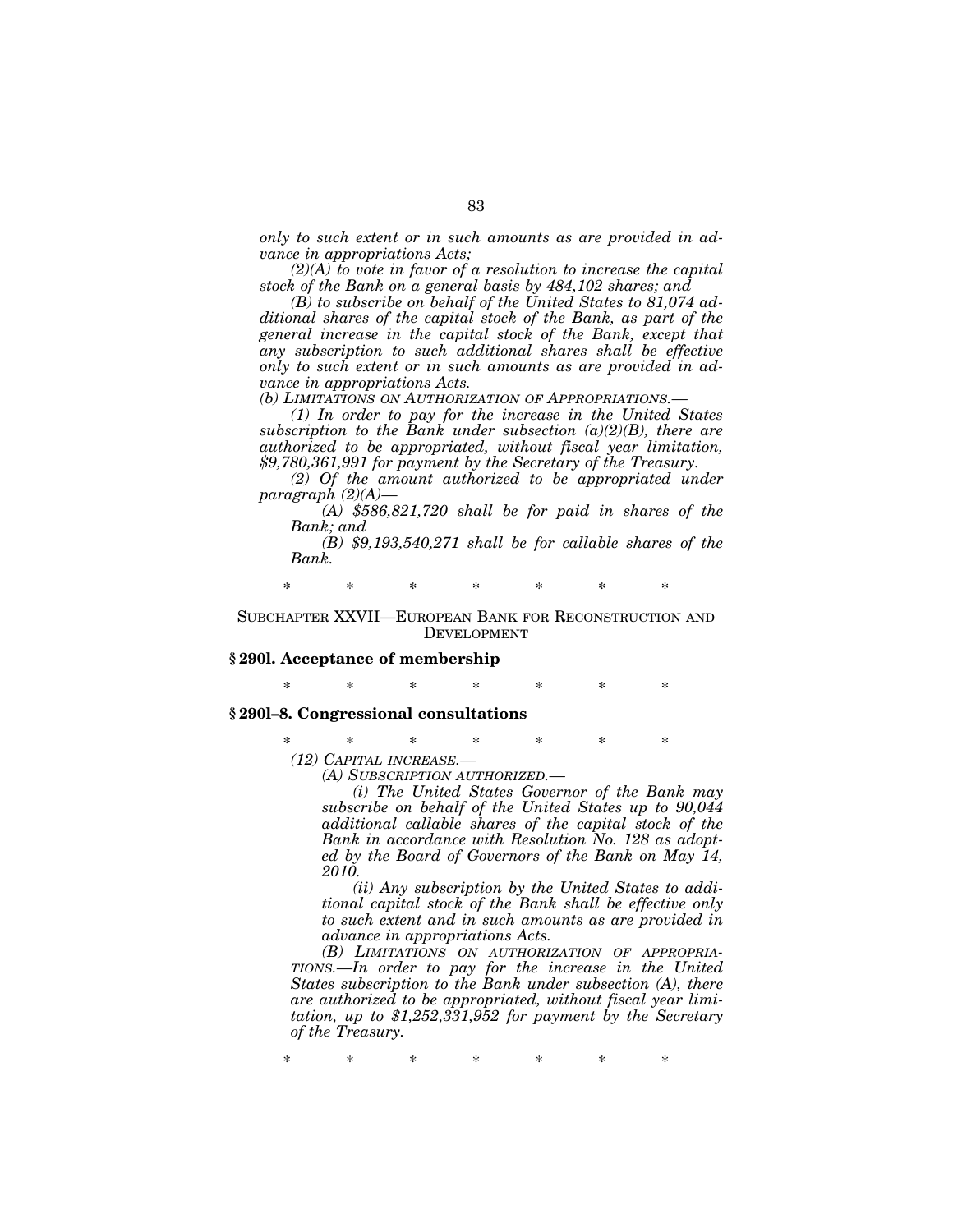### **CHAPTER 32—FOREIGN ASSISTANCE**

### SUBCHAPTER I—INTERNATIONAL DEVELOPMENT

### **PART I—DECLARATION OF POLICY; DEVELOPMENT ASSISTANCE AUTHORIZATIONS**

### **§ 2151u. Private and voluntary organizations and cooperatives in overseas development**

### **(a) Congressional finding of importance of participation by private and voluntary organizations**

\* \* \* \* \* \* \*

### **(h) Promotion of democratic cooperatives**

The Congress recognizes that, in addition to their role in social and economic development, cooperatives provide an opportunity for people to participate directly in democratic decision making. Therefore, assistance under this part shall be provided to rural and urban cooperatives which offer large numbers of low- and middleincome people in developing countries an opportunity to participate directly in democratic decisionmaking. Such assistance shall be designed to encourage the adoption of self-help, private sector cooperative techniques and practices which have been successful in the UnitedStates.

*(i)(1) Restrictions contained in this or any other Act with respect to assistance for a country shall not be construed to restrict assistance in support of programs of nongovernmental organizations from—* 

*(A) funds made available to carry out this chapter and chapters 10, 11, and 12 of part I and chapter 4 of part II;* 

*(B) funds made available for economic assistance activities under the Support for East European Democracy (SEED) Act of 1989 (22 U.S.C. 5401 et seq.).* 

*(2) The President shall submit to Congress, in accordance with section 634A, advance notice of an intent to obligate funds under the authority of this subsection to furnish assistance in support of programs of nongovernmental organizations.* 

*(3) This subsection shall not apply—* 

*(A) with respect to section 620A of this Act or any comparable provision of law prohibiting assistance to governments that support international terrorism; or* 

*(B) with respect to section 116 of this Act or any comparable provision of law prohibiting assistance to the government of a country that violates internationally recognized human rights.* 

*(4) Nothing in this subsection shall be construed to alter any existing statutory prohibitions against abortion or involuntary sterilization contained in this or any other Act.* 

\* \* \* \* \* \* \*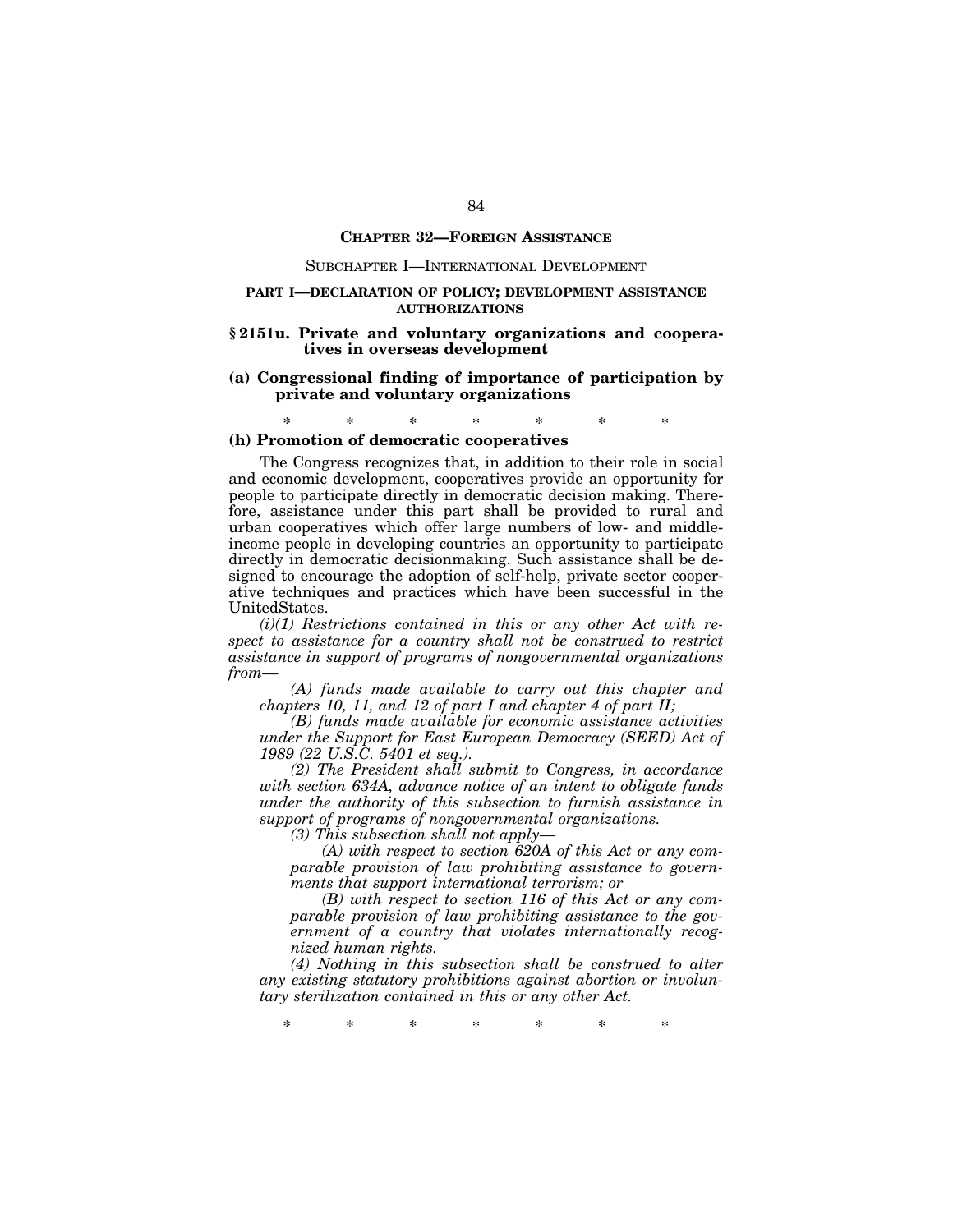### SUBCHAPTER III—GENERAL AND ADMINISTRATIVE PROVISIONS

#### **PART II—ADMINISTRATIVE PROVISIONS**

### **§ 2385. Employment of personnel**

### **(a) Authorization**

### \* \* \* \* \* \* \* **(j) Reemployment of annuitants under the Civil Service Retirement System and the Federal Employees' Retirement System**

(1)(A) To facilitate the assignment of persons to Iraq, Pakistan, and Afghanistan *to positions in the Response Readiness Corps* or to posts vacated by members of the Service assigned to Iraq, Pakistan, and Afghanistan, the Administrator of the United States Agency for International Development may waive the application of the provisions of section 8344 or 8468 of title 5 on a case-by-case basis for employment of an annuitant in a position in the United States Agency for International Development for which there is exceptional difficulty in recruiting or retaining a qualified employee, or when a temporary emergency hiring need exists.

(B) The authority of the Administrator under subparagraph (A) shall terminate on *[October 1, 2011] October 1, 2013*. An annuitant reemployed pursuant to such authority prior to such termination date may be employed for a period ending not later than one year after such date.

\* \* \* \* \* \* \*

# **CHAPTER 38—DEPARTMENT OF STATE**

### **§ 2651a. Organization of Department of State**

### **(a) Secretary of State**

\* \* \* \* \* \* \*

**(c) Assistant Secretaries** 

#### **(1) In general**

There shall be in the Department of State not more than [24] 26 Assistant Secretaries of State, each of whom shall be appointed by the President, by and with the advice and consent of the Senate, and who shall be compensated at the rate provided for at level IV of the Executive Schedule under section 5315 of title 5.

\* \* \* \* \* \* \*

#### **CHAPTER 38—DEPARTMENT OF STATE**

#### **§ 2733. Reemployment of annuitants under the Civil Service Retirement System and Federal Employees' Retirement System**

**(a) Authority** 

**(1) In general**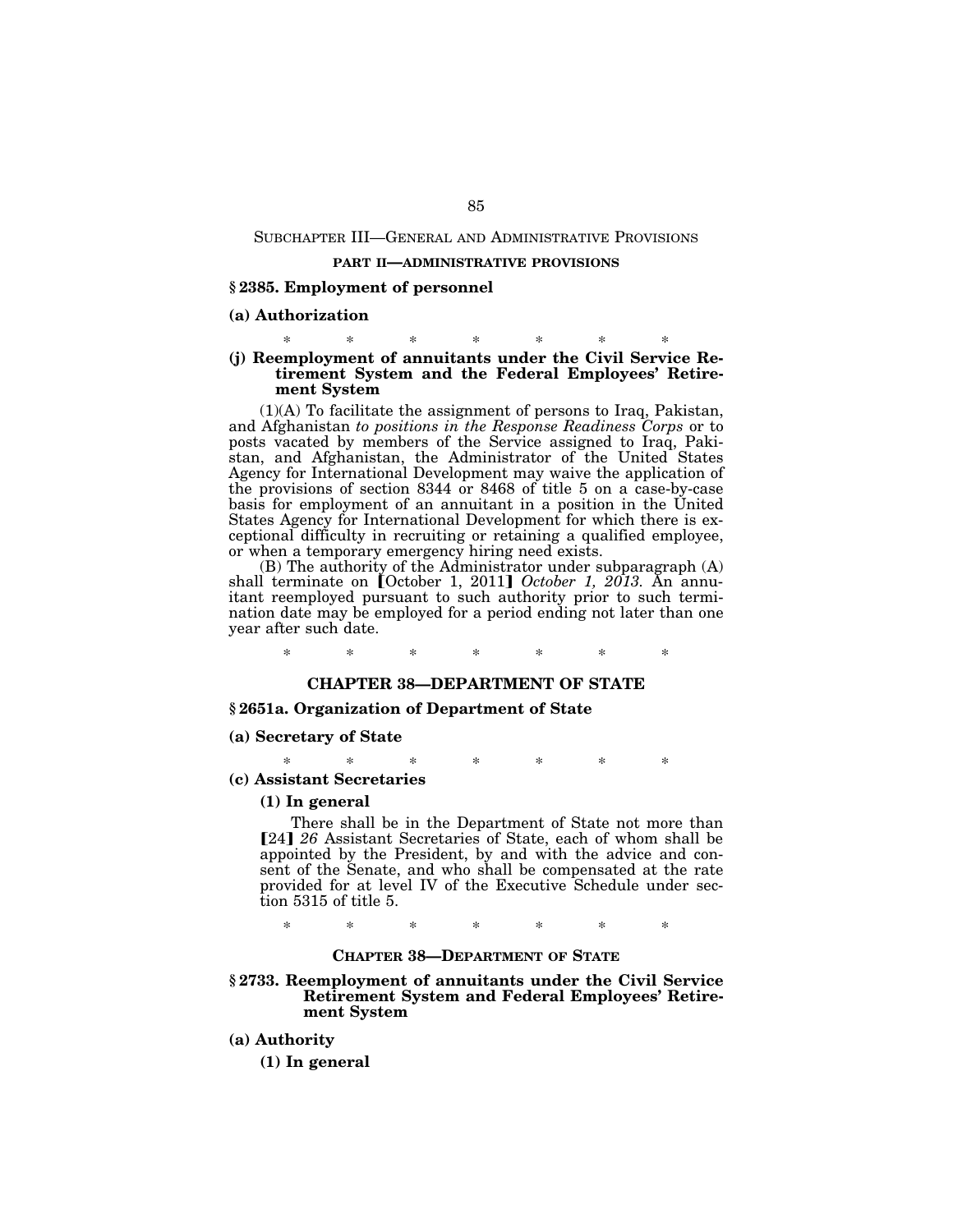To facilitate the assignment of persons to Iraq, Pakistan, and Afghanistan *to positions in the Response Readiness Corps,*  or to posts vacated by members of the Service assigned to Iraq, Pakistan, and Afghanistan, the Secretary of State may waive the application of the provisions of section 8344 or 8468 of title 5 on a case-by-case basis for employment of an annuitant in a position in the Department of State for which there is exceptional difficulty in recruiting or retaining a qualified employee, or when a temporary emergency hiring need exists.

### **(2) Termination of authority**

The authority of the Secretary under paragraph (1) shall terminate on October 1, [2011] 2013. An annuitant reemployed pursuant to such authority prior to such termination date may be employed for a period ending not later than one year after such date.

\* \* \* \* \* \* \*

### **CHAPTER 39—ARMS EXPORT CONTROL**

SUBCHAPTER II—FOREIGN MILITARY SALES AUTHORIZATION

## **§ 2763. Credit sales**

### **(a) Financing procurement of defense articles and services, and design and construction services**

The President is authorized to finance the procurement of defense articles, defense services, and design and construction services by friendly foreign countries and international organizations, on such terms and conditions as he may determine consistent with the requirements of this section. Notwithstanding any other provision of law, and subject to the regular notification requirements of the Committees on Appropriations, the authority of this section may be used to provide financing to Israel [and Egypt], Egypt, and *NATO and major non-NATO allies* for the procurement by leasing (including leasing with an option to purchase) of defense articles from United States commercial suppliers, not including Major Defense Equipment (other than helicopters and other types of aircraft having possible civilian application), if the President determines that there are compelling foreign policy or national security reasons for those defense articles being provided by commercial lease rather than by government-to-government sale under this chapter.

\* \* \* \* \* \* \*

## **CHAPTER 52—FOREIGN SERVICE**

#### SUBCHAPTER II—MANAGEMENT OF SERVICE

### **§ 3929. Inspector General**

**(a) Appointment; supervision by Secretary of State; prohibition against interference by State Department with**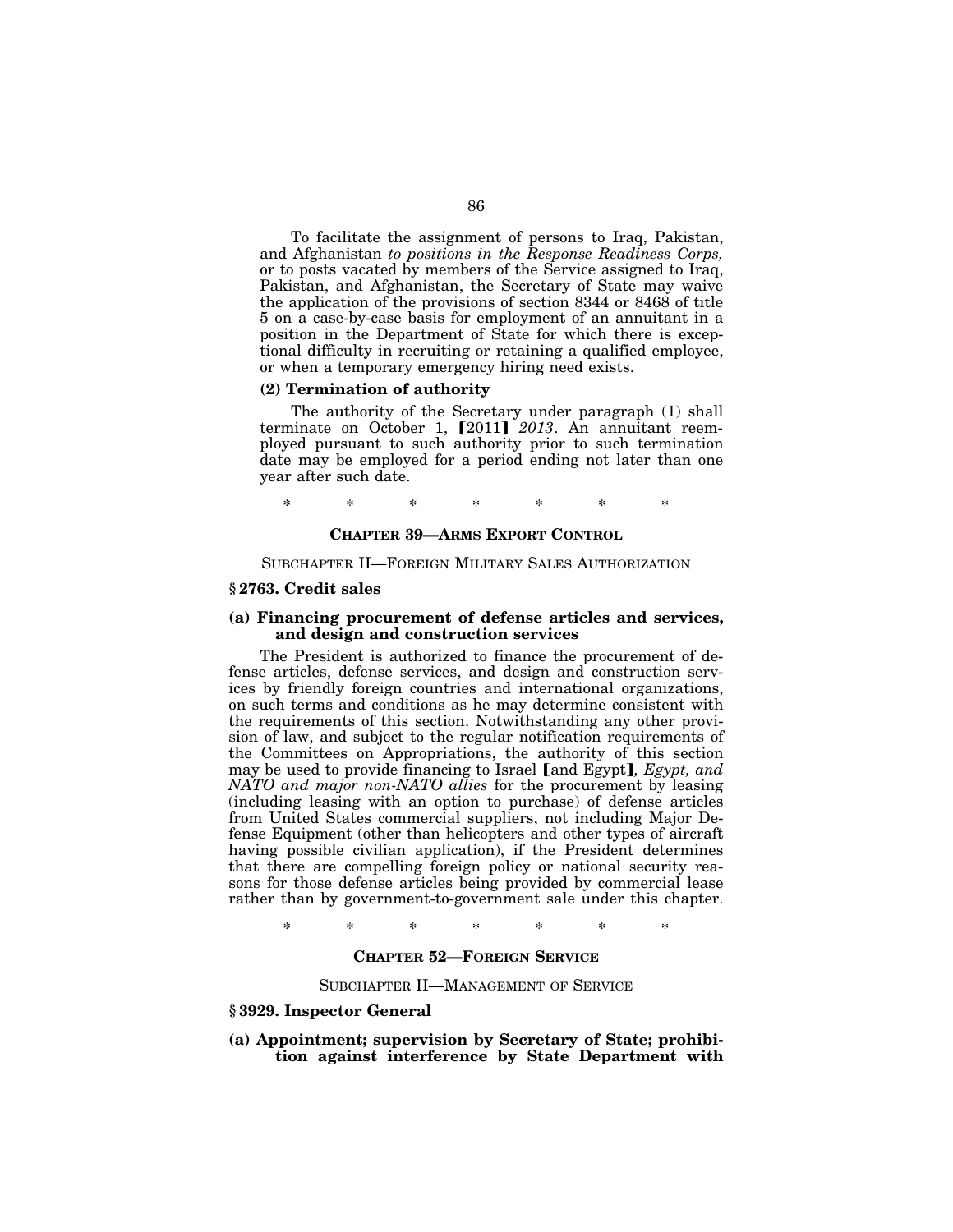**certain duties; inspections, audits, and other functions; removal from office** 

\* \* \* \* \* \* \* **(c) Policies and procedures governing inspection and audit activities; coordination and cooperation with Comptroller General; report to Attorney General on criminal law violations; provision of information to employees; conduct of investigations** 

(1)

\* \* \* \* \* \* \*

 $(6)$  INVESTIGATIONS.—<br> $(4)$  CONDUCT OF INVESTIGATIONS.—In conducting investigations of potential violations of Federal criminal law or Federal regulations, the Inspector General shall—

 $(i)$  abide by professional standards applicable to Federal law enforcement agencies; and

 $\lceil$ (ii) make every reasonable effort to permit each subject of an investigation an opportunity to provide exculpatory information.

ø(B) FINAL REPORTS OF INVESTIGATIONS.—In order to ensure that final reports of investigations are thorough and accurate, the Inspector General shall—

 $(i)$  make every reasonable effort to ensure that any person named in a final report of investigation has been afforded an opportunity to refute any allegation of wrongdoing or assertion with respect to a material fact made regarding that person's actions;

 $\left[$ (ii) include in every final report of investigation any exculpatory information, as well as any inculpatory information, that has been discovered in the course of the investigation.]

\* \* \* \* \* \* \*  $(d)(1) * * *$ 

(2) The Inspector General shall, not later than April 30 of each year, prepare and furnish to the Secretary of State an annual report summarizing the activities of the Inspector General. Such report shall include—

(A) a description of significant problems, abuses, and deficiencies relating to the administration of activities and operations of Foreign Service posts, and bureaus and other operating units of the Department of State, which were disclosed by the Inspector General within the reporting period;

(B) a description of the recommendations for corrective action made by the Inspector General during the reporting period with respect to significant problems, abuses, or deficiencies described pursuant to subparagraph  $(A)$ ;

(C) an identification of each significant recommendation described in previous annual reports on which corrective action has not been completed;

(D) a summary of matters referred to prospective authorities and the prosecutions and convictions which have resulted; *and*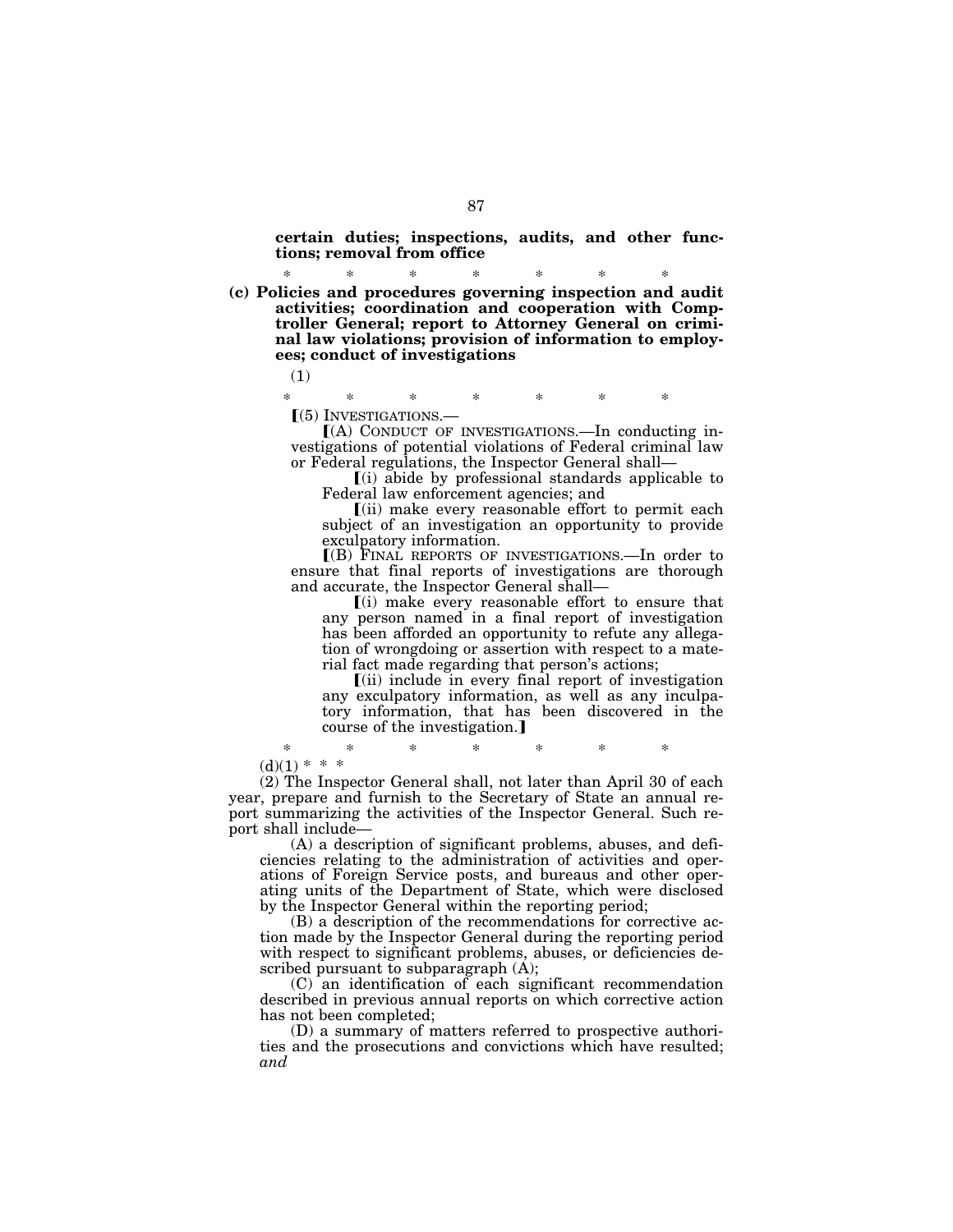(E) a listing of each audit report completed by the Inspector General during the reporting period<sub>[;</sub> and].<br> **[(F)** a notification, which may be included, if necessary, in

the classified portion of the report, of any instance in a case that was closed during the period covered by the report when the Inspector General decided not to afford an individual the opportunity described in subsection  $(c)(5)(B)(i)$  of this section to refute any allegation and the rationale for denying such individual that opportunity.

\* \* \* \* \* \* \*

SUBCHAPTER VIII—FOREIGN SERVICE RETIREMENT AND DISABILITY

### **PART I—FOREIGN SUBSTANCE RETIREMENT AND DISABILITY SYSTEM**

### **§ 4064. Reemployment**

**(a) \* \* \*** 

# \* \* \* \* \* \* \*

# **(g) Waiver of annuity limitations**

 $(1) * * *$  $(A) * * * *$ 

(B) to facilitate the assignment of persons to Iraq and Afghanistan *to positions in the Response Readiness Corps,* or to posts vacated by members of the Service assigned to Iraq and Afghanistan, if the annuitant is employed in a position for which there is exceptional difficulty in recruiting or retaining a qualified employee; or

 $*(2)$ (A) The authority of the Secretary to waive the application of subsections (a) through (d) for an annuitant pursuant to subparagraph (B) of paragraph (1), or to grant authority to the head of an Executive agency to waive the application of such subsections to an annuitant under such subparagraph, shall terminate on October 1, [2011] *2013*. An annuitant reemployed pursuant to such authority prior to such termination date may be employed for a period ending not later than one year after such date.

\* \* \* \* \* \* \*

## **CHAPTER 84—MILLENNIUM CHALLENGE**

# **§ 7705. Candidate countries**

#### **(a) Low income countries**

### **(1)** ø**Fiscal year 2004**¿ *In general*

A country shall be a candidate country for purposes of eli-<br>gibility for assistance [for fiscal year 2004] *for a fiscal year* if—

 $(A)$  [The country is eligible for assistance from the International Development Association, and the per capita income of the country is equal to or less than the historical ceiling of the International Development Association for that year, as de-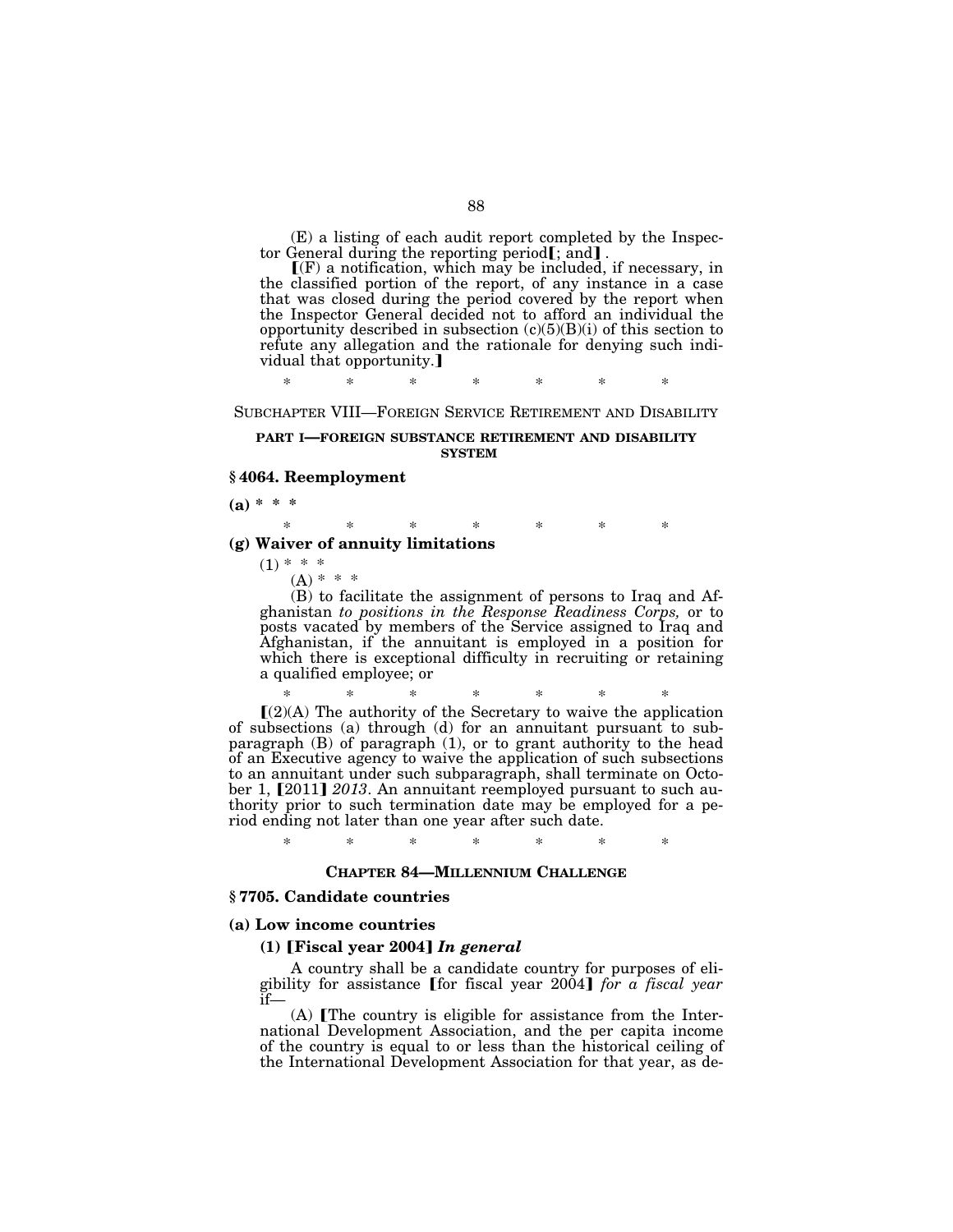fined by the International Bank for Reconstruction and Development; and The country has a per capita income equal to or *below the World Bank's lower middle income country threshold for the fiscal year involved and is among the 75 lowest per capita income countries as identified by the World Bank; and* 

(B) subject to paragraph (3), the country is not ineligible to receive United States economic assistance under part I of the Foreign Assistance Act of 1961 [22 U.S.C. 2151 et seq.] by reason of the application of any provision of the Foreign Assistance Act of 1961 [22 U.S.C. 2151 et seq.] or any other provision of law.

### ø**(2) Fiscal year 2005 and subsequent fiscal years**

A country shall be a candidate country for purposes of eligibility for assistance for fiscal year 2005 or a subsequent fiscal year if—

 $(A)$  the per capita income of the country is equal to or less than the historical ceiling of the International Development Association for the fiscal year involved, as defined by the International Bank for Reconstruction and Development; and

 $\mathbf{I}(\mathbf{B})$  the country meets the requirements of paragraph  $(1)(B).$ 

\* \* \* \* \* \* \* **(b) Lower middle income countries** 

#### **(1) In general**

\* \* \* \* \* \* \*  $(A)$  is classified as a lower middle income country in the then most recent edition of the World Development Report for Reconstruction and Development published by the International Bank for Reconstruction and Development and has an income greater than the historical ceiling for International Development Association eligibility for the fiscal year involved; and

*(A) has a per capita income equal to or below the World Bank's lower middle income country threshold for the fiscal year involved and is not among the 75 lowest per capita income countries as identified by the World Bank; and* 

### \* \* \* \* \* \* \* **(c) Identification by the Board**

\* \* \* \* \* \* \* *(d) INCOME CLASSIFICATION TRANSITION.—Any country with a per capita income that changes in a given fiscal year such that the country would be reclassified in that fiscal year from a low income country to a lower middle income country or from a lower middle income country to a low income country shall retain its candidacy status in its former income classification for the fiscal year of the country's transition and the two subsequent fiscal years.* 

\* \* \* \* \* \* \*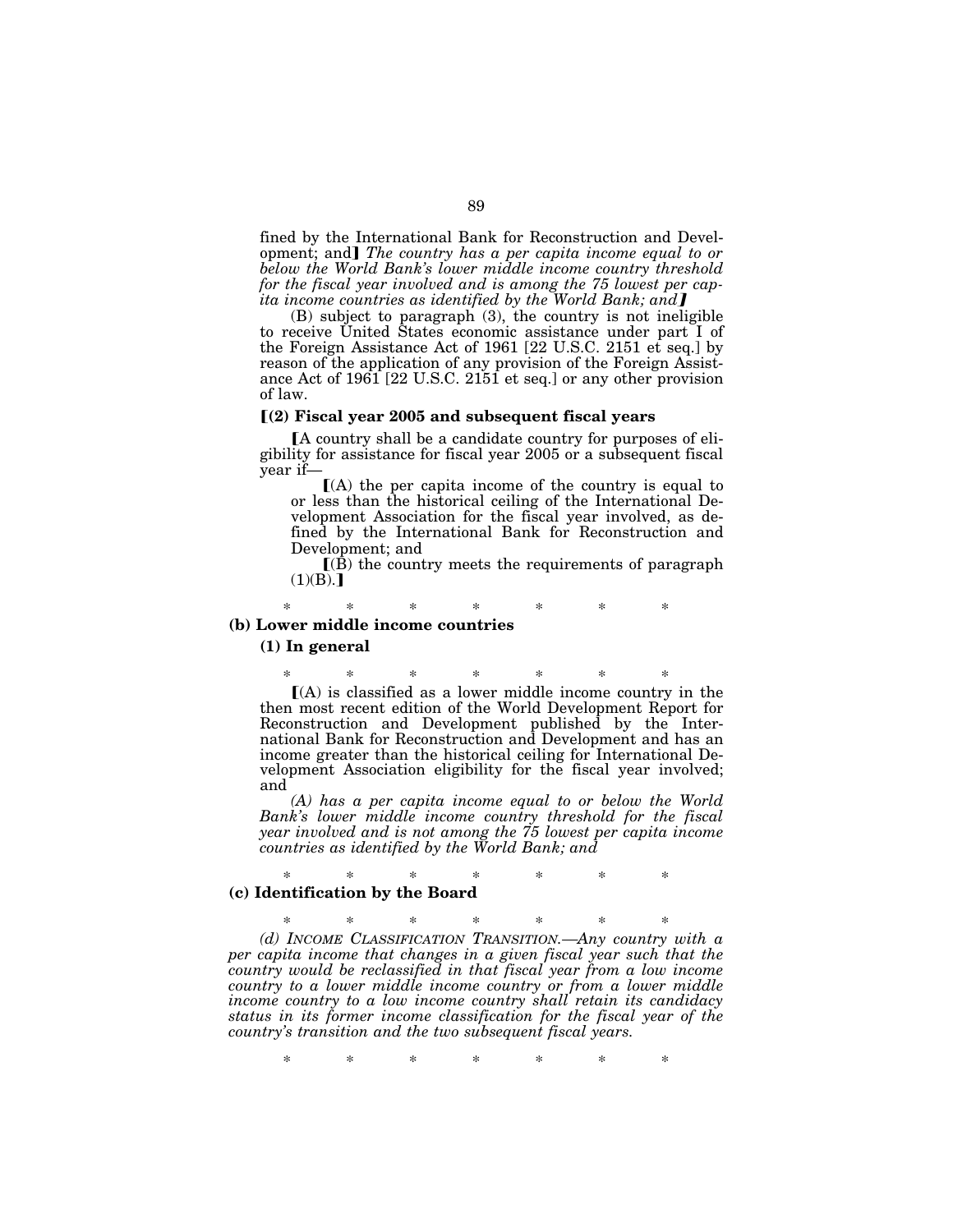### **§ 7708. Millennium Challenge Compact**

### **(a) Compact**

\* \* \* \* \* \* \*

# ø**(j) Duration of Compact**

[The duration of a Compact shall not exceed 5 years.] *(j) EXTENSION OF COMPACT.—* 

*(1) IN GENERAL.—Except as provided under paragraph (2), the duration of a Compact shall not exceed 5 years.* 

*(2) EXCEPTION.—The duration of a Compact may be extended beyond 5 years if the Board—* 

*(A) determines that a project included in the Compact cannot be completed within 5 years; and* 

*(B) approves an extension of the Compact that does not extend the total duration of the Compact beyond 7 years.* 

*(3) CONGRESSIONAL NOTIFICATION.—Not later than 15 days before the date on which the Board is scheduled to vote on the extension of a Compact beyond 5 years pursuant to paragraph (2), the Board, acting through the Chief Executive Officer, shall—* 

*(A) notify the Committee on Appropriations and the Committee on Foreign Relations of the Senate, and the Committee on Appropriations and the Committee on Foreign Affairs of the House of Representatives, of its intent to approve such extension; and* 

*(B) provide such committees with a detailed explanation for the determination and approval described in paragraph (2).* 

#### ø**(k) Subsequent Compacts**

[An eligible country and the United States may enter into and have in effect only one Compact at any given time under this section. An eligible country and the United States may enter into one or more subsequent Compacts in accordance with the requirements of this chapter after the expiration of the existing Compact.

*(k) CONCURRENT AND SUBSEQUENT COMPACTS.—* 

*(1) IN GENERAL.—Subject to paragraph (2), and in accordance with the requirements of this title, an eligible country and the United States may enter into and have in effect concurrent and/or subsequent Compacts.* 

*(2) REQUIREMENTS.—An eligible country and the United States may enter into concurrent or subsequent Compacts if the Board determines that such country—* 

*(A) is making significant, consistent progress in implementing the terms of its existing Compact(s) and supplementary agreements to such Compact(s); and* 

*(B) will contribute, in the case of an Low Income Country as defined in section 606(a), not less than a 10 percent contribution of the total amount agreed upon for a subsequent Compact, or in the case of an Lower Middle Income Country (LMIC) as defined in section 606(b), a 15 percent contribution for a subsequent Compact.*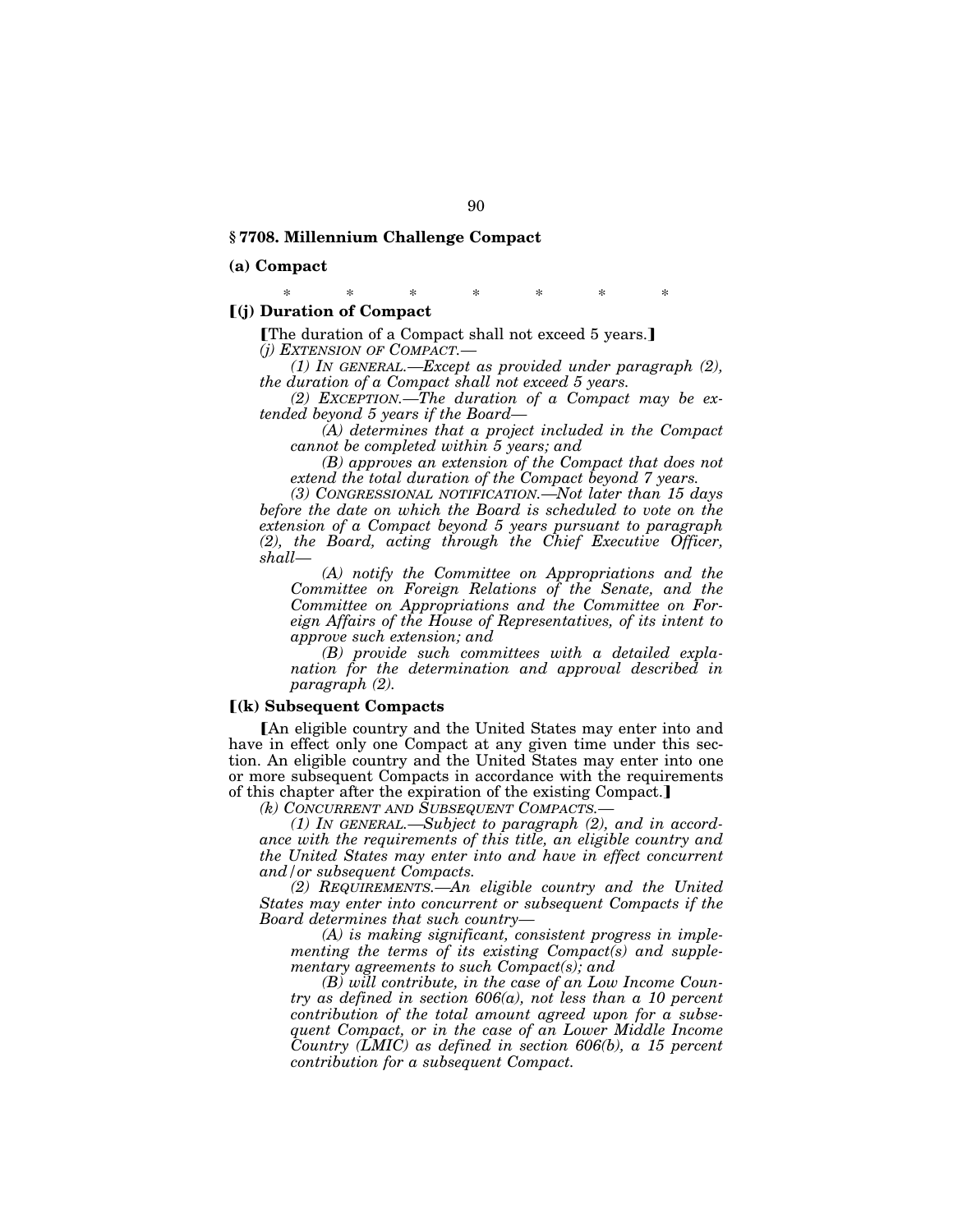*(3) FUNDING.—Millennium Challenge Corporation (MCC) shall commit any funding for a concurrent Compact at the time it funds the Compact.* 

*(4) TIMING.—A concurrent Compact shall be signed not later than 2 years after the signing of the earlier compact.* 

*(5) LIMITATION ON COMPACTS.—The MCC shall provide no more than 15 years of compact funding to any country.* 

### **UNITED NATIONS PARTICIPATION ACT, 1945, PUBLIC LAW 79–264**

SEC. 4. (a) PERIODIC REPORTS.—\* \* \*

ø(b) ANNUAL REPORT ON FINANCIAL CONTRIBUTIONS.—Not later than July 1 of each year, the Secretary of State shall submit a report to the designated congressional committees on the extent and disposition of all financial contributions made by the United States during the preceding year to international organizations in which the United States participates as a member.

## **STATE DEPARTMENT BASIC AUTHORITIES ACT, 1956, PUBLIC LAW 84–885**

### **TITLE 1—BASIC AUTHORITIES GENERALLY**

### **SEC. 51. DENIAL OF VISAS**

(a) REPORT TO CONGRESS.—  $(1)$  DENIAL OF VISAS.— \* \* \*

 $(2)$  VISA ISSUANCE TO INADMISSIBLE ALIENS.—The Secretary shall, on a semiannual basis, submit to the appropriate committees of the Congress a report describing every instance during the period covered by the report in which a consular post or the Visa Office of the Department of State issued an immigrant or nonimmigrant visa to an alien who is inadmissible to the United States based upon terrorist activity or failed to object to the issuance of an immigrant or nonimmigrant visa to an alien notwithstanding any such ground of inadmissibility. The report shall set forth the name and nationality of the alien, the issuing post, and a brief factual statement of the basis for issuance of the visa or the failure to object. The report may be submitted in classified or unclassified form.

\* \* \* \* \* \* \*

### **FOREIGN ASSISTANCE ACT, 1961, PUBLIC LAW 87–195**

### **SEC. 104C. ASSISTANCE TO COMBAT MALARIA.**

 $(a) * * * *$ 

\* \* \* \* \* \* \*

(d) COORDINATION.—In carrying out this section, the President shall coordinate with the World Health Organization, the Global Fund to Fight AIDS, Tuberculosis, and Malaria, the Department of Health and Human Services (the Centers for Disease Control and Prevention and the National Institutes of Health), and other orga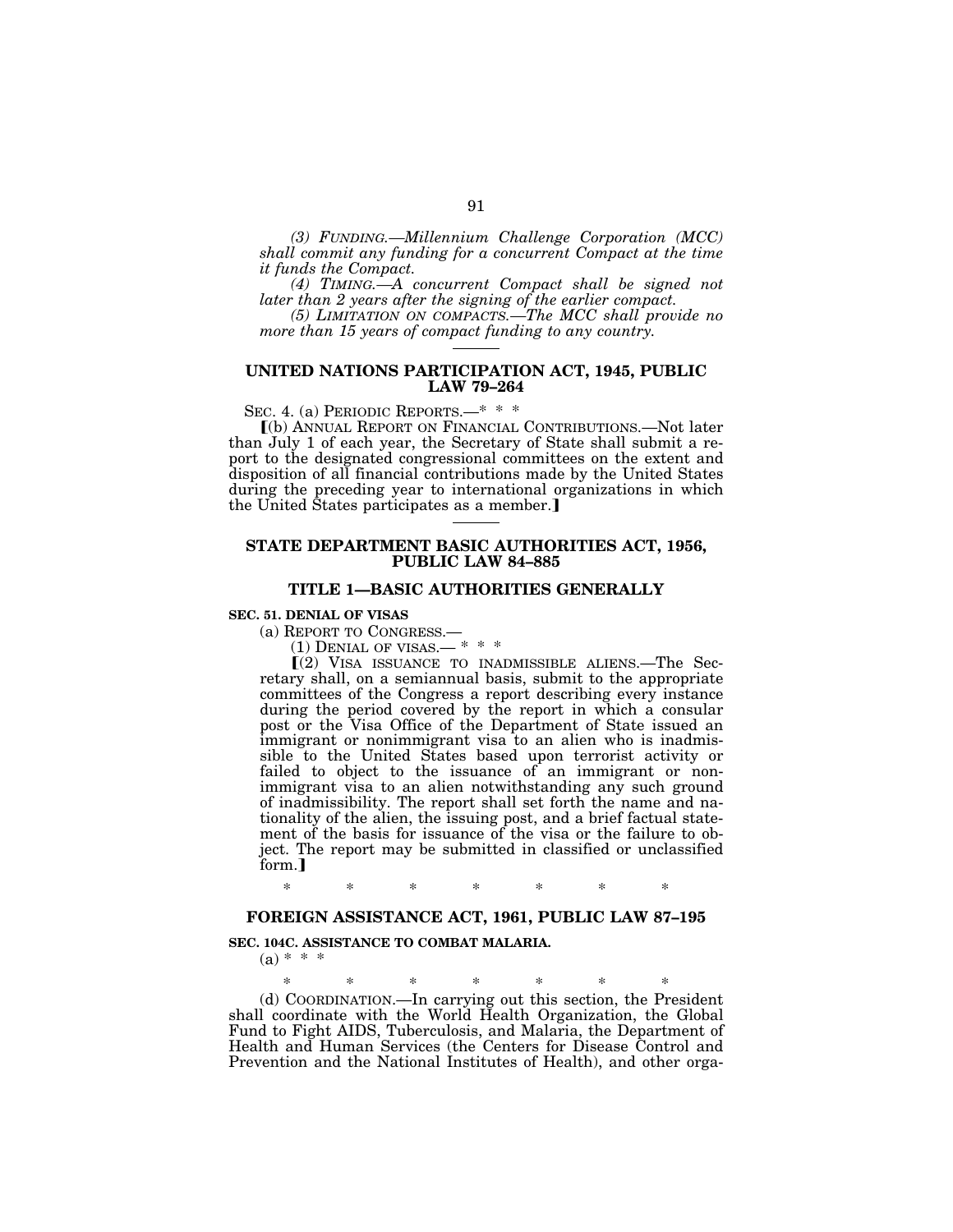nizations with respect to the development and implementation of a comprehensive malaria control program.

### *SEC. 104D. ELIGIBILITY FOR ASSISTANCE.*

*Notwithstanding any other provision of law, regulation, or policy, in determining eligibility for assistance authorized under sections 104, 104A, 104B, and 104C—* 

*(1) a foreign nongovernmental organization shall not be ineligible for such assistance solely on the basis of health or medical services, including counseling and referral services, provided by such organization with non-United States Government funds if such services are permitted in the country in which they are being provided and would not violate United States law if provided in the United States; and* 

*(2) a foreign nongovernmental organization shall not be subject to requirements relating to the use of non-United States Government funds for advocacy and lobbying activities other than those that apply to United States nongovernmental organizations receiving assistance under this part.* 

\* \* \* \* \* \* \*

# **SEC. 133. PROGRAMS TO ENCOURAGE GOOD GOVERNANCE.**

(a) ESTABLISHMENT OF PROGRAMS.—

\* \* \* \* \* \* \*

ø(d) BIENNIAL REPORTS.—

 $[(1)$  In GENERAL.—The Secretary of State, in consultation with the Secretary of Commerce and the Administrator of the United States Agency for International Development, shall prepare and transmit to the Committee on International Relations and the Committee on Appropriations of the House of Representatives and the Committee on Foreign Relations and the Committee on Appropriations of the Senate a biennial report 130 on—

 $(A)$  projects and activities carried out under programs established under subsection (a) for the preceding two-year period 131 in priority countries identified pursuant to subsection  $(a)(3)$ ; and

 $($ B $)$  projects and activities carried out under programs to combat corruption, improve transparency and accountability, and promote other forms of good governance established under other provisions of law for the preceding two year period 132 in such countries.

 $(2)$  REQUIRED CONTENTS.—The report required by paragraph (1) shall contain the following information with respect to each country described in paragraph (1):

 $I(A)$  A description of all United States Governmentfunded programs and initiatives to combat corruption and improve transparency and accountability in the country.

 $\Gamma(B)$  A description of United States diplomatic efforts to combat corruption and improve transparency and accountability in the country.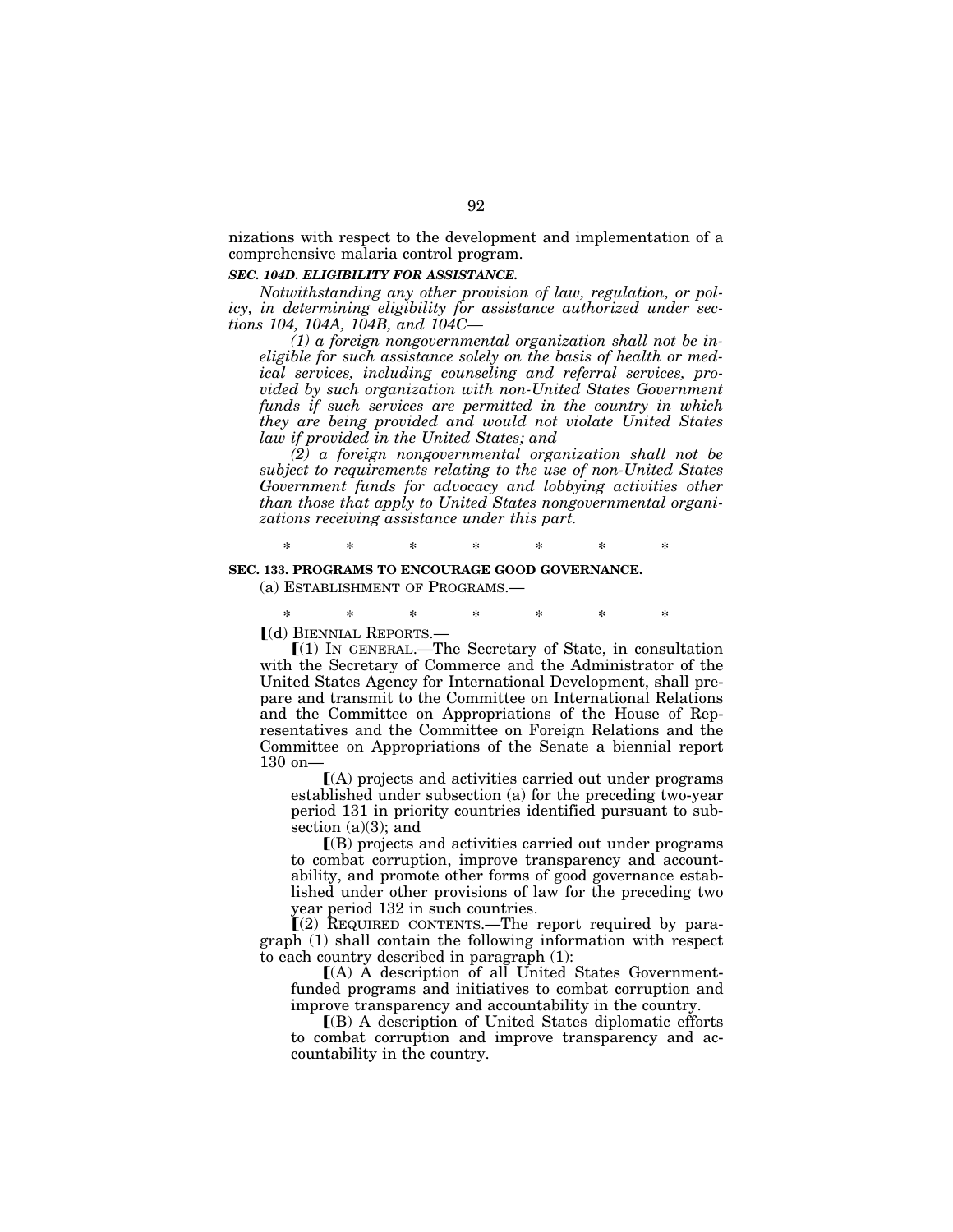$\mathbf{C}(\mathbf{C})$  An analysis of major actions taken by the government of the country to combat corruption and improve transparency and accountability in the country.]

\* \* \* \* \* \* \* øSEC. 494. DISASTER RELIEF ASSISTANCE.—There is authorized to be appropriated, in addition to other sums available for such purposes, \$65,000,000 for use by the President for disaster relief and emergency recovery needs in Pakistan, and Nicaragua, under such terms and conditions as he may determine, such sums to remain available until expended.

øSEC. 495. CYPRUS RELIEF AND REHABILITATION.—The President is authorized to furnish assistance, on such terms and conditions as he may determine, for the relief and rehabilitation of refugees and other needy people in Cyprus. There is authorized to be appropriated for the purposes of this section, in addition to amounts otherwise available for such purposes, \$40,000,000. Such amount is authorized to remain available until expended. Assistance under this section shall be provided in accordance with the policy and general authority contained in section 491.

\* \* \* \* \* \* \* øSEC. 495B. ITALY RELIEF AND REHABILITATION.—(a) In addition to amounts otherwise available for such purpose, there is authorized to be appropriated \$25,000,00 for the fiscal year 1976 to furnish assistance under this chapter for the relief and rehabilitation of the people who have been victimized by the recent earthquake in Italy. Amounts appropriated under this section are authorized to remain available until expended.

<sup>ø</sup>(b) There are authorized to be appropriated to the President \$30,000,000 for the fiscal year 1978 for relief, rehabilitation, and reconstruction assistance, in accordance with the provisions of section 491 and on such terms and conditions as he may determine, for the people who have been victimized by the recent earthquakes in Italy. Amounts appropriated under this subsection are authorized to remain available until expended.

 $(c)$  Obligations incurred prior to the date of enactment of this section against other appropriations or accounts for the purpose of providing relief and rehabilitation assistance to the people of Italy may be charged to the appropriations authorized under this section.

 $\left[$ (d)(1) The Congress recognizes that prompt United States assistance is necessary to alleviate the human suffering arising from the earthquakes in southern Italy in late 1980. Accordingly, there are authorized to be appropriated to the President, in addition to amounts otherwise available for such purpose, \$50,000,000 for the fiscal year 1981 for relief, rehabilitation, and reconstruction assistance for the victims of those earthquakes. Such assistance shall be provided in accordance with the policies and general authorities of section 491 and on such terms and conditions as the President may determine.

 $(2)$  Amounts appropriated under this subsection are authorized to remain available until expended.

 $(3)$  Obligations incurred against other appropriations or accounts for the purpose of providing relief, rehabilitation, and recon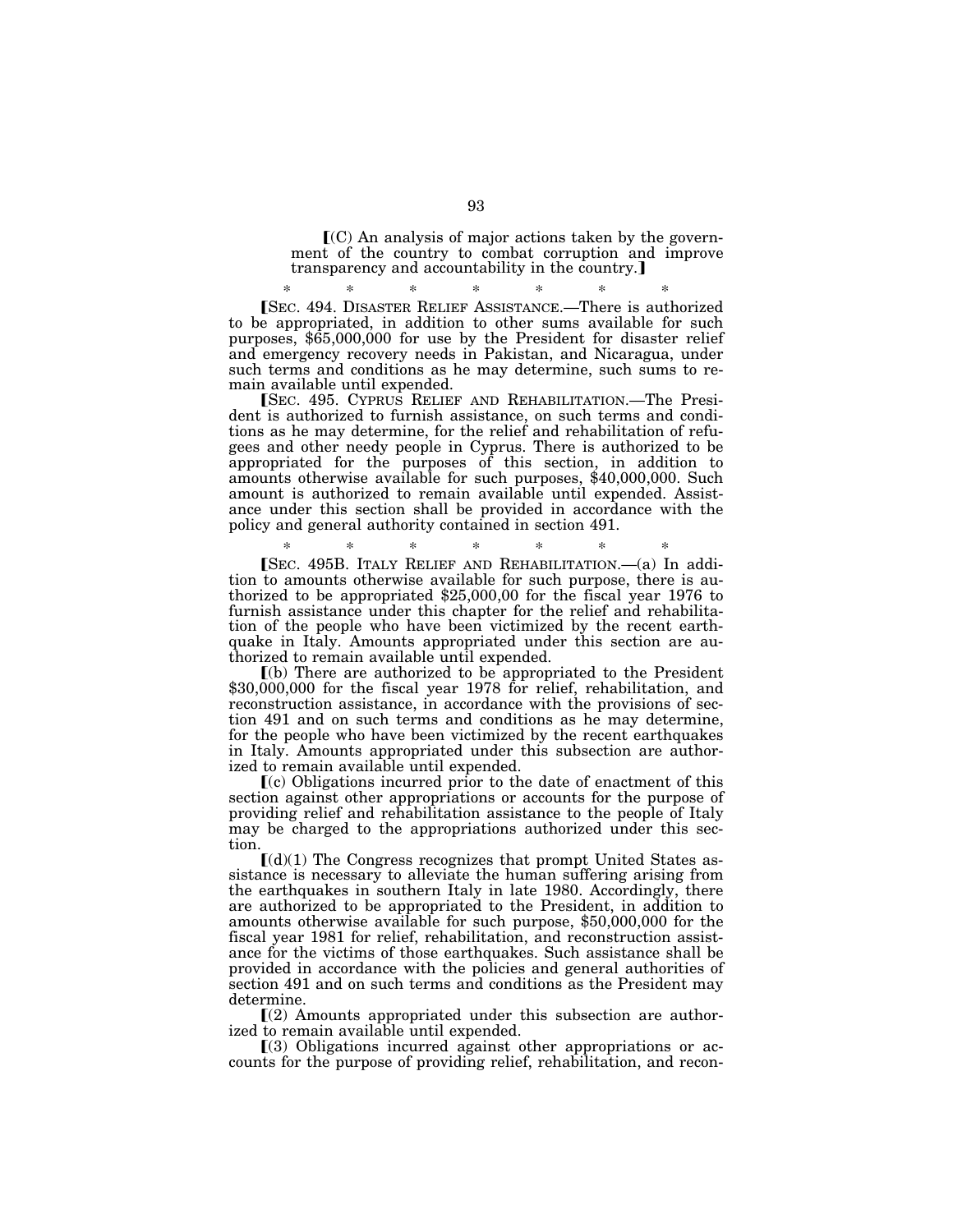struction assistance for the victims of the late 1980 earthquakes in southern Italy may be charged to appropriations, enacted after those obligations were incurred, for assistance for that purpose under this chapter.

 $\Gamma$ SEC. 495C. LEBANON RELIEF AND REHABILITATION.—(a) The Congress, recognizing that prompt United States assistance is necessary to alleviate the human suffering arising from the civil strife in Lebanon and to restore the confidence of the people of Lebanon, authorizes the President to furnish assistance, on such terms and conditions as he may determine, for the relief and rehabilitation of refugees and other needy people in Lebanon.

ø(b) There is authorized to be appropriated to the President for the purposes of this section, in addition to amounts otherwise available for such purposes, \$50,000,000, which amount is authorized to remain available until expended.

 $\lceil$ (c) Assistance under this section shall be provided in accordance with the policies and general authority contained in section 491.

 $\lceil$ (d) Obligations incurred prior to the date of enactment of this section against other appropriations or accounts for the purpose of providing relief and rehabilitation assistance to the people of Lebanon may be charged to the appropriations authorized under this section.

 $(e) * * *$  [Repealed—1978]

 $\overline{\text{SEC}}$ . 495D. ROMANIAN RELIEF AND REHABILITATION.—(a) The Congress, recognizing that prompt United States assistance is necessary to alleviate the human suffering arising from recent earthquakes in Romania, authorizes the President to furnish assistance, on such terms and conditions as he may determine, for the relief and rehabilitation of refugees and other earthquake victims in Romania.

 $(a)$  There are hereby authorized to be appropriated to the President for the fiscal year 1977, notwithstanding any other provisions of this Act, in addition to amounts otherwise available for such purposes, not to exceed \$20,000,000, which amount is authorized to remain available until expended.

 $\Gamma$ (c) Assistance under this section shall be provided in accordance with the policies and general authority contained in section 491.

 $(d)$  Obligations incurred prior to the date of enactment of this section against other appropriations or accounts for the purpose of providing relief and rehabilitation assistance to the people of Romania may be charged to the appropriations authorized under this section.

 $(e)$  \* \* \* [Repealed—1981]

 $\Gamma(f)$  Nothing in this section shall be interpreted as endorsing any measure undertaken by the Government of Romania which would suppress human rights as defined in the Conference on Security and Co-operation in Europe (Helsinki) Final Act and the United Nations Declaration on Human Rights, or as constituting a precedent for or commitment to provide United States development assistance to Romania, and the Romanian Government shall be so notified when aid is furnished under this section.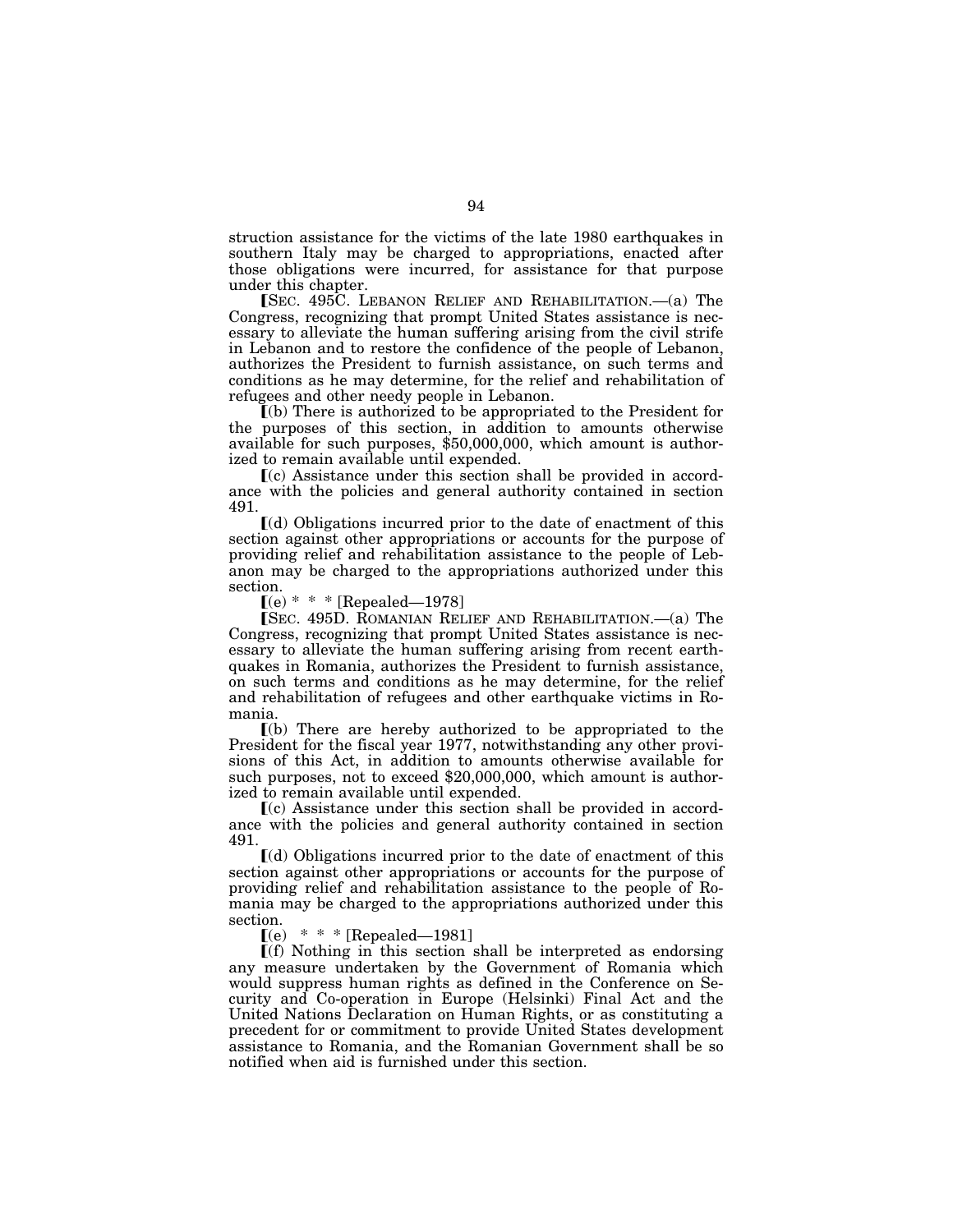[SEC. 495E. TURKEY RELIEF, REHABILITATION, AND RECON-STRUCTION.—The President is requested to use up to \$20,000,000 of the funds made available under section 492 of this Act to provide relief, rehabilitation, and reconstruction assistance to the victims of the recent earthquakes in Turkey.

øSEC. 495F. AFRICAN REHABILITATION AND RESETTLEMENT.— (a) The Congress recognizes that United States assistance is necessary to help developing countries in Africa meet the longer term rehabilitation and resettlement needs of displaced persons and other innocent victims of civil strife. Therefore, the President is authorized to furnish assistance, on such terms and conditions as he may determine, for the longer term rehabilitation and resettlement needs of such victims. Funds for this purpose should be used to assist African governments in providing semipermanent housing, potable water supply systems, and sanitary facilities which are generally not provided by existing refugee relief agencies.

ø(b) There are authorized to be appropriated to the President for the purposes of this section, in addition to amounts otherwise available for such purposes, \$10,000,000 for the fiscal year 1981. Amounts appropriated under this subsection are authorized to remain available until expended.

 $(c)$  Assistance under this section shall be provided in accordance with the policies and general authorities contained in section 491.

**ISEC. 495G. SPECIAL CARIBBEAN HURRICANE RELIEF ASSIST-**ANCE.—The President is authorized to furnish assistance, on such terms and conditions as he may determine, for disaster relief and reconstruction in the Caribbean to assist in alleviating the human suffering caused by recent hurricanes in that region. In addition to amounts otherwise available for such purposes, there is authorized to be appropriated for purposes of this section \$25,000,000 for the fiscal year 1980, which amount is authorized to remain available until expended. Assistance under this section shall be provided in accordance with the policies and general authorities contained in section 491.

**SEC. 495H. CAMBODIAN DISASTER RELIEF ASSISTANCE.** (a) The Congress recognizes that prompt United States assistance is necessary to alleviate the human suffering arising from famine and disease in Cambodia. Accordingly, the President is authorized to furnish assistance, on such terms and conditions as he may determine, for disaster relief to alleviate the suffering of the victims of famine and disease in Cambodia. Assistance provided under this section shall be for humanitarian purposes and limited to the civilian population, with emphasis on providing food, medicine and medical care, clothing, temporary shelter, transportation for emergency supplies and personnel, and similar assistance to save human lives.

ø(b) Assistance provided under this section or any other provision of law to alleviate the human suffering caused by famine and disease in Cambodia shall be provided, to the maximum extent practicable, through international agencies and private voluntary organizations such as (among others) the World Relief Committee, World Medical Missions, Inc., Cama Services, World Vision, Food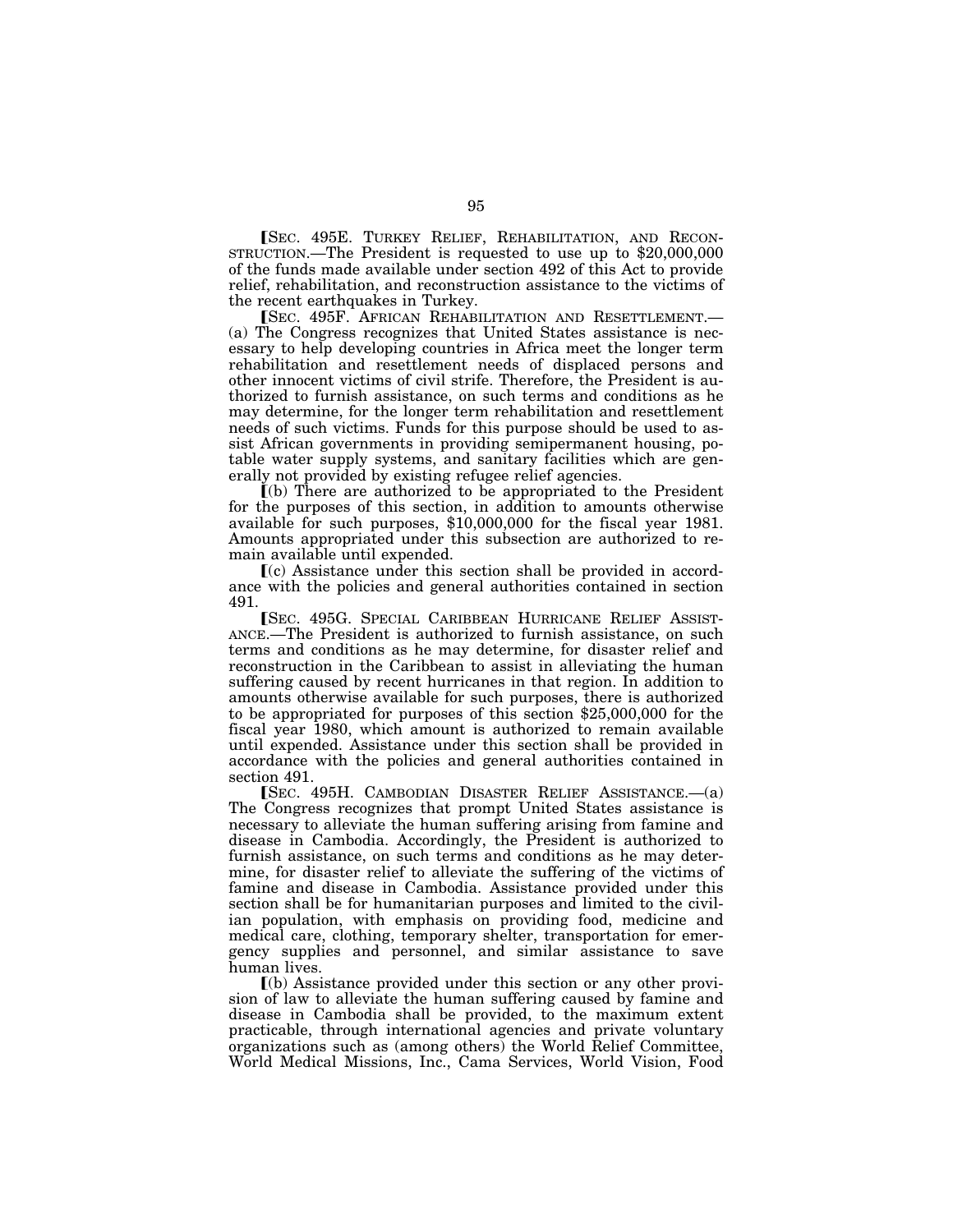for the Hungry, Thailand Baptist Mission, Catholic Relief Services, Oxfam, and the International Rescue Committee.

 $(c)(1)$  In providing assistance under this section, the President shall satisfy himself that adequate procedures have been established to ensure that such assistance reaches the innocent victims of famine and disease for whom it is intended. Such procedures shall include end use monitoring of deliveries on a periodic basis by individuals having freedom of movement where the assistance is being distributed within Cambodia.<br> $[(2) * * * [\text{Repeated}-1981]$ 

 $*$  \* [Repealed—1981]

 $[(d)(1)$  In addition to amounts otherwise available for such purposes, there is authorized to be appropriated for purposes of this section \$30,000,000 for the fiscal year 1980, which amount is authorized to remain available until expended.

 $(2)$  Obligations incurred, prior to the enactment of appropriations to carry out this section, against other appropriations or accounts for the purpose of alleviating the human suffering caused by famine and disease in Cambodia may be charged to the appropriations authorized by paragraph (1) of this subsection.

 $(3)$  The President may exercise the authority of section 610(a) of this Act (without regard to the 20 percent limitation contained in that section on increases in accounts) in order to transfer, for use in carrying out this section, up to \$30,000,000 of the funds made available for the fiscal year 1980 to carry out other provisions of this Act.

 $(4)$  Priority shall be given in allocating assistance under the Food for Peace Act to furnishing agricultural commodities for use in carrying out this section.

ø(e) Assistance under this section shall be provided in accordance with the policies and utilizing the general authorities provided in section 491.

[SEC. 495I. ASSISTANCE FOR DISPLACED PERSONS IN CENTRAL AMERICA.—(a)(1) The Congress recognizes that prompt United States assistance is necessary to help meet the basic human needs of persons displaced by strife in El Salvador. Therefore, the President is authorized to furnish assistance, on such terms and conditions as he may determine, to help alleviate the suffering of these displaced persons. Assistance provided under this section shall be for humanitarian purposes, with emphasis on the provision of food, medicine, medical care, and shelter and, where possible, implementation of other relief and rehabilitation activities. The Congress encourages the use, where appropriate of the services of private and voluntary organizations and international relief agencies in the provision of assistance under this section.

ø(2) The Congress understands that the country of Belize has expressed interest and willingness in the resettlement in its territory of Haitian nationals who desire to settle in Belize. Therefore, the President is authorized to furnish assistance, on such terms and conditions as he may determine, to assist the Government of Belize in the resettlement of Haitian nationals in the national territory of Belize.

 $\Gamma$ (b) There are authorized to be appropriated to the President for the purposes of this section, in addition to amounts otherwise available for such purposes, \$5,000,000 for the fiscal year 1982 and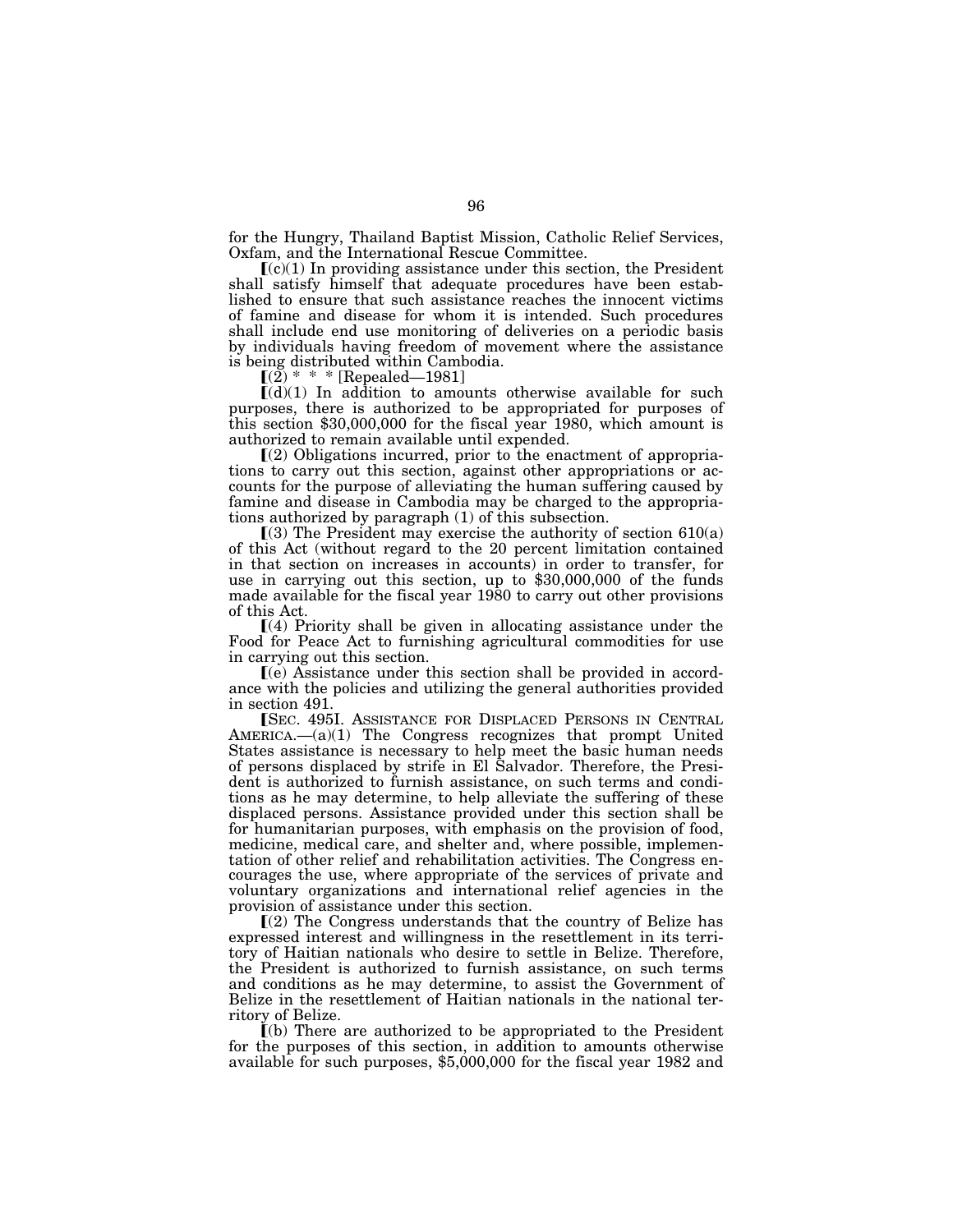\$5,000,000 for the fiscal year 1983. Amounts appropriated under this section are authorized to remain available until expended.

ø(c) Assistance under this section shall be provided in accordance with the policies and utilizing the general authorities provided in section 491.<br>
[SEC. 495J. LEBANON EMERGENCY RELIEF, REHABILITATION,

AND RECONSTRUCTION ASSISTANCE.— $(a)$  The Congress recognizes that prompt United States assistance is necessary to alleviate the human suffering and resettlement needs of the innocent victims of recent strife in Lebanon. Therefore, the President is authorized to furnish assistance, on such terms and conditions as he may determine, for the relief, rehabilitation, and reconstruction needs of such victims. Assistance provided under this section shall emphasize the provision of food, medicine, clothing, shelter, and water supply systems, and similar efforts to ameliorate the suffering of the people in Lebanon.

 $(a)$  In addition to amounts otherwise available for such purpose, there is authorized to be appropriated to the President \$50,000,000 to carry out this section. Amounts appropriated under this subsection are authorized to remain available until expended.

 $(c)$  Assistance under this section shall be furnished in accordance with the policies and general authorities contained in section 491. [SEC. 495K. AFRICAN FAMINE ASSISTANCE.-

 $(a)$  AUTHORIZATION OF ASSISTANCE.—The President is authorized to provide assistance for famine relief, rehabilitation, and recovery in Africa. Assistance under this section shall be provided for humanitarian purposes and shall be provided on a grant basis. Such assistance shall include—

 $(1)$  relief, rehabilitation, and recovery projects to benefit the poorest people, including the furnishing of seeds for planting, fertilizer, pesticides, farm implements, farm animals and vaccine and veterinary services to protect livestock upon which people depend, blankets, clothing, and shelter, disease prevention and health care projects, water projects (including water purification and well-drilling), small-scale agricultural projects, and food protection and preservation projects; and

 $(2)$  projects to meet emergency health needs, including vaccinations.

 $($ b) USES OF FUNDS. $-$ 

ø(1) PRIVATE AND VOLUNTARY ORGANIZATIONS AND INTER-NATIONAL ORGANIZATIONS.—Funds authorized to be appropriated by this section shall be used primarily for grants to private and voluntary organizations and international organizations.

 $(Q)$  EMERGENCY HEALTH PROJECTS.—A significant portion of the funds authorized to be appropriated by this section shall be used for emergency health projects pursuant to subsection  $(a)(2)$ 

 $(3)$  MANAGEMENT SUPPORT ACTIVITIES. - Of the amount authorized to be appropriated by this section, \$2,500,000 shall be transferred to the ''Operating Expenses of the Agency for International Development'' account. These funds shall be used for management support activities associated with the plan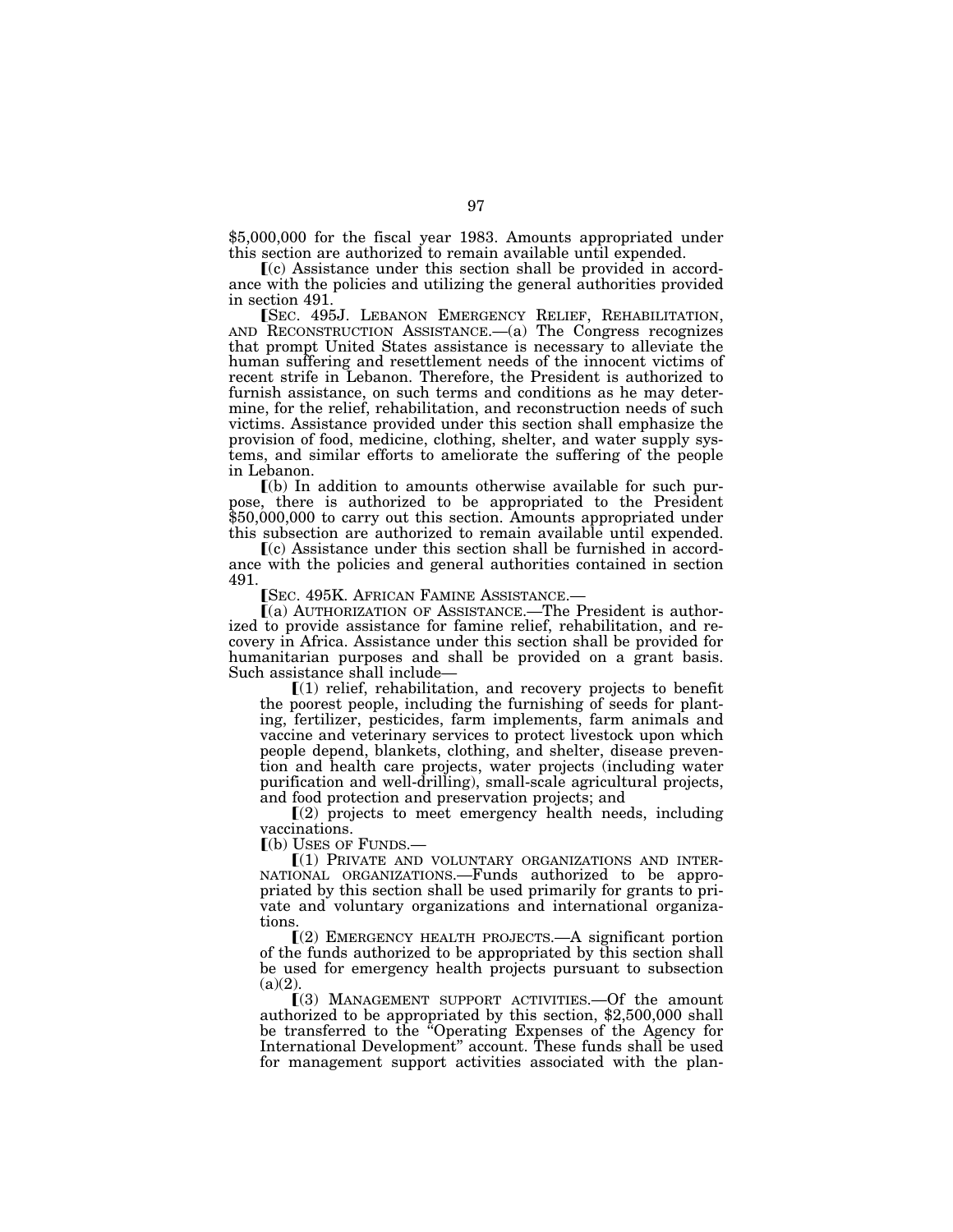ning, monitoring, and supervision of emergency food and disaster assistance provided in those countries in Africa described in section 5(a) of the African Famine Relief and Recovery Act of 1985.

 $(c)$  AUTHORIZATION OF APPROPRIATIONS.—In addition to the amounts otherwise available for such purpose, there are authorized to be appropriated \$137,500,000 for the fiscal year 1985 for use in providing assistance under this section.

ø(d) POLICIES AND AUTHORITIES TO BE APPLIED.—Assistance under this section shall be furnished in accordance with the policies and general authorities contained in section 491.]

### \* \* \* \* \* \* \*

#### CHAPTER 1—GENERAL PROVISIONS

SEC. 620C. UNITED STATES POLICY REGARDING THE EASTERN MEDITERRANEAN.

 $(a) * * * *$ 

\* \* \* \* \* \* \* ø(c) Because progress toward a Cyprus settlement is a high priority of United States policy in the Eastern Mediterranean, the President and the Congress shall continually review that progress and shall determine United States policy in the region accordingly. To facilitate such a review the President shall, within 60 days after the date of enactment of this section and at the end of each succeeding 60-day period, transmit to the Speaker of the House of Representatives and the chairman of the Committee on Foreign Relations of the Senate a report on progress made toward the conclusion of a negotiated solution of the Cyprus problem. Such transmissions shall include any relevant reports prepared by the Sec-<br>retary General of the United Nations for the Security Council.]

\* \* \* \* \* \* \*

# **SEC. 620F. NUCLEAR NON-PROLIFERATION POLICY IN SOUTH ASIA.**

(a) FINDINGS.—

\* \* \* \* \* \* \* <sup>ø</sup>(c) REPORT ON PROGRESS TOWARD REGIONAL NON-PROLIFERA- TION.—Not later than April 1 of each year, the President shall submit a report to the Committees on Appropriations, the Speaker of

the House of Representatives, and the chairman of the Committee on Foreign Relations of the Senate, on nuclear proliferation in South Asia, including efforts taken by the United States to achieve a regional agreement on nuclear non-proliferation, and including a comprehensive list of the obstacles to concluding such a regional agreement.]

\* \* \* \* \* \* \*

### SEC. [620J.] 620M LIMITATION ON ASSISTANCE TO SECURITY FORCES.

(a) IN GENERAL.—No assistance shall be furnished under this Act or the Arms Export Control Act to any unit of the security forces of a foreign country if the Secretary of State has credible **Fevidence** *information* that such unit has committed **r** are violations] *a gross violation* of human rights.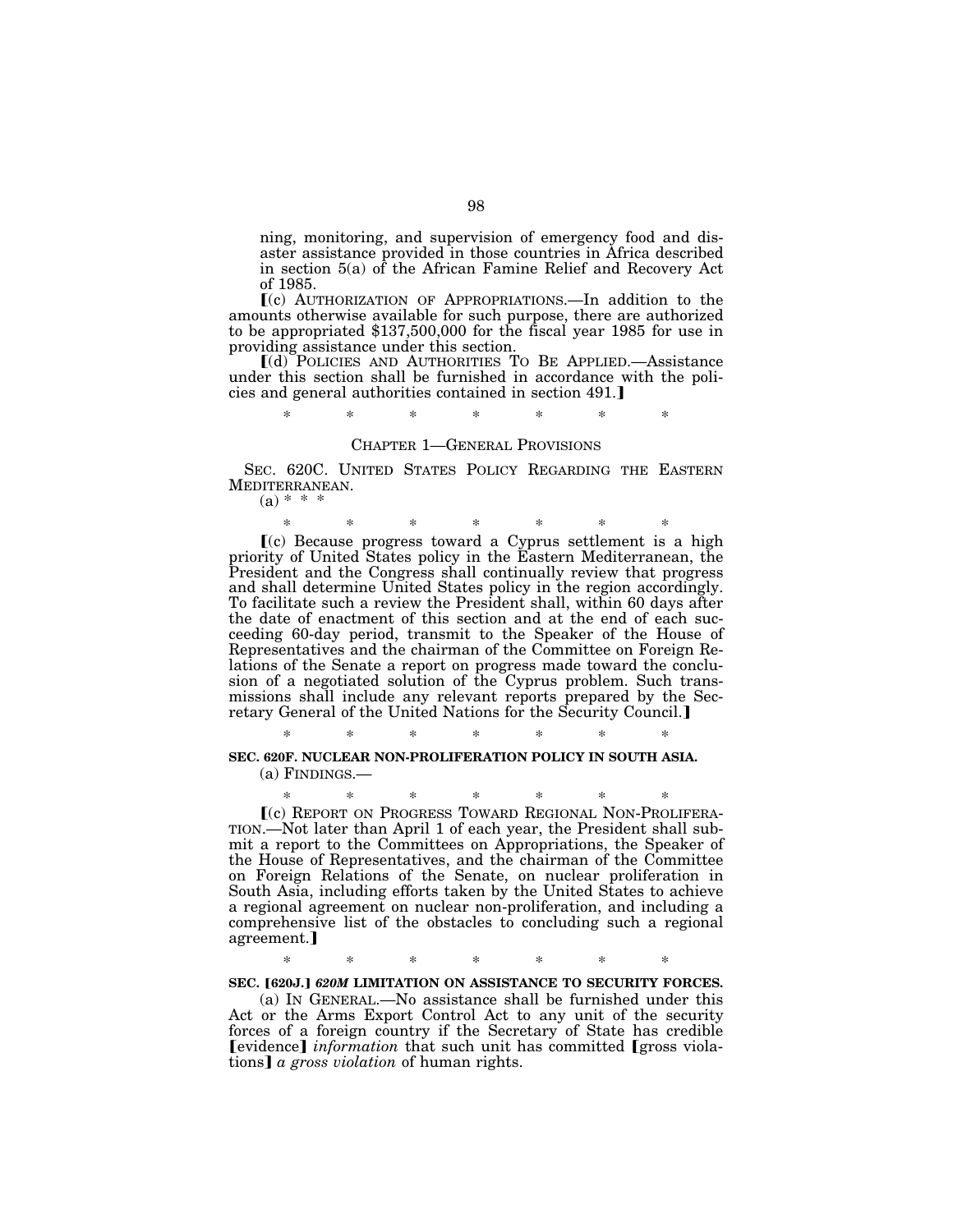(b) EXCEPTION.—The prohibition in subsection (a) shall not apply if the Secretary determines and reports to the Committee on Foreign Relations of the Senate, the Committee on Foreign Affairs of the House of Representatives, and the Committees on Appropriations that the government of such country is taking effective [measures] *steps* to bring the responsible members of the security forces unit to justice.

\* \* \* \* \* \* \*  $(c)$  \*

\* \* \* \* \* \* \*

*(d) CREDIBLE INFORMATION.—Not later than 180 days after the enactment of this section, the Secretary shall establish, and periodically update, procedures to—* 

*(1) ensure that for each country the Department of State has a current list of all security force units receiving United States training, equipment, or other types of assistance; and* 

*(2) facilitate the receipt by the Department of State and United States embassies of information from individuals and organizations outside the United States Government about gross violations of human rights by security force units;* 

*(3) routinely request and obtain such information from the Department of Defense, the Central Intelligence Agency, and other United States Government sources;* 

*(4) ensure that such information is evaluated and preserved;* 

*(5) ensure that when vetting an individual for eligibility to receive United States training the individual's unit is also vetted;* 

*(6) seek to identify the unit involved when credible information of a gross violation exists but the identity of the unit is lacking; and* 

*(7) make publicly available, to the maximum extent practicable, the identity of those units which may receive United States assistance for which the Secretary has credible information.* 

*(e) The Secretary shall provide a copy of the procedures to the Committees on Appropriations.* 

### **DEPARTMENT OF STATE, THE UNITED STATES INFOR-MATION AGENCY, THE BOARD FOR INTERNATIONAL BROADCASTING, THE INTER-AMERICAN FOUNDATION, AND THE ASIA FOUNDATION, TO ESTABLISH THE NA-TIONAL ENDOWMENT FOR DEMOCRACY ACT, FISCAL YEARS 1984 AND 1985, PUBLIC LAW 101–167 98–164**

# **TITLE VIII—SOVIET-EASTERN EUROPEAN RESEARCH AND TRAINING SHORT TITLE**

SEC. 801. This title may be cited as the ″Soviet-Eastern European Research and Training Act of 1983″.

\* \* \* \* \* \* \*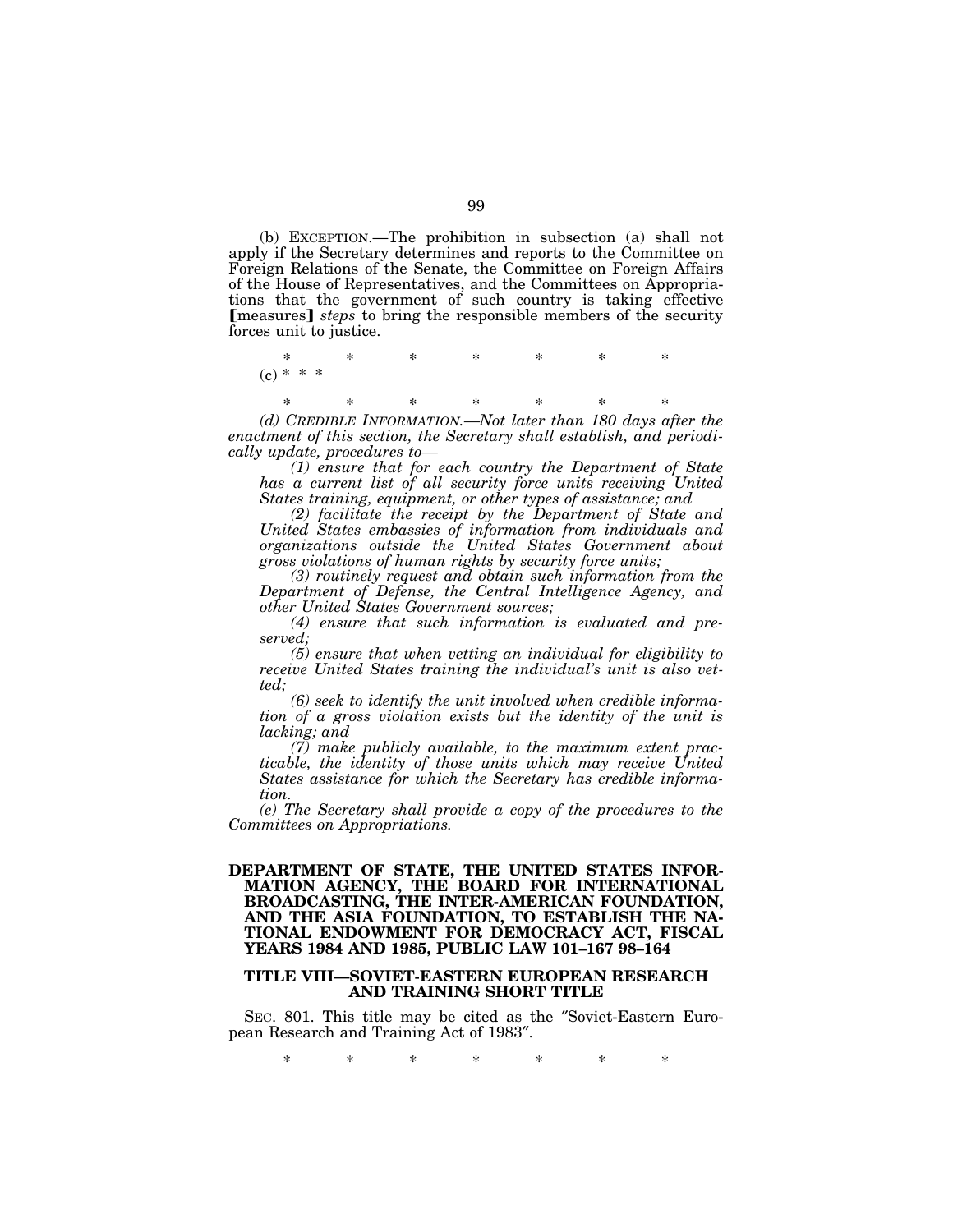SEC. 807. The Secretary of State shall prepare and submit to the President and the Congress at the end of each fiscal year in which an institution receives assistance under this title a report of the activities of such institution supported by such assistance, if the administrative expenses of such institution which are covered by such assistance represent more than 10 per centum of such assistance, together with such recommendations as the Advisory Committee deems advisable.

### **FOREIGN OPERATIONS, EXPORT FINANCING, AND RE-LATED PROGRAMS APPROPRIATIONS ACT, 1990, PUB-LIC LAW 101–167**

#### ESTABLISHING CATEGORIES OF ALIENS FOR PURPOSES OF REFUGEE DETERMINATIONS

SEC. 599D. (a) IN GENERAL.— \* \* \* (b) ESTABLISHMENT OF CATEGORIES.—  $(1)$  \* \*

\* \* \* \* \* \* \* (3) Within the number of admissions of refugees allocated for each of fiscal years 1990, 1991, and 1992 for refugees who are nationals of the Soviet Union under section 207(a)(3) of the Immigration and Nationality Act and within the number of such admissions allocated for each of fiscal years 1993, 1994, 1995, 1996, 1997, 1998, 1999, 2000, 2001, 2002, 2003, 2004,<br>2005, 2006, 2008, 2009, 2010 [and 2011] *2011, and 2012 f*or refugees who are nationals of the independent states of the former Soviet Union, Estonia, Latvia, and Lithuania under such section, notwithstanding any other provision of law, the President shall allocate one thousand of such admissions for such fiscal year to refugees who are within the category of aliens described in paragraph (2)(B).

\* \* \* \* \* \* \* (e) PERIOD OF APPLICATION.—

(1) Subsections (a) and (b) shall take effect on the date of the enactment of this Act [Nov. 21, 1989] and shall only apply to applications for refugee status submitted before June 1, 2011¿ *October 1, 2012.* 

(2) Subsection (c) shall apply to decisions made after the date of the enactment of this Act and before  $\text{[June 1, 2011]}$ *October 1, 2012.* 

(3) Subsection (d) shall take effect on the date of the enactment of this Act and shall only apply to reapplications for refugee status submitted before [June 1, 2011] October 1, 2012.

\* \* \* \* \* \* \*

ADJUSTMENT OF STATUS FOR CERTAIN SOVIET AND INDOCHINESE PAROLEES

SEC. 599E. (a)  $* * *$ \* \* \* \* \* \* \* (b) \* \* \*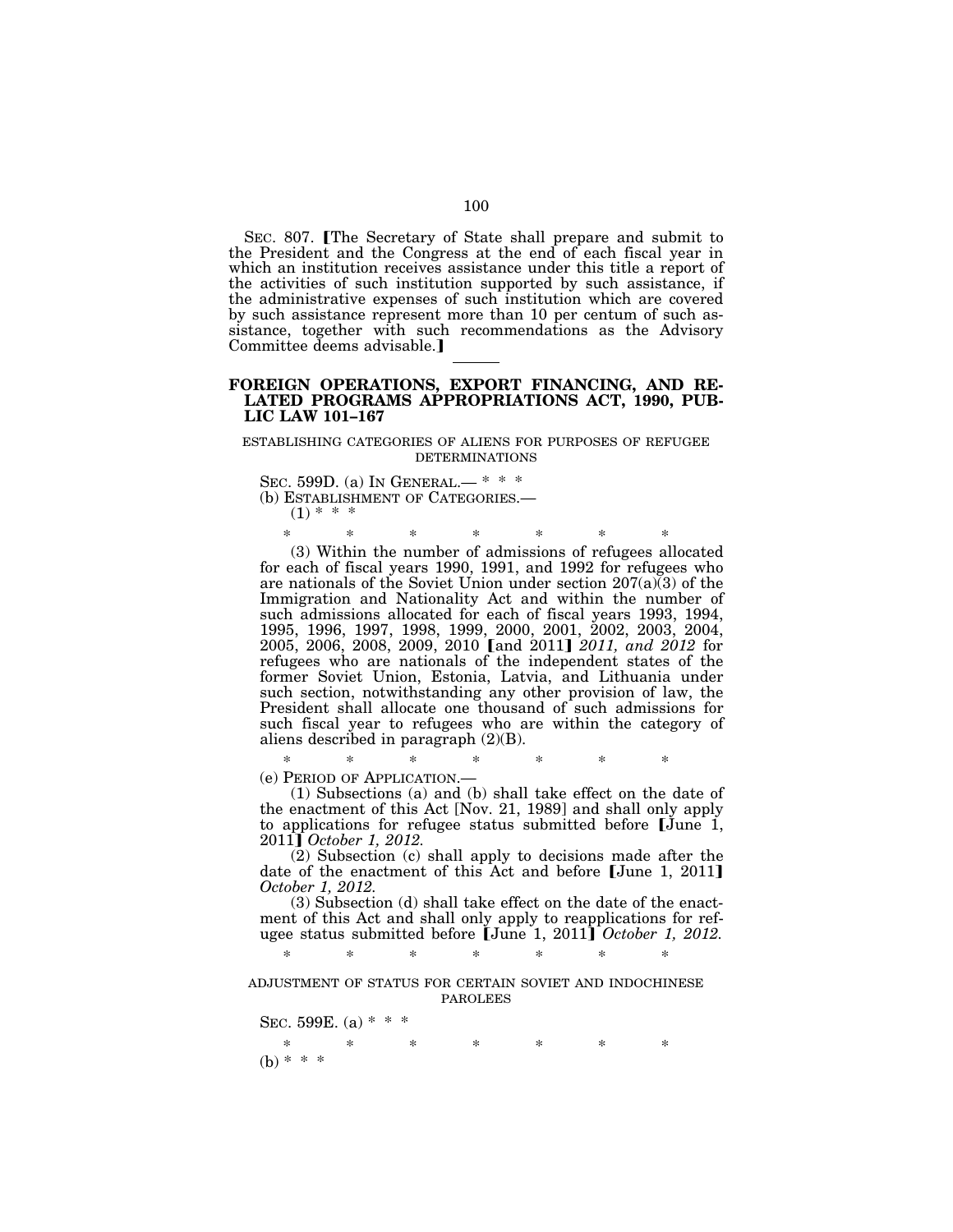$(1) * * *$ 

(2) was inspected and granted parole into the United States during the period beginning on August 15, 1988, and ending on September 30,  $[2010]$   $2011$ , after being denied refugee status.

### **SUPPORT FOR EAST EUROPEAN DEMOCRACY (SEED) ACT, 1989, PUBLIC LAW 101–179**

### TITLE VII—REPORTS TO CONGRESS

**SEC. 704. ANNUAL SEED PROGRAM REPORT.** 

(a) FINDINGS.—  $* * *$ 

\* \* \* \* \* \* \* ø(c) ANNUAL SEED PROGRAM REPORT.—Not later than January 31 of each year (beginning in 1991), the President shall submit to the Congress a ''Report on the United States Program of Support for East European Democracy (the SEED Program)''. Each such report shall describe the assistance provided to each East European country under this Act during the preceding fiscal year. In addition, each such report shall contain an assessment of the progress made by each such recipient country in—

 $(1)$  implementing economic policies designed to promote sustained economic growth, develop economic freedom, and increase opportunities for the people of that country; and

 $(2)$  adopting and implementing constitutional, legal, and administrative measures that—

 $(A)$  affect the powers of the executive and legislative authorities and the independence of the judiciary,

 $(6)$  affect the formation and operation of independent

political parties, groups, associations, or organizations, or  $(C)$  affect fundamental human rights and civil liberties.

## **FREEDOM SUPPORT ACT, 1992, PUBLIC LAW 102–511**

#### TITLE I—GENERAL PROVISIONS

#### ø**SEC. 104. ANNUAL REPORT.**

[Not later than January 31 of each year, the President shall submit to the Congress a report on United States assistance for the independent states of the former Soviet Union under this Act or other provisions of law. Each such report shall include—

 $(1)$  an assessment of the progress each independent state has made in meeting the standards set forth in section 498A of the Foreign Assistance Act of 1961, including a description of the steps each independent state has taken or is taking toward meeting those standards and a discussion of additional steps that each independent state could take to meet those standards;

 $\Gamma(2)$  a description of the United States assistance for each independent state that was provided during the preceding fiscal year, is planned for the current fiscal year, and is proposed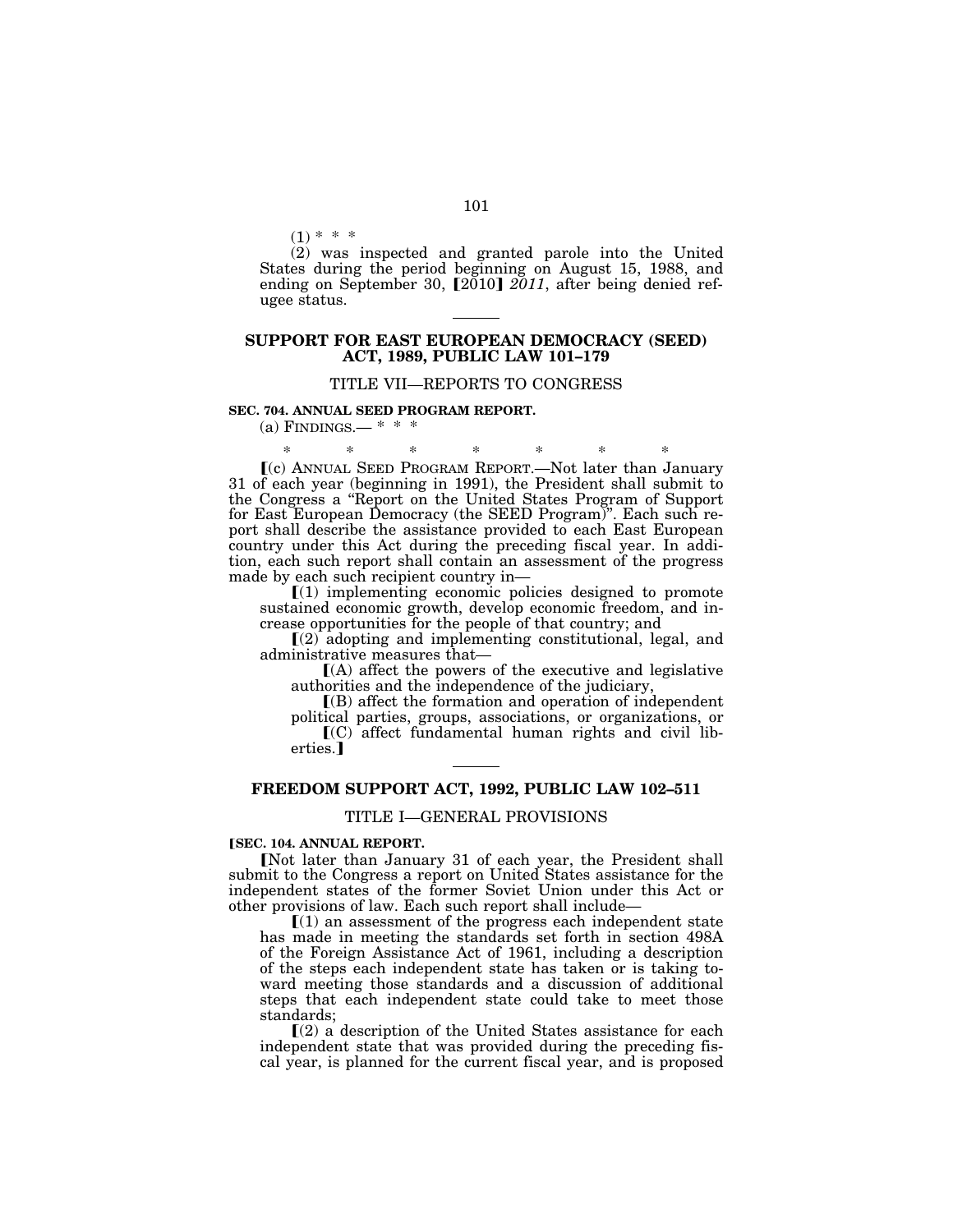for the coming fiscal year, specifying the extent to which such assistance for the preceding fiscal year and for current fiscal year has actually been delivered;

ø(3) an assessment of the effectiveness of United States assistance in achieving its purposes; and

 $(4)$  an evaluation of the manner in which the "notwithstanding'' authority provided in section 498B(j)(1) of the Foreign Assistance Act of 1961, and the 'notwithstanding' authority provided in any other provision of law with respect to assistance for the independent states, has been used and why the use of that authority was necessary.]

### **FOREIGN OPERATIONS, EXPORT FINANCING, AND RE-LATED PROGRAMS APPROPRIATIONS ACT, 1994, PUB-LIC LAW 103–87**

### TITLE V—GENERAL PROVISIONS

SEC. 560. (a)  $* * *$ 

\* \* \* \* \* \* \*  $\Gamma(g)$  None of the funds appropriated by this Act shall be made available to any government of the New Independent States of the former Soviet Union if that government directs any action in violation of the territorial integrity or national sovereignty of any other New Independent State, such as those violations included in Principle Six of the Helsinki Final Act: *Provided*, That such funds may be made available without regard to the restriction in this subsection if the President determines that to do so is in the national interest of the United States: *Provided further*, That the restriction of this subsection shall not apply to the use of such funds for the provision of assistance for purposes of humanitarian, disaster and refugee relief: *Provided further*, That thirty days after the date of enactment of this Act, and then annually thereafter, the Secretary of State shall report to the Committees on Appropriations on steps taken by the governments of the New Independent States concerning violations referred to in this subsection: *Provided further*, That in preparing this report the Secretary shall consult with the United States Representative to the Conference on Security and Cooperation in Europe.

## **FOREIGN RELATIONS AUTHORIZATION ACT, FISCAL YEARS 1994 AND 1995, PUBLIC LAW 103–236**

# **TITLE V—FOREIGN POLICY**

## PART A—GENERAL PROVISIONS

### **[SEC. 514. IMPLEMENTATION OF PARTNERSHIP FOR PEACE.**

ø(a) REPORT TO CONGRESS.—The President shall submit annually, beginning 90 days after the date of enactment of this Act, a detailed report to the Committee on Foreign Relations of the Senate and the Committee on Foreign Affairs of the House of Representatives on the implementation of the "Partnership for Peace"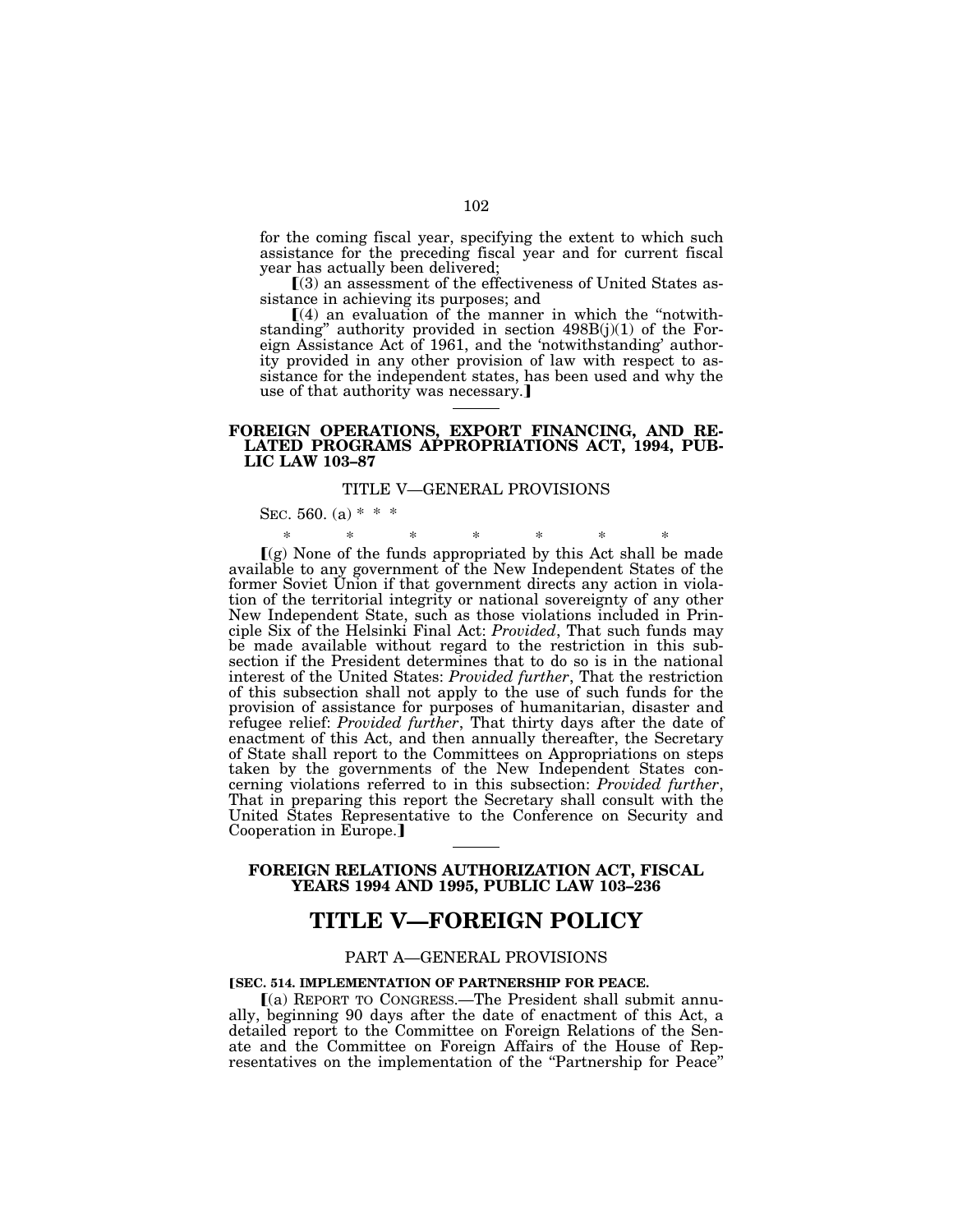initiative, including an assessment of the progress made by former members of the Warsaw Treaty Organization in meeting the criteria for full membership articulated in Article 10 of the North Atlantic Treaty, wherein any other European state may, by unanimous agreement, be invited to accede to the North Atlantic Treaty if it is in a position to further the principles of the Treaty and to contribute to the security of the North Atlantic area.

\* \* \* \* \* \* \*

### **SEC. 527. EXPROPRIATION OF UNITED STATES PROPERTY.**

(a) PROHIBITION.—

\* \* \* \* \* \* \* ø(f) REPORTING REQUIREMENT.—Not later than 90 days after the date of enactment of this Act and at the beginning of each fiscal year thereafter, the Secretary of State shall transmit to the Speaker of the House of Representatives and the Committee on Foreign Relations of the Senate, a report containing the following:

 $[(1)$  A list of every country in which the United States Government is aware that a United States person has an outstanding expropriation claim.

 $(2)$  The total number of such outstanding expropriation claims made by United States persons against each such country.

 $(3)$  The period of time in which each such claim has been outstanding.

 $(4)$  The status of each case and efforts made by the United States Government and the government of the country in which such claim has been made, to take one or more of the steps described in subsection (a)(2).

ø(5) Each project a United States Executive Director voted against as a result of the action described in subsection  $(b)$ .

# **PUBLIC LAW 106–113**

# **APPENDIX G—H.R. 3427**

# **DIVISION A—DEPARTMENT OF STATE PROVISIONS**

# **TITLE VI—EMBASSY SECURITY AND COUNTERTERRORISM MEASURES**

### **SEC. 604. AUTHORIZATIONS OF APPROPRIATIONS.**

(a) AUTHORIZATION OF APPROPRIATIONS.—

\* \* \* \* \* \* \*

(e) CAPITAL SECURITY COST SHARING.—

(1) AUTHORITY.—Notwithstanding any other provision of law, all agencies with personnel overseas subject to chief of mission authority pursuant to section 207 of the Foreign Service Act of 1980 (22 U.S.C. 3927) shall participate and provide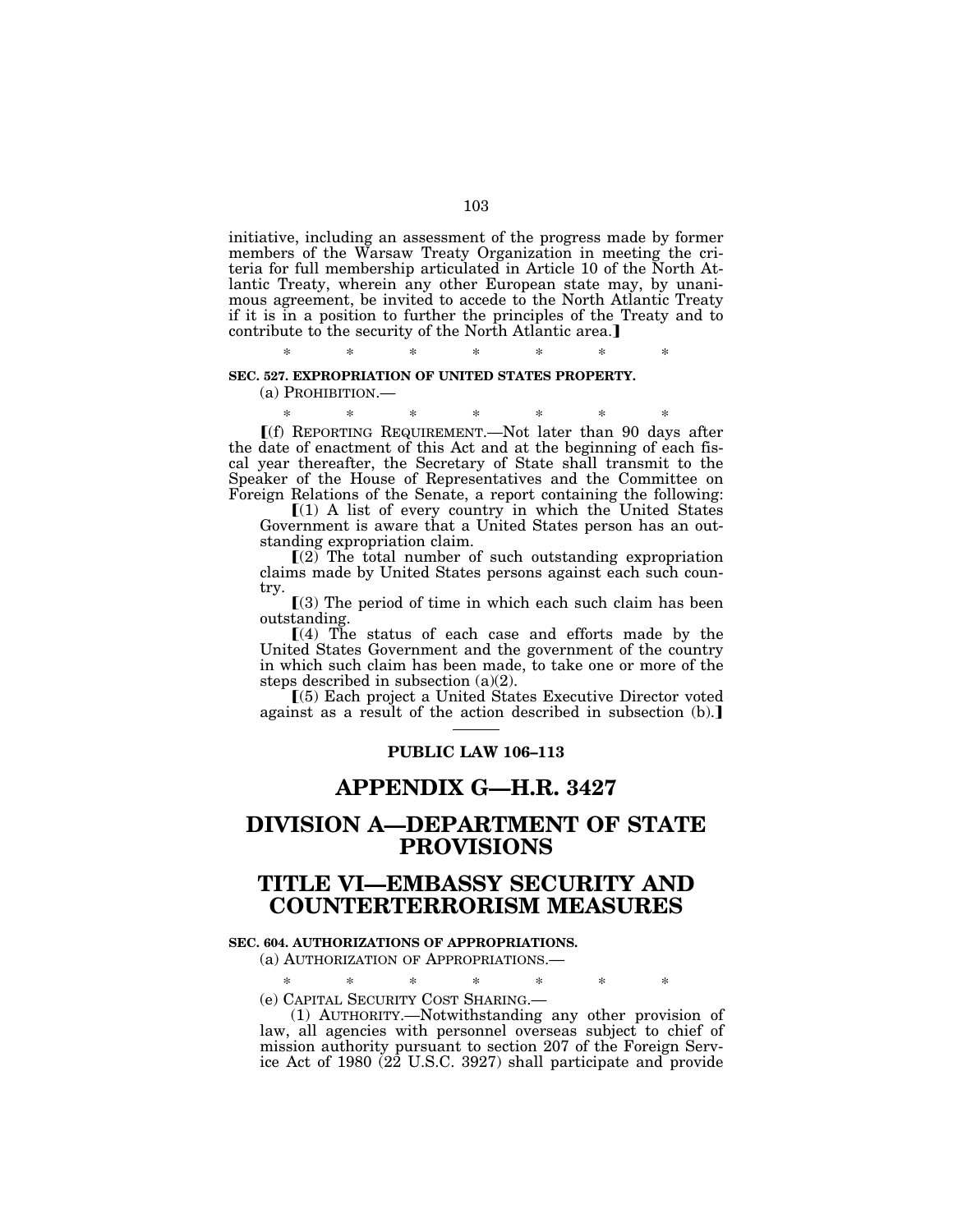funding in advance for their share of costs of  $[p \text{ roviding new}]$ *providing, maintaining, repairing, and renovating* safe, secure United States diplomatic facilities, without offsets, on the basis of the total overseas presence of each agency as determined annually by the Secretary ofState in consultation with such agency. Amounts advanced by such agencies to the Department of State shall be credited to the Embassy Security, Construction and Maintenance account, and remain availableuntil expended.

\* \* \* \* \* \* \*

## **SEC. 605. OBLIGATIONS AND EXPENDITURES. \* \* \***

(a) REPORT AND PRIORITY OF OBLIGATIONS.—

\* \* \* \* \* \* \* ø(c) SEMIANNUAL REPORTS ON ACQUISITION AND MAJOR SECU-RITY UPGRADES.—On June 1 and December 1 of each year, the Secretary of State shall submit a report to the appropriate congressional committees on the embassy construction and security pro-

gram authorized under this title. The report shall include—

 $(1)$  obligations and expenditures—

 $[(A)$  during the previous two fiscal quarters; and

 $($ B) since the enactment of this Act;

 $(2)$  projected obligations and expenditures for the fiscal year in which the report is submitted and how these obligations and expenditures will improve security conditions of specific diplomatic facilities; and

 $(3)$  the status of ongoing acquisition and major security enhancement projects, including any significant changes in—

 $(A)$  the budgetary requirements for such projects;

 $\bar{I}(B)$  the schedule of such projects; and

 $(C)$  the scope of the projects.]

### **EMERGENCY SUPPLEMENTAL ACT, 2000, PUBLIC LAW 106–246**

### DIVISION B—FISCAL YEAR 2000 SUPPLEMENTAL APPROPRIATIONS

### TITLE III—COUNTERNARCOTICS

### CHAPTER 2

## GENERAL PROVISIONS—THIS CHAPTER

**SEC. 3203. REPORT ON EXTRADITION OF NARCOTICS TRAF-**FICKERS.—(a) Not later than 6 months after the date of the enactment of this title, and every 6 months thereafter, during the period Plan Colombia resources are made available, the Secretary of State shall submit to the Committee on Foreign Relations, the Committee on the Judiciary, and the Committee on Appropriations of the Senate; and the Committee on International Relations, the Committee on the Judiciary, and the Committee on Appropriations of the House of Representatives a report setting forth—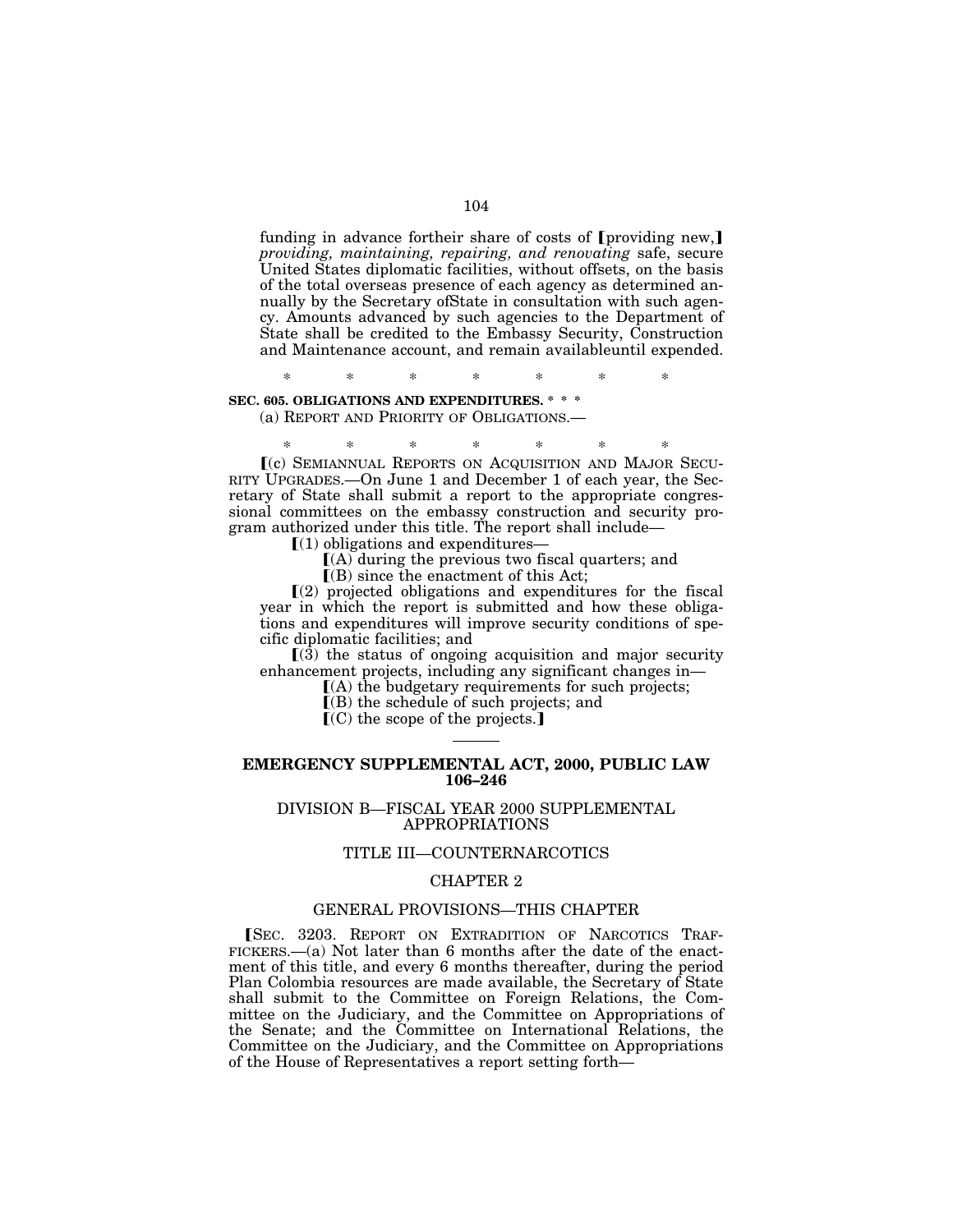$\Gamma(1)$  a list of the persons whose extradition has been requested from any country receiving counternarcotics assistance from the United States, indicating those persons who—

 $I(A)$  have been surrendered to the custody of United States authorities;

 $($ B) have been detained by the authorities and who are being processed for extradition;

 $\mathbf{C}(C)$  have been detained by the authorities and who are not yet being processed for extradition; or

 $\overline{[}$ (D) are at large;

 $(2)$  a determination whether authorities of each country receiving counternarcotics assistance from the United States are making good faith efforts to ensure the prompt extradition of each of the persons sought by United States authorities; and

 $(3)$  an analysis of —

 $(A)$  any legal obstacles in the laws of each country receiving counternarcotics assistance from the United States regarding prompt extradition of persons sought by United States authorities; and

 $($ B) the steps taken by authorities of the United States and the authorities of each country receiving counternarcotics assistance from the United States to overcome such obstacles.<sup>1</sup>

#### **SEC. 3204. LIMITATIONS ON SUPPORT FOR PLAN COLOMBIA AND ON THE ASSIGNMENT OF UNITED STATES PERSONNEL IN CO-LOMBIA.**

(a) LIMITATION ON SUPPORT FOR PLAN COLOMBIA.—

 $*(f)$  BIMONTHLY REPORTS.—Beginning within 90 days of the date of the enactment of this Act, and every 60 days thereafter, the President shall submit a report to Congress that shall include the aggregate number, locations, activities, and lengths of assignment for all temporary and permanent United States military personnel and United States individual civilians retained as contractors involved in the antinarcotics campaign in Colombia.

### **FOREIGN OPERATIONS, EXPORT FINANCING, AND RE-LATED PROGRAMS APPROPRIATIONS, 2001, PUBLIC LAW 106–429**

# **APPENDIX A—H.R. 5526**

## TITLE V—GENERAL PROVISIONS

RESTRICTIONS ON ASSISTANCE TO COUNTRIES PROVIDING SANCTUARY TO INDICTED WAR CRIMINALS

# SEC. 564. (a) BILATERAL ASSISTANCE.— \* \* \*

\* \* \* \* \* \* \* (g) CURRENT RECORD OF WAR CRIMINALS AND SANCTIONED COUNTRIES, ENTITIES, AND MUNICIPALITIES.—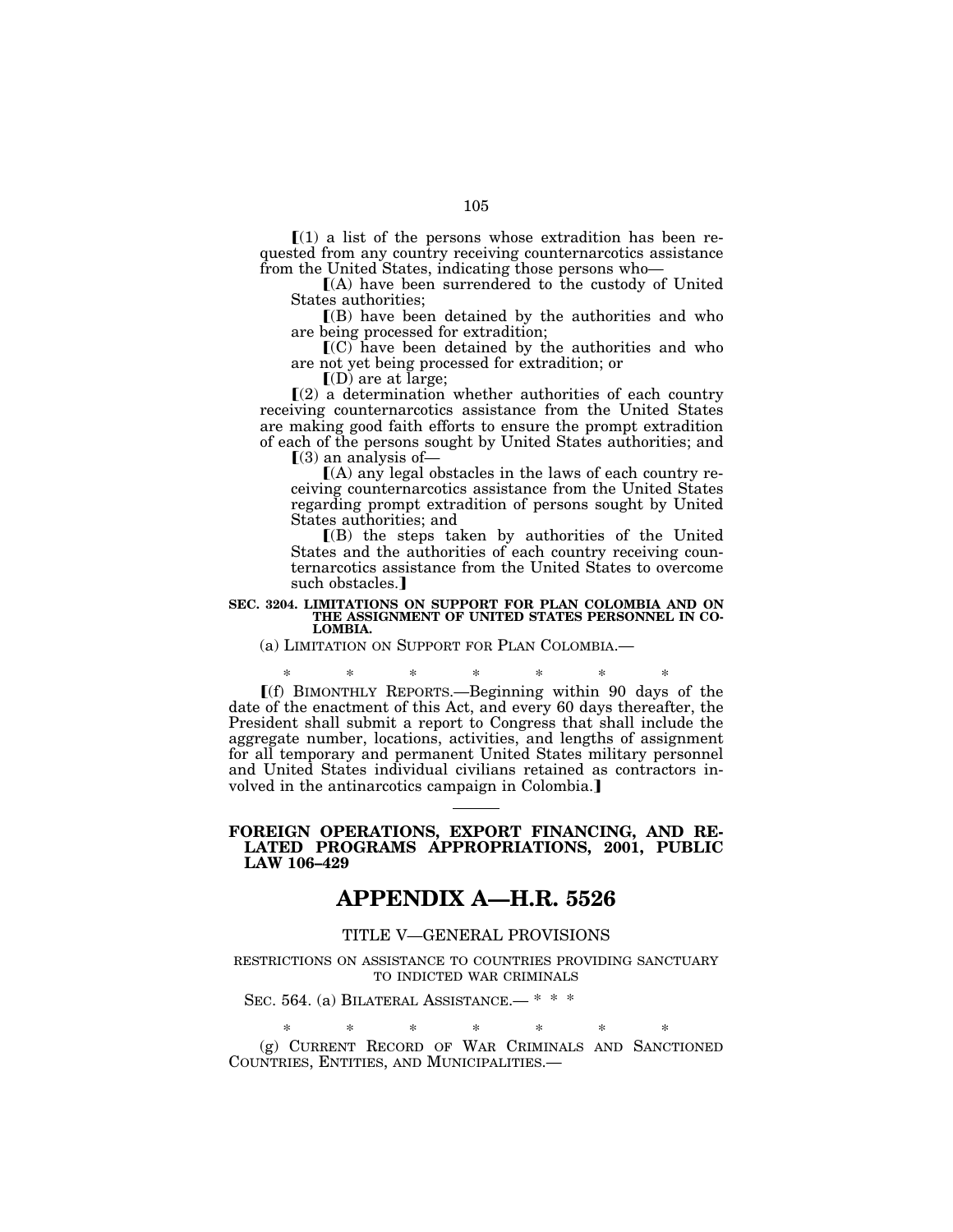(1) IN GENERAL.— \* \* \*

\* \* \* \* \* \* \*  $(4)$  REPORT.—Beginning 30 days after the date of the enactment of this Act, and not later than September 1 each year thereafter, the Secretary of State shall submit a report in classified and unclassified form to the appropriate congressional committees on the location, including the municipality, if known, of publicly indicted war criminals, on country, entity and municipality authorities known to have obstructed the work of the Tribunal, and on sanctioned countries, entities, and municipalities.]

## **ENHANCED BORDER SECURITY AND VISA ENTRY REFORM ACT, 2002, PUBLIC LAW 107–173**

# **TITLE III—VISA ISSUANCE**

### **SEC. 304. TERRORIST LOOKOUT COMMITTEES.**

(a) ESTABLISHMENT.— \* \* \*

\* \* \* \* \* \* \* ø(f) REPORTS TO CONGRESS.—The Secretary of State shall sub-

mit a report on a quarterly basis to the appropriate committees of Congress on the status of the committees established under subsection  $(a)$ .

# **FOREIGN RELATIONS AUTHORIZATION ACT, 2003, PUBLIC LAW 107–228**

# **DIVISION A—DEPARTMENT OF STATE AUTHORIZATION ACT, FISCAL YEAR 2003**

# **TITLE VI—MISCELLANEOUS PROVISIONS**

# **Subtitle G—Other Matters**

### **[SEC. 694. REPORTS ON ACTIVITIES IN COLOMBIA.**

ø(a) REPORT ON REFORM ACTIVITIES.—

 $[(1)$  In GENERAL.—Not later than 180 days after the date of the enactment of this Act, and not later than April 1 of each year thereafter, the Secretary shall submit to the appropriate congressional committees a report on the status of activities funded or authorized, in whole or in part, by the Department or the Department of Defense in Colombia to promote alternative development, recovery and resettlement of internally displaced persons, judicial reform, the peace process, and human rights.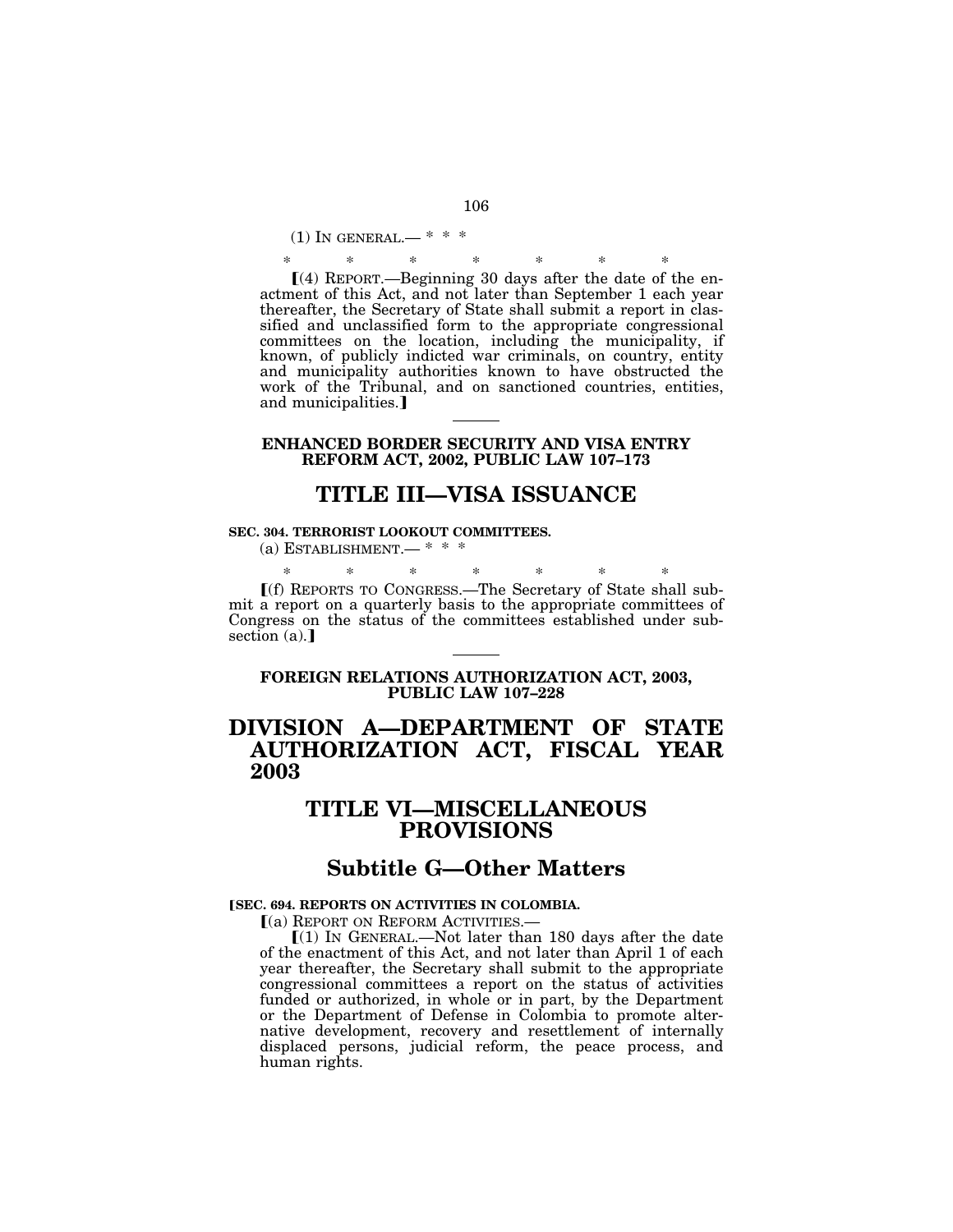$(2)$  CONTENTS.—Each such report shall contain the following:

 $(A)$  A summary of activities described in paragraph (1) during the previous 12-month period.

 $($ B) An estimated timetable for the conduct of such activities in the subsequent 12-month period.

 $(C)$  An explanation of any delay in meeting timetables contained in the previous report submitted in accordance with this subsection.

 $I(D)$  An assessment of steps to be taken to correct any delays in meeting such timetables.

ø(b) REPORT ON CERTAIN COUNTERNARCOTICS ACTIVITIES.—

 $[(1)$  DECLARATION OF POLICY.—It is the policy of the United States to encourage the transfer of counternarcotics activities carried out in Colombia by United States businesses that have entered into agreements with the Department or the Department of Defense to conduct such activities, to Colombian nationals, in particular personnel of the Colombian antinarcotics police, when properly qualified personnel are available.

 $(2)$  REPORT.—Not later than 180 days after the date of the enactment of this Act, and not later than April 1 of each year thereafter, the Secretary shall submit to the appropriate congressional committees a report on the activities of United States businesses that have entered into agreements in the previous 12-month period with the Department or the Department of Defense to carry out counternarcotics activities in Colombia.

 $(3)$  CONTENTS.—Each such report shall contain the following:

 $(A)$  The name of each United States business described in paragraph (2) and description of the counternarcotics activities carried out by the business in Colombia.

 $($ B) The total value of all payments by the Department and the Department of Defense to each such business for such activities.

 $\mathbf{C}(\mathbf{C})$  A written statement justifying the decision by the Department and the Department of Defense to enter into an agreement with each such business for such activities.

 $(Q)$  An assessment of the risks to personal safety and potential involvement in hostilities incurred by employees of each such business as a result of their activities in Colombia.

 $\Gamma(E)$  A plan to provide for the transfer of the counternarcotics activities carried out by such United States businesses to Colombian nationals, in particular personnel of the Colombian antinarcotics police.

ø(4) DEFINITION.—In this subsection, the term ''United States business'' means any person (including any corporation, partnership, or other organization) that is subject to the jurisdiction of the United States or organized under the laws of the United States, but does not include any person (including any corporation, part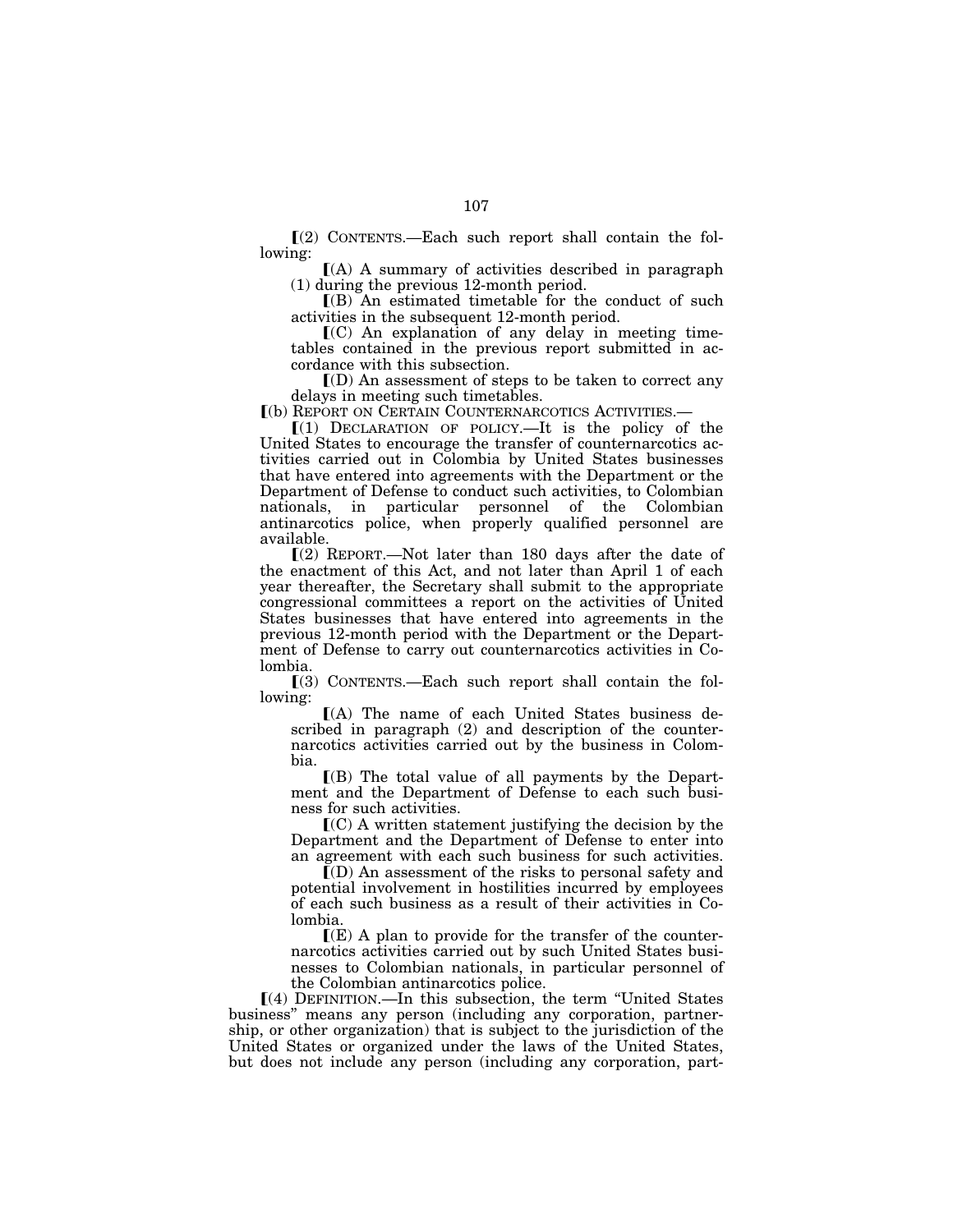nership, or other organization) that performs contracts involving personal services.

# \* \* \* \* \* \* \* ø**SEC. 702. ANNUAL REPORTS ON UNITED STATES-VIETNAM HUMAN RIGHTS DIALOGUE MEETINGS.**

[Not later than December 31 of each year or 60 days after the second United States-Vietnam human rights dialogue meeting held in a calendar year, whichever is earlier, the Secretary shall submit to the appropriate congressional committees a report covering the issues discussed at the previous two meetings and describing to what extent the Government of Vietnam has made progress during the calendar year toward achieving the following objectives:<br>
[(1) Improving the Government of Vietnam's commercial

and criminal codes to bring them into conformity with international standards, including the repeal of the Government of Vietnam's administrative detention decree (Directive 31/CP).

 $(2)$  Releasing political and religious activists who have been imprisoned or otherwise detained by the Government of Vietnam, and ceasing surveillance and harassment of those who have been released.

 $(3)$  Ending official restrictions on religious activity, including implementing the recommendations of the United Nations Special Rapporteur on Religious Intolerance.

 $(4)$  Promoting freedom for the press, including freedom of movement of members of the Vietnamese and foreign press.

ø(5) Improving prison conditions and providing transparency in the penal system of Vietnam, including implementing the recommendations of the United Nations Working Group on Arbitrary Detention.

 $(6)$  Respecting the basic rights of indigenous minority groups, especially in the central and northern highlands of Vietnam.

 $(7)$  Respecting the basic rights of workers, including working with the International Labor Organization to improve mechanisms for promoting such rights.

ø(8) Cooperating with requests by the United States to obtain full and free access to persons who may be eligible for admission to the United States as refugees or immigrants, and allowing such persons to leave Vietnam without being subjected to extortion or other corrupt practices.]

### \* \* \* \* \* \* \* **[SEC. 704. REPORT CONCERNING THE GERMAN FOUNDATION "RE-MEMBRANCE, RESPONSIBILITY, AND THE FUTURE''.**

<sup>ø</sup>(a) REPORT CONCERNING THE GERMAN FOUNDATION ''REMEM- BRANCE, RESPONSIBILITY, AND THE FUTURE''.—Not later than 180 days after the date of the enactment of this Act, and every 180 days thereafter until all funds made available to the German Foundation have been disbursed, the Secretary shall report to the appropriate congressional committees on the status of the implementation of the Agreement and, to the extent possible, on whether or not—

 $\lceil (1)$  during the 180-day period preceding the date of the report, the German Bundestag has authorized the allocation of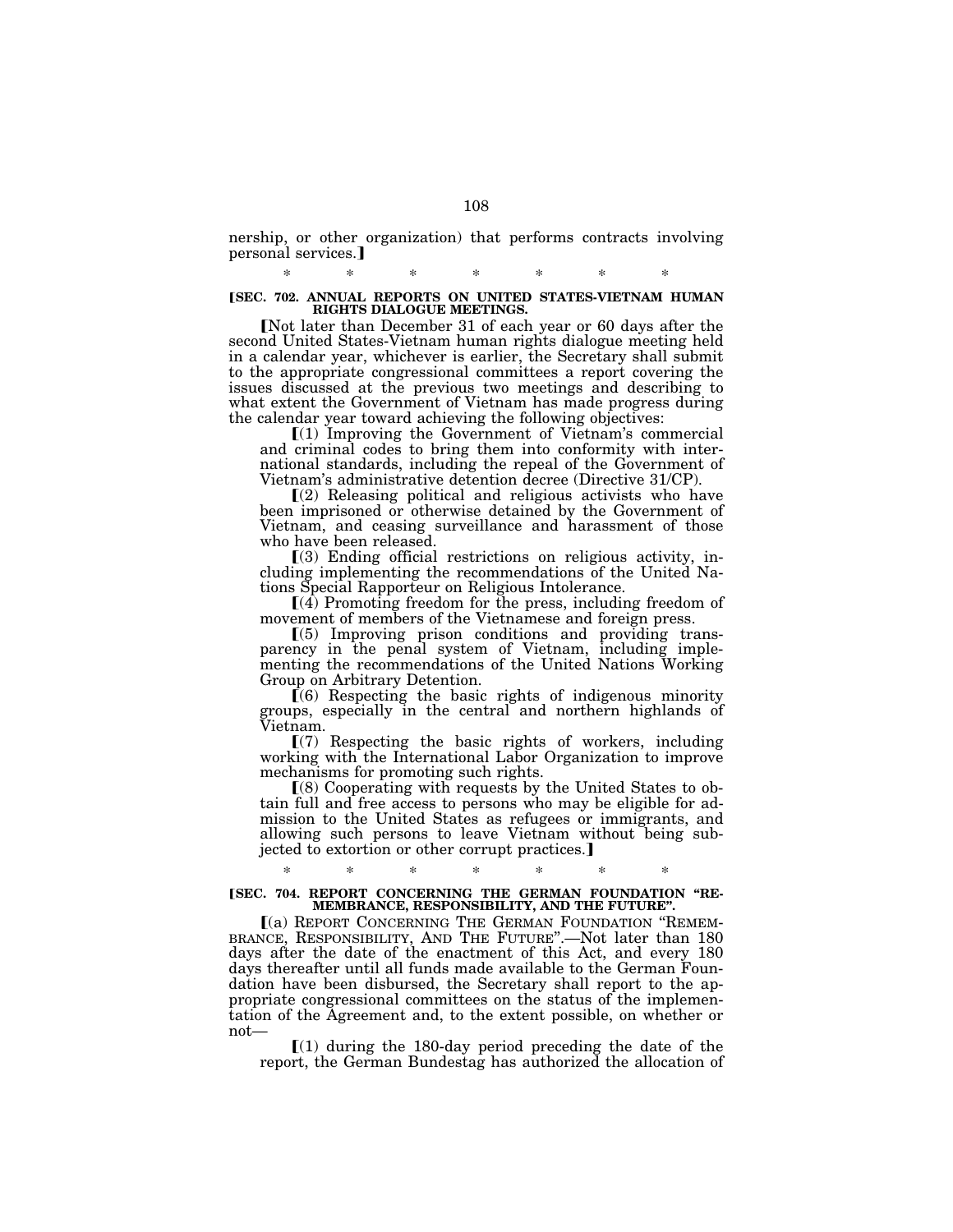funds to the Foundation, in accordance with section 17 of the law on the creation of the Foundation, enacted by the Federal Republic of Germany on August 8, 2000;

 $(2)$  the entire sum of  $10,000,000,000$  deutsche marks has been made available to the German Foundation in accordance with Annex B to the Joint Statement of July 17, 2000;

 $(3)$  during the 180-day period preceding the date of the report, any company or companies investigating a claim, who are members of ICHEIC, were required to provide to the claimant, within 90 days after receiving the claim, a status report on the claim, or a decision that included—

 $(A)$  an explanation of the decision, pursuant to those standards of ICHEIC to be applied in approving claims;

 $\Gamma(B)$  all documents relevant to the claim that were retrieved in the investigation; and

 $\mathbf{I}(C)$  an explanation of the procedures for appeal of the decision;

 $(4)$  during the 180-day period preceding the date of the report, any entity that elected to determine claims under Arti $cle 1(4)$  of the Agreement was required to comply with the standards of proof, criteria for publishing policyholder names, valuation standards, auditing requirements, and decisions of the Chairman of ICHEIC;

 $(5)$  during the 180-day period preceding the date of the report, an independent process to appeal decisions made by any entity that elected to determine claims under Article  $1(4)$ of the Agreement was available to and accessible by any claimant wishing to appeal such a decision, and the appellate body had the jurisdiction and resources necessary to fully investigate each claim on appeal and provide a timely response;

 $(6)$  an independent audit of compliance by every entity that has elected to determine claims under Article  $1(4)$  of the Agreement has been conducted; and

 $\Gamma(7)$  the administrative and operational expenses incurred by the companies that are members of ICHEIC are appropriate for the administration of claims described in paragraph (3). The Secretary's report shall include the Secretary's justification for each determination under this subsection.

ø(b) SENSE OF CONGRESS.—It is the sense of the Congress that—

 $(1)$  the resolution of slave and forced labor claims is an urgent issue for aging Holocaust survivors, and the German Bundestag should allocate funds for disbursement by the German Foundation to Holocaust survivors as soon as possible; and

 $(2)$  ICHEIC should work in consultation with the Secretary in gathering the information required for the report under subsection (a).

 $(c)$  DEFINITIONS.—In this section:

 $(1)$  AGREEMENT.—The term "Agreement" means the Agreement between the Government of the United States of America and the Government of the Federal Republic of Germany concerning the Foundation "Remembrance, Responsibility and the Future'', done at Berlin July 17, 2000.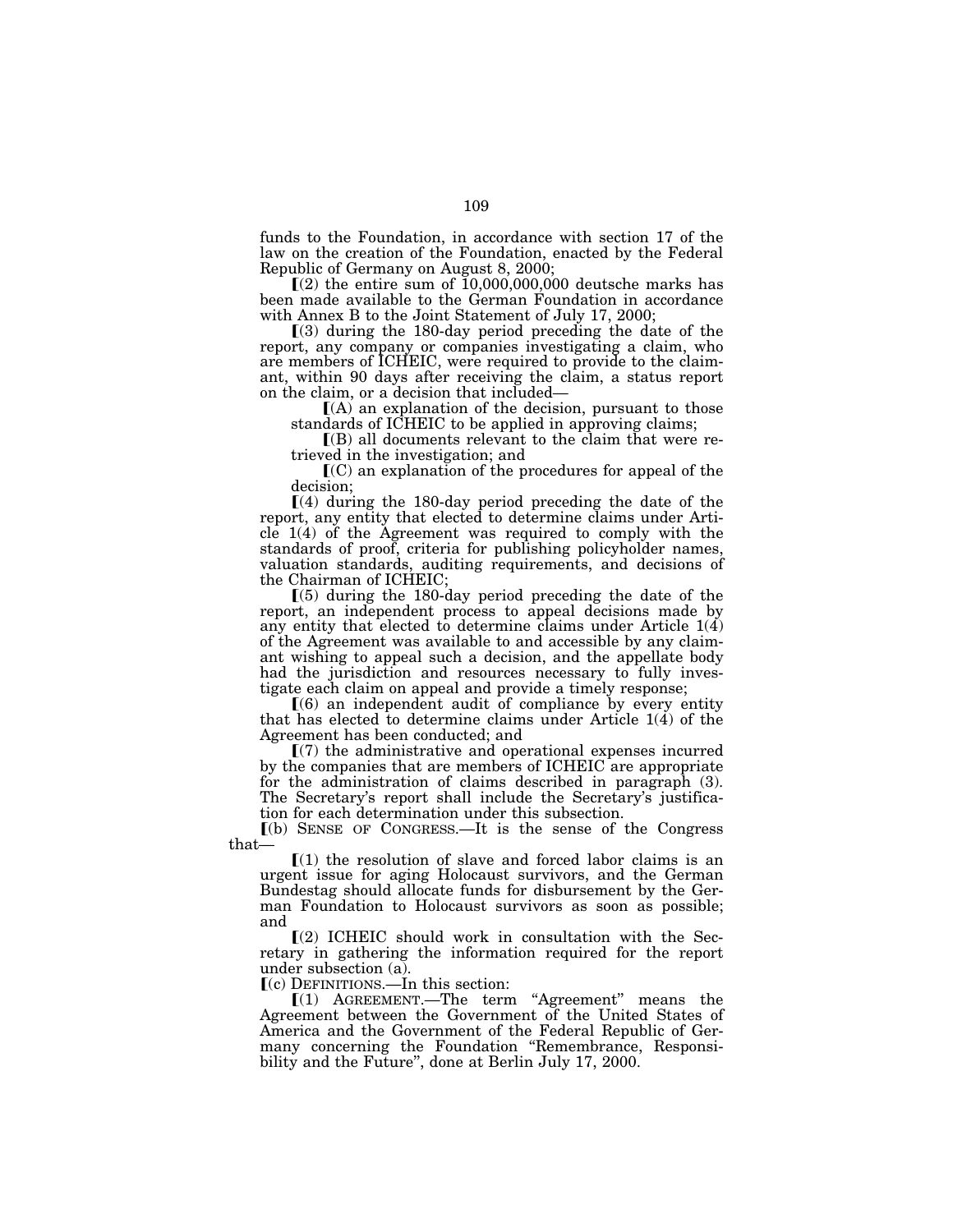$(2)$  ANNEX B TO THE JOINT STATEMENT OF JULY 17, 2000. The term "Annex B to the Joint Statement of July 17, 2000" means Annex B to the Joint Statement on occasion of the final plenary meeting concluding international talks on the preparation of the Federal Foundation ''Remembrance, Responsibility and the Future'', done at Berlin on July 17, 2000.

ø(3) GERMAN FOUNDATION.—The term ''German Foundation'' means the Foundation ''Remembrance, Responsibility and the Future'' referred to in the Agreement.

ø(4) ICHEIC.—The term ''ICHEIC'' means the International Commission on Holocaust Era Insurance Claims referred to in Article  $1(4)$  of the Agreement.]

# **DIVISION B—SECURITY ASSISTANCE ACT OF 2002**

\* \* \* \* \* \* \*

# **TITLE XIII—NONPROLIFERATION AND EXPORT CONTROL ASSISTANCE**

# **Subtitle B—Russian Federation Debt Reduction for Nonproliferation**

#### **[SEC. 1321. ANNUAL REPORTS TO CONGRESS.**

**Not later than December 31, 2003, and not later than Decem**ber 31 of each year thereafter, the President shall prepare and transmit to Congress a report concerning actions taken to implement this subtitle during the fiscal year preceding the fiscal year in which the report is transmitted. The report on a fiscal year shall include—

(1) a description of the activities undertaken pursuant to this subtitle during the fiscal year;

 $\Gamma(2)$  a description of the nature and amounts of the loans reduced pursuant to this subtitle during the fiscal year;

 $\Gamma(3)$  a description of any agreement entered into under this subtitle;

 $(4)$  a description of the progress during the fiscal year of any projects funded pursuant to this subtitle;

 $(5)$  a summary of the results of relevant audits performed in the fiscal year; and

 $(6)$  a certification, if appropriate, that the Russian Federation continued to meet the condition required by section 1317(a), and an explanation of why the certification was or was not made.]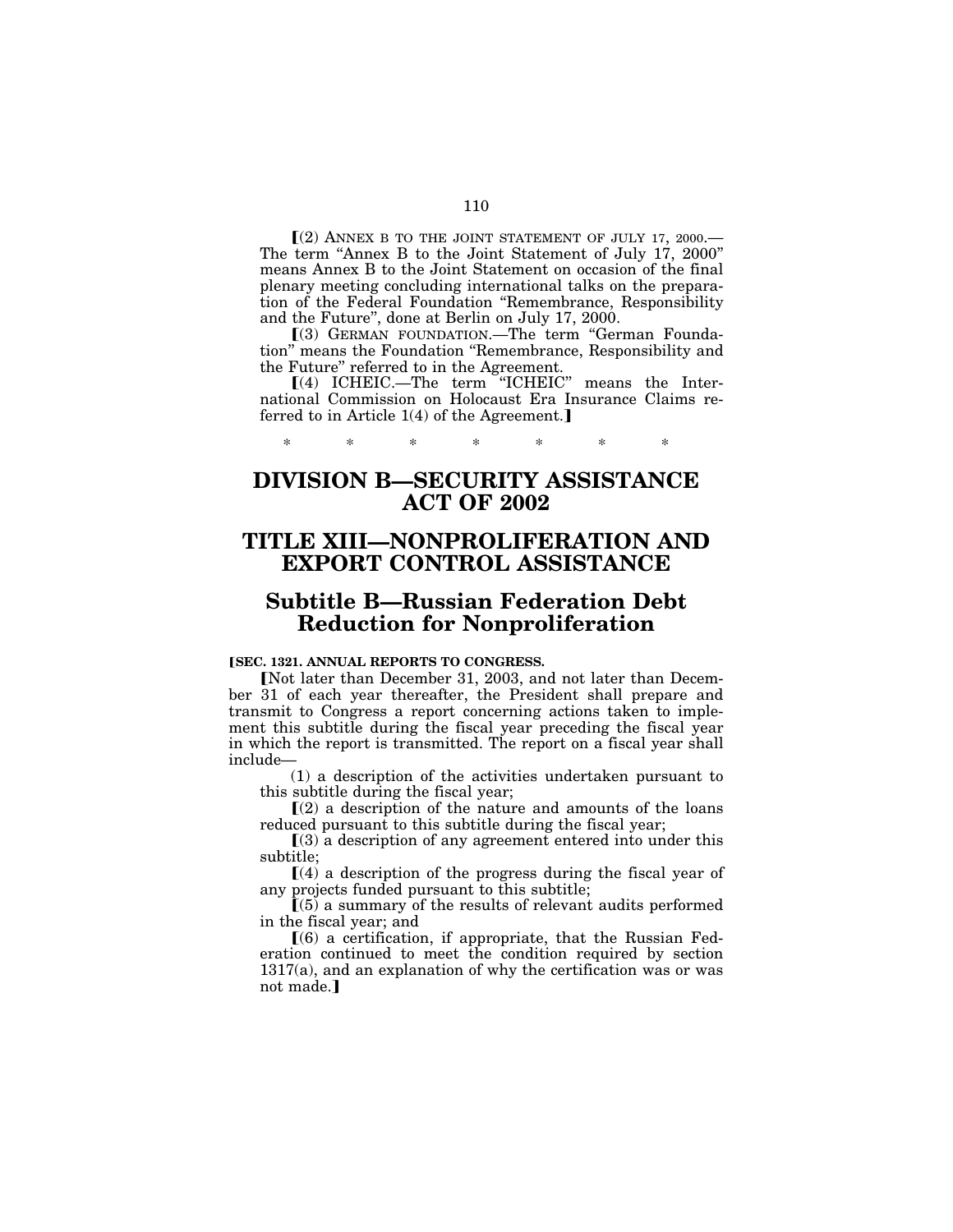### **CONSOLIDATED APPROPRIATIONS ACT, 2005, PUBLIC LAW 108–447**

DIVISION B—DEPARTMENTS OF COMMERCE, JUSTICE, AND STATE, THE JUDICIARY, AND RELATED AGENCIES APPRO-PRIATIONS ACT, 2005

### TITLE IV—DEPARTMENT OF STATE AND RELATED AGENCY

#### RELATED AGENCY

#### GENERAL PROVISIONS—DEPARTMENT OF STATE AND RELATED **AGENCY**

SEC. 409. (a)  $* * *$ 

\* \* \* \* \* \* \*

 $(c)$  Not later than 1 year after the date of enactment of this Act, and annually thereafter, the Secretary of State shall submit a report on such reviews that occurred during the previous 12 months, together with the Secretary's recommendations regarding such reviews to the appropriate committees of Congress, the heads of all affected departments or agencies, and the Inspector General of the Department of State.]

### **CONSOLIDATED APPROPRIATIONS ACT, 2008, PUBLIC LAW 110–161**

#### DIVISION J—DEPARTMENT OF STATE, FOREIGN OPER-ATIONS, AND RELATED PROGRAMS APPROPRIATIONS ACT, 2008

#### GENERAL PROVISIONS—THIS TITLE

#### PEACEKEEPING ASSESSMENT

SEC. 113. Section 404(b)(2)(B) of the Foreign Relations Authorization Act, Fiscal Years 1994 and 1995, (22 U.S.C. 287e note) is amended at the end by adding the following:  $\mathbf{I}^{\prime\prime}(\mathbf{v})$  For assessments made during calendar years  $2010$  and  $2011$ ,  $27.1$  percent."**]** *(v) For assessments made during calendar year 2011 and 2012, 27.2 percent*.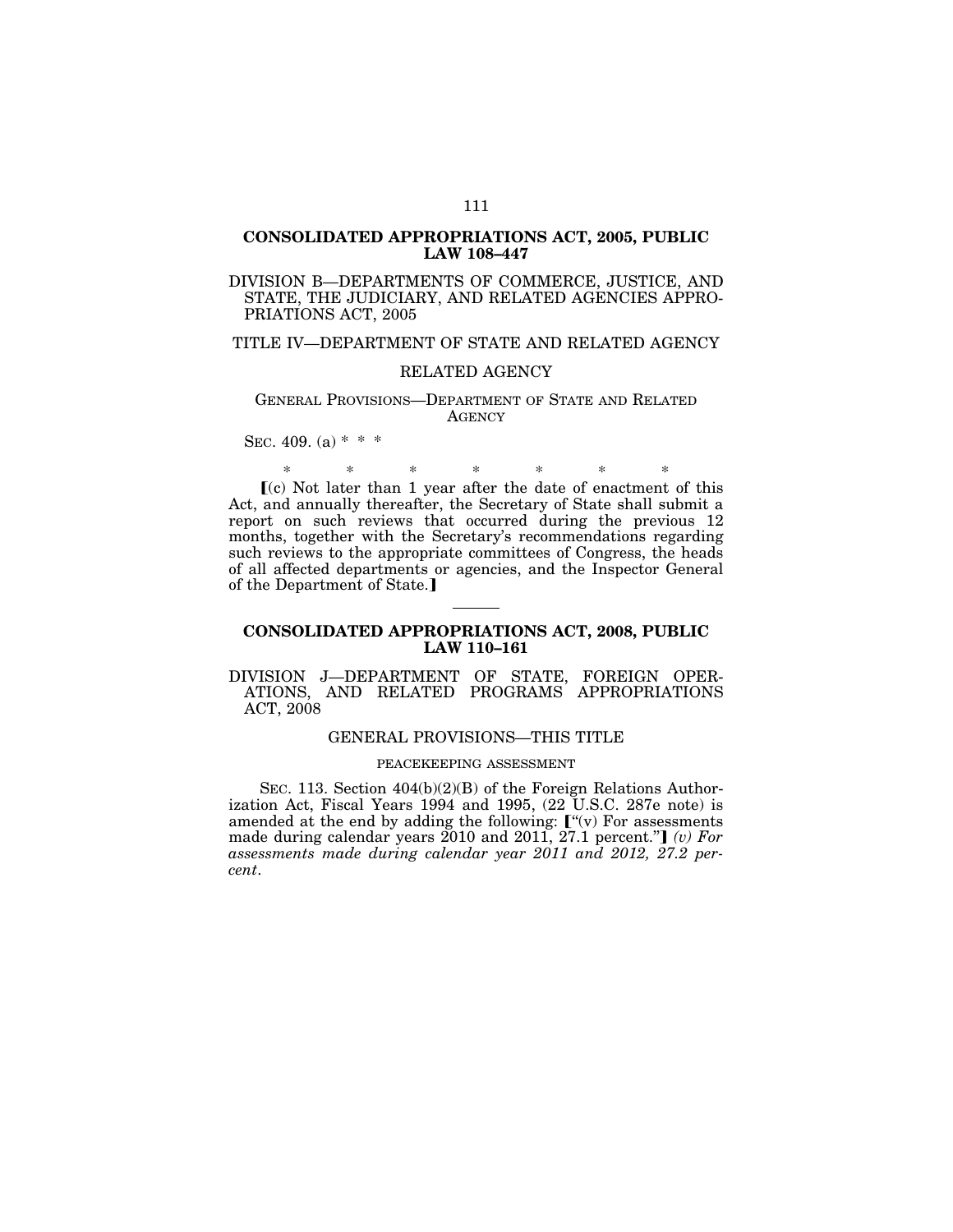#### **OMNIBUS APPROPRIATIONS ACT, 2009, PUBLIC LAW 111–8**

### DIVISION H—DEPARTMENT OF STATE, FOREIGN OPER-ATIONS, AND RELATED PROGRAMS APPROPRIATIONS ACT, 2009

#### TITLE VII

### GENERAL PROVISIONS

#### COLOMBIA

SEC. 7046. (a) FUNDING.—

\* \* \* \* \* \* \*

(b) ASSISTANCE FOR THE ARMED FORCES.—

(1) FUNDING.— \* \*  $(A) * * * *$ 

(B) Up to 15 percent of such funds may be obligated only after the Secretary of State consults with, and subsequently certifies and submits a written report to, the Committees on Appropriations that—

 $(i)$  The Government of Colombia is suspending, and investigating and prosecuting in the civilian justice system, those members of the Colombian Armed Forces, of whatever rank, who have been credibly alleged to have committed violations of internationally recognized human rights, including extra-judicial killings, or to have aided, abetted or benefited from paramilitary organizations or successor armed groups, and the Colombian Armed Forces are cooperating fully with civilian prosecutors and judicial authorities in such cases.]

*(i) The Colombian Armed Forces are suspending those members, of whatever rank, who have been credibly alleged to have violated internationally recognized human rights, or to have aided, abetted or benefited from paramilitary organizations or successor armed groups; all such cases are promptly referred to civilian jurisdiction for investigation and prosecution, and the Colombian Armed Forces are no longer opposing civilian judicial jurisdiction in such cases; and the Colombian Armed Forces are cooperating fully with civilian prosecutors and judicial authorities.* 

\* \* \* \* \* \* \*  $(i)$  The Government of Colombia is respecting the rights of Colombia's indigenous and Afro-Colombian communities, and the Colombian Armed Forces are implementing procedures to distinguish between civilians, including displaced persons, and combatants in their operations.]

*(iv) The Government of Colombia is respecting the rights of human rights defenders, journalists, trade unionists, and other social activists, and the rights and*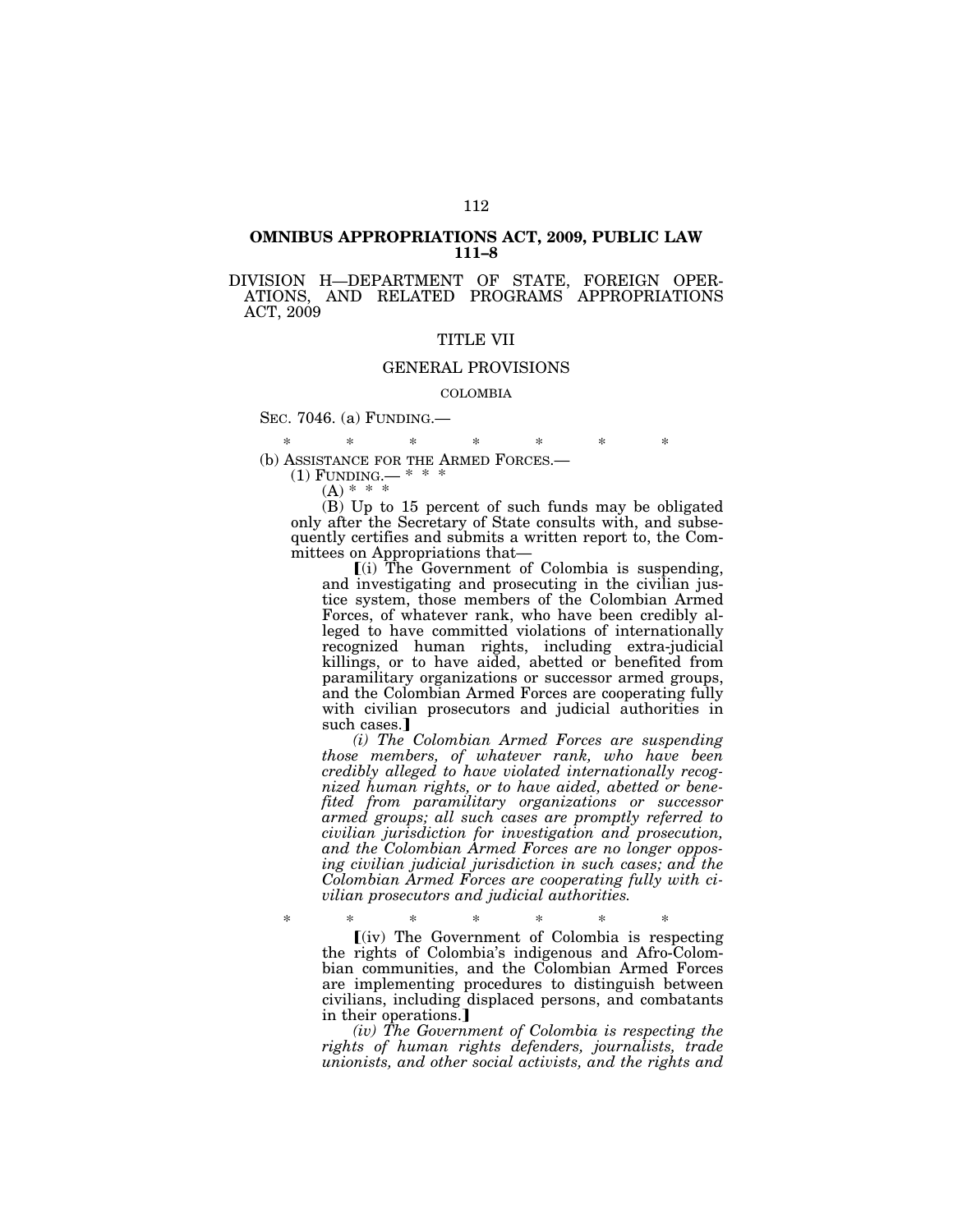*territory of indigenous and Afro-Colombian communities; and the Colombian Armed Forces are implementing procedures to distinguish between civilians, including displaced persons, and combatants, in their operations.* 

 $(2)$  The balance of such funds may be obligated after [July 31, 2011]  $July\ 31, 2012, if, prior to such obligation, the Sec$ retary of State consults with, and submits a written certification to, the Committees on Appropriations that the Government of Colombia is continuing to meet the requirements described in paragraph (1) and is conducting vigorous operations to strengthen civilian institutions and respect for internationally recognized human rights in areas under the influence of paramilitary organizations or successor armed groups and guerrilla organizations.

\* \* \* \* \* \* \* (c) CONSULTATIVE PROCESS.—Not later than 60 days after the date of enactment of this Act, and every 180 days thereafter until øSeptember 30, 2011¿ *September 30, 2012*, the Secretary of State shall consult with Colombian and internationally recognized human rights organizations regarding progress in meeting the requirements contained in subsection (b)(1).

(d) ASSISTANCE FOR REINTEGRATION OF FORMER COMBAT-ANTS.—

(1) AVAILABILITY OF FUNDS.—Of the funds appropriatedin this Act under the heading ''Economic Support Fund'', up to \$[17,769,000] 18,000,000 may be made available in [fiscal] year 2011] *fiscal year 2012* for assistance for the reintegration of former members of foreign terrorist organizations (FTOs) or other illegal armed groups in Colombia, if the Secretary of State consults with and makes a certification described in paragraph (2) to the Committees on Appropriations prior to the initial obligation of amounts for such assistance for the fiscal year involved.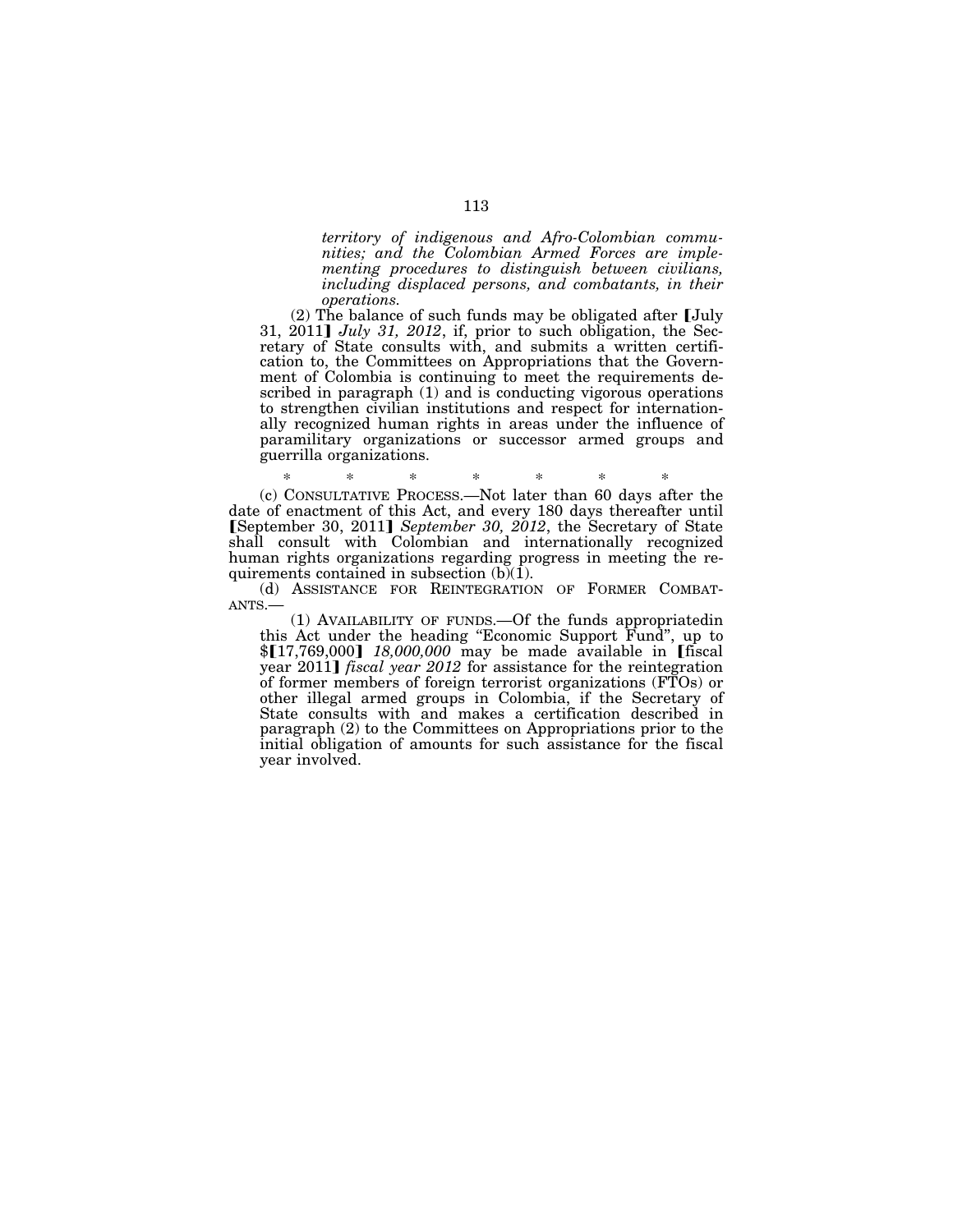## BUDGETARY IMPACT OF BILL

#### PREPARED IN CONSULTATION WITH THE CONGRESSIONAL BUDGET OFFICE PURSUANT TO SEC. 308(a), PUBLIC LAW 93–344, AS AMENDED

[In millions of dollars]

|                                                                                                                                                                                                                 |                         | Budget authority  | Outlavs                 |                   |
|-----------------------------------------------------------------------------------------------------------------------------------------------------------------------------------------------------------------|-------------------------|-------------------|-------------------------|-------------------|
|                                                                                                                                                                                                                 | Committee<br>allocation | Amount<br>in bill | Committee<br>allocation | Amount<br>in bill |
| Comparison of amounts in the bill with Committee allocations<br>to its subcommittees of amounts in the Budget Resolution<br>for 2012: Subcommittee on State, Foreign Operations, and<br><b>Related Programs</b> |                         |                   |                         |                   |
|                                                                                                                                                                                                                 | 159                     | 159               | 159                     | 1159              |
|                                                                                                                                                                                                                 | 44.640                  | 53.343            | 51.120                  | 158.822           |
|                                                                                                                                                                                                                 | 44.504                  | 53.207            | ΝA                      | ΝA                |
|                                                                                                                                                                                                                 | 136                     | 136               | ΝA                      | ΝA                |
| Projections of outlays associated with the recommendation:                                                                                                                                                      |                         |                   |                         |                   |
|                                                                                                                                                                                                                 | .                       | .                 |                         | 224.727           |
|                                                                                                                                                                                                                 |                         |                   |                         | 14,536            |
|                                                                                                                                                                                                                 |                         |                   |                         | 8.228             |
|                                                                                                                                                                                                                 |                         |                   |                         | 3.859             |
|                                                                                                                                                                                                                 |                         | .                 |                         | 2.439             |
| Financial assistance to State and local governments for                                                                                                                                                         |                         |                   |                         |                   |
| 2012                                                                                                                                                                                                            | ΝA                      |                   | <b>NA</b>               |                   |

<sup>1</sup> Includes outlays from prior-year budget authority.<br><sup>2</sup> Excludes outlays from prior-year budget authority.

Consistent with the funding recommended in the bill for overseas contingency operations and in accordance with section 251(b)(2)(A)(ii) of<br>the BBEDCA and section 106 of the Deficit Control Act of 2011, the Committee antici

NA: Not applicable.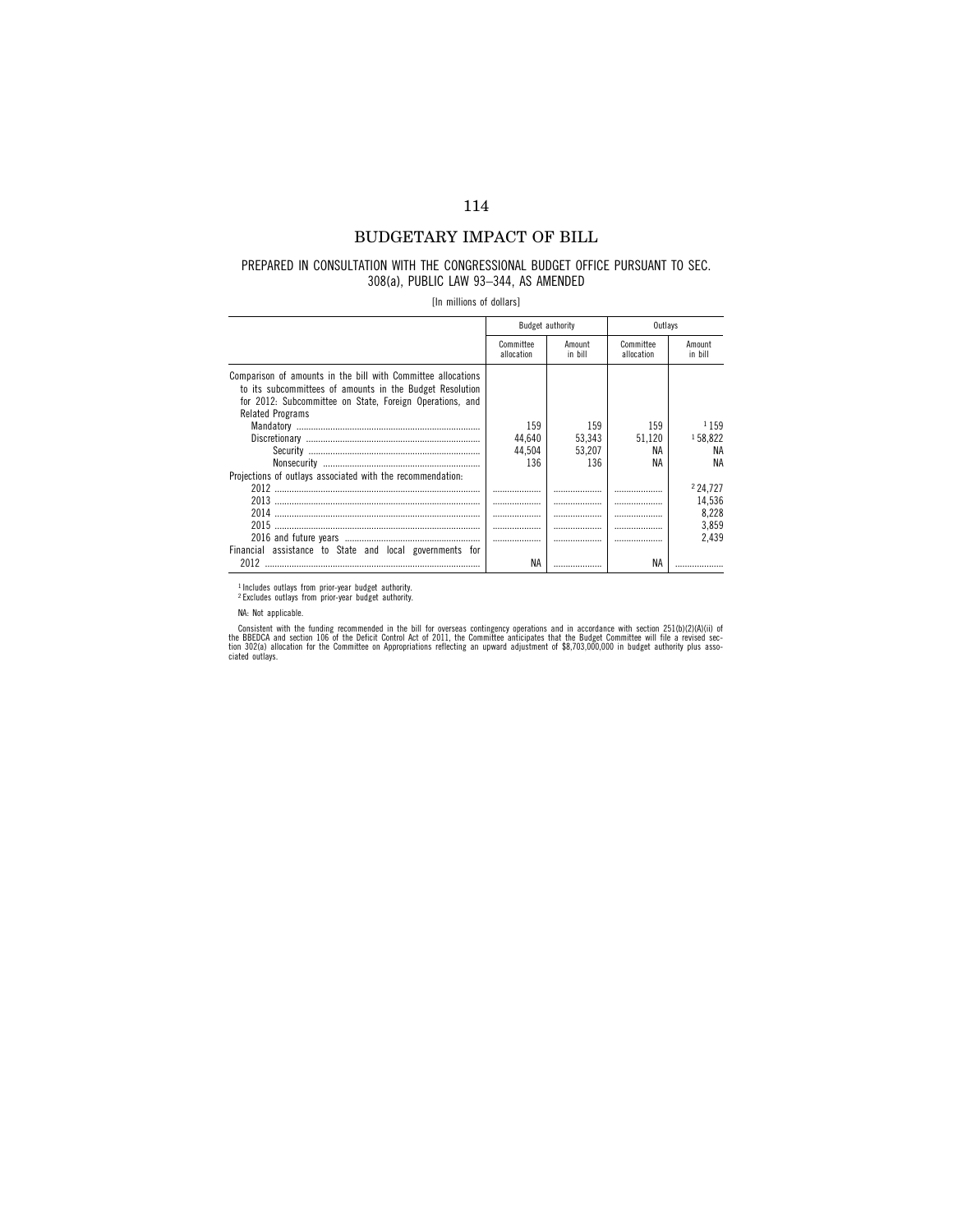| š<br>-  |  |
|---------|--|
| ₻       |  |
| ausands |  |
| ۲       |  |

| Item                                                                                                                                                                                 | 2011 appropriation    | Budget estimate               | recommendation<br>Committee | Senate Committee recommendation com-<br>pared with $(+)$ or | $\mathsf I$              |
|--------------------------------------------------------------------------------------------------------------------------------------------------------------------------------------|-----------------------|-------------------------------|-----------------------------|-------------------------------------------------------------|--------------------------|
|                                                                                                                                                                                      |                       |                               |                             | 2011 appropriation                                          | <b>Budget estimate</b>   |
| TITLE I-DEPARTMENT OF STATE AND RELATED AGENCY                                                                                                                                       |                       |                               |                             |                                                             |                          |
| DEPARTMENT OF STATE                                                                                                                                                                  |                       |                               |                             |                                                             |                          |
| Administration of Foreign Affairs                                                                                                                                                    |                       |                               |                             |                                                             |                          |
| Diplomatic and consular programs<br>Agency acquisition workforces                                                                                                                    | 7,275,420             | (3,000)<br>6,116,472          | 5,477,500                   | $-1,797,920$                                                | $-638,972$<br>$(-3,000)$ |
| Worldwide security protection                                                                                                                                                        | 1,497,000             | 1,453,730                     | 1,400,000                   | 97,000                                                      | 53,730                   |
| Protection<br>Subtotal, Worldwide Security                                                                                                                                           | 1,497,000             | 1,453,730                     | 1,400,000                   | 97,000                                                      | 53,730                   |
| lar programs<br>Total, Diplomatic and consu                                                                                                                                          | 8,772,420             | ,570,202                      | 6,877,500                   | $-1,894,920$                                                | $-692,702$               |
| Conflict stabilization operations<br>Capital investment fund                                                                                                                         | 34,930<br>59,380      | $92,200$<br>$125,000$         | 69,915                      | $-34,930$<br>+ 10,535                                       | $-92,200$<br>$-55,085$   |
|                                                                                                                                                                                      | 99,800                | 65,154                        | 61,904                      | 37,896                                                      | $-3,250$                 |
|                                                                                                                                                                                      | 99,800                | 65,154                        | 61,904                      | $-37,896$                                                   | $-3,250$                 |
| Educational and cultural exchange programs <b>monumental construction and construction</b> and construction of<br>Protection of foreign missions and or<br>Representation allowances | $\frac{7,481}{7,484}$ | 637, 100<br>8, 175<br>27, 744 | 612,000<br>7,300<br>27,744  | $-184$<br>$+13,200$<br>$-200$                               | $-25,100$<br>$-875$      |
| maintenance<br>Embassy security, construction, and<br>Worldwide security upgrades                                                                                                    | 823,350<br>793,410    | 863,317<br>938,200            | 795,000<br>775,000          | $-18,410$<br>$-28,350$                                      | $-68,317$<br>$-163,200$  |
| Total, Embassy security                                                                                                                                                              | 1,616,760             | 1,801,517                     | 1,570,000                   | $-46,760$                                                   | 231,517                  |
| consular service<br>Emergencies in the diplomatic and<br>Buying Power maintenance account                                                                                            | 9,480                 | 10,000                        | 9,300                       | $-180$                                                      | $-700$                   |
|                                                                                                                                                                                      | 737                   | 1,089                         | 737                         |                                                             | $-352$                   |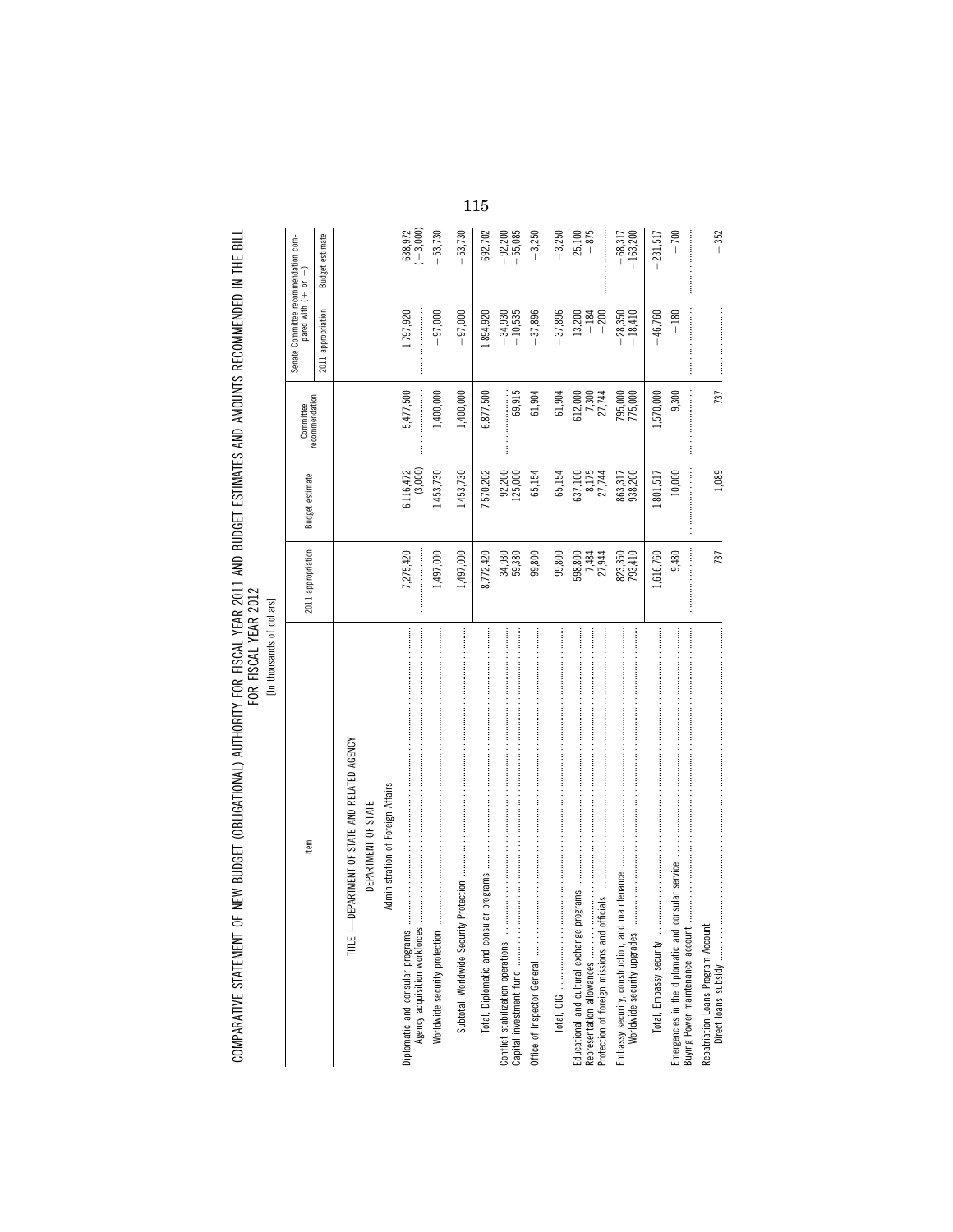| ۱<br>í<br>ı |
|-------------|
| ı<br>5<br>ċ |
| ¢<br>i<br>ė |
|             |

| In thousands or dollars                                                                                                                                                                                                                                                                                                                                                                                                                                                                                                                                 |                        |                        |                                                                                                                                                                                                                                                                                                                                                                                                                                                                                                                                                    |                                                                                                                                                                                                                                                                                                                                                                                                                                                                                                                 |                        |
|---------------------------------------------------------------------------------------------------------------------------------------------------------------------------------------------------------------------------------------------------------------------------------------------------------------------------------------------------------------------------------------------------------------------------------------------------------------------------------------------------------------------------------------------------------|------------------------|------------------------|----------------------------------------------------------------------------------------------------------------------------------------------------------------------------------------------------------------------------------------------------------------------------------------------------------------------------------------------------------------------------------------------------------------------------------------------------------------------------------------------------------------------------------------------------|-----------------------------------------------------------------------------------------------------------------------------------------------------------------------------------------------------------------------------------------------------------------------------------------------------------------------------------------------------------------------------------------------------------------------------------------------------------------------------------------------------------------|------------------------|
| ltem                                                                                                                                                                                                                                                                                                                                                                                                                                                                                                                                                    | 2011 appropriation     | Budget estimate        | Committee                                                                                                                                                                                                                                                                                                                                                                                                                                                                                                                                          | Senate Committee recommendation com-<br>pared with $(+)$ or $-$                                                                                                                                                                                                                                                                                                                                                                                                                                                 |                        |
|                                                                                                                                                                                                                                                                                                                                                                                                                                                                                                                                                         |                        |                        | recommendation                                                                                                                                                                                                                                                                                                                                                                                                                                                                                                                                     | 2011 appropriation                                                                                                                                                                                                                                                                                                                                                                                                                                                                                              | <b>Budget estimate</b> |
|                                                                                                                                                                                                                                                                                                                                                                                                                                                                                                                                                         | 710                    | 711                    | 710                                                                                                                                                                                                                                                                                                                                                                                                                                                                                                                                                |                                                                                                                                                                                                                                                                                                                                                                                                                                                                                                                 | 7                      |
| Total, Repatriation loans program account                                                                                                                                                                                                                                                                                                                                                                                                                                                                                                               | 1,447                  | 1,800                  | 1,447                                                                                                                                                                                                                                                                                                                                                                                                                                                                                                                                              |                                                                                                                                                                                                                                                                                                                                                                                                                                                                                                                 | $-353$                 |
| Payment to the American Institute in Taiwan                                                                                                                                                                                                                                                                                                                                                                                                                                                                                                             | 21,108<br>158,900      | 23,320<br>158,900      | 21,108<br>158,900                                                                                                                                                                                                                                                                                                                                                                                                                                                                                                                                  |                                                                                                                                                                                                                                                                                                                                                                                                                                                                                                                 | $-2,212$               |
|                                                                                                                                                                                                                                                                                                                                                                                                                                                                                                                                                         | 11,408,453             | 10,521,112             | 9,417,118                                                                                                                                                                                                                                                                                                                                                                                                                                                                                                                                          | $-1,991,335$                                                                                                                                                                                                                                                                                                                                                                                                                                                                                                    | $-1,103,994$           |
| International Organizations                                                                                                                                                                                                                                                                                                                                                                                                                                                                                                                             |                        |                        |                                                                                                                                                                                                                                                                                                                                                                                                                                                                                                                                                    |                                                                                                                                                                                                                                                                                                                                                                                                                                                                                                                 |                        |
| Contributions to international organizations, current year assessment                                                                                                                                                                                                                                                                                                                                                                                                                                                                                   | 1,578,651<br>1,883,931 | 1,619,400<br>1,920,000 | 1,585,000<br>1,900,000                                                                                                                                                                                                                                                                                                                                                                                                                                                                                                                             | $+6,349$<br>+ 16,069                                                                                                                                                                                                                                                                                                                                                                                                                                                                                            | $-34,400$<br>$-20,000$ |
| $\label{def:1} \begin{minipage}{0.9\textwidth} \begin{minipage}{0.9\textwidth} \centering \begin{minipage}{0.9\textwidth} \centering \end{minipage} \begin{minipage}{0.9\textwidth} \centering \begin{minipage}{0.9\textwidth} \centering \end{minipage} \begin{minipage}{0.9\textwidth} \centering \end{minipage} \begin{minipage}{0.9\textwidth} \centering \begin{minipage}{0.9\textwidth} \centering \end{minipage} \begin{minipage}{0.9\textwidth} \centering \end{minipage} \begin{minipage}{0.9\textwidth} \centering \end{minipage} \begin{min$ | 3,462,582              | 3,539,400              | 3,485,000                                                                                                                                                                                                                                                                                                                                                                                                                                                                                                                                          | $+22,418$                                                                                                                                                                                                                                                                                                                                                                                                                                                                                                       | 54,400                 |
| International Commissions                                                                                                                                                                                                                                                                                                                                                                                                                                                                                                                               |                        |                        |                                                                                                                                                                                                                                                                                                                                                                                                                                                                                                                                                    |                                                                                                                                                                                                                                                                                                                                                                                                                                                                                                                 |                        |
| International Boundary and Water Commission, United States and Mexico:                                                                                                                                                                                                                                                                                                                                                                                                                                                                                  | 43,213<br>26,447       | 45,591<br>31,900       | 45,000<br>29,862                                                                                                                                                                                                                                                                                                                                                                                                                                                                                                                                   | $+1,787$<br>+3,415                                                                                                                                                                                                                                                                                                                                                                                                                                                                                              | $-2,038$<br>$-591$     |
|                                                                                                                                                                                                                                                                                                                                                                                                                                                                                                                                                         | 69,660                 | 77,491                 | 74,862                                                                                                                                                                                                                                                                                                                                                                                                                                                                                                                                             | $+5,202$                                                                                                                                                                                                                                                                                                                                                                                                                                                                                                        | $-2,629$               |
| International fisheries commissions.                                                                                                                                                                                                                                                                                                                                                                                                                                                                                                                    | 12,583<br>50,399       | 11,996<br>31,291       | 11,687<br>36,300                                                                                                                                                                                                                                                                                                                                                                                                                                                                                                                                   | $-896$<br>$-14,099$                                                                                                                                                                                                                                                                                                                                                                                                                                                                                             | $-309$<br>$+5,009$     |
|                                                                                                                                                                                                                                                                                                                                                                                                                                                                                                                                                         | 132,642                | 120,778                | 122,849                                                                                                                                                                                                                                                                                                                                                                                                                                                                                                                                            | $-9,793$                                                                                                                                                                                                                                                                                                                                                                                                                                                                                                        | $+2,071$               |
| RELATED AGENCY                                                                                                                                                                                                                                                                                                                                                                                                                                                                                                                                          |                        |                        |                                                                                                                                                                                                                                                                                                                                                                                                                                                                                                                                                    |                                                                                                                                                                                                                                                                                                                                                                                                                                                                                                                 |                        |
| Broadcasting Board of Governors                                                                                                                                                                                                                                                                                                                                                                                                                                                                                                                         |                        |                        |                                                                                                                                                                                                                                                                                                                                                                                                                                                                                                                                                    |                                                                                                                                                                                                                                                                                                                                                                                                                                                                                                                 |                        |
| International Broadcasting Operations                                                                                                                                                                                                                                                                                                                                                                                                                                                                                                                   | 730,037                | <u>.</u><br>754,261    | $\label{eq:3} \begin{minipage}{0.9\linewidth} \begin{minipage}{0.9\linewidth} \begin{minipage}{0.9\linewidth} \end{minipage} \begin{minipage}{0.9\linewidth} \begin{minipage}{0.9\linewidth} \end{minipage} \end{minipage} \begin{minipage}{0.9\linewidth} \begin{minipage}{0.9\linewidth} \end{minipage} \end{minipage} \begin{minipage}{0.9\linewidth} \begin{minipage}{0.9\linewidth} \end{minipage} \end{minipage} \begin{minipage}{0.9\linewidth} \begin{minipage}{0.9\linewidth} \end{minipage} \end{minipage} \begin{minipage}{$<br>740,039 | $\label{def:1} \begin{split} \hspace{0.2cm} & \text{if } \alpha = 1, \ldots, \alpha \in \mathbb{N} \text{ and } \alpha = 1, \ldots, \alpha \in \mathbb{N} \text{ and } \alpha = 1, \ldots, \alpha \in \mathbb{N} \text{ and } \alpha = 1, \ldots, \alpha \in \mathbb{N} \text{ and } \alpha = 1, \ldots, \alpha \in \mathbb{N} \text{ and } \alpha = 1, \ldots, \alpha \in \mathbb{N} \text{ and } \alpha = 1, \ldots, \alpha \in \mathbb{N} \text{ and } \alpha = 1, \ldots, \alpha \in \mathbb{$<br>$+10,002$ | $-14,222$              |
|                                                                                                                                                                                                                                                                                                                                                                                                                                                                                                                                                         |                        |                        |                                                                                                                                                                                                                                                                                                                                                                                                                                                                                                                                                    |                                                                                                                                                                                                                                                                                                                                                                                                                                                                                                                 |                        |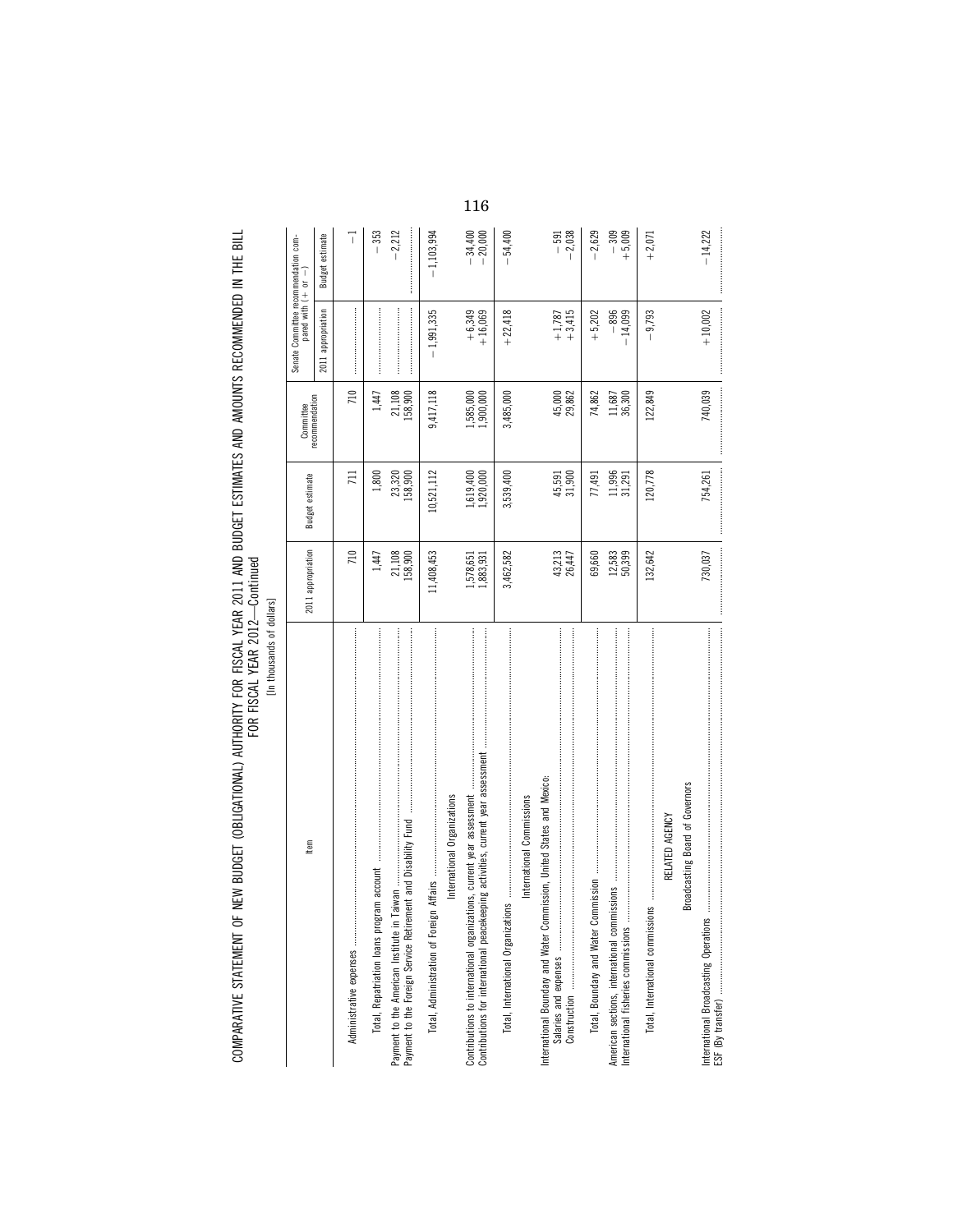| Broadcasting capital improvements                                                                                                                    | 6,861                     | 12,769                                 | 9,361                      | $+2,500$                     | $-3,408$                                                                                                                                                                                                                                                                                                                                                                                                                                                                                                                                  |     |
|------------------------------------------------------------------------------------------------------------------------------------------------------|---------------------------|----------------------------------------|----------------------------|------------------------------|-------------------------------------------------------------------------------------------------------------------------------------------------------------------------------------------------------------------------------------------------------------------------------------------------------------------------------------------------------------------------------------------------------------------------------------------------------------------------------------------------------------------------------------------|-----|
| Total, Broadcasting Board of Governors                                                                                                               | 736,898                   | 767,030                                | 749,400                    | $+12,502$                    | $-17,630$                                                                                                                                                                                                                                                                                                                                                                                                                                                                                                                                 |     |
| Related Programs                                                                                                                                     |                           |                                        |                            |                              |                                                                                                                                                                                                                                                                                                                                                                                                                                                                                                                                           |     |
|                                                                                                                                                      |                           |                                        | 17,000<br>31,589           | $-864$<br>$-7,831$           | $+2,094$<br>$-11,151$                                                                                                                                                                                                                                                                                                                                                                                                                                                                                                                     |     |
| United States Institute of Peace operating expenses<br>Center for Middle Eastern-Western dialogue.                                                   | 17,864<br>39,420<br>838   |                                        |                            | $^{+2}$                      |                                                                                                                                                                                                                                                                                                                                                                                                                                                                                                                                           |     |
| Eisenhower Exchange Fellowship program                                                                                                               | 499<br>374                | $14,740$<br>$42,740$<br>$500$<br>$575$ | 840<br>500<br>575          | $\overline{+}$<br>$^{-}$     | $\label{def:1} \begin{minipage}{0.9\linewidth} \begin{minipage}{0.9\linewidth} \begin{minipage}{0.9\linewidth} \begin{minipage}{0.9\linewidth} \end{minipage} \begin{minipage}{0.9\linewidth} \begin{minipage}{0.9\linewidth} \end{minipage} \end{minipage} \end{minipage} \begin{minipage}{0.9\linewidth} \begin{minipage}{0.9\linewidth} \begin{minipage}{0.9\linewidth} \end{minipage} \end{minipage} \end{minipage} \begin{minipage}{0.9\linewidth} \begin{minipage}{0.9\linewidth} \begin{minipage}{0.9\linewidth} \end{minipage} \$ |     |
|                                                                                                                                                      |                           | 10,830                                 | 16,700                     | 4,258                        | $+5,870$<br>j                                                                                                                                                                                                                                                                                                                                                                                                                                                                                                                             |     |
| National Endowment for Democracy                                                                                                                     | 20,958<br>117,764         | 104,000                                | 117,764                    |                              | $+13,764$                                                                                                                                                                                                                                                                                                                                                                                                                                                                                                                                 |     |
|                                                                                                                                                      | 197,717                   | 174,191                                | 184,768                    | $-12,949$                    | $+10,577$                                                                                                                                                                                                                                                                                                                                                                                                                                                                                                                                 |     |
| OTHER COMMISSIONS                                                                                                                                    |                           |                                        |                            |                              |                                                                                                                                                                                                                                                                                                                                                                                                                                                                                                                                           |     |
| Preservation of America's Heritage Abroad<br>Commission for the                                                                                      |                           |                                        |                            |                              |                                                                                                                                                                                                                                                                                                                                                                                                                                                                                                                                           |     |
|                                                                                                                                                      | 634                       | 656                                    | 656                        | $+22$                        |                                                                                                                                                                                                                                                                                                                                                                                                                                                                                                                                           |     |
| Commission on International Religious Freedom                                                                                                        |                           |                                        |                            |                              |                                                                                                                                                                                                                                                                                                                                                                                                                                                                                                                                           | 117 |
|                                                                                                                                                      | 4,291                     | 4,400                                  | 4,291                      |                              | $-109$                                                                                                                                                                                                                                                                                                                                                                                                                                                                                                                                    |     |
| Security and Cooperation in Europe<br>Commission on                                                                                                  |                           |                                        |                            |                              |                                                                                                                                                                                                                                                                                                                                                                                                                                                                                                                                           |     |
|                                                                                                                                                      | 2,605                     | 2,715                                  | 2,715                      | $+110$                       |                                                                                                                                                                                                                                                                                                                                                                                                                                                                                                                                           |     |
| Congressional-Executive Commission on the People's Republic of China                                                                                 |                           |                                        |                            |                              |                                                                                                                                                                                                                                                                                                                                                                                                                                                                                                                                           |     |
|                                                                                                                                                      | 1,996                     | 2,000                                  | 1,996                      |                              | $\overline{1}$                                                                                                                                                                                                                                                                                                                                                                                                                                                                                                                            |     |
| Economic and Security Review Commission<br>United States-China                                                                                       |                           |                                        |                            |                              |                                                                                                                                                                                                                                                                                                                                                                                                                                                                                                                                           |     |
|                                                                                                                                                      | 3,493                     | 3,500                                  | 3,493                      |                              | $\overline{1}$                                                                                                                                                                                                                                                                                                                                                                                                                                                                                                                            |     |
| 医皮质 医皮质生殖 医皮质性皮质 医皮质性皮质 医皮质性皮质 医皮质过程 医皮质性皮质 医皮质性皮质 医皮质性皮质 医皮质性皮质 医血管性皮质 医皮质性皮质 医皮质性皮质 医皮质性<br>Total, title I, Department of State and Related Agency | (15,951,311)<br>15,951,31 | 15, 135, 782<br>(15, 135, 782)         | 13,972,286<br>(13,972,286) | $-1,979,025$<br>$-1,979,025$ | $-1,163,496$<br>$-1.163,496$                                                                                                                                                                                                                                                                                                                                                                                                                                                                                                              |     |
| TITLE II-ADMINISTRATION OF FOREIGN ASSISTANCE<br>Funds Appropriated to the President                                                                 |                           |                                        |                            |                              |                                                                                                                                                                                                                                                                                                                                                                                                                                                                                                                                           |     |
| United States Agency for International Development                                                                                                   |                           |                                        |                            |                              |                                                                                                                                                                                                                                                                                                                                                                                                                                                                                                                                           |     |
| $\frac{1}{2}$<br>Operating expenses of the U.S. Agency for International Development (USAID)                                                         | 1,347,300                 | 1,503,420                              | 1,251,000                  | $-96,300$                    | $-252,420$                                                                                                                                                                                                                                                                                                                                                                                                                                                                                                                                |     |
|                                                                                                                                                      |                           |                                        |                            |                              |                                                                                                                                                                                                                                                                                                                                                                                                                                                                                                                                           |     |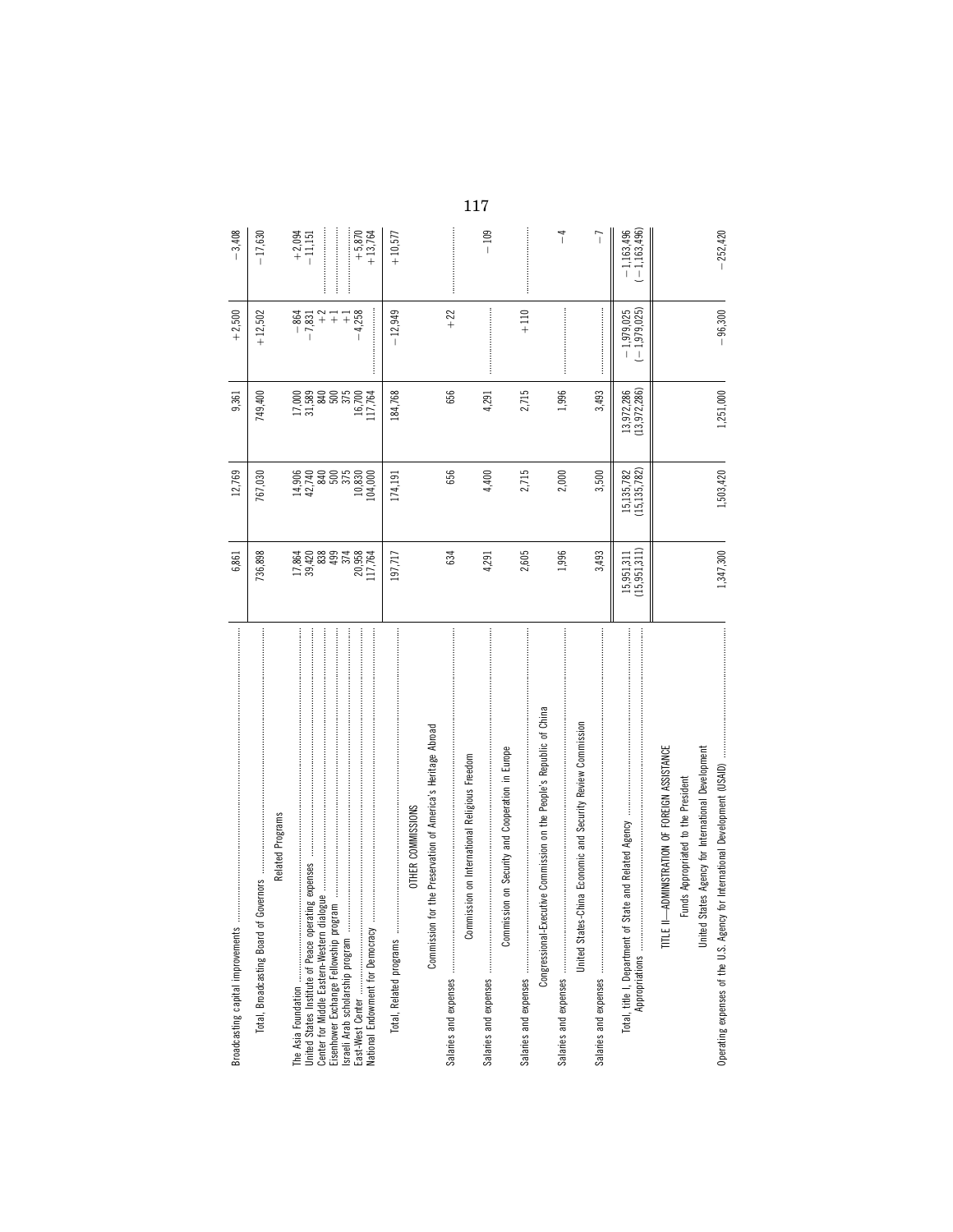| ۱<br>š<br>֠ |  |
|-------------|--|
| í<br>∺      |  |
| S<br>ī      |  |
|             |  |

| Item                                                                                                                                                                                                                                                                | 2011 appropriation                                      | Budget estimate                                                       | Committee<br>recommendation                                     | Senate Committee recommendation com-<br>pared with (+ or -)                          |                                                  |
|---------------------------------------------------------------------------------------------------------------------------------------------------------------------------------------------------------------------------------------------------------------------|---------------------------------------------------------|-----------------------------------------------------------------------|-----------------------------------------------------------------|--------------------------------------------------------------------------------------|--------------------------------------------------|
|                                                                                                                                                                                                                                                                     |                                                         |                                                                       |                                                                 | 2011 appropriation                                                                   | Budget estimate                                  |
| Agency acquisition workforces<br>Conflict stabilization operations                                                                                                                                                                                                  | 4,990<br>129,740<br>44,910                              | (3,530)<br>189,200<br>51,500                                          | 137,000<br>49,000                                               | $-4,990$<br>+7,260<br>$+4,090$                                                       | $(-3, 530)$<br>$-52,200$<br>$-2,500$             |
| Total, title II, Administration                                                                                                                                                                                                                                     | 1,526,940                                               | 1,744,120                                                             | 1,437,000                                                       | 89,940                                                                               | 307,120                                          |
| TITLE III-BILATERAL ECONOMIC ASSISTANCE<br>Funds Appropriated to the President                                                                                                                                                                                      |                                                         |                                                                       |                                                                 |                                                                                      |                                                  |
| Global Health Programs<br>Global Health Programs:                                                                                                                                                                                                                   | (748, 500)<br>2,495,000<br>5,334,310                    | $\begin{array}{c} 3,073,600 \\ 5,641,900 \\ (1,000,0000) \end{array}$ | 2,657,500<br>5,250,000<br>(750,000)                             | $(+1,500)$<br>$-84,310$<br>$+162,500$                                                | $-416,100$<br>$-391,900$<br>$(-250,000)$         |
|                                                                                                                                                                                                                                                                     | 7,829,310                                               | 8,715,500                                                             | 7,907,500                                                       | $+78,190$                                                                            | $-808,000$                                       |
| Development assistance manufacture and according to the assistance of the control of the control of the control of the control of the control of the control of the control of the control of the control of the control of th<br>International disaster assistance | $(-30,000)$<br>2,519,950<br>863,270<br>54,890<br>39,920 | $2,918,002$<br>$(-50,000)$<br>$860,700$<br>$56,000$<br>$55,000$       | $2,550,000$<br>$(-50,000)$<br>$850,000$<br>$55,000$<br>$55,000$ | $\begin{array}{c} +30,050 \\ (-20,000) \\ -13,270 \end{array}$<br>$-9,920$<br>$+110$ | $-368,002$<br>$-10,700$<br>$-1,000$<br>$-45,000$ |
|                                                                                                                                                                                                                                                                     | (30,000)<br>8,283                                       | (50,000)<br>8,300                                                     | (50,000)<br>8,300                                               | $(+20,000)$<br>+17                                                                   |                                                  |
| Economic Support Fund:                                                                                                                                                                                                                                              | 249,500<br>5,696,685                                    | 250,000<br>5,718,663                                                  | 250,000<br>4,128,560                                            | $+500$<br>$-1,568,125$                                                               | $-1,590,103$                                     |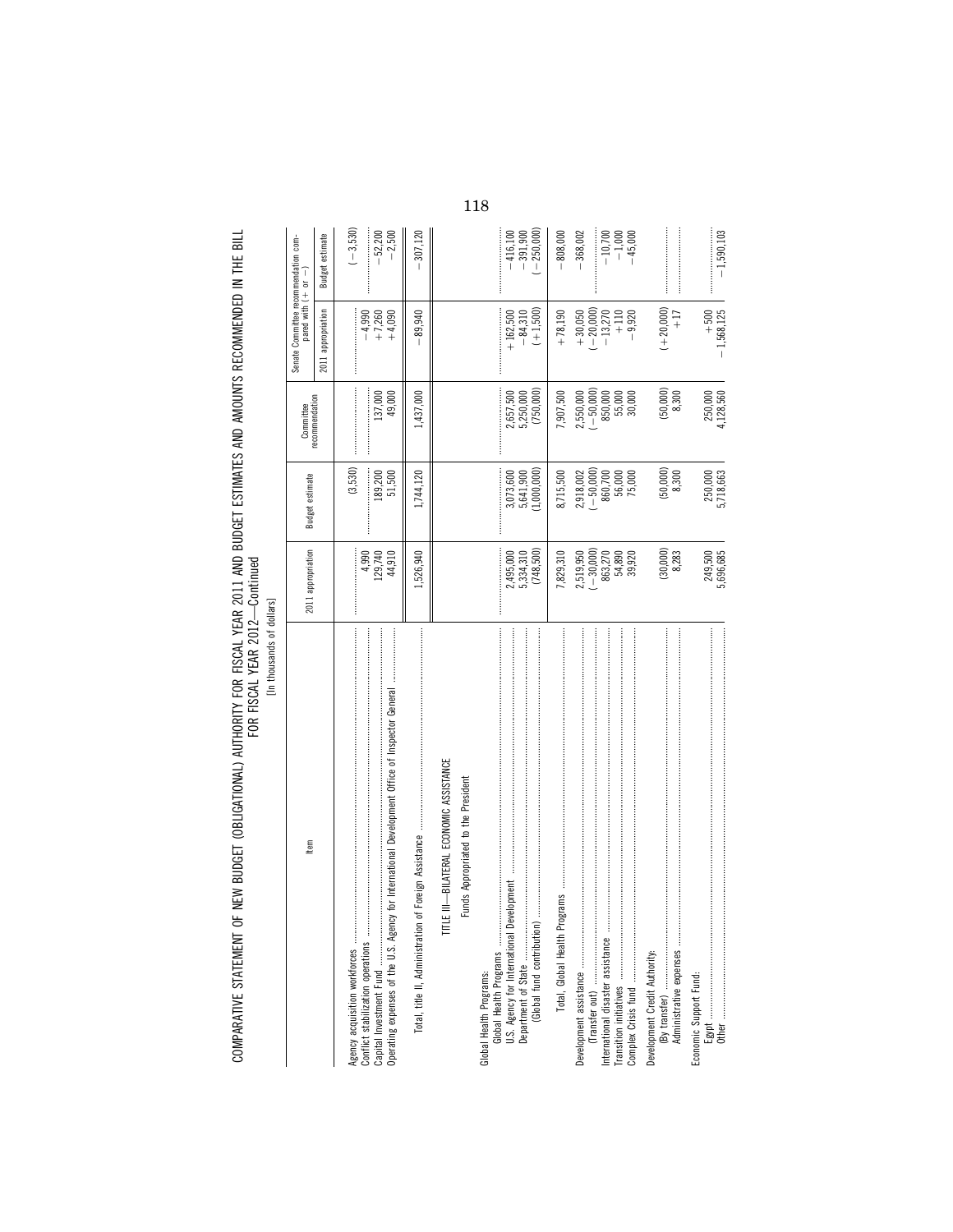| fund<br>Total, Economic support                                                                      | 5,946,185                                     | 5,968,663                                                               | 4,378,560                                                             | $-1,567,625$                                                 | $-1,590,103$                                |
|------------------------------------------------------------------------------------------------------|-----------------------------------------------|-------------------------------------------------------------------------|-----------------------------------------------------------------------|--------------------------------------------------------------|---------------------------------------------|
| ┋                                                                                                    | 114,770<br>695,740                            | 626,718                                                                 | 114,770<br>626,718                                                    | $-69,022$                                                    | $+114,770$                                  |
| Department of State                                                                                  |                                               |                                                                         |                                                                       |                                                              |                                             |
| Migration Assistance Fund<br>Migration and refugee assistance<br>United States Emergency Refugee and | 49,900<br>1,686,620                           | 1,613,100<br>32,000                                                     | 1,700,000                                                             | $+13,380$<br>$-49,900$                                       | $+86,900$<br>$-32,000$                      |
| Total, Department of State                                                                           | 1,736,520                                     | 1,645,100                                                               | 1,700,000                                                             | $-36,520$                                                    | $+54,900$                                   |
| Independent Agencies                                                                                 |                                               |                                                                         |                                                                       |                                                              |                                             |
| Millennium Challenge Corporation<br>African Development Foundation                                   | 374,250<br>898,244<br>898,2441                | $\begin{array}{c} 439,600 \\ 1,125,100 \\ 19,100 \\ 24,000 \end{array}$ | $\begin{array}{l} 375,000 \\ 898,200 \\ 22,500 \\ 30,000 \end{array}$ | $+750$<br>$+46$<br>+559                                      | $-226,900$<br>+3,400<br>+6,000<br>$-64,600$ |
| Total, Independent Agencies.                                                                         | 1,324,345                                     | 1,607,800                                                               | 1,325,700                                                             | $+1,355$                                                     | $-282,100$                                  |
| Department of the Treasury                                                                           |                                               |                                                                         |                                                                       |                                                              |                                             |
| International Affairs Technical Assistance                                                           | 25,448<br>49,900                              | $30,120$<br>$15,000$                                                    | 27,000<br>15,000                                                      | $+1,552$<br>$-34,900$                                        | $-3,120$                                    |
|                                                                                                      | 75,348                                        | 45,120                                                                  | 42,000                                                                | $-33,348$                                                    | $-3,120$                                    |
|                                                                                                      | $21,208,531$<br>$(21,208,531)$<br>$(-30,000)$ | 22,526,903<br>(22,526,903)<br>(50,000)<br>$-50,000$                     | 19,588,548<br>(19,588,548)<br>$(-50,000)$                             | $-1,619,983$<br>$(-1,619,983)$<br>$(+20,000)$<br>$(-20,000)$ | $-2,938,355$<br>$(-2,938,355)$              |
| TITLE IV-INTERNATIONAL SECURITY ASSISTANCE                                                           |                                               |                                                                         |                                                                       |                                                              |                                             |
| Department of State                                                                                  |                                               |                                                                         |                                                                       |                                                              |                                             |
| enforcement<br>International narcotics control and law                                               | 1,593,806                                     | 1,511,838                                                               | 1,056,000                                                             | $-537,806$                                                   | 455,838                                     |
| Total, International narcotics control.                                                              | 1,593,806                                     | 1,511,838                                                               | 1,056,000                                                             | 537,806                                                      | $-455,838$                                  |
| Nonproliferation, anti-terrorism, demining and related programs                                      | 738,520<br>304,390                            | 708,540<br>292,000                                                      | 685,500<br>262,000                                                    | $-53,020$<br>$-42,390$                                       | $-23,040$<br>$-30,000$                      |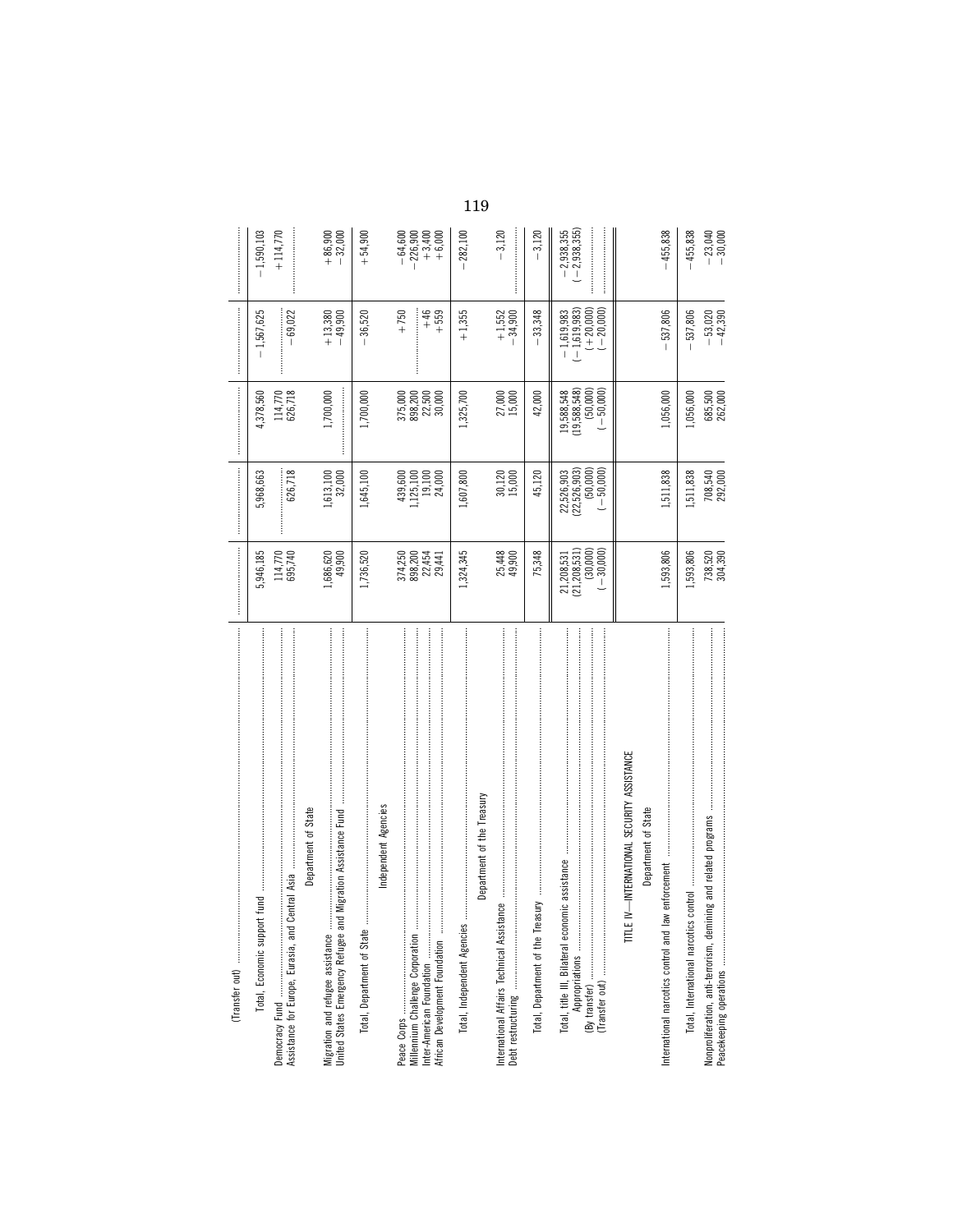[In thousands of dollars] [In thousands of dollars]

| Item                                                                                                  | 2011 appropriation                  | Budget estimate                                                                                                                                                                                                                                                                                                                                                                                                                                                                                                                                                           | recommendation<br>Committee                                      | Senate Committee recommendation com-<br>pared with $(+)$ or $-$ |                             |
|-------------------------------------------------------------------------------------------------------|-------------------------------------|---------------------------------------------------------------------------------------------------------------------------------------------------------------------------------------------------------------------------------------------------------------------------------------------------------------------------------------------------------------------------------------------------------------------------------------------------------------------------------------------------------------------------------------------------------------------------|------------------------------------------------------------------|-----------------------------------------------------------------|-----------------------------|
|                                                                                                       |                                     |                                                                                                                                                                                                                                                                                                                                                                                                                                                                                                                                                                           |                                                                  | 2011 appropriation                                              | <b>Budget estimate</b>      |
| Funds Appropriated to the President                                                                   |                                     |                                                                                                                                                                                                                                                                                                                                                                                                                                                                                                                                                                           |                                                                  |                                                                 |                             |
| International Military Education and T                                                                | 105,788                             | 109,954                                                                                                                                                                                                                                                                                                                                                                                                                                                                                                                                                                   | 105,788                                                          |                                                                 | $-4,166$                    |
| Foreign Military Financing Program:<br>Grants:                                                        |                                     |                                                                                                                                                                                                                                                                                                                                                                                                                                                                                                                                                                           |                                                                  |                                                                 |                             |
|                                                                                                       |                                     | 3,075,000                                                                                                                                                                                                                                                                                                                                                                                                                                                                                                                                                                 |                                                                  | $+81,000$                                                       |                             |
|                                                                                                       | 2,994,000<br>1,297,400<br>1,082,830 | 1,300,000<br>1,175,463                                                                                                                                                                                                                                                                                                                                                                                                                                                                                                                                                    | $\begin{array}{c} 3,075,000 \\ 1,300,000 \\ 971,000 \end{array}$ | $+2,600$                                                        |                             |
|                                                                                                       |                                     |                                                                                                                                                                                                                                                                                                                                                                                                                                                                                                                                                                           |                                                                  | $-111,830$                                                      | 204,463                     |
|                                                                                                       | 5,374,230                           | 5,550,463                                                                                                                                                                                                                                                                                                                                                                                                                                                                                                                                                                 | 5,346,000                                                        | $-28,230$                                                       | $-204,463$                  |
| Global security contingency fund                                                                      |                                     | 50,000                                                                                                                                                                                                                                                                                                                                                                                                                                                                                                                                                                    |                                                                  |                                                                 | $-50,000$                   |
|                                                                                                       | 8,116,734<br>(8,116,734)            | $\label{def:1} \begin{minipage}{0.9\linewidth} \begin{minipage}{0.9\linewidth} \begin{minipage}{0.9\linewidth} \begin{minipage}{0.9\linewidth} \end{minipage} \begin{minipage}{0.9\linewidth} \begin{minipage}{0.9\linewidth} \end{minipage} \end{minipage} \begin{minipage}{0.9\linewidth} \begin{minipage}{0.9\linewidth} \begin{minipage}{0.9\linewidth} \end{minipage} \end{minipage} \begin{minipage}{0.9\linewidth} \begin{minipage}{0.9\linewidth} \end{minipage} \end{minipage} \begin{minipage}{0.9\linewidth} \begin{minipage}{0$<br>(8, 222, 795)<br>8,222,795 | 7,455,288<br>(7,455,288)                                         | $(-661,446)$<br>$-661,446$                                      | $(-767, 507)$<br>$-767,507$ |
| TITLE V-MULTILATERAL ASSISTANCE                                                                       |                                     |                                                                                                                                                                                                                                                                                                                                                                                                                                                                                                                                                                           |                                                                  |                                                                 |                             |
| Funds Appropriated to the President                                                                   |                                     |                                                                                                                                                                                                                                                                                                                                                                                                                                                                                                                                                                           |                                                                  |                                                                 |                             |
|                                                                                                       | 354,290                             | 348,705                                                                                                                                                                                                                                                                                                                                                                                                                                                                                                                                                                   | 352,950                                                          | $-1,340$                                                        | $+4,245$                    |
| International Financial Institutions                                                                  |                                     |                                                                                                                                                                                                                                                                                                                                                                                                                                                                                                                                                                           |                                                                  |                                                                 |                             |
| World Bank Group                                                                                      |                                     |                                                                                                                                                                                                                                                                                                                                                                                                                                                                                                                                                                           |                                                                  |                                                                 |                             |
|                                                                                                       | 184,630                             | 400,000                                                                                                                                                                                                                                                                                                                                                                                                                                                                                                                                                                   | 350,000<br>100,000                                               | $+165,370$                                                      | $-50,000$<br>$-90,000$      |
|                                                                                                       | 49,900                              | 190,000                                                                                                                                                                                                                                                                                                                                                                                                                                                                                                                                                                   |                                                                  | $+50,100$                                                       |                             |
| The International Bank for Reconstruction and Development (IBRD):<br>(Limitation on callable capital) |                                     | (2,928,991)<br>117,364                                                                                                                                                                                                                                                                                                                                                                                                                                                                                                                                                    | (2,928,991)<br>117.364                                           | $(+2, 928, 991)$<br>$+117.364$                                  |                             |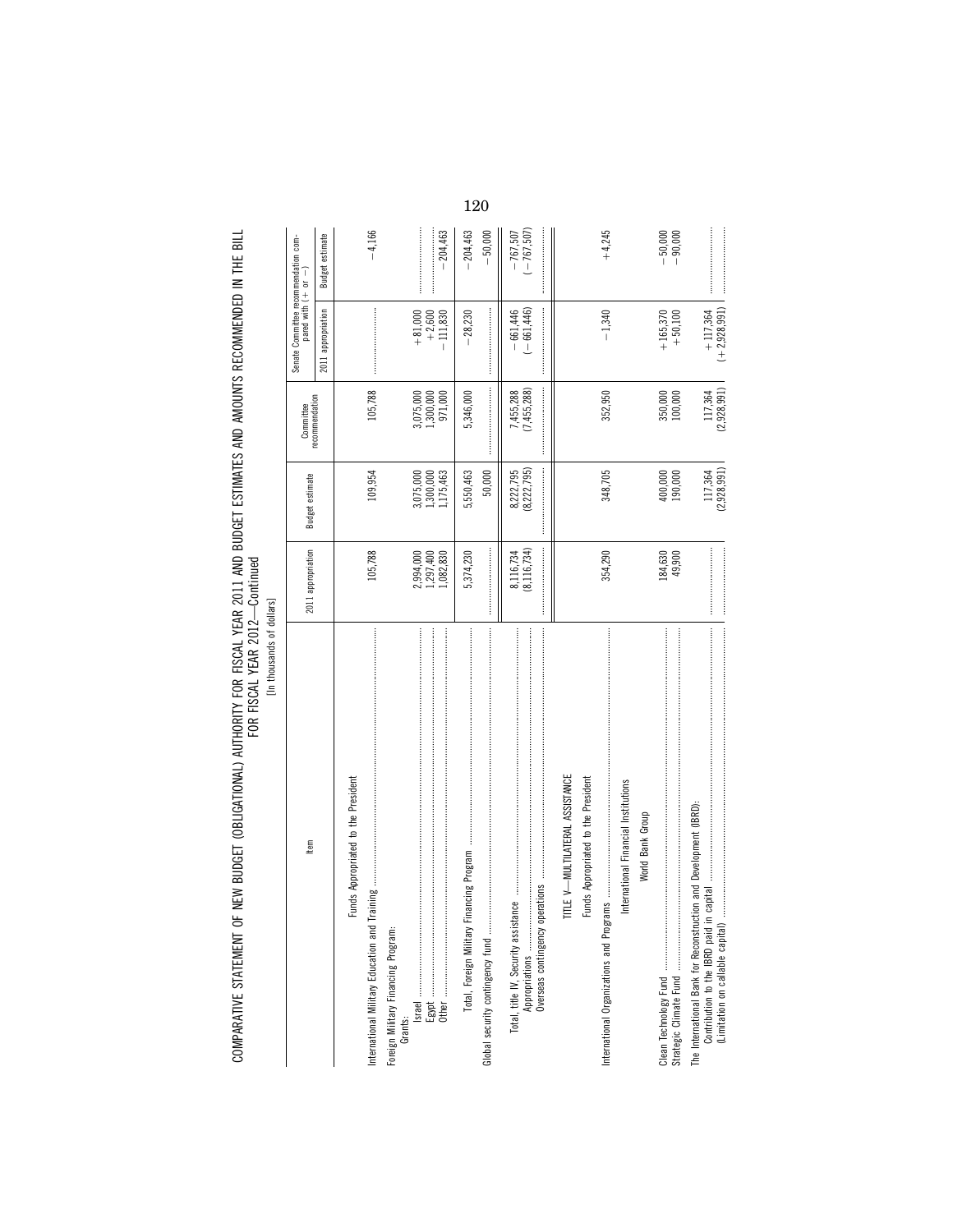| Global Environment Facility                                                                                                                                                                                                                                | 89,820                   | 143,750                                                       | 120,000                                     | $+30,180$                                     | 23,750                       |
|------------------------------------------------------------------------------------------------------------------------------------------------------------------------------------------------------------------------------------------------------------|--------------------------|---------------------------------------------------------------|---------------------------------------------|-----------------------------------------------|------------------------------|
|                                                                                                                                                                                                                                                            | 89,820                   | 261,114                                                       | 237,364                                     | $+147,544$                                    | 23,750                       |
| Contribution to the International Development Association<br>Multilateral debt relief initiative                                                                                                                                                           | 1,232,530<br>24,950      | 1,358,500<br>167,000                                          | 1,355,000<br>167,000                        | $+122,470$<br>+142,050                        | $-3,500$                     |
| Total, World Bank Group                                                                                                                                                                                                                                    | 1,581,830                | 2,376,614                                                     | 2,209,364                                   | $+627,534$                                    | $-167,250$                   |
| Contribution to the Enterprise for the Americas Multilateral Investment Fund                                                                                                                                                                               |                          | 25,000                                                        | 25,000                                      | $+25,000$                                     |                              |
| Inter-American Development Bank, Inter-American Investment Corporation                                                                                                                                                                                     | 20,958                   | 102,018<br>(4,098,795)<br>20,429                              | (4,098,795)<br>4,670<br>25,000              | $+ 25,000$<br>( $+ 4,098,795$ )<br>$- 16,288$ | $-77,018$<br>$-15,759$       |
| Total, Inter-American Development Bank                                                                                                                                                                                                                     | 20,958                   | 122, 447                                                      | 29,670                                      | $+8,712$                                      | $-92,777$                    |
| (Limitation on callable capital)                                                                                                                                                                                                                           | 106,373<br>(2,558,049)   | 115,250<br>106,586<br>(2,558,049)                             | $100,000$<br>$106,586$<br>$(2,558,049)$     | $+100,000$<br>$+213$                          | $-15,250$                    |
| Contribution to the African Development Fund<br>Contribution to the African Development Bank:<br>(Limitation on callable capital)                                                                                                                          | 109,780                  | ${\begin{array}{c} 32,418\\ (507,861)\\ 195,000 \end{array}}$ | $32,418$<br>(507,861)<br>125,000            | $+32,418$<br>$(+507,861)$<br>$+15,220$        | $-70,000$                    |
|                                                                                                                                                                                                                                                            | 109,780                  | 227,418                                                       | 157,418                                     | $+47,638$                                     | $-70,000$                    |
| d Development (limitation on callable capital)<br>for Agricultural Development<br>medan<br>Multilateral debt relief initiative<br>European Bank for Reconstruction and<br>Contribution to the International Fund<br>Global agriculture and food security p | <br>29,440<br>99,800     | 7,500<br>30,000<br>308,000<br>┋┋                              | $(1,252,332)$<br>30,000<br>7,500<br>200,000 | $+7,500$<br>(+1,252,332)<br>$+100,200$        | $+1,252,332$<br>$-108,000$   |
| Total, International Financial                                                                                                                                                                                                                             | 1,948,181                | 3,318,815                                                     | 2,865,538                                   | $+917,357$                                    | $-453,277$                   |
| Total, title V, Multilateral assistance                                                                                                                                                                                                                    | 2,302,471<br>(2,558,049) | 3,667,520<br>(10,093,696)                                     | 3,218,488<br>(11,346,028)                   | $(+8, 787, 979)$<br>$+916,017$                | $(+1,252,332)$<br>$-449.032$ |
| TITLE VI-EXPORT AND INVESTMENT ASSISTANCE<br>Export-Import Bank of the United States                                                                                                                                                                       |                          |                                                               |                                             |                                               |                              |
|                                                                                                                                                                                                                                                            | $58,000$<br>$83,880$     | 76,400<br>124,600                                             | $58,000$<br>$89,900$                        | $+6,020$                                      | $-18,400$<br>$-34,700$       |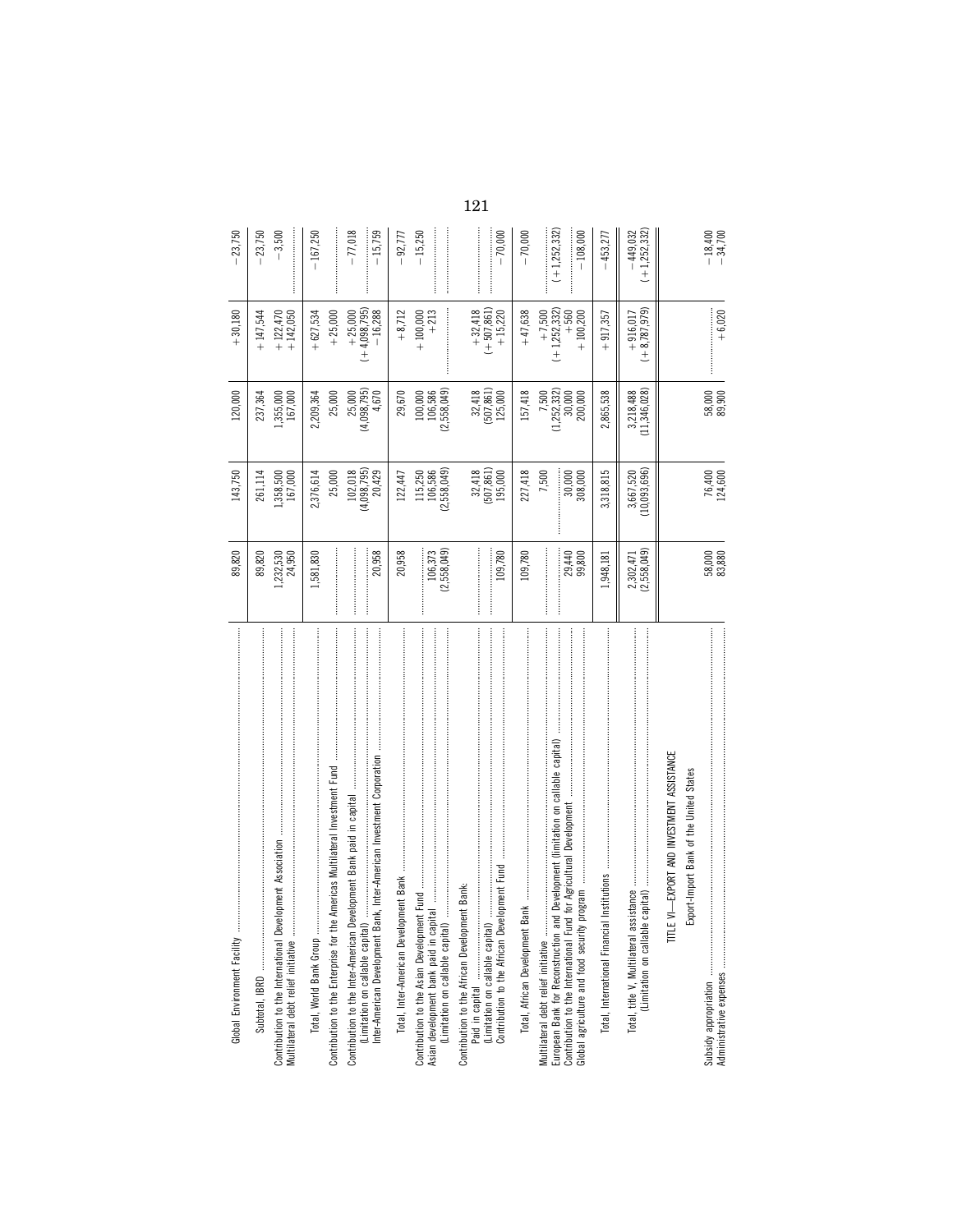[In thousands of dollars] [In thousands of dollars]

| ltem                                                                                                                                                                                                                                                                                                                                | 2011 appropriation                                                                                 | <b>Budget estimate</b>                                                                                                                                                                                                                                                                                                                                                                                                                                                                                                                    | recommendation<br>Committee                                                                                                                                                                                                                                                                                                                                                                                                                                                                                                                                  | Senate Committee recommendation com-<br>pared with $( + or - )$                                    |                        |
|-------------------------------------------------------------------------------------------------------------------------------------------------------------------------------------------------------------------------------------------------------------------------------------------------------------------------------------|----------------------------------------------------------------------------------------------------|-------------------------------------------------------------------------------------------------------------------------------------------------------------------------------------------------------------------------------------------------------------------------------------------------------------------------------------------------------------------------------------------------------------------------------------------------------------------------------------------------------------------------------------------|--------------------------------------------------------------------------------------------------------------------------------------------------------------------------------------------------------------------------------------------------------------------------------------------------------------------------------------------------------------------------------------------------------------------------------------------------------------------------------------------------------------------------------------------------------------|----------------------------------------------------------------------------------------------------|------------------------|
|                                                                                                                                                                                                                                                                                                                                     |                                                                                                    |                                                                                                                                                                                                                                                                                                                                                                                                                                                                                                                                           |                                                                                                                                                                                                                                                                                                                                                                                                                                                                                                                                                              | 2011 appropriation                                                                                 | <b>Budget estimate</b> |
|                                                                                                                                                                                                                                                                                                                                     | $-141,800$                                                                                         | $-417,900$                                                                                                                                                                                                                                                                                                                                                                                                                                                                                                                                | 4,000<br>$-417,900$                                                                                                                                                                                                                                                                                                                                                                                                                                                                                                                                          | $+1,505$<br>-276,100                                                                               |                        |
| Overseas Private Investment Corporation<br>the United States<br>Total, Export-Import Bank of t                                                                                                                                                                                                                                      | 2,575                                                                                              | $-212,900$                                                                                                                                                                                                                                                                                                                                                                                                                                                                                                                                | $-266,000$                                                                                                                                                                                                                                                                                                                                                                                                                                                                                                                                                   | $-268,575$                                                                                         | $-53,100$              |
| Voncredit account:<br>Administrative expenses                                                                                                                                                                                                                                                                                       | $-272,310$<br>$-272,300$                                                                           | 57,890<br>277,000                                                                                                                                                                                                                                                                                                                                                                                                                                                                                                                         | 54,990<br>277,000                                                                                                                                                                                                                                                                                                                                                                                                                                                                                                                                            | $+2,680$<br>$-4,700$                                                                               | $-2,900$               |
|                                                                                                                                                                                                                                                                                                                                     | 18,115<br>$-219,990$                                                                               | $-219,110$<br>31,000                                                                                                                                                                                                                                                                                                                                                                                                                                                                                                                      | $-222,010$<br>29,000                                                                                                                                                                                                                                                                                                                                                                                                                                                                                                                                         | $+10,885$<br>$-2,020$                                                                              | $-2,900$<br>$-2,000$   |
| Funds Appropriated to the President                                                                                                                                                                                                                                                                                                 | $-201,875$                                                                                         | $-188,110$                                                                                                                                                                                                                                                                                                                                                                                                                                                                                                                                | $-193,010$                                                                                                                                                                                                                                                                                                                                                                                                                                                                                                                                                   | $+8,865$                                                                                           | $-4,900$               |
| Trade and Development Agency                                                                                                                                                                                                                                                                                                        | 49,900                                                                                             | 56,270                                                                                                                                                                                                                                                                                                                                                                                                                                                                                                                                    | 50,000                                                                                                                                                                                                                                                                                                                                                                                                                                                                                                                                                       | $+100$                                                                                             | $-6,270$               |
|                                                                                                                                                                                                                                                                                                                                     | $-149,400$                                                                                         | $-344,740$                                                                                                                                                                                                                                                                                                                                                                                                                                                                                                                                | 409,010                                                                                                                                                                                                                                                                                                                                                                                                                                                                                                                                                      | $-259,610$                                                                                         | $-64,270$              |
| Assistance for the newly independent states of the former Soviet Union-Friscal year 2007 (Resc) (Sec.<br>TITLE VII-GENERAL PROVISIONS<br>Buying Power Maint Acct (BPMA) (Sec. 2118(b)) (Resc)<br>Export Import Bank—Balances (Rescission) (Sec. 2118(a))<br>2118(b)) (Resc)<br>Intl Broadcasting Operations (BBG) (Sec. 2121(g)(2)) | $-11,700$<br>9,980<br>$-55,000$<br>$-1,000$<br>$-120,000$<br>$-140,000$<br>$-17,000$<br>$-275,000$ | $\label{def:1} \begin{minipage}{0.9\linewidth} \begin{minipage}{0.9\linewidth} \begin{minipage}{0.9\linewidth} \begin{minipage}{0.9\linewidth} \end{minipage} \begin{minipage}{0.9\linewidth} \begin{minipage}{0.9\linewidth} \end{minipage} \end{minipage} \begin{minipage}{0.9\linewidth} \begin{minipage}{0.9\linewidth} \begin{minipage}{0.9\linewidth} \end{minipage} \end{minipage} \end{minipage} \begin{minipage}{0.9\linewidth} \begin{minipage}{0.9\linewidth} \begin{minipage}{0.9\linewidth} \end{minipage} \end{minipage} \$ | $\label{def:1} \begin{minipage}{0.9\linewidth} \begin{minipage}{0.9\linewidth} \begin{minipage}{0.9\linewidth} \begin{minipage}{0.9\linewidth} \end{minipage} \begin{minipage}{0.9\linewidth} \begin{minipage}{0.9\linewidth} \end{minipage} \begin{minipage}{0.9\linewidth} \begin{minipage}{0.9\linewidth} \end{minipage} \begin{minipage}{0.9\linewidth} \end{minipage} \begin{minipage}{0.9\linewidth} \begin{minipage}{0.9\linewidth} \end{minipage} \begin{minipage}{0.9\linewidth} \end{minipage} \begin{minipage}{0.9\linewidth} \end$<br>$-300,000$ | $+11,700$<br>$-9,980$<br>$+55,000$<br>+1,000<br>$+120,000$<br>$+140,000$<br>$+17,000$<br>$-25,000$ | $-300,000$             |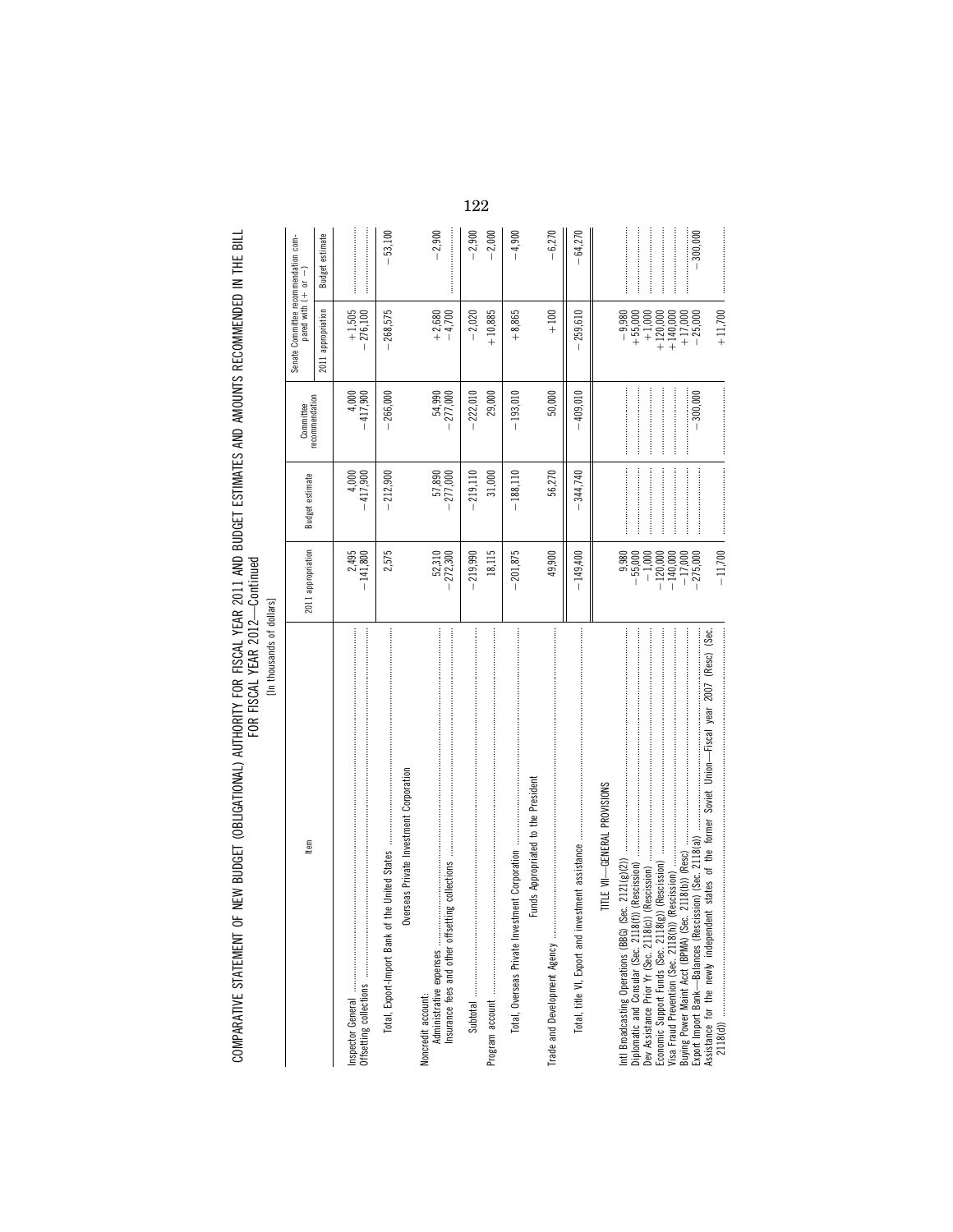| -Fiscal year 2002 (Sec. 2118(e)) (Rescission)<br>ral Asia (AEECA) (Sec. 2118(i)) (Rescission)<br>Diplomatic and consular programs (Sec. 7082(a)) (Rescission)<br>Tunisia<br>cement-<br>Sec. 7039 debt relief, enterprise funds,<br>Assistance for Europe, Eurasia, Cent<br>Andean Counternarcotics | $\begin{array}{r} -19,000 \\ -7,183 \\ (7,000) \end{array}$ |                                            | (8,000)<br>$-13,700$<br>$-150,000$                                  | $+19,000$<br>$+7,183$<br>$+1,000$<br>$-150,000$<br>$-13,700$ | $+8,000$<br>$-13,700$<br>$-150,000$                                                                                                                                                                                                                                                                                             |
|----------------------------------------------------------------------------------------------------------------------------------------------------------------------------------------------------------------------------------------------------------------------------------------------------|-------------------------------------------------------------|--------------------------------------------|---------------------------------------------------------------------|--------------------------------------------------------------|---------------------------------------------------------------------------------------------------------------------------------------------------------------------------------------------------------------------------------------------------------------------------------------------------------------------------------|
|                                                                                                                                                                                                                                                                                                    |                                                             |                                            |                                                                     |                                                              |                                                                                                                                                                                                                                                                                                                                 |
| Appropriations                                                                                                                                                                                                                                                                                     | $-645,883$<br>(7,000)<br>635,903<br>(9,980)                 |                                            | $-463,700$<br>(8,000)<br>463,700                                    | $(-9,980)$<br>(+182,183)<br>$(+1,000)$<br>$+172,203$         | $(-463,700)$<br>$(+8,000)$<br>463,700                                                                                                                                                                                                                                                                                           |
| - OVERSEAS CONTINGENCY OPERATIONS<br>TITLE VIII                                                                                                                                                                                                                                                    |                                                             |                                            |                                                                     |                                                              |                                                                                                                                                                                                                                                                                                                                 |
| (Transfer to other agencies)<br>(Worldwide security protection)<br>Diplomatic and consular programs                                                                                                                                                                                                |                                                             | $4,323,255$<br>$(246,854)$<br>$(-230,000)$ | 3,773,701<br>(236,201)<br>$-230,000$                                | $+3,773,701$<br>$(+236,201)$<br>$-230,000$                   | $-549,554$<br>$(-10,653)$                                                                                                                                                                                                                                                                                                       |
| Conflict stabilization Operations<br>Office of Inspector General                                                                                                                                                                                                                                   |                                                             | 62,932                                     | 63,954<br>17,900                                                    | $+63,954$                                                    |                                                                                                                                                                                                                                                                                                                                 |
| keeping activities, current year assessment<br>berating expenses<br>Contributions for international peace<br>United States Institute of Peace-Op                                                                                                                                                   |                                                             |                                            | 8,411                                                               | $+17,900$<br>$+8,411$                                        | $+1,022$<br>+17,900                                                                                                                                                                                                                                                                                                             |
|                                                                                                                                                                                                                                                                                                    |                                                             |                                            |                                                                     | $+106,000$<br>$+2,000$                                       | $+8,411$<br>$+8,000$<br>$+2,000$                                                                                                                                                                                                                                                                                                |
| International Disaster Assistance                                                                                                                                                                                                                                                                  |                                                             |                                            | $\begin{array}{c} 106,000 \\ 2,000 \\ 150,000 \\ 3,500 \end{array}$ | $+150,000$                                                   | $+150,000$                                                                                                                                                                                                                                                                                                                      |
|                                                                                                                                                                                                                                                                                                    |                                                             |                                            |                                                                     | $+3,500$                                                     |                                                                                                                                                                                                                                                                                                                                 |
|                                                                                                                                                                                                                                                                                                    |                                                             | 1,216,600                                  | 45,000<br>,172,821                                                  | $+45,000$<br>$+1,172,821$                                    | $+3,500$<br>$+45,000$<br>$+43,779$                                                                                                                                                                                                                                                                                              |
| International narotics control and law enforcement<br>Migration and Refugee assistance.                                                                                                                                                                                                            |                                                             | 000,000,                                   | 100,000<br>,163,000                                                 | $+100,000$<br>$+1,163,000$                                   |                                                                                                                                                                                                                                                                                                                                 |
| ining and related programs<br>Nonproliferation, anti-terrorism, dem<br>Peacekeeping operations                                                                                                                                                                                                     |                                                             |                                            | $\frac{27,500}{30,000}$                                             | $+ 27,500$<br>$+ 30,000$<br>$+ 989,000$                      |                                                                                                                                                                                                                                                                                                                                 |
| Pakistan counterinsurgency capability fund<br>Foreign Military Financing program.<br>Global Stability contingency fund                                                                                                                                                                             |                                                             | 1,000,000<br>1,100,000                     | 000,000<br>50,000                                                   | $+1,000,000$<br>$+50.000$                                    | $\begin{array}{l} +100,000 \\ +163,000 \\ +153,000 \\ +1,500 \\ +1,000 \\ -1,000 \\ +1,000 \\ +1,000 \\ +1,000 \\ +1,000 \\ +1,000 \\ +1,000 \\ +1,000 \\ +1,000 \\ +1,000 \\ +1,000 \\ +1,000 \\ +1,000 \\ +1,000 \\ +1,000 \\ +1,000 \\ +1,000 \\ +1,000 \\ +1,000 \\ +1,000 \\ +1,000 \\ +1,000 \\ +1,000 \\ +1,000 \\ +1,0$ |
| Total, Title VIII-Overseas Contingency Operations                                                                                                                                                                                                                                                  |                                                             | 8,702,787                                  | 8,702,787                                                           | $+8,702,787$                                                 |                                                                                                                                                                                                                                                                                                                                 |
|                                                                                                                                                                                                                                                                                                    |                                                             |                                            |                                                                     |                                                              |                                                                                                                                                                                                                                                                                                                                 |